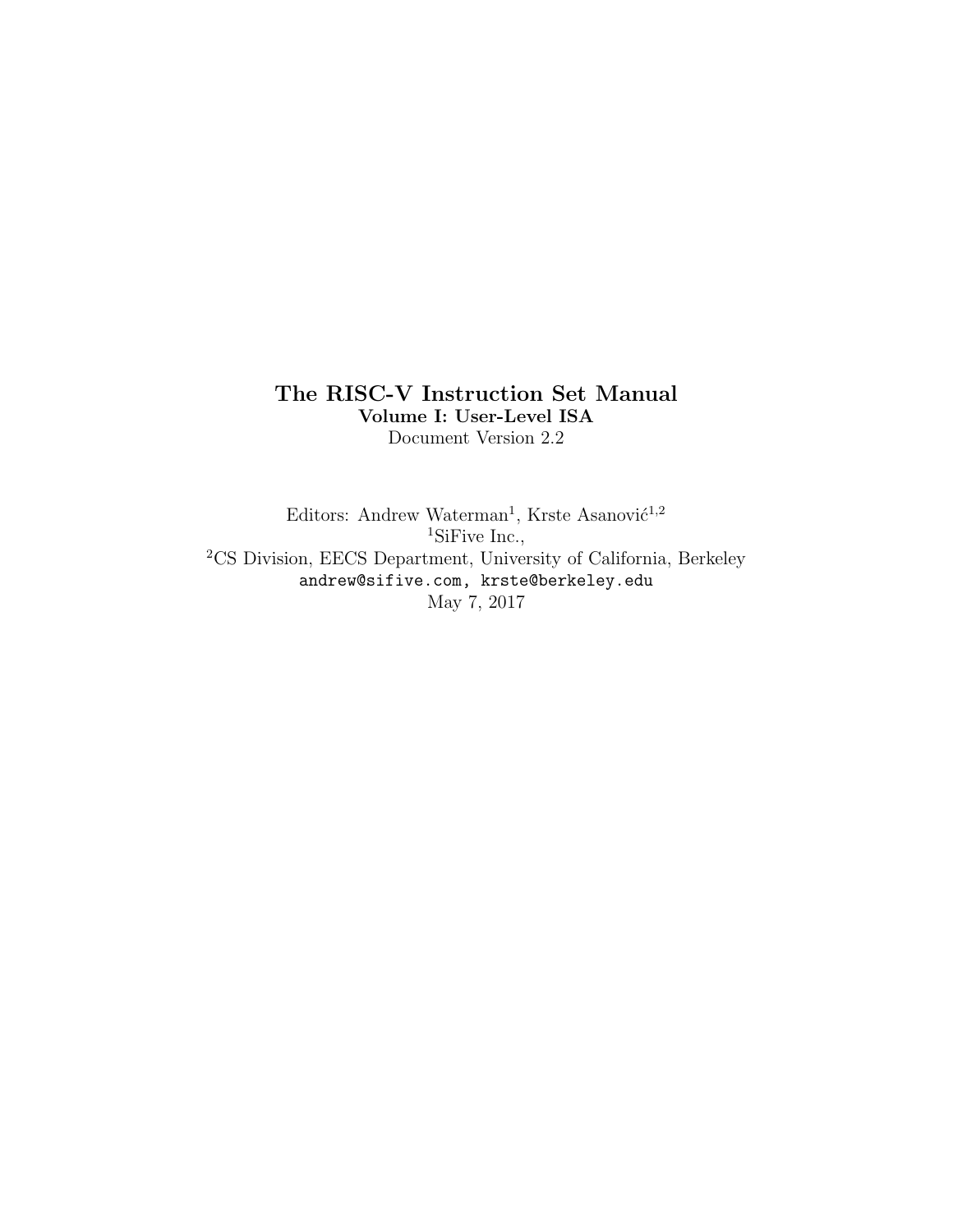Contributors to all versions of the spec in alphabetical order (please contact editors to suggest corrections): Krste Asanović, Rimas Avižienis, Jacob Bachmeyer, Christopher F. Batten, Allen J. Baum, Alex Bradbury, Scott Beamer, Preston Briggs, Christopher Celio, David Chisnall, Paul Clayton, Palmer Dabbelt, Stefan Freudenberger, Jan Gray, Michael Hamburg, John Hauser, David Horner, Olof Johansson, Ben Keller, Yunsup Lee, Joseph Myers, Rishiyur Nikhil, Stefan O'Rear, Albert Ou, John Ousterhout, David Patterson, Colin Schmidt, Michael Taylor, Wesley Terpstra, Matt Thomas, Tommy Thorn, Ray VanDeWalker, Megan Wachs, Andrew Waterman, Robert Watson, and Reinoud Zandijk.

This document is released under a Creative Commons Attribution 4.0 International License.

This document is a derivative of "The RISC-V Instruction Set Manual, Volume I: User-Level ISA Version 2.1" released under the following license:  $\odot$  2010–2017 Andrew Waterman, Yunsup Lee, David Patterson, Krste Asanović. Creative Commons Attribution 4.0 International License.

Please cite as: "The RISC-V Instruction Set Manual, Volume I: User-Level ISA, Document Version 2.2", Editors Andrew Waterman and Krste Asanović, RISC-V Foundation, May 2017.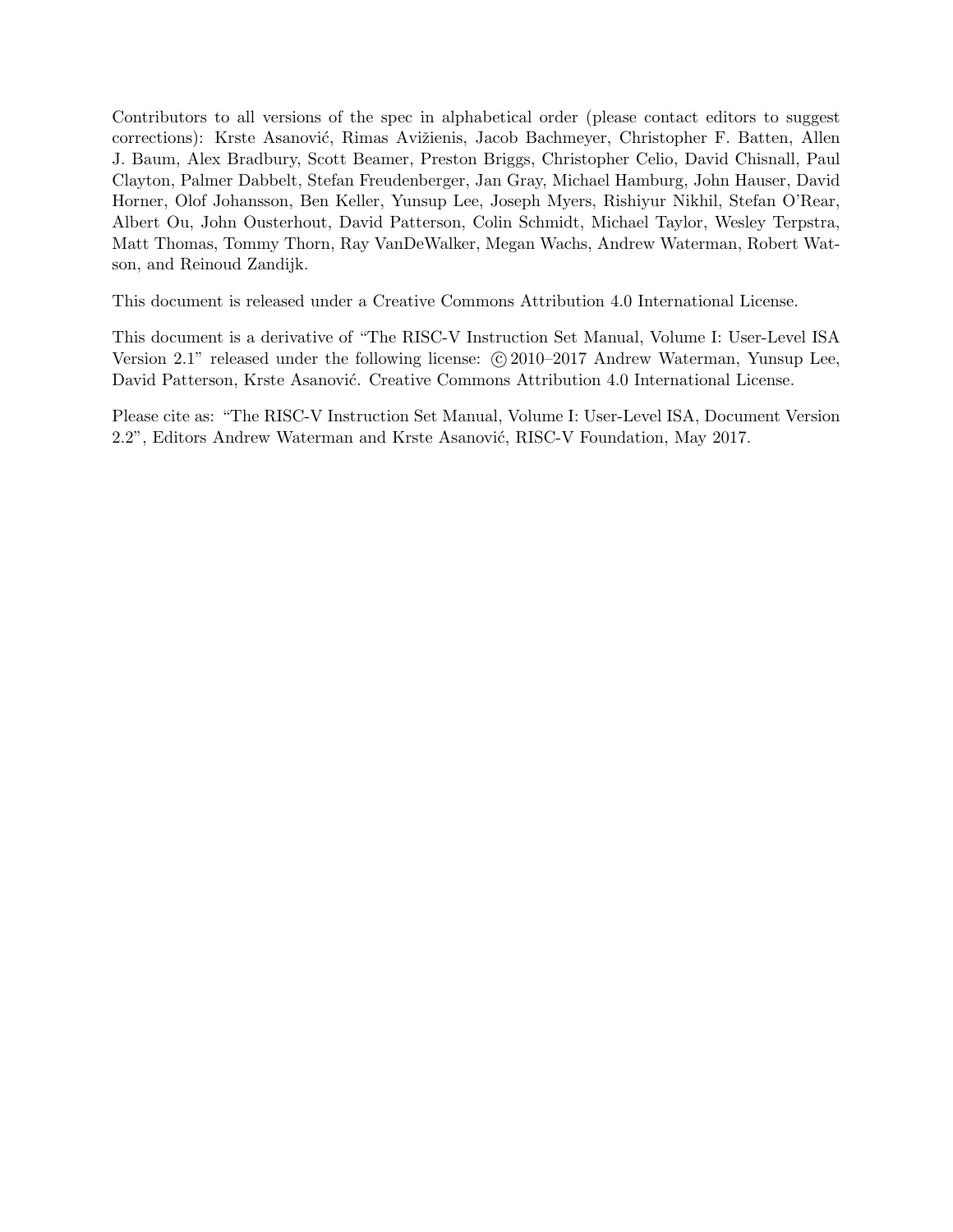## <span id="page-2-0"></span>Preface

| <b>Base</b>    | Version | Frozen?     |
|----------------|---------|-------------|
| RV32I          | 2.0     | Y           |
| RV32E          | $1.9\,$ | N           |
| RV64I          | 2.0     | Y           |
| RV128I         | 1.7     | N           |
| Extension      | Version | Frozen?     |
| М              | 2.0     | Y           |
| $\mathbf{A}$   | 2.0     | Y           |
| F              | 2.0     | Y           |
| D              | 2.0     | Y           |
| Q              | 2.0     | Y           |
| $\Gamma$       | 0.0     | N           |
| $\overline{C}$ | 2.0     | Y           |
| Β              | 0.0     | N           |
| $\mathbf J$    | 0.0     | N           |
| т              | 0.0     | ${\rm N}$   |
| $\overline{P}$ | 0.1     | $\mathbf N$ |
| V              | 0.2     | N           |
| Ν              | 1.1     | N           |

This is version 2.2 of the document describing the RISC-V user-level architecture. The document contains the following versions of the RISC-V ISA modules:

To date, no parts of the standard have been officially ratified by the RISC-V Foundation, but the components labeled "frozen" above are not expected to change during the ratification process beyond resolving ambiguities and holes in the specification.

The major changes in this version of the document include:

- The previous version of this document was released under a Creative Commons Attribution 4.0 International Licence by the original authors, and this and future versions of this document will be released under the same licence.
- Rearranged chapters to put all extensions first in canonical order.
- Improvements to the description and commentary.
- Modified implicit hinting suggestion on JALR to support more efficient macro-op fusion of LUI/JALR and AUIPC/JALR pairs.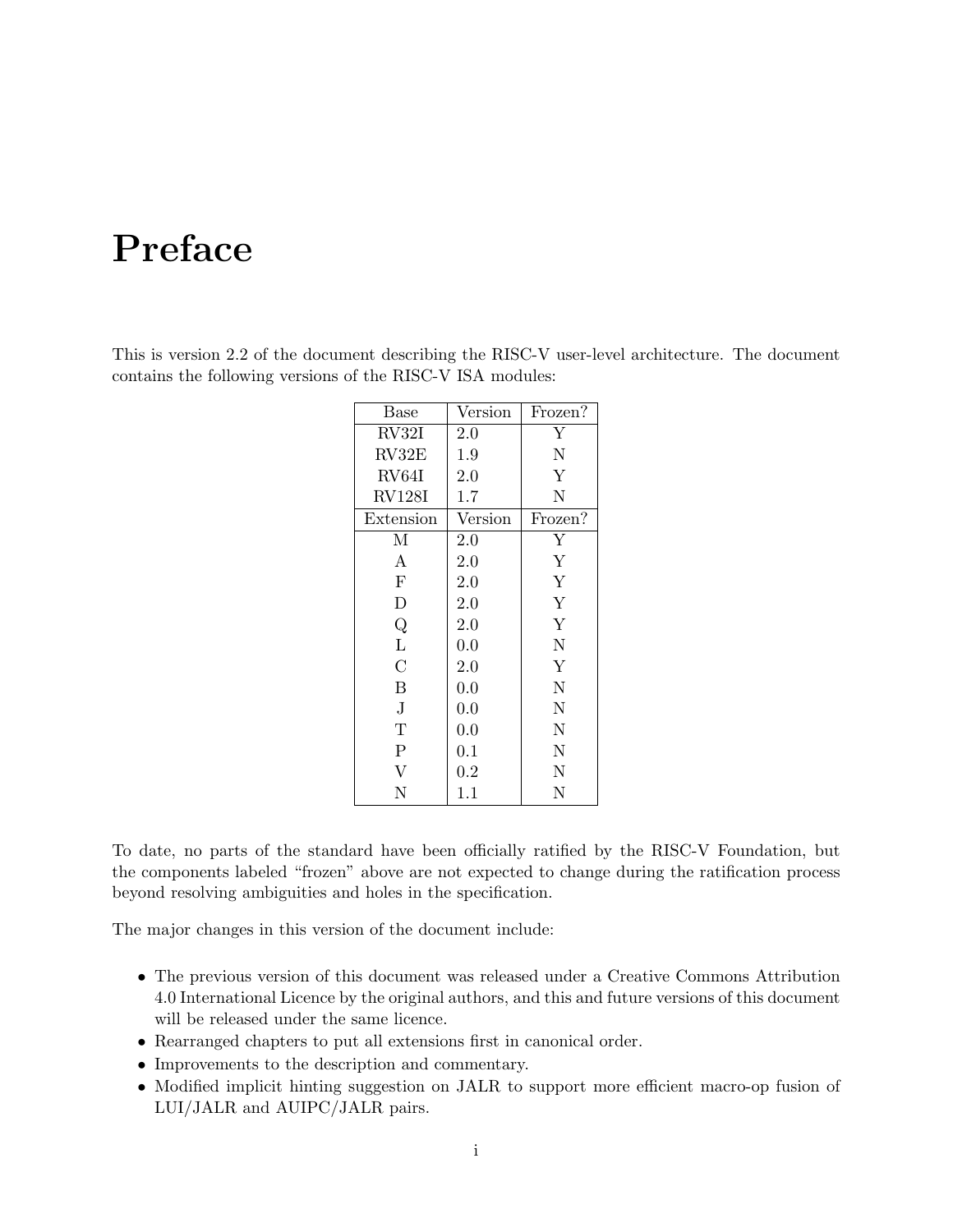- Clarification of constraints on load-reserved/store-conditional sequences.
- A new table of control and status register (CSR) mappings.
- Clarified purpose and behavior of high-order bits of fcsr.
- Corrected the description of the FNMADD.*fmt* and FNMSUB.*fmt* instructions, which had suggested the incorrect sign of a zero result.
- Instructions FMV.S.X and FMV.X.S were renamed to FMV.W.X and FMV.X.W respectively to be more consistent with their semantics, which did not change. The old names will continue to be supported in the tools.
- Specified behavior of narrower (<FLEN) floating-point values held in wider f registers using NaN-boxing model.
- Defined the exception behavior of  $FMA(\infty, 0, qNaN)$ .
- Added note indicating that the P extension might be reworked into an integer packed-SIMD proposal for fixed-point operations using the integer registers.
- A draft proposal of the V vector instruction set extension.
- An early draft proposal of the N user-level traps extension.
- An expanded pseudoinstruction listing.
- Removal of the calling convention chapter, which has been superseded by the RISC-V ELF psABI Specification [\[1\]](#page-142-0).
- The C extension has been frozen and renumbered version 2.0.

## Preface to Document Version 2.1

This is version 2.1 of the document describing the RISC-V user-level architecture. Note the frozen user-level ISA base and extensions IMAFDQ version 2.0 have not changed from the previous version of this document [\[36\]](#page-144-0), but some specification holes have been fixed and the documentation has been improved. Some changes have been made to the software conventions.

- Numerous additions and improvements to the commentary sections.
- Separate version numbers for each chapter.
- Modification to long instruction encodings  $>64$  bits to avoid moving the rd specifier in very long instruction formats.
- CSR instructions are now described in the base integer format where the counter registers are introduced, as opposed to only being introduced later in the floating-point section (and the companion privileged architecture manual).
- The SCALL and SBREAK instructions have been renamed to ECALL and EBREAK, respectively. Their encoding and functionality are unchanged.
- Clarification of floating-point NaN handling, and a new canonical NaN value.
- Clarification of values returned by floating-point to integer conversions that overflow.
- Clarification of LR/SC allowed successes and required failures, including use of compressed instructions in the sequence.
- A new RV32E base ISA proposal for reduced integer register counts, supports MAC extensions.
- A revised calling convention.
- Relaxed stack alignment for soft-float calling convention, and description of the RV32E calling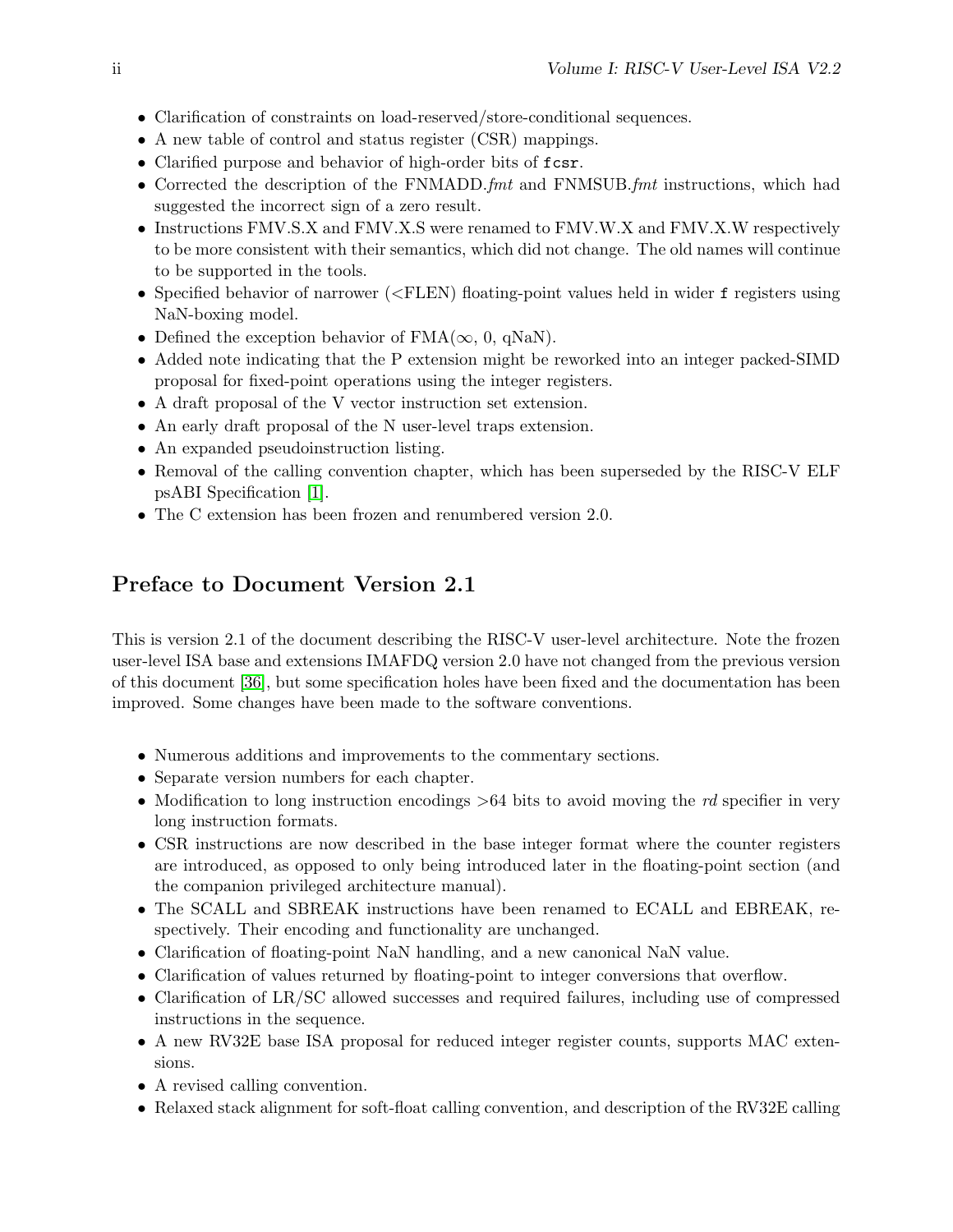convention.

• A revised proposal for the C compressed extension, version 1.9.

## Preface to Version 2.0

This is the second release of the user ISA specification, and we intend the specification of the base user ISA plus general extensions (i.e., IMAFD) to remain fixed for future development. The following changes have been made since Version 1.0 [\[35\]](#page-144-1) of this ISA specification.

- The ISA has been divided into an integer base with several standard extensions.
- The instruction formats have been rearranged to make immediate encoding more efficient.
- The base ISA has been defined to have a little-endian memory system, with big-endian or bi-endian as non-standard variants.
- Load-Reserved/Store-Conditional (LR/SC) instructions have been added in the atomic instruction extension.
- AMOs and LR/SC can support the release consistency model.
- The FENCE instruction provides finer-grain memory and I/O orderings.
- An AMO for fetch-and-XOR (AMOXOR) has been added, and the encoding for AMOSWAP has been changed to make room.
- The AUIPC instruction, which adds a 20-bit upper immediate to the PC, replaces the RDNPC instruction, which only read the current PC value. This results in significant savings for position-independent code.
- The JAL instruction has now moved to the U-Type format with an explicit destination register, and the J instruction has been dropped being replaced by JAL with  $rd=\texttt{x0}$ . This removes the only instruction with an implicit destination register and removes the J-Type instruction format from the base ISA. There is an accompanying reduction in JAL reach, but a significant reduction in base ISA complexity.
- The static hints on the JALR instruction have been dropped. The hints are redundant with the rd and rs1 register specifiers for code compliant with the standard calling convention.
- The JALR instruction now clears the lowest bit of the calculated target address, to simplify hardware and to allow auxiliary information to be stored in function pointers.
- The MFTX.S and MFTX.D instructions have been renamed to FMV.X.S and FMV.X.D, respectively. Similarly, MXTF.S and MXTF.D instructions have been renamed to FMV.S.X and FMV.D.X, respectively.
- The MFFSR and MTFSR instructions have been renamed to FRCSR and FSCSR, respectively. FRRM, FSRM, FRFLAGS, and FSFLAGS instructions have been added to individually access the rounding mode and exception flags subfields of the fcsr.
- The FMV.X.S and FMV.X.D instructions now source their operands from rs1, instead of rs2. This change simplifies datapath design.
- FCLASS.S and FCLASS.D floating-point classify instructions have been added.
- A simpler NaN generation and propagation scheme has been adopted.
- For RV32I, the system performance counters have been extended to 64-bits wide, with separate read access to the upper and lower 32 bits.
- Canonical NOP and MV encodings have been defined.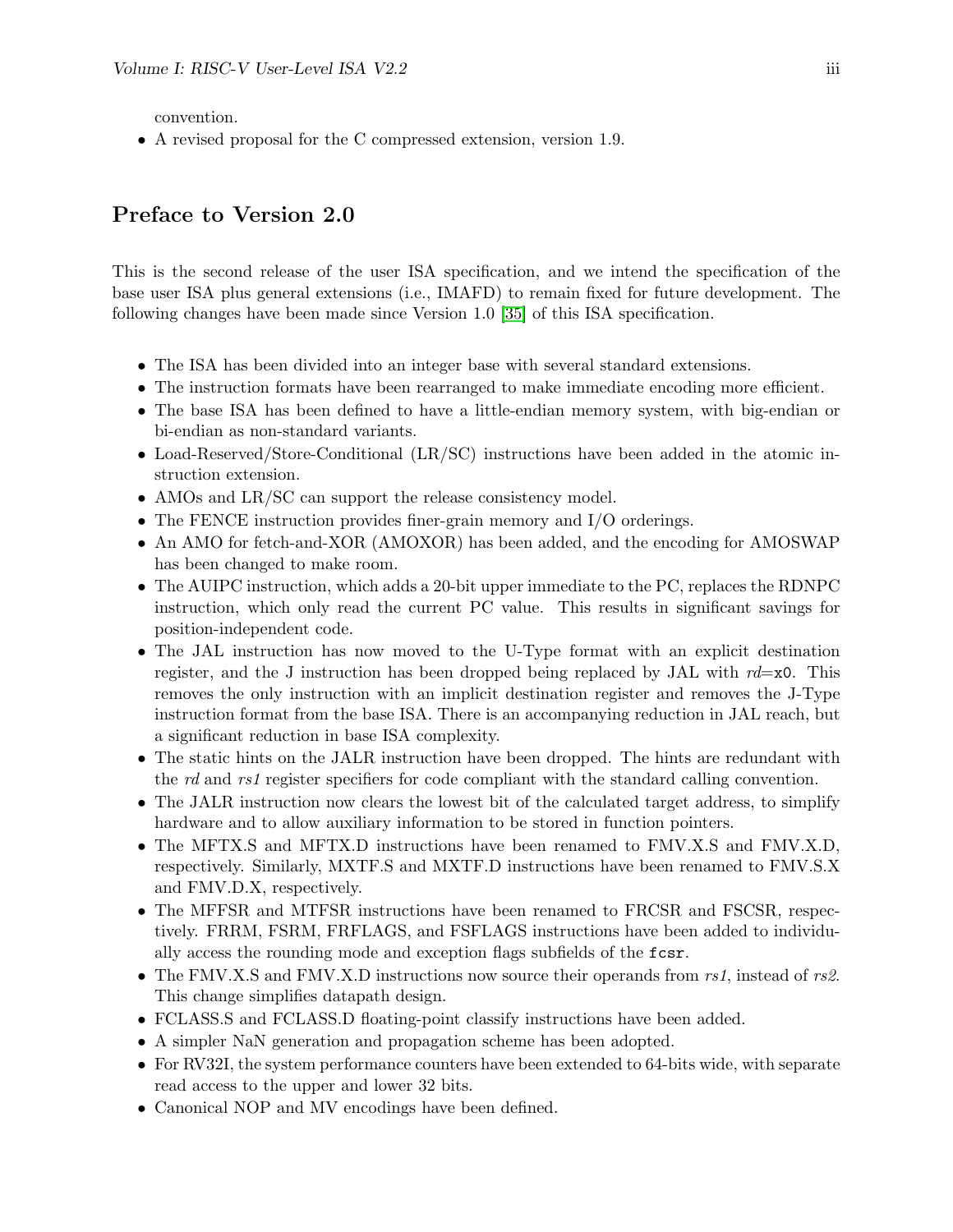- Standard instruction-length encodings have been defined for 48-bit, 64-bit, and >64-bit instructions.
- Description of a 128-bit address space variant, RV128, has been added.
- Major opcodes in the 32-bit base instruction format have been allocated for user-defined custom extensions.
- $\bullet$  A typographical error that suggested that stores source their data from  $rd$  has been corrected to refer to rs2.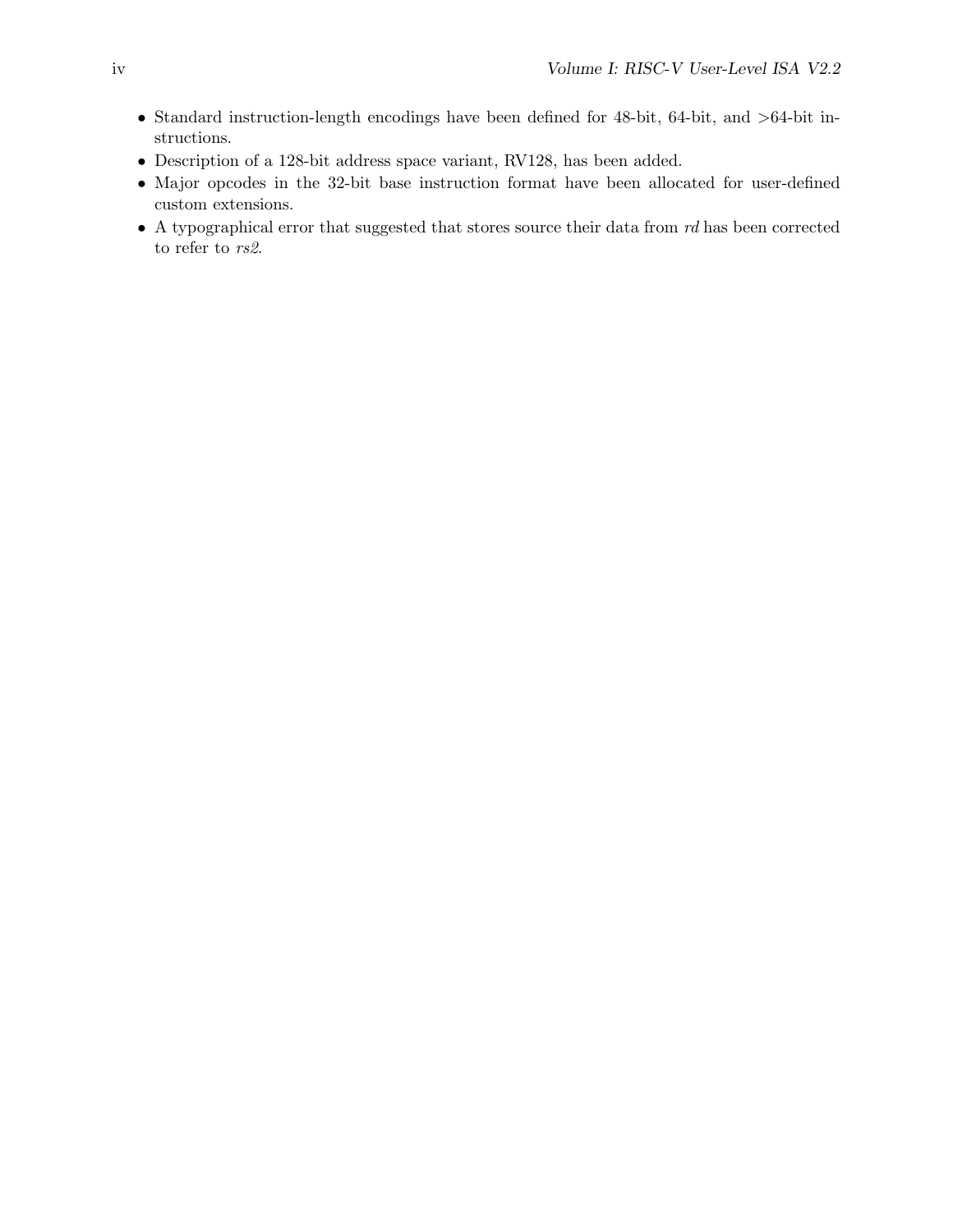# **Contents**

|          | Preface |                                                 | i            |
|----------|---------|-------------------------------------------------|--------------|
| 1        |         | Introduction                                    | $\mathbf{1}$ |
|          | 1.1     |                                                 | 3            |
|          | 1.2     |                                                 | 5            |
|          | 1.3     |                                                 | 7            |
| $\bf{2}$ |         | RV32I Base Integer Instruction Set, Version 2.0 | 9            |
|          | 2.1     |                                                 | 9            |
|          | 2.2     |                                                 | 11           |
|          | 2.3     |                                                 | 11           |
|          | 2.4     |                                                 | 13           |
|          | 2.5     |                                                 | 15           |
|          | 2.6     |                                                 | 18           |
|          | 2.7     |                                                 | <b>20</b>    |
|          | 2.8     |                                                 | 21           |
|          | 2.9     |                                                 | 24           |
| 3        |         | RV32E Base Integer Instruction Set, Version 1.9 | 27           |
|          | 3.1     |                                                 | 27           |
|          | 3.2     |                                                 | 27           |
|          | 3.3     |                                                 | 28           |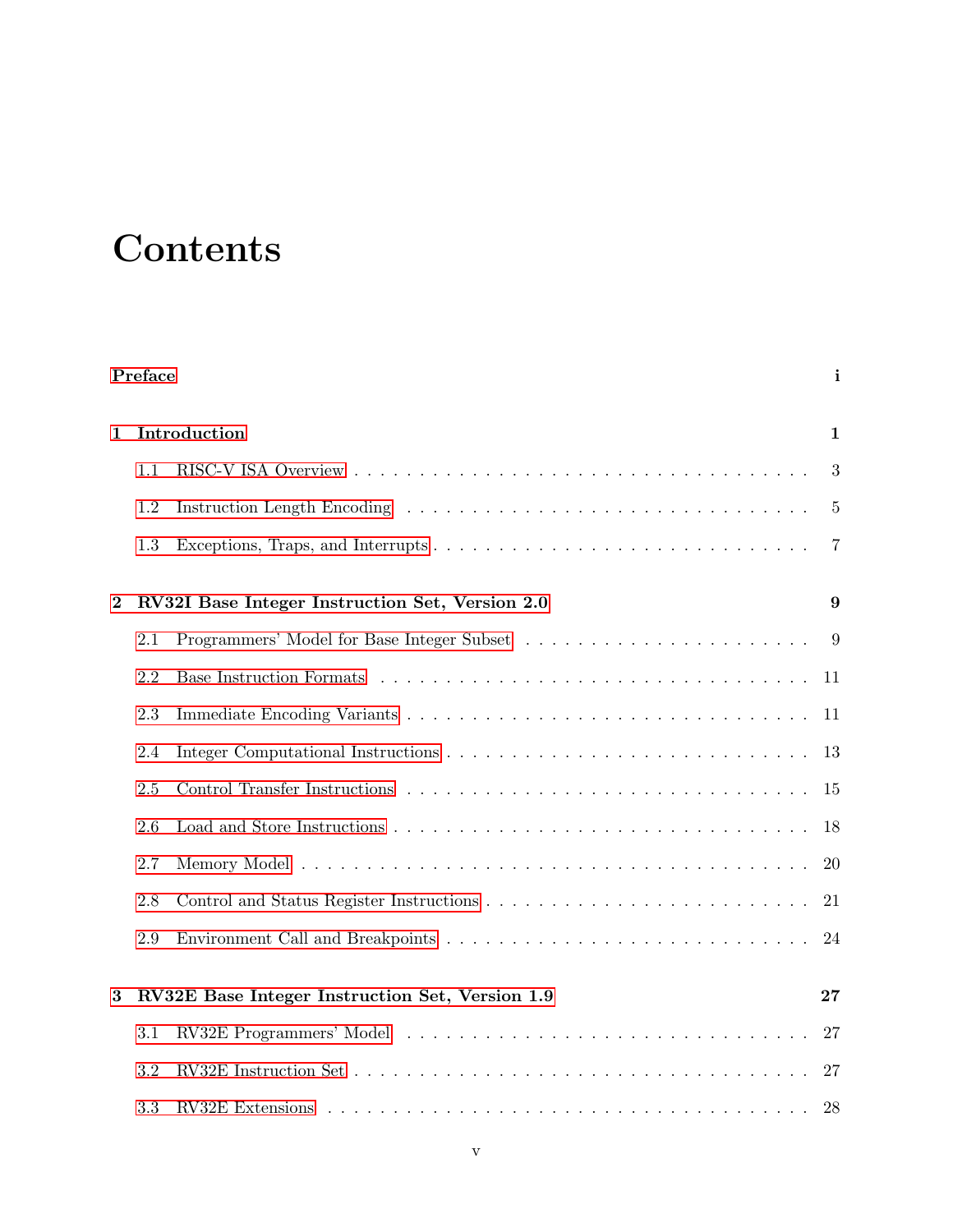| 4              |                   | RV64I Base Integer Instruction Set, Version 2.0                             | 29 |
|----------------|-------------------|-----------------------------------------------------------------------------|----|
|                | 4.1               |                                                                             | 29 |
|                | 4.2               |                                                                             | 29 |
|                | 4.3               |                                                                             | 31 |
|                | 4.4               |                                                                             | 32 |
| 5              |                   | RV128I Base Integer Instruction Set, Version 1.7                            | 33 |
| 6              |                   | "M" Standard Extension for Integer Multiplication and Division, Version 2.0 | 35 |
|                | 6.1               |                                                                             | 35 |
|                | 6.2               |                                                                             | 36 |
| $\overline{7}$ |                   | "A" Standard Extension for Atomic Instructions, Version 2.0                 | 39 |
|                | 7.1               |                                                                             | 39 |
|                | 7.2               |                                                                             | 40 |
|                | 7.3               |                                                                             | 43 |
| 8              |                   | "F" Standard Extension for Single-Precision Floating-Point, Version 2.0     | 45 |
|                | 8.1               |                                                                             | 45 |
|                | 8.2               |                                                                             |    |
|                | 8.3               |                                                                             | 48 |
|                | 8.4               |                                                                             | 49 |
|                | 8.5               |                                                                             | 49 |
|                | 8.6               | Single-Precision Floating-Point Computational Instructions                  | 49 |
|                | 8.7               | Single-Precision Floating-Point Conversion and Move Instructions            | 51 |
|                | 8.8               |                                                                             | 52 |
|                |                   |                                                                             |    |
|                | 8.9               |                                                                             | 53 |
| 9              | $\rm ^{44}D^{37}$ | Standard Extension for Double-Precision Floating-Point, Version 2.0         | 55 |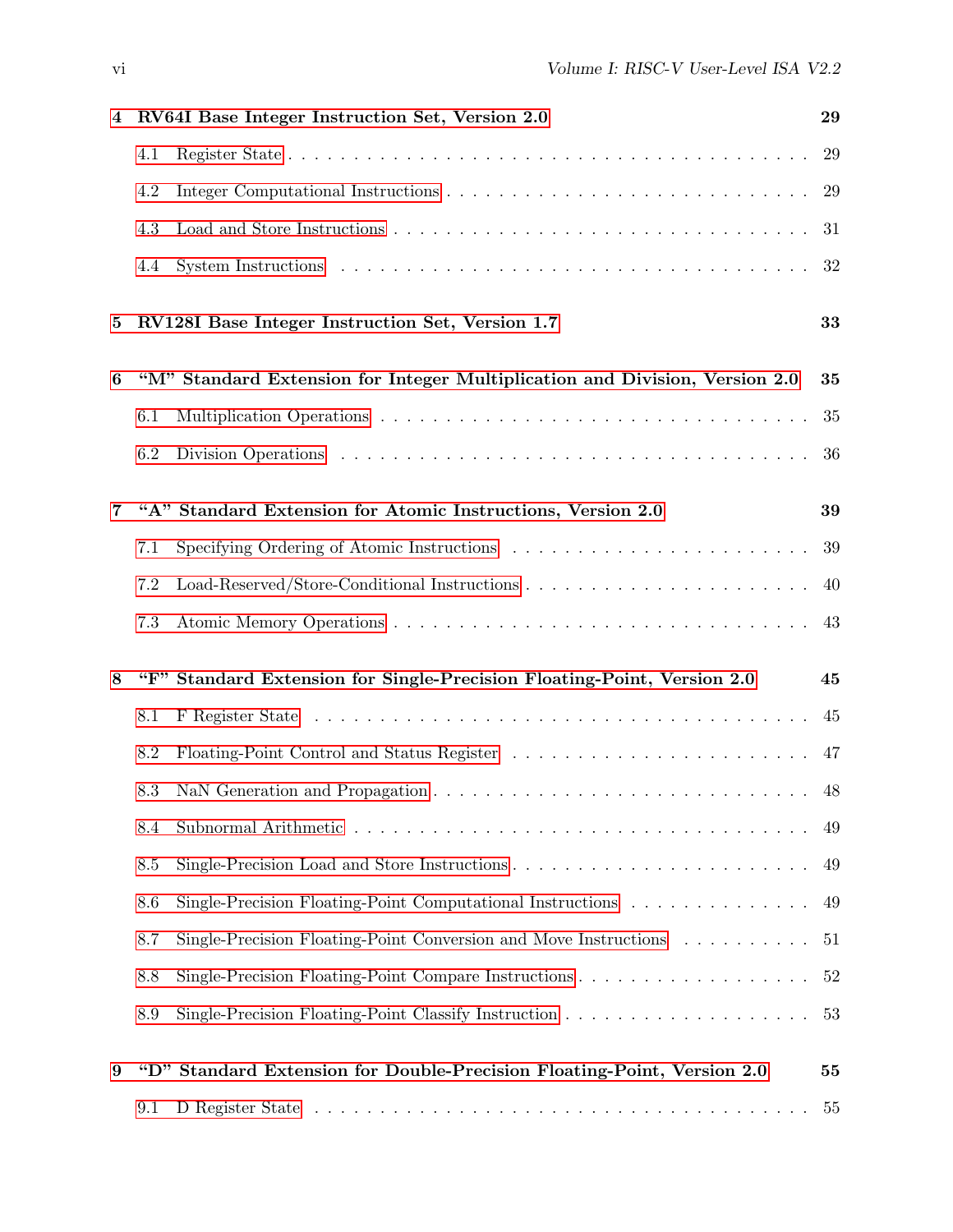|    | 9.2 |                                                                             |      |
|----|-----|-----------------------------------------------------------------------------|------|
|    | 9.3 |                                                                             |      |
|    | 9.4 | Double-Precision Floating-Point Computational Instructions 57               |      |
|    | 9.5 | Double-Precision Floating-Point Conversion and Move Instructions            | 57   |
|    | 9.6 | Double-Precision Floating-Point Compare Instructions                        | 59   |
|    | 9.7 |                                                                             | 59   |
| 10 |     | "Q" Standard Extension for Quad-Precision Floating-Point, Version 2.0       | 61   |
|    |     |                                                                             | 61   |
|    |     |                                                                             | 62   |
|    |     |                                                                             | 62   |
|    |     |                                                                             | 63   |
|    |     |                                                                             | 63   |
|    |     | 11 "L" Standard Extension for Decimal Floating-Point, Version 0.0           | 65   |
|    |     |                                                                             |      |
|    |     |                                                                             | 65   |
|    |     | 12 "C" Standard Extension for Compressed Instructions, Version 2.0          | 67   |
|    |     |                                                                             | 67   |
|    |     |                                                                             | 69   |
|    |     |                                                                             |      |
|    |     |                                                                             |      |
|    |     |                                                                             | - 76 |
|    |     |                                                                             |      |
|    |     |                                                                             | -81  |
|    |     | 13 "B" Standard Extension for Bit Manipulation, Version 0.0                 | 85   |
|    |     | 14 "J" Standard Extension for Dynamically Translated Languages, Version 0.0 | 87   |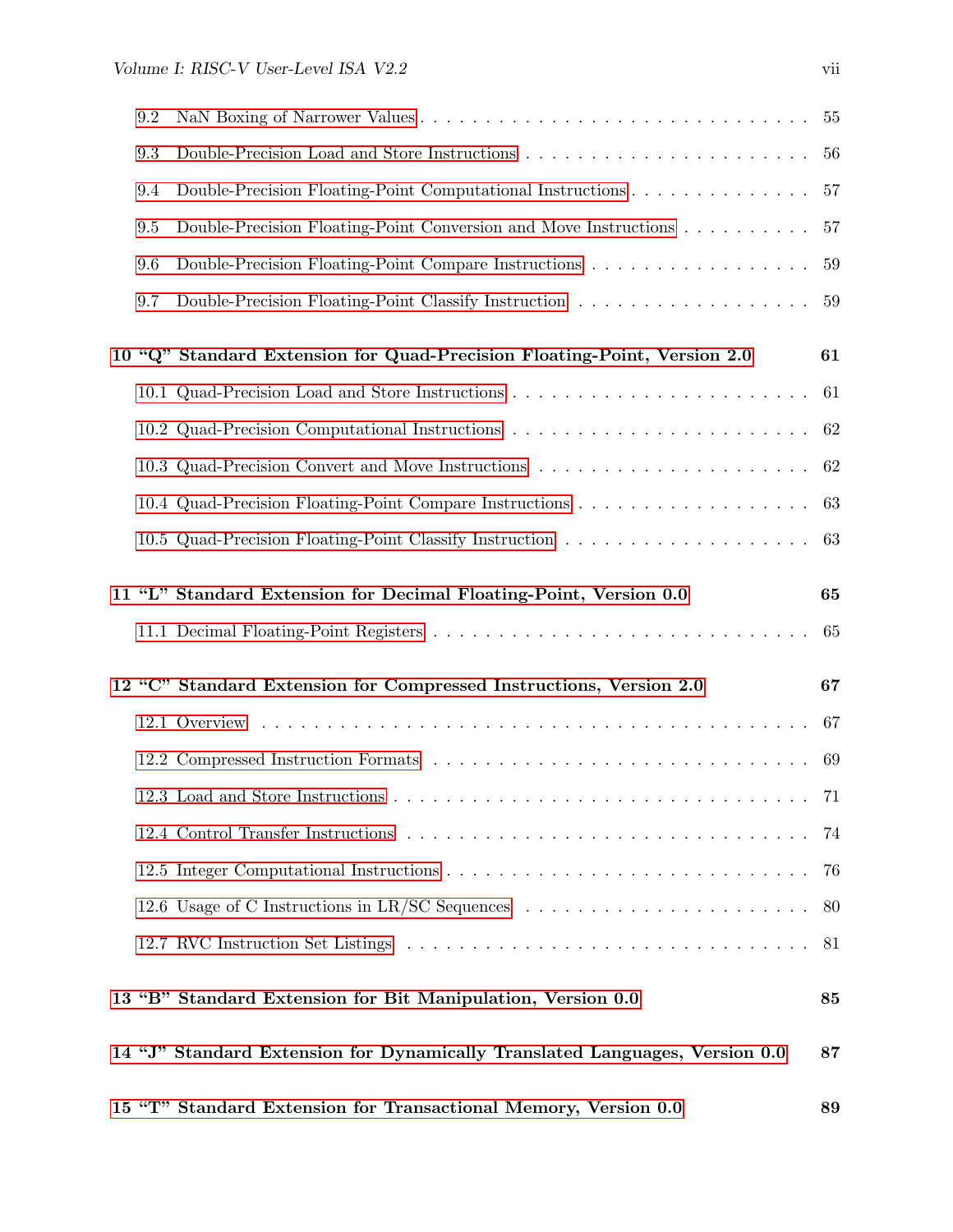|  | 16 "P" Standard Extension for Packed-SIMD Instructions, Version 0.1 | 91  |
|--|---------------------------------------------------------------------|-----|
|  | 17 "V" Standard Extension for Vector Operations, Version 0.2        | 93  |
|  |                                                                     | 93  |
|  |                                                                     | -93 |
|  | 17.3 Vector Configuration Registers (vcmaxw, vctype, vcp) 95        |     |
|  |                                                                     |     |
|  |                                                                     |     |
|  | 18 "N" Standard Extension for User-Level Interrupts, Version 1.1    | 101 |
|  |                                                                     |     |
|  |                                                                     |     |
|  |                                                                     |     |
|  |                                                                     |     |
|  |                                                                     |     |
|  | 19 RV32/64G Instruction Set Listings                                | 103 |
|  | 20 RISC-V Assembly Programmer's Handbook                            | 109 |
|  | 21 Extending RISC-V                                                 | 113 |
|  |                                                                     |     |
|  |                                                                     |     |
|  | 21.3 Extensions within fixed-width 32-bit instruction format 116    |     |
|  |                                                                     |     |
|  |                                                                     |     |
|  | 22 ISA Subset Naming Conventions                                    | 121 |
|  |                                                                     |     |
|  |                                                                     |     |
|  |                                                                     |     |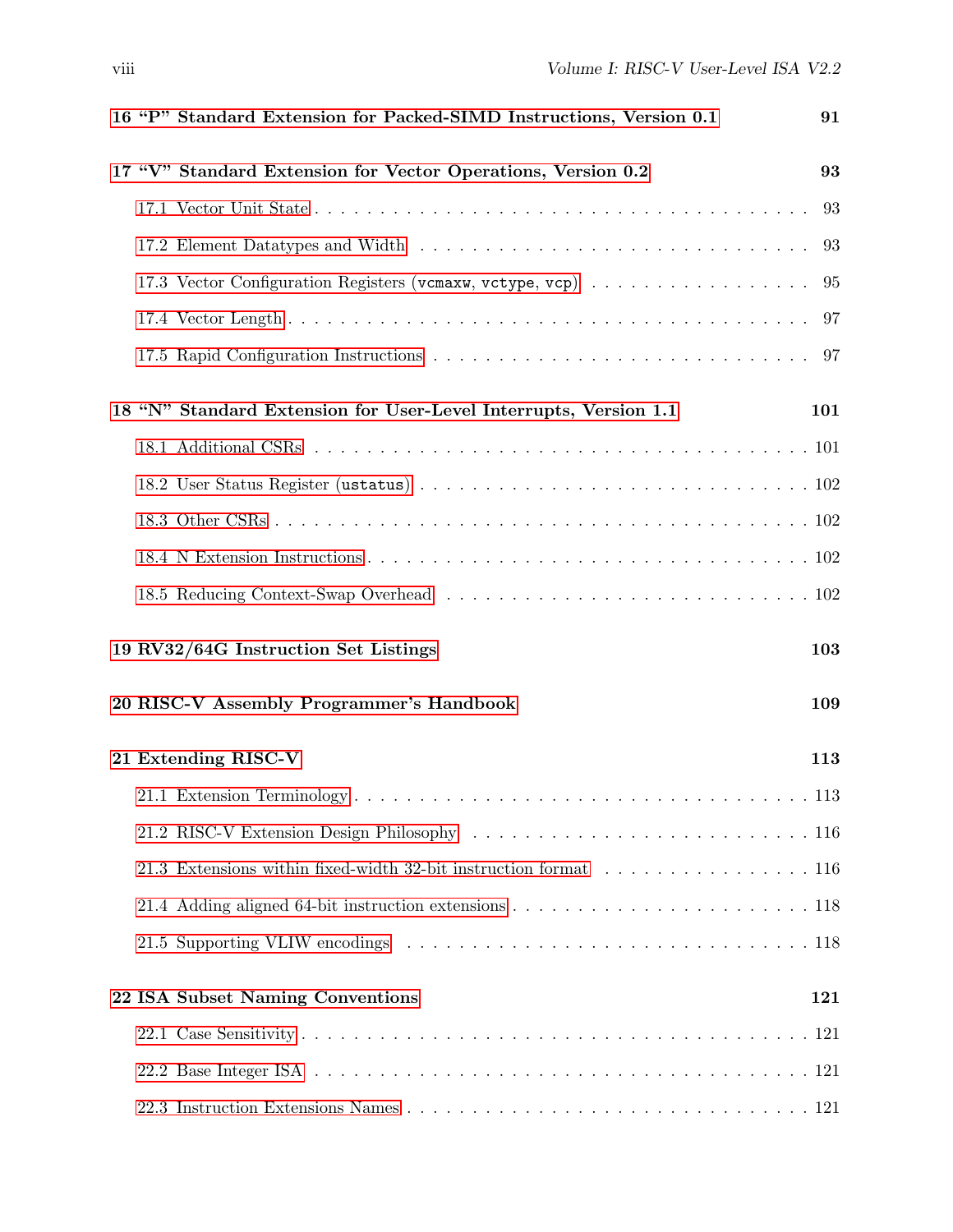|  | 23 History and Acknowledgments | 125 |
|--|--------------------------------|-----|
|  |                                |     |
|  |                                |     |
|  |                                |     |
|  |                                |     |
|  |                                |     |
|  |                                |     |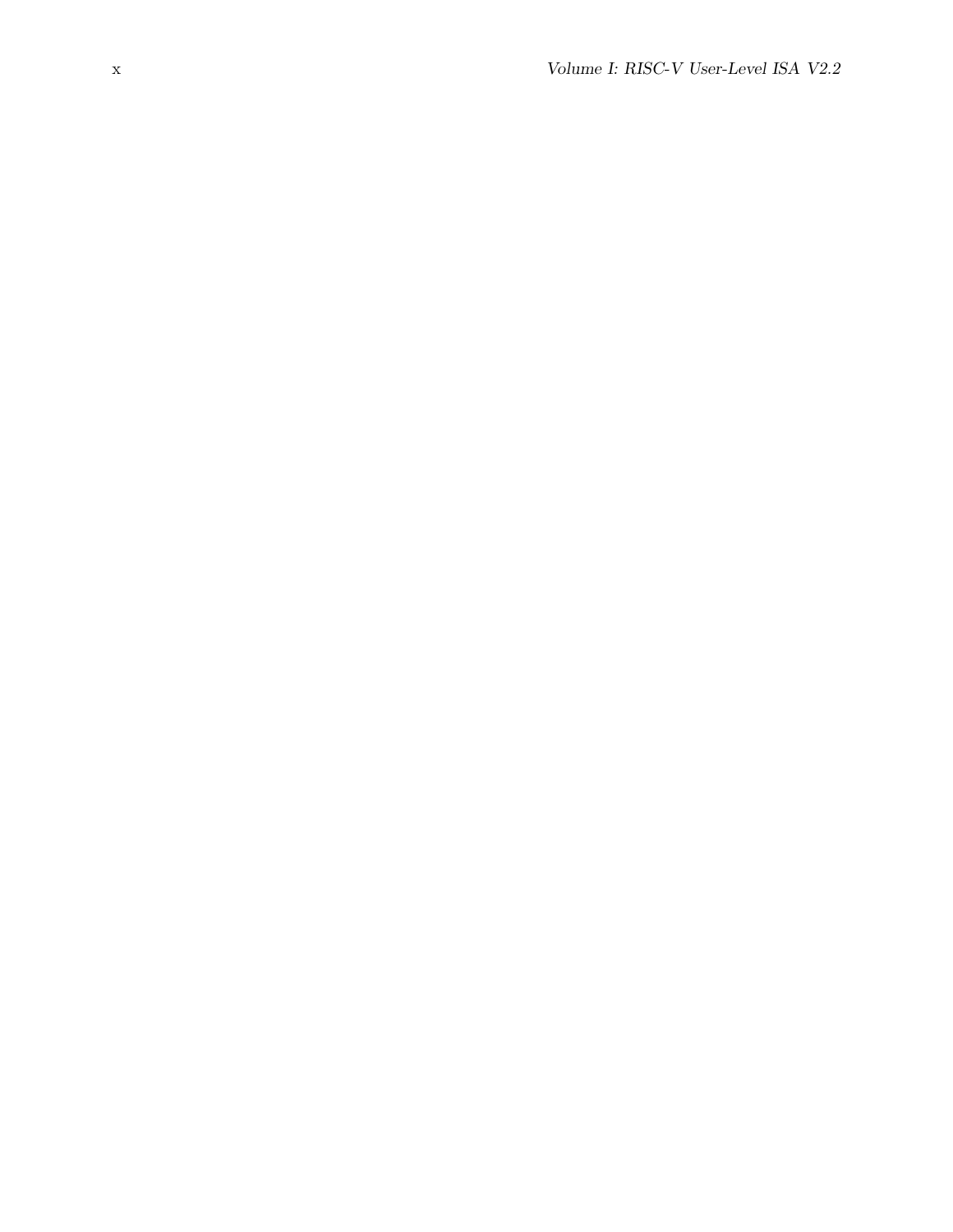## <span id="page-12-0"></span>Chapter 1

## Introduction

RISC-V (pronounced "risk-five") is a new instruction set architecture (ISA) that was originally designed to support computer architecture research and education, but which we now hope will also become a standard free and open architecture for industry implementations. Our goals in defining RISC-V include:

- A completely open ISA that is freely available to academia and industry.
- A real ISA suitable for direct native hardware implementation, not just simulation or binary translation.
- An ISA that avoids "over-architecting" for a particular microarchitecture style (e.g., microcoded, in-order, decoupled, out-of-order) or implementation technology (e.g., full-custom, ASIC, FPGA), but which allows efficient implementation in any of these.
- An ISA separated into a small base integer ISA, usable by itself as a base for customized accelerators or for educational purposes, and optional standard extensions, to support generalpurpose software development.
- Support for the revised 2008 IEEE-754 floating-point standard [\[14\]](#page-142-1).
- An ISA supporting extensive user-level ISA extensions and specialized variants.
- Both 32-bit and 64-bit address space variants for applications, operating system kernels, and hardware implementations.
- An ISA with support for highly-parallel multicore or manycore implementations, including heterogeneous multiprocessors.
- Optional variable-length instructions to both expand available instruction encoding space and to support an optional *dense instruction encoding* for improved performance, static code size, and energy efficiency.
- A fully virtualizable ISA to ease hypervisor development.
- An ISA that simplifies experiments with new supervisor-level and hypervisor-level ISA designs.

Commentary on our design decisions is formatted as in this paragraph, and can be skipped if the reader is only interested in the specification itself.

The name RISC-V was chosen to represent the fifth major RISC ISA design from UC Berkeley  $(RISC-I [23], RISC-II [15], SOAR [32], and SPUR [18] were the first four). We also pun on the$  $(RISC-I [23], RISC-II [15], SOAR [32], and SPUR [18] were the first four). We also pun on the$  $(RISC-I [23], RISC-II [15], SOAR [32], and SPUR [18] were the first four). We also pun on the$  $(RISC-I [23], RISC-II [15], SOAR [32], and SPUR [18] were the first four). We also pun on the$  $(RISC-I [23], RISC-II [15], SOAR [32], and SPUR [18] were the first four). We also pun on the$  $(RISC-I [23], RISC-II [15], SOAR [32], and SPUR [18] were the first four). We also pun on the$  $(RISC-I [23], RISC-II [15], SOAR [32], and SPUR [18] were the first four). We also pun on the$  $(RISC-I [23], RISC-II [15], SOAR [32], and SPUR [18] were the first four). We also pun on the$  $(RISC-I [23], RISC-II [15], SOAR [32], and SPUR [18] were the first four). We also pun on the$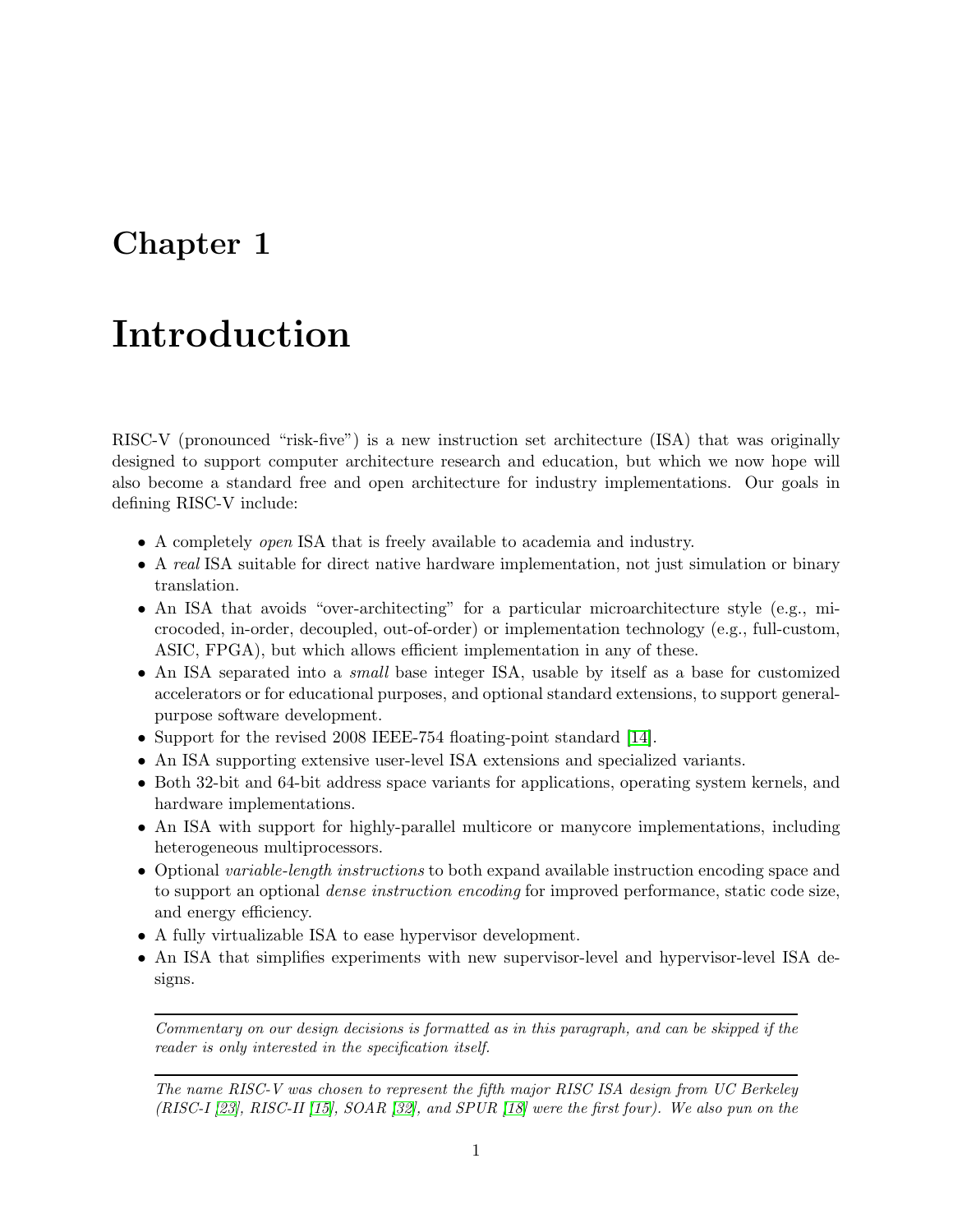use of the Roman numeral " $V$ " to signify "variations" and "vectors", as support for a range of architecture research, including various data-parallel accelerators, is an explicit goal of the ISA design.

We developed RISC-V to support our own needs in research and education, where our group is particularly interested in actual hardware implementations of research ideas (we have completed eleven different silicon fabrications of RISC-V since the first edition of this specification), and in providing real implementations for students to explore in classes (RISC-V processor RTL designs have been used in multiple undergraduate and graduate classes at Berkeley). In our current research, we are especially interested in the move towards specialized and heterogeneous accelerators, driven by the power constraints imposed by the end of conventional transistor scaling. We wanted a highly flexible and extensible base ISA around which to build our research effort.

A question we have been repeatedly asked is "Why develop a new ISA?" The biggest obvious benefit of using an existing commercial ISA is the large and widely supported software ecosystem, both development tools and ported applications, which can be leveraged in research and teaching. Other benefits include the existence of large amounts of documentation and tutorial examples. However, our experience of using commercial instruction sets for research and teaching is that these benefits are smaller in practice, and do not outweigh the disadvantages:

- Commercial ISAs are proprietary. Except for SPARC V8, which is an open IEEE standard [\[2\]](#page-142-3), most owners of commercial ISAs carefully guard their intellectual property and do not welcome freely available competitive implementations. This is much less of an issue for academic research and teaching using only software simulators, but has been a major concern for groups wishing to share actual RTL implementations. It is also a major concern for entities who do not want to trust the few sources of commercial ISA implementations, but who are prohibited from creating their own clean room implementations. We cannot quarantee that all RISC-V implementations will be free of third-party patent infringements, but we can guarantee we will not attempt to sue a RISC-V implementor.
- Commercial ISAs are only popular in certain market domains. The most obvious examples at time of writing are that the ARM architecture is not well supported in the server space, and the Intel x86 architecture (or for that matter, almost every other architecture) is not well supported in the mobile space, though both Intel and ARM are attempting to enter each other's market segments. Another example is ARC and Tensilica, which provide extensible cores but are focused on the embedded space. This market segmentation dilutes the benefit of supporting a particular commercial ISA as in practice the software ecosystem only exists for certain domains, and has to be built for others.
- Commercial ISAs come and go. Previous research infrastructures have been built around commercial ISAs that are no longer popular (SPARC, MIPS) or even no longer in production (Alpha). These lose the benefit of an active software ecosystem, and the lingering intellectual property issues around the ISA and supporting tools interfere with the ability of interested third parties to continue supporting the ISA. An open ISA might also lose popularity, but any interested party can continue using and developing the ecosystem.
- Popular commercial ISAs are complex. The dominant commercial ISAs (x86 and ARM) are both very complex to implement in hardware to the level of supporting common software stacks and operating systems. Worse, nearly all the complexity is due to bad, or at least outdated, ISA design decisions rather than features that truly improve efficiency.
- Commercial ISAs alone are not enough to bring up applications. Even if we expend the effort to implement a commercial ISA, this is not enough to run existing applications for that ISA. Most applications need a complete ABI (application binary interface) to run, not just the user-level ISA. Most ABIs rely on libraries, which in turn rely on operating system support. To run an existing operating system requires implementing the supervisor-level ISA and device interfaces expected by the OS. These are usually much less well-specified and considerably more complex to implement than the user-level ISA.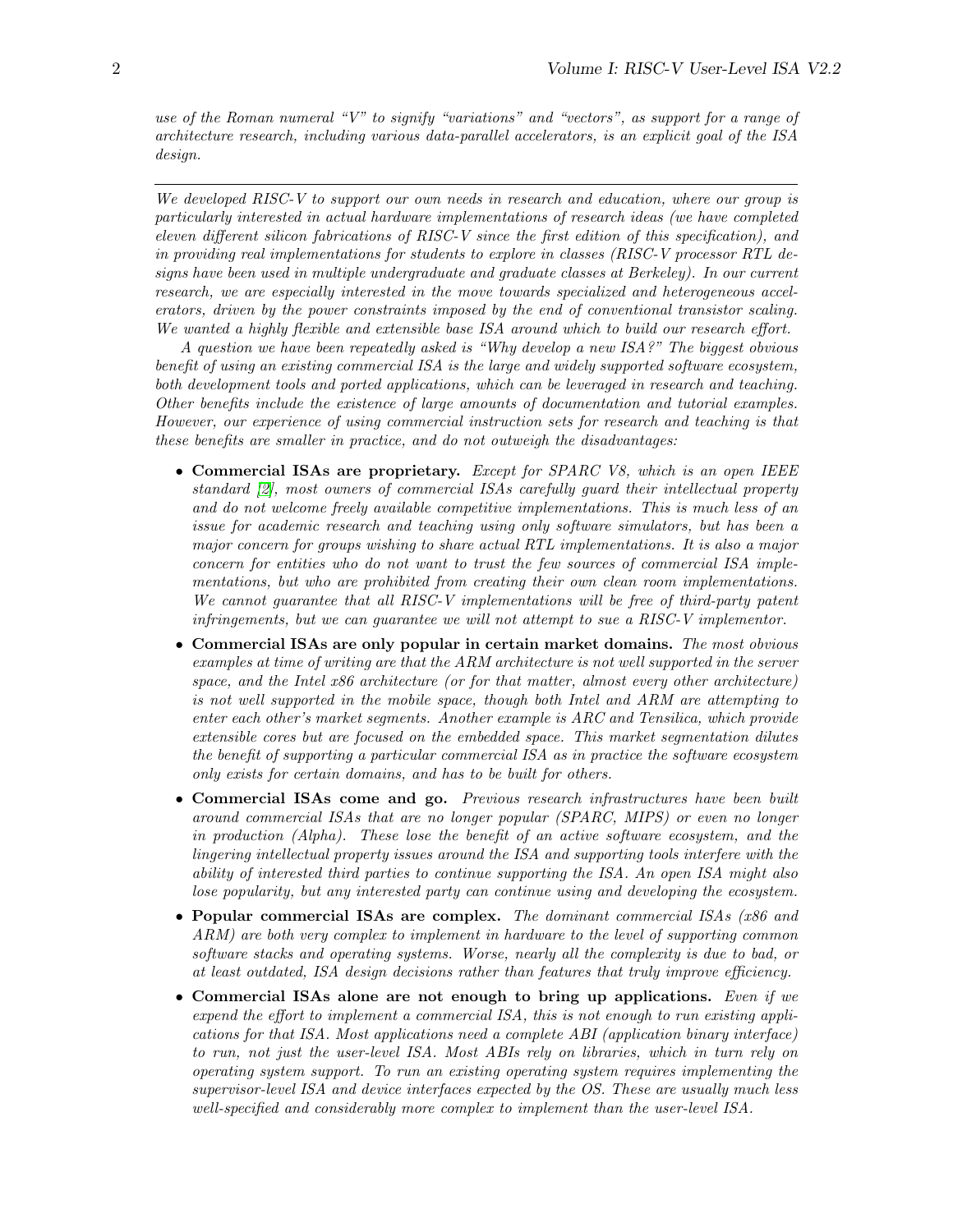- Popular commercial ISAs were not designed for extensibility. The dominant commercial ISAs were not particularly designed for extensibility, and as a consequence have added considerable instruction encoding complexity as their instruction sets have grown. Companies such as Tensilica (acquired by Cadence) and ARC (acquired by Synopsys) have built ISAs and toolchains around extensibility, but have focused on embedded applications rather than general-purpose computing systems.
- A modified commercial ISA is a new ISA. One of our main goals is to support architecture research, including major ISA extensions. Even small extensions diminish the benefit of using a standard ISA, as compilers have to be modified and applications rebuilt from source code to use the extension. Larger extensions that introduce new architectural state also require modifications to the operating system. Ultimately, the modified commercial ISA becomes a new ISA, but carries along all the legacy baggage of the base ISA.

Our position is that the ISA is perhaps the most important interface in a computing system, and there is no reason that such an important interface should be proprietary. The dominant commercial ISAs are based on instruction set concepts that were already well known over 30 years ago. Software developers should be able to target an open standard hardware target, and commercial processor designers should compete on implementation quality.

We are far from the first to contemplate an open ISA design suitable for hardware implementation. We also considered other existing open ISA designs, of which the closest to our goals was the OpenRISC architecture [\[22\]](#page-143-2). We decided against adopting the OpenRISC ISA for several technical reasons:

- OpenRISC has condition codes and branch delay slots, which complicate higher performance implementations.
- OpenRISC uses a fixed 32-bit encoding and 16-bit immediates, which precludes a denser instruction encoding and limits space for later expansion of the ISA.
- OpenRISC does not support the 2008 revision to the IEEE 754 floating-point standard.
- The OpenRISC 64-bit design had not been completed when we began.

By starting from a clean slate, we could design an ISA that met all of our goals, though of course, this took far more effort than we had planned at the outset. We have now invested considerable effort in building up the RISC-V ISA infrastructure, including documentation, compiler tool chains, operating system ports, reference ISA simulators, FPGA implementations, efficient ASIC implementations, architecture test suites, and teaching materials. Since the last edition of this manual, there has been considerable uptake of the RISC-V ISA in both academia and industry, and we have created the non-profit RISC-V Foundation to protect and promote the standard. The RISC-V Foundation website at  $http://riscv. orq. contains the latest information on the$ Foundation membership and various open-source projects using RISC-V.

The RISC-V manual is structured in two volumes. This volume covers the user-level ISA design, including optional ISA extensions. The second volume provides the privileged architecture.

In this user-level manual, we aim to remove any dependence on particular microarchitectural features or on privileged architecture details. This is both for clarity and to allow maximum flexibility for alternative implementations.

#### <span id="page-14-0"></span>1.1 RISC-V ISA Overview

The RISC-V ISA is defined as a base integer ISA, which must be present in any implementation, plus optional extensions to the base ISA. The base integer ISA is very similar to that of the early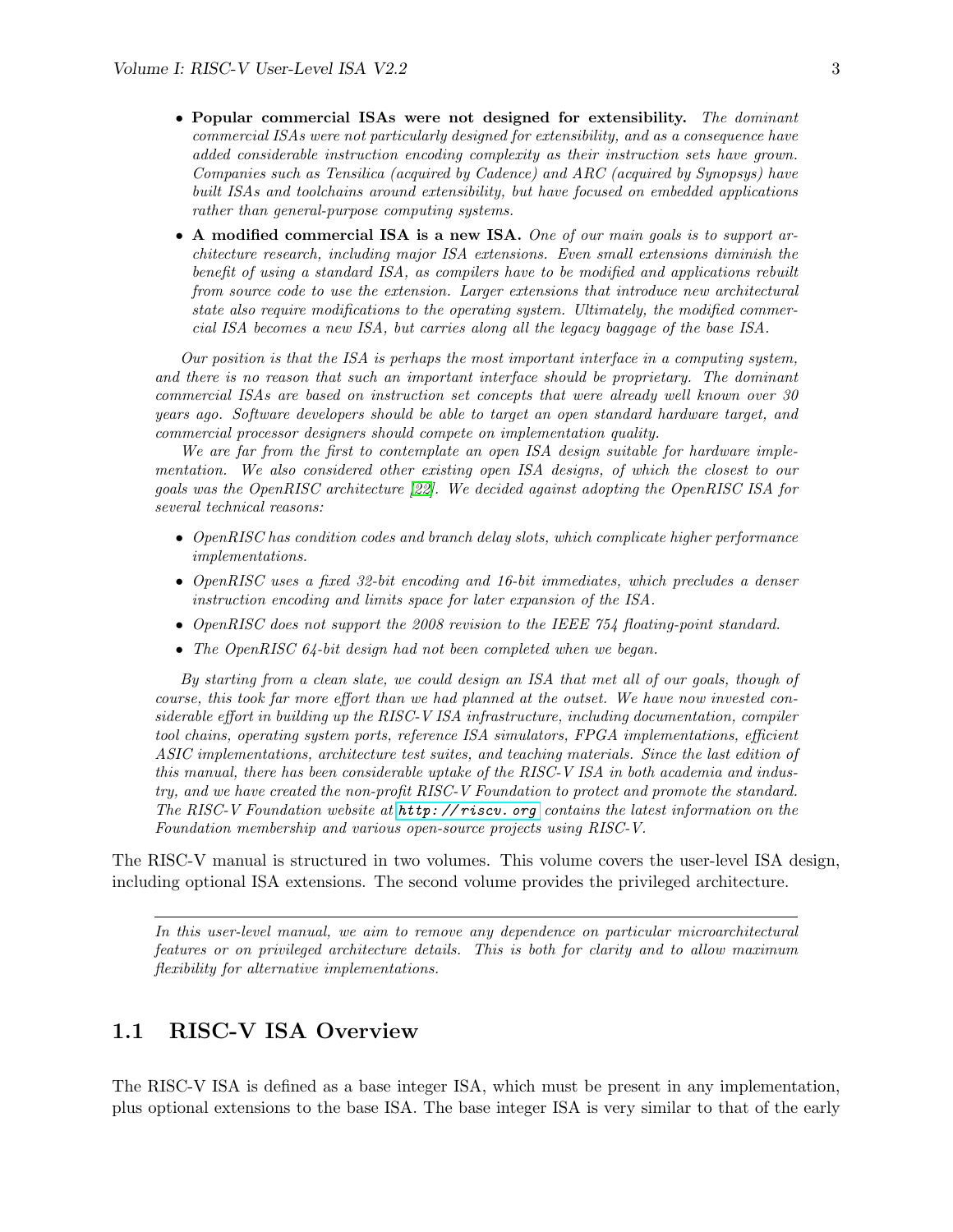RISC processors except with no branch delay slots and with support for optional variable-length instruction encodings. The base is carefully restricted to a minimal set of instructions sufficient to provide a reasonable target for compilers, assemblers, linkers, and operating systems (with additional supervisor-level operations), and so provides a convenient ISA and software toolchain "skeleton" around which more customized processor ISAs can be built.

Each base integer instruction set is characterized by the width of the integer registers and the corresponding size of the user address space. There are two primary base integer variants, RV32I and RV64I, described in Chapters [2](#page-20-0) and [4,](#page-40-0) which provide 32-bit or 64-bit user-level address spaces respectively. Hardware implementations and operating systems might provide only one or both of RV32I and RV64I for user programs. Chapter [3](#page-38-0) describes the RV32E subset variant of the RV32I base instruction set, which has been added to support small microcontrollers. Chapter [5](#page-44-0) describes a future RV128I variant of the base integer instruction set supporting a flat 128-bit user address space. The base integer instruction sets use a two's-complement representation for signed integer values.

Although 64-bit address spaces are a requirement for larger systems, we believe 32-bit address spaces will remain adequate for many embedded and client devices for decades to come and will be desirable to lower memory traffic and energy consumption. In addition, 32-bit address spaces are sufficient for educational purposes. A larger flat 128-bit address space might eventually be required, so we ensured this could be accommodated within the RISC-V ISA framework.

The base integer ISA may be subset by a hardware implementation, but opcode traps and software emulation by a more privileged layer must then be used to implement functionality not provided by hardware.

Subsets of the base integer ISA might be useful for pedagogical purposes, but the base has been defined such that there should be little incentive to subset a real hardware implementation beyond omitting support for misaligned memory accesses and treating all SYSTEM instructions as a single trap.

RISC-V has been designed to support extensive customization and specialization. The base integer ISA can be extended with one or more optional instruction-set extensions, but the base integer instructions cannot be redefined. We divide RISC-V instruction-set extensions into standard and non-standard extensions. Standard extensions should be generally useful and should not conflict with other standard extensions. Non-standard extensions may be highly specialized, or may conflict with other standard or non-standard extensions. Instruction-set extensions may provide slightly different functionality depending on the width of the base integer instruction set. Chapter [21](#page-124-0) describes various ways of extending the RISC-V ISA. We have also developed a naming convention for RISC-V base instructions and instruction-set extensions, described in detail in Chapter [22.](#page-132-0)

To support more general software development, a set of standard extensions are defined to provide integer multiply/divide, atomic operations, and single and double-precision floating-point arithmetic. The base integer ISA is named "I" (prefixed by RV32 or RV64 depending on integer register width), and contains integer computational instructions, integer loads, integer stores, and control-flow instructions, and is mandatory for all RISC-V implementations. The standard integer multiplication and division extension is named "M", and adds instructions to multiply and divide values held in the integer registers. The standard atomic instruction extension, denoted by "A", adds instructions that atomically read, modify, and write memory for inter-processor synchronization. The standard single-precision floating-point extension, denoted by "F", adds floating-point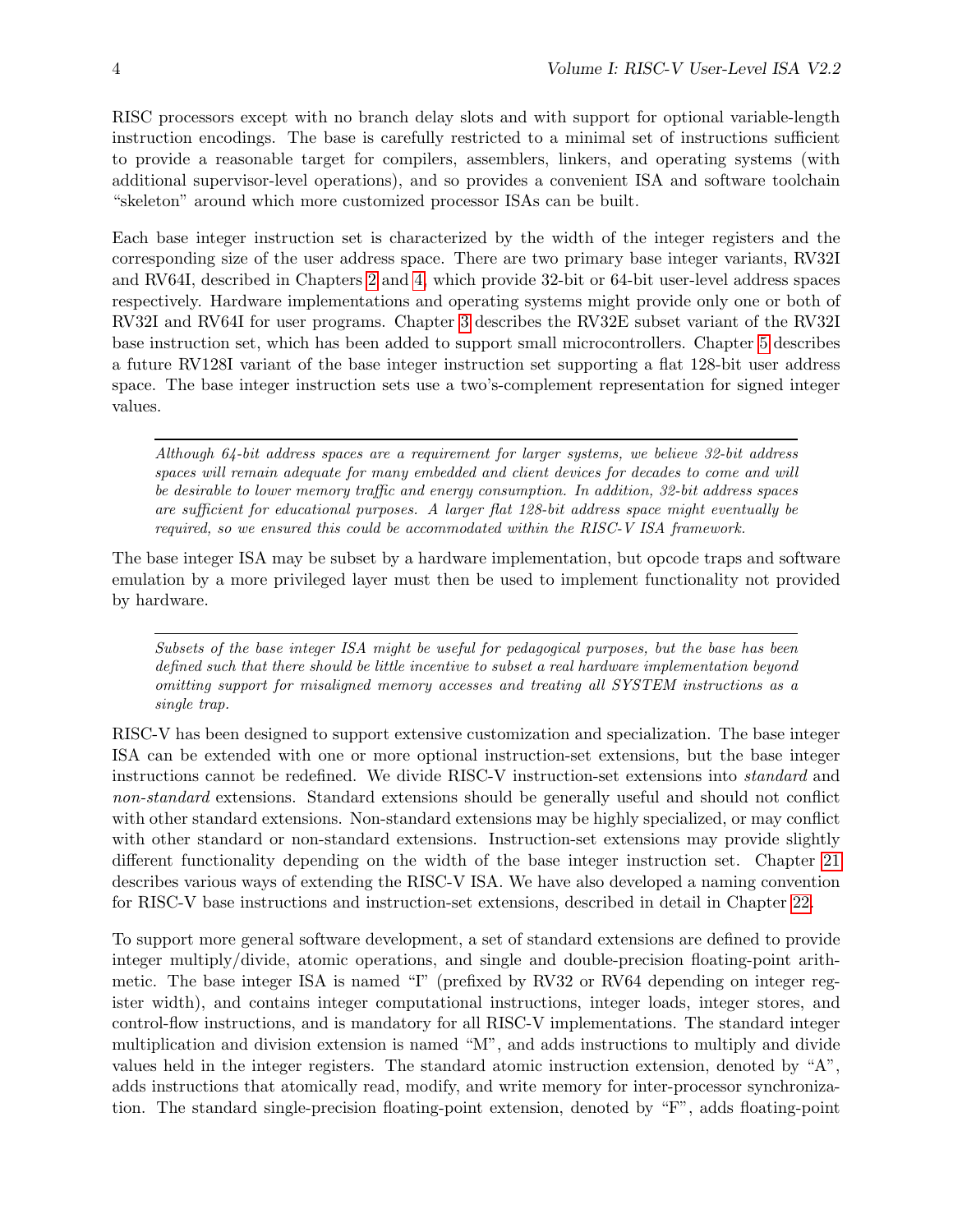registers, single-precision computational instructions, and single-precision loads and stores. The standard double-precision floating-point extension, denoted by "D", expands the floating-point registers, and adds double-precision computational instructions, loads, and stores. An integer base plus these four standard extensions ("IMAFD") is given the abbreviation "G" and provides a general-purpose scalar instruction set. RV32G and RV64G are currently the default target of our compiler toolchains. Later chapters describe these and other planned standard RISC-V extensions.

Beyond the base integer ISA and the standard extensions, it is rare that a new instruction will provide a significant benefit for all applications, although it may be very beneficial for a certain domain. As energy efficiency concerns are forcing greater specialization, we believe it is important to simplify the required portion of an ISA specification. Whereas other architectures usually treat their ISA as a single entity, which changes to a new version as instructions are added over time, RISC-V will endeavor to keep the base and each standard extension constant over time, and instead layer new instructions as further optional extensions. For example, the base integer ISAs will continue as fully supported standalone ISAs, regardless of any subsequent extensions.

With the 2.0 release of the user ISA specification, we intend the "RV32IMAFD" and "RV64IMAFD"base and standard extensions (aka. "RV32G" and "RV64G") to remain constant for future development.

#### <span id="page-16-0"></span>1.2 Instruction Length Encoding

The base RISC-V ISA has fixed-length 32-bit instructions that must be naturally aligned on 32-bit boundaries. However, the standard RISC-V encoding scheme is designed to support ISA extensions with variable-length instructions, where each instruction can be any number of 16-bit instruction parcels in length and parcels are naturally aligned on 16-bit boundaries. The standard compressed ISA extension described in Chapter [12](#page-78-0) reduces code size by providing compressed 16-bit instructions and relaxes the alignment constraints to allow all instructions (16 bit and 32 bit) to be aligned on any 16-bit boundary to improve code density.

Figure [1.1](#page-17-0) illustrates the standard RISC-V instruction-length encoding convention. All the 32-bit instructions in the base ISA have their lowest two bits set to 11. The optional compressed 16-bit instruction-set extensions have their lowest two bits equal to 00, 01, or 10. Standard instructionset extensions encoded with more than 32 bits have additional low-order bits set to 1, with the conventions for 48-bit and 64-bit lengths shown in Figure [1.1.](#page-17-0) Instruction lengths between 80 bits and 176 bits are encoded using a 3-bit field in bits [14:12] giving the number of 16-bit words in addition to the first  $5\times16$ -bit words. The encoding with bits [14:12] set to 111 is reserved for future longer instruction encodings.

Given the code size and energy savings of a compressed format, we wanted to build in support for a compressed format to the ISA encoding scheme rather than adding this as an afterthought, but to allow simpler implementations we didn't want to make the compressed format mandatory. We also wanted to optionally allow longer instructions to support experimentation and larger instruction-set extensions. Although our encoding convention required a tighter encoding of the core RISC-V ISA, this has several beneficial effects.

An implementation of the standard G ISA need only hold the most-significant 30 bits in instruction caches (a 6.25% saving). On instruction cache refills, any instructions encountered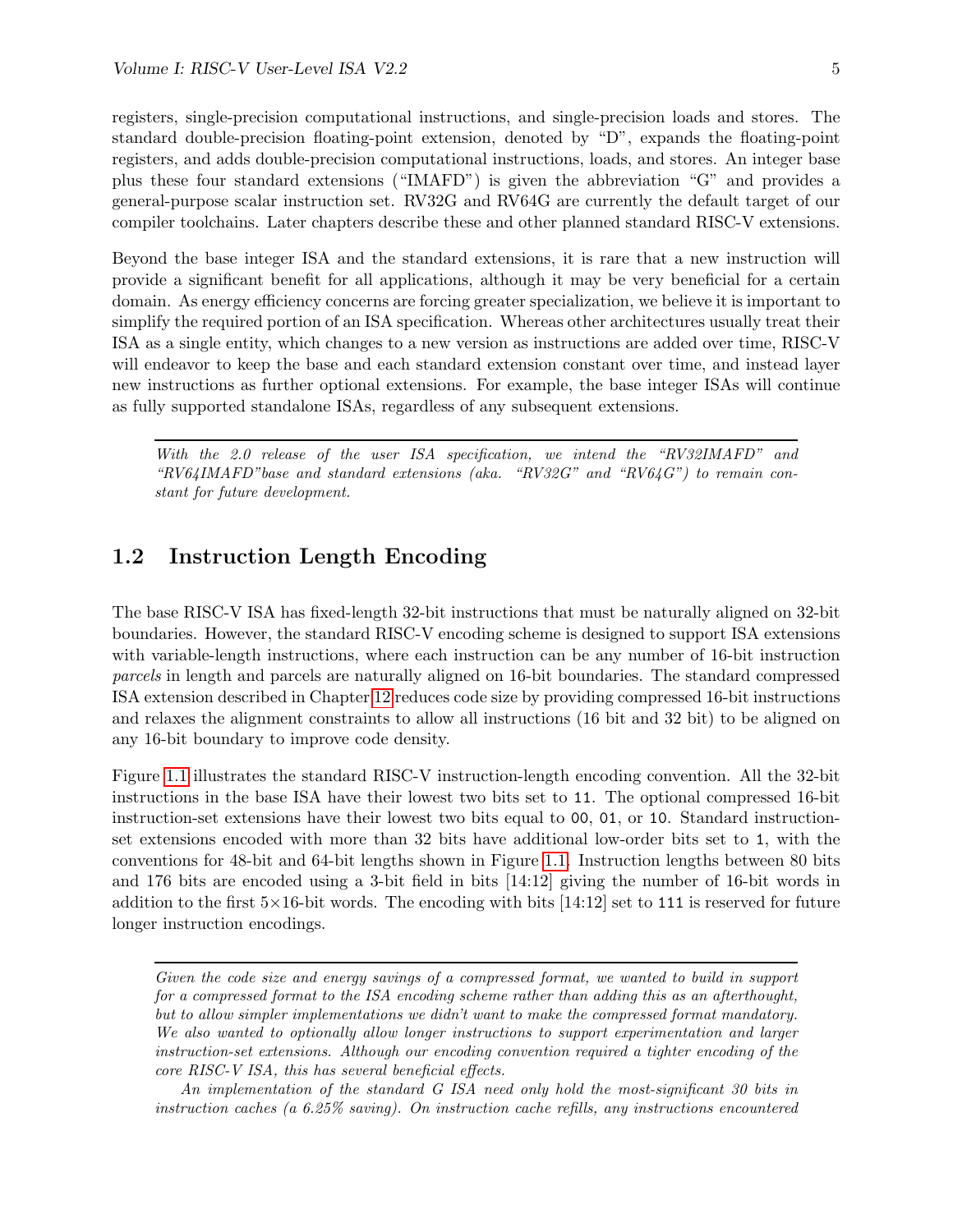

Figure 1.1: RISC-V instruction length encoding.

<span id="page-17-0"></span>with either low bit clear should be recoded into illegal 30-bit instructions before storing in the cache to preserve illegal instruction exception behavior.

Perhaps more importantly, by condensing our base ISA into a subset of the 32-bit instruction word, we leave more space available for custom extensions. In particular, the base RV32I ISA uses less than 1/8 of the encoding space in the 32-bit instruction word. As described in Chapter [21,](#page-124-0) an implementation that does not require support for the standard compressed instruction extension can map 3 additional 30-bit instruction spaces into the 32-bit fixed-width format, while preserving support for standard  $>=32$ -bit instruction-set extensions. Further, if the implementation also does not need instructions  $>32$ -bits in length, it can recover a further four major opcodes.

We consider it a feature that any length of instruction containing all zero bits is not legal, as this quickly traps erroneous jumps into zeroed memory regions. Similarly, we also reserve the instruction encoding containing all ones to be an illegal instruction, to catch the other common pattern observed with unprogrammed non-volatile memory devices, disconnected memory buses, or broken memory devices.

The base RISC-V ISA has a little-endian memory system, but non-standard variants can provide a big-endian or bi-endian memory system. Instructions are stored in memory with each 16-bit parcel stored in a memory halfword according to the implementation's natural endianness. Parcels forming one instruction are stored at increasing halfword addresses, with the lowest addressed parcel holding the lowest numbered bits in the instruction specification, i.e., instructions are always stored in a little-endian sequence of parcels regardless of the memory system endianness. The code sequence in Figure [1.2](#page-18-1) will store a 32-bit instruction to memory correctly regardless of memory system endianness.

We chose little-endian byte ordering for the RISC-V memory system because little-endian systems are currently dominant commercially (all x86 systems; iOS, Android, and Windows for ARM). A minor point is that we have also found little-endian memory systems to be more natural for hardware designers. However, certain application areas, such as IP networking, operate on big-endian data structures, and so we leave open the possibility of non-standard big-endian or bi-endian systems.

We have to fix the order in which instruction parcels are stored in memory, independent of memory system endianness, to ensure that the length-encoding bits always appear first in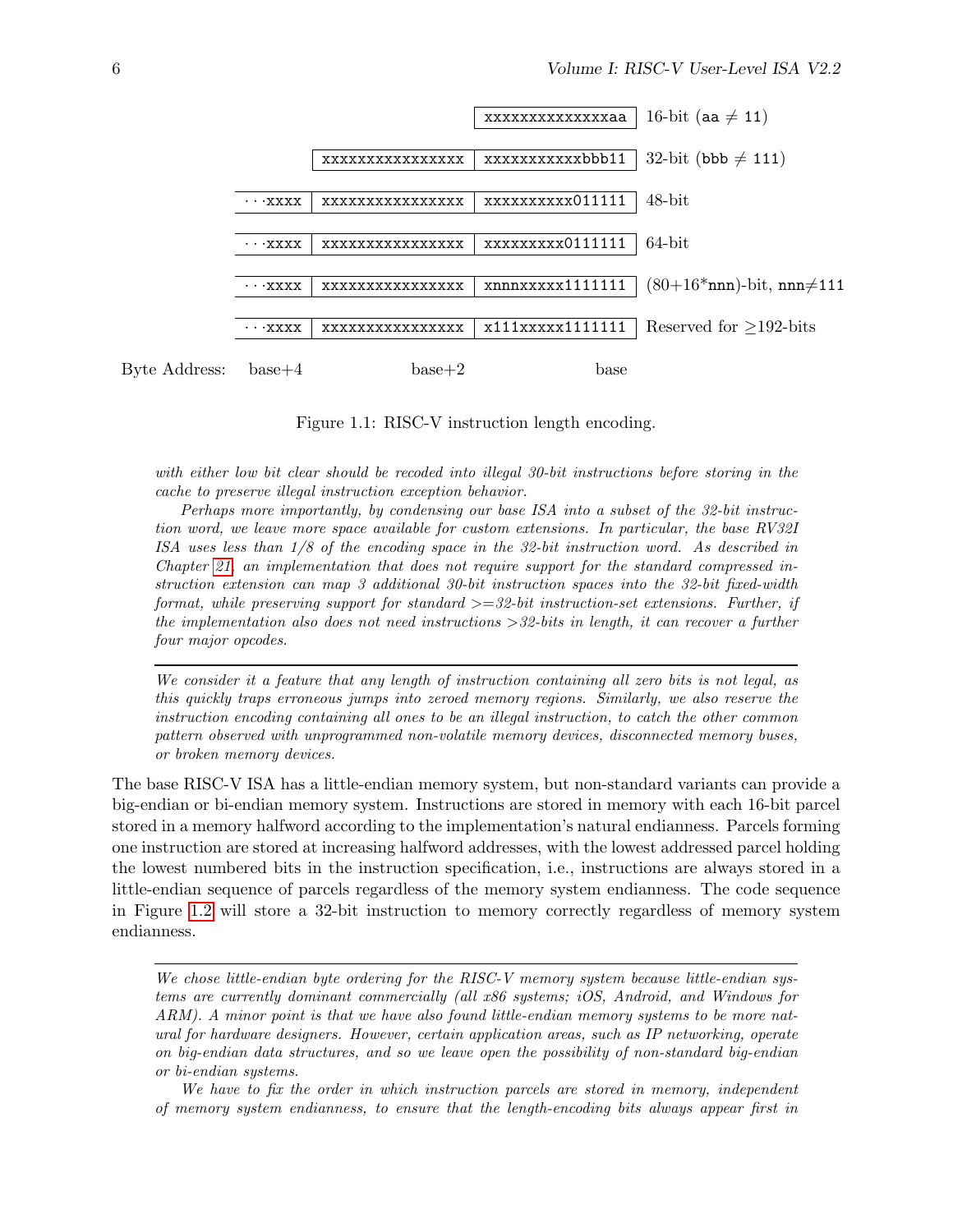Volume I: RISC-V User-Level ISA V2.2 7

// Store 32-bit instruction in x2 register to location pointed to by x3. sh  $x2$ ,  $0(x3)$  // Store low bits of instruction in first parcel. srli x2, x2, 16 // Move high bits down to low bits, overwriting x2. sh  $x2$ ,  $2(x3)$  // Store high bits in second parcel.

<span id="page-18-1"></span>Figure 1.2: Recommended code sequence to store 32-bit instruction from register to memory. Operates correctly on both big- and little-endian memory systems and avoids misaligned accesses when used with variable-length instruction-set extensions.

halfword address order. This allows the length of a variable-length instruction to be quickly determined by an instruction fetch unit by examining only the first few bits of the first 16-bit instruction parcel. Once we had decided to fix on a little-endian memory system and instruction parcel ordering, this naturally led to placing the length-encoding bits in the LSB positions of the instruction format to avoid breaking up opcode fields.

## <span id="page-18-0"></span>1.3 Exceptions, Traps, and Interrupts

We use the term *exception* to refer to an unusual condition occurring at run time associated with an instruction in the current RISC-V thread. We use the term trap to refer to the synchronous transfer of control to a trap handler caused by an exceptional condition occurring within a RISC-V thread. Trap handlers usually execute in a more privileged environment.

We use the term *interrupt* to refer to an external event that occurs asynchronously to the current RISC-V thread. When an interrupt that must be serviced occurs, some instruction is selected to receive an interrupt exception and subsequently experiences a trap.

The instruction descriptions in following chapters describe conditions that raise an exception during execution. Whether and how these are converted into traps is dependent on the execution environment, though the expectation is that most environments will take a *precise* trap when an exception is signaled (except for floating-point exceptions, which, in the standard floating-point extensions, do not cause traps).

Our use of "exception" and "trap" matches that in the IEEE-754 floating-point standard.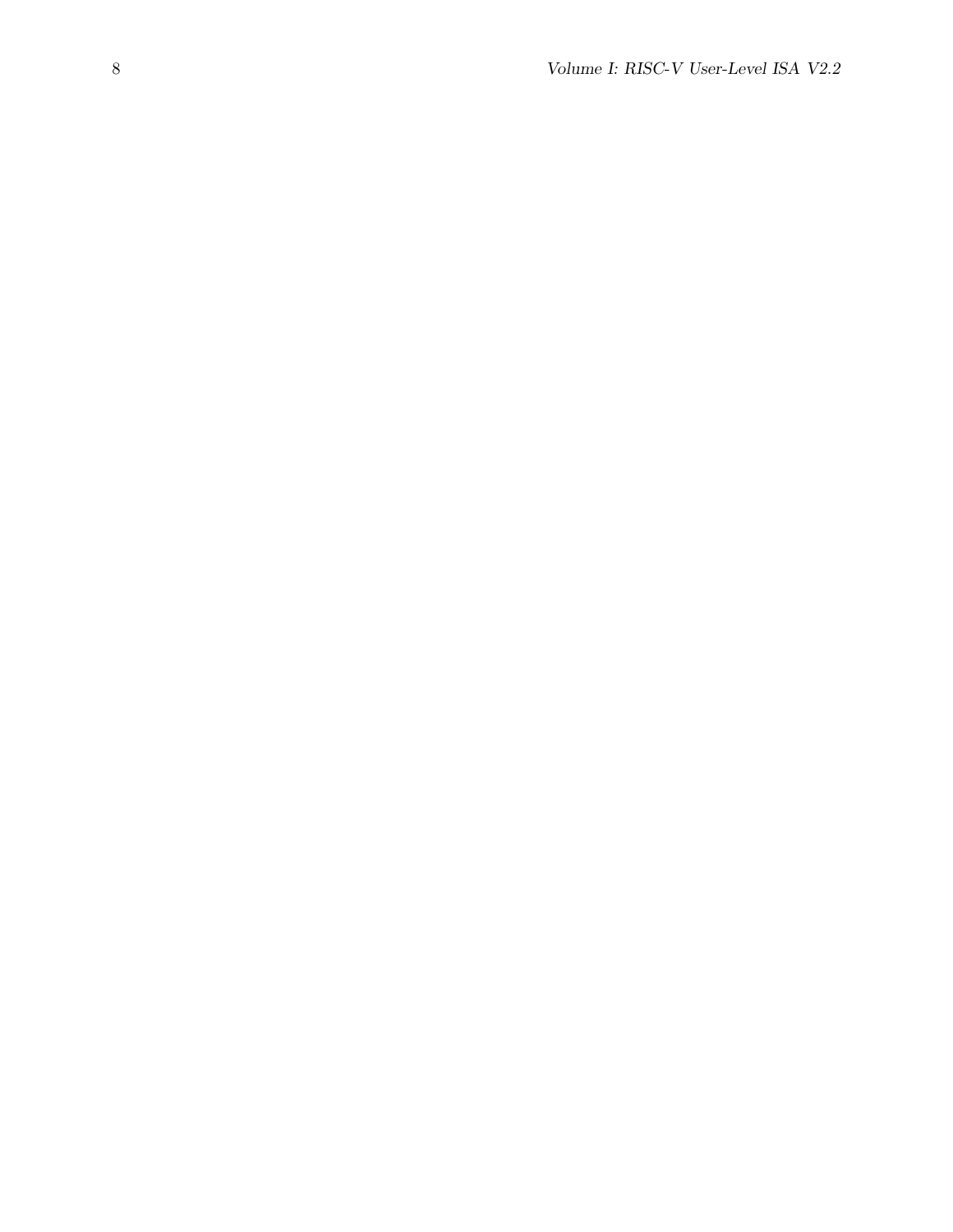## <span id="page-20-0"></span>Chapter 2

# RV32I Base Integer Instruction Set, Version 2.0

This chapter describes version 2.0 of the RV32I base integer instruction set. Much of the commentary also applies to the RV64I variant.

RV32I was designed to be sufficient to form a compiler target and to support modern operating system environments. The ISA was also designed to reduce the hardware required in a minimal implementation. RV32I contains  $47$  unique instructions, though a simple implementation might cover the eight  $SCALL/SBREAK/CSRR*$  instructions with a single SYSTEM hardware instruction that always traps and might be able to implement the FENCE and FENCE.I instructions as NOPs, reducing hardware instruction count to 38 total. RV32I can emulate almost any other ISA extension (except the A extension, which requires additional hardware support for atomicity).

### <span id="page-20-1"></span>2.1 Programmers' Model for Base Integer Subset

Figure [2.1](#page-21-0) shows the user-visible state for the base integer subset. There are 31 general-purpose registers x1–x31, which hold integer values. Register x0 is hardwired to the constant 0. There is no hardwired subroutine return address link register, but the standard software calling convention uses register x1 to hold the return address on a call. For RV32, the x registers are 32 bits wide, and for RV64, they are 64 bits wide. This document uses the term XLEN to refer to the current width of an x register in bits (either 32 or 64).

There is one additional user-visible register: the program counter pc holds the address of the current instruction.

The number of available architectural registers can have large impacts on code size, performance, and energy consumption. Although 16 registers would arguably be sufficient for an integer ISA running compiled code, it is impossible to encode a complete ISA with 16 registers in 16-bit instructions using a 3-address format. Although a 2-address format would be possible, it would increase instruction count and lower efficiency. We wanted to avoid intermediate instruction sizes (such as Xtensa's 24-bit instructions) to simplify base hardware implementations, and once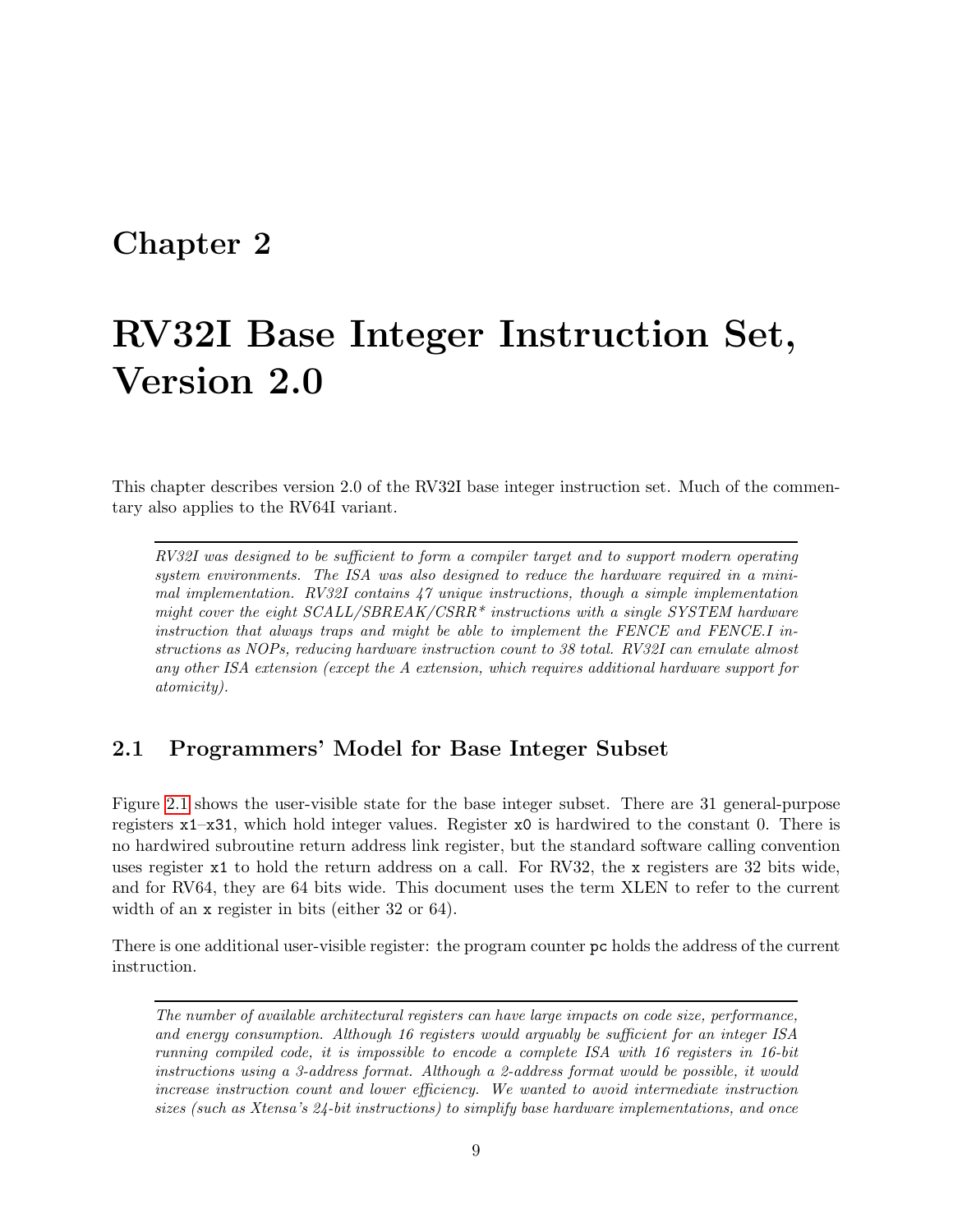a 32-bit instruction size was adopted, it was straightforward to support 32 integer registers. A larger number of integer registers also helps performance on high-performance code, where there can be extensive use of loop unrolling, software pipelining, and cache tiling.

For these reasons, we chose a conventional size of 32 integer registers for the base ISA. Dynamic register usage tends to be dominated by a few frequently accessed registers, and regfile implementations can be optimized to reduce access energy for the frequently accessed registers [\[31\]](#page-144-3). The optional compressed 16-bit instruction format mostly only accesses 8 registers and hence can provide a dense instruction encoding, while additional instruction-set extensions could support a much larger register space (either flat or hierarchical) if desired.

For resource-constrained embedded applications, we have defined the RV32E subset, which only has 16 registers (Chapter [3\)](#page-38-0).

| XLEN-1 |                  |          | $\overline{0}$ |
|--------|------------------|----------|----------------|
|        | x0               | $/$ zero |                |
|        | x1               |          |                |
|        | x2               |          |                |
|        | x3               |          |                |
|        | x4               |          |                |
|        | $\overline{x5}$  |          |                |
|        | x <sub>6</sub>   |          |                |
|        | x7               |          |                |
|        | x8               |          |                |
|        | x9               |          |                |
|        | x10              |          |                |
|        | x11              |          |                |
|        | x12              |          |                |
|        | $\overline{x13}$ |          |                |
|        | x14              |          |                |
|        | x15              |          |                |
|        | x16              |          |                |
|        | x17              |          |                |
|        | x18              |          |                |
|        | x19              |          |                |
|        | x20              |          |                |
|        | x21              |          |                |
|        | $\overline{x22}$ |          |                |
|        | $\overline{x23}$ |          |                |
|        | x24              |          |                |
|        | x25              |          |                |
|        | $\overline{x26}$ |          |                |
|        | $\overline{x27}$ |          |                |
|        | x28              |          |                |
|        | x29              |          |                |
|        | x30              |          |                |
|        | x31              |          |                |
|        | <b>XLEN</b>      |          |                |
| XLEN-1 |                  |          | $\overline{0}$ |
|        | pc               |          |                |
|        | <b>XLEN</b>      |          |                |

<span id="page-21-0"></span>Figure 2.1: RISC-V user-level base integer register state.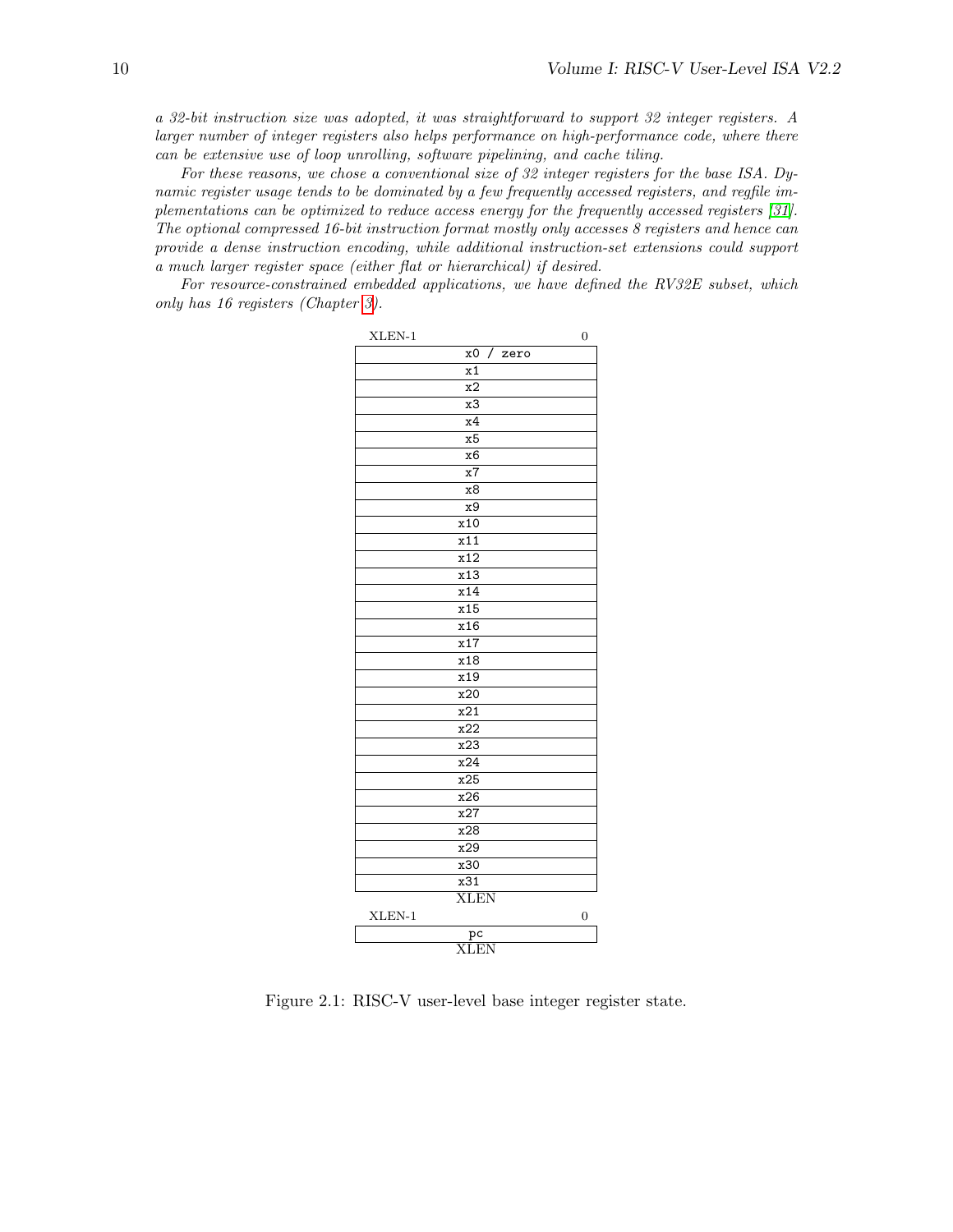#### <span id="page-22-0"></span>2.2 Base Instruction Formats

In the base ISA, there are four core instruction formats  $(R/I/S/U)$ , as shown in Figure [2.2.](#page-22-2) All are a fixed 32 bits in length and must be aligned on a four-byte boundary in memory. An instruction address misaligned exception is generated on a taken branch or unconditional jump if the target address is not four-byte aligned. No instruction fetch misaligned exception is generated for a conditional branch that is not taken.

The alignment constraint for base ISA instructions is relaxed to a two-byte boundary when instruction extensions with 16-bit lengths or other odd multiples of 16-bit lengths are added.



<span id="page-22-2"></span>Figure 2.2: RISC-V base instruction formats. Each immediate subfield is labeled with the bit position  $(\text{imm}[x])$  in the immediate value being produced, rather than the bit position within the instruction's immediate field as is usually done.

The RISC-V ISA keeps the source (rs1 and rs2) and destination  $\left(\frac{rd}{rd}\right)$  registers at the same position in all formats to simplify decoding. Except for the 5-bit immediates used in CSR instructions (Section [2.8\)](#page-32-0), immediates are always sign-extended, and are generally packed towards the leftmost available bits in the instruction and have been allocated to reduce hardware complexity. In particular, the sign bit for all immediates is always in bit 31 of the instruction to speed sign-extension circuitry.

Decoding register specifiers is usually on the critical paths in implementations, and so the instruction format was chosen to keep all register specifiers at the same position in all formats at the expense of having to move immediate bits across formats (a property shared with RISC-IV aka. SPUR [\[18\]](#page-143-1)).

In practice, most immediates are either small or require all XLEN bits. We chose an asymmetric immediate split (12 bits in regular instructions plus a special load upper immediate instruction with 20 bits) to increase the opcode space available for regular instructions.

Immediates are sign-extended because we did not observe a benefit to using zero-extension for some immediates as in the MIPS ISA and wanted to keep the ISA as simple as possible.

#### <span id="page-22-1"></span>2.3 Immediate Encoding Variants

There are a further two variants of the instruction formats  $(B/J)$  based on the handling of immediates, as shown in Figure [2.3.](#page-23-0)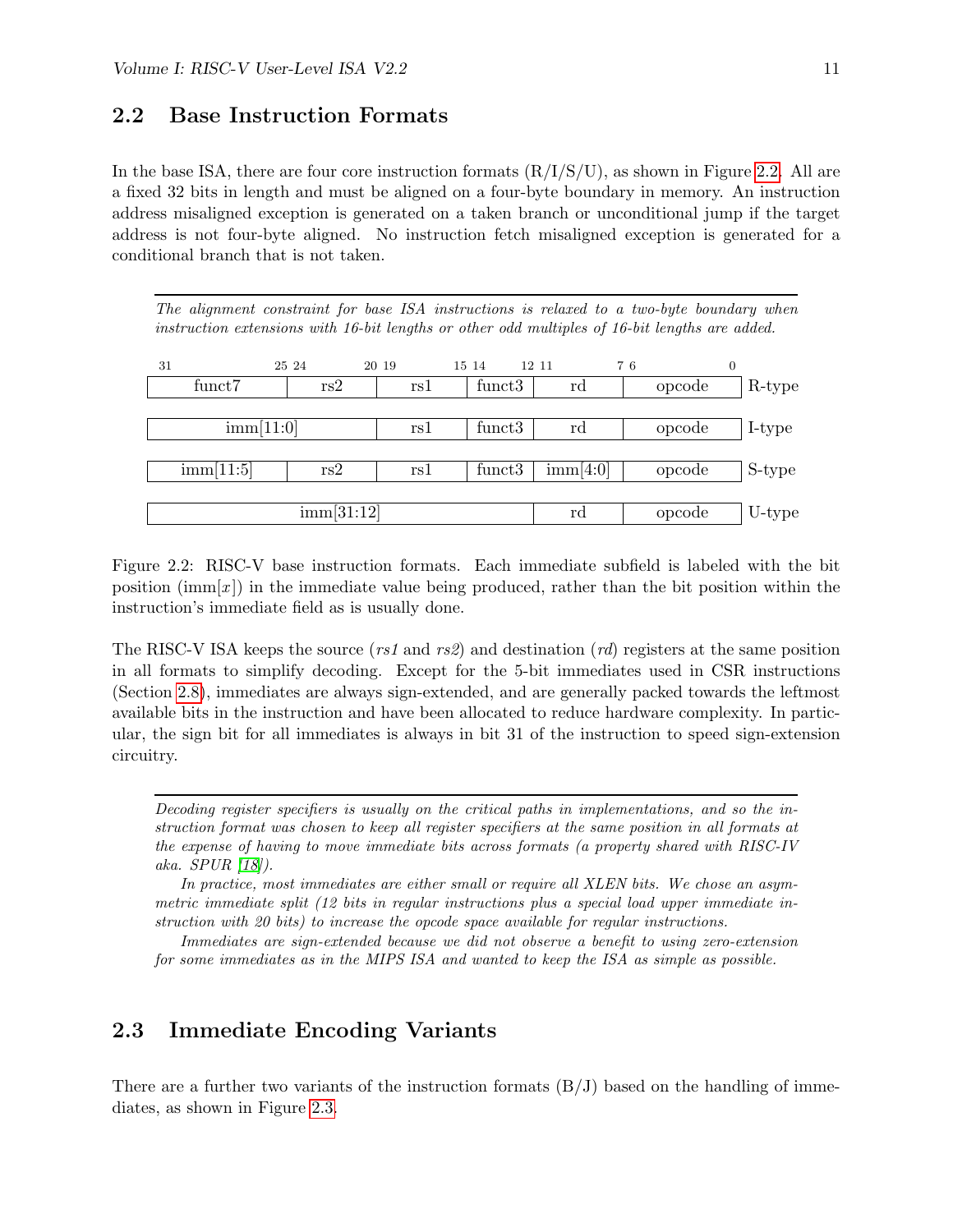The only difference between the S and B formats is that the 12-bit immediate field is used to encode branch offsets in multiples of 2 in the B format. Instead of shifting all bits in the instruction-encoded immediate left by one in hardware as is conventionally done, the middle bits  $(\text{imm}[10:1])$  and sign bit stay in fixed positions, while the lowest bit in S format (inst[7]) encodes a high-order bit in B format.

Similarly, the only difference between the U and J formats is that the 20-bit immediate is shifted left by 12 bits to form U immediates and by 1 bit to form J immediates. The location of instruction bits in the U and J format immediates is chosen to maximize overlap with the other formats and with each other.



Figure 2.3: RISC-V base instruction formats showing immediate variants.

<span id="page-23-0"></span>Figure [2.4](#page-23-1) shows the immediates produced by each of the base instruction formats, and is labeled to show which instruction bit (inst[y]) produces each bit of the immediate value.



<span id="page-23-1"></span>Figure 2.4: Types of immediate produced by RISC-V instructions. The fields are labeled with the instruction bits used to construct their value. Sign extension always uses inst[31].

Sign-extension is one of the most critical operations on immediates (particularly in RV64I), and in RISC-V the sign bit for all immediates is always held in bit 31 of the instruction to allow sign-extension to proceed in parallel with instruction decoding.

Although more complex implementations might have separate adders for branch and jump calculations and so would not benefit from keeping the location of immediate bits constant across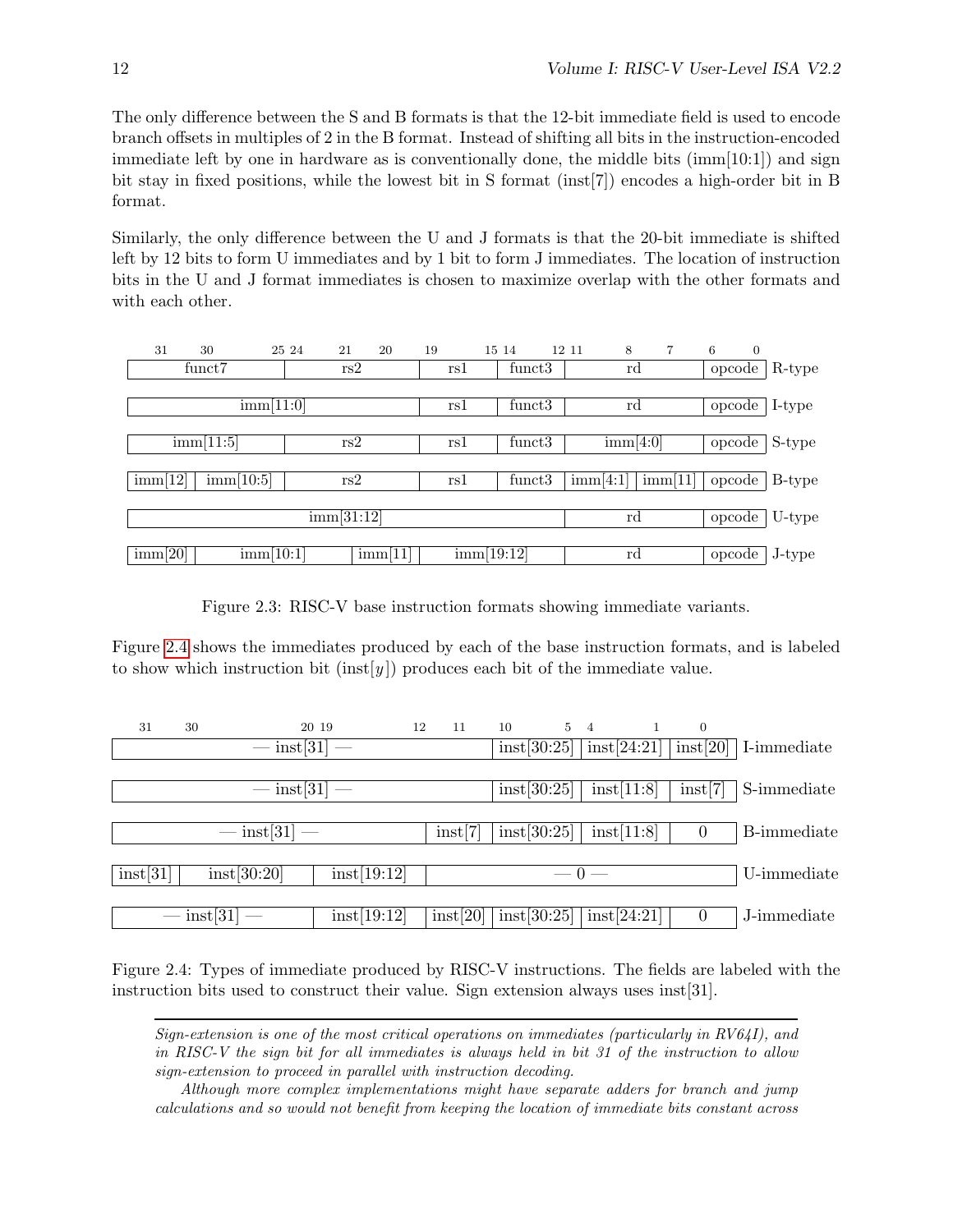types of instruction, we wanted to reduce the hardware cost of the simplest implementations. By rotating bits in the instruction encoding of B and J immediates instead of using dynamic hardware muxes to multiply the immediate by 2, we reduce instruction signal fanout and immediate mux costs by around a factor of 2. The scrambled immediate encoding will add negligible time to static or ahead-of-time compilation. For dynamic generation of instructions, there is some small additional overhead, but the most common short forward branches have straightforward immediate encodings.

### <span id="page-24-0"></span>2.4 Integer Computational Instructions

Most integer computational instructions operate on XLEN bits of values held in the integer register file. Integer computational instructions are either encoded as register-immediate operations using the I-type format or as register-register operations using the R-type format. The destination is register rd for both register-immediate and register-register instructions. No integer computational instructions cause arithmetic exceptions.

We did not include special instruction set support for overflow checks on integer arithmetic operations in the base instruction set, as many overflow checks can be cheaply implemented using RISC-V branches. Overflow checking for unsigned addition requires only a single additional branch instruction after the addition: add t0, t1, t2; bltu t0, t1, overflow.

For signed addition, if one operand's sign is known, overflow checking requires only a single branch after the addition: addi t0, t1,  $+imm$ ; blt t0, t1, overflow. This covers the common case of addition with an immediate operand.

For general signed addition, three additional instructions after the addition are required, leveraging the observation that the sum should be less than one of the operands if and only if the other operand is negative.

> add t0, t1, t2 slti t3, t2, 0 slt t4, t0, t1 bne t3, t4, overflow

In RV64, checks of 32-bit signed additions can be optimized further by comparing the results of ADD and ADDW on the operands.

#### Integer Register-Immediate Instructions

| 31                         | 20 19 |                   | 15 14         | 12 11 | 76     |  |
|----------------------------|-------|-------------------|---------------|-------|--------|--|
| imm[11:0]                  |       | rs 1              | funct3        | rd    | opcode |  |
|                            |       |                   |               |       |        |  |
| $I\text{-immediate}[11:0]$ |       | src               | ADDI/SLTI[U]  | dest  | OP-IMM |  |
| $I\text{-immediate}[11:0]$ |       | $_{\mathrm{src}}$ | ANDI/ORI/XORI | dest  | OP-IMM |  |

ADDI adds the sign-extended 12-bit immediate to register rs1. Arithmetic overflow is ignored and the result is simply the low XLEN bits of the result. ADDI rd, rs1,  $\theta$  is used to implement the MV rd, rs1 assembler pseudo-instruction.

SLTI (set less than immediate) places the value 1 in register rd if register rs1 is less than the signextended immediate when both are treated as signed numbers, else 0 is written to  $rd$ . SLTIU is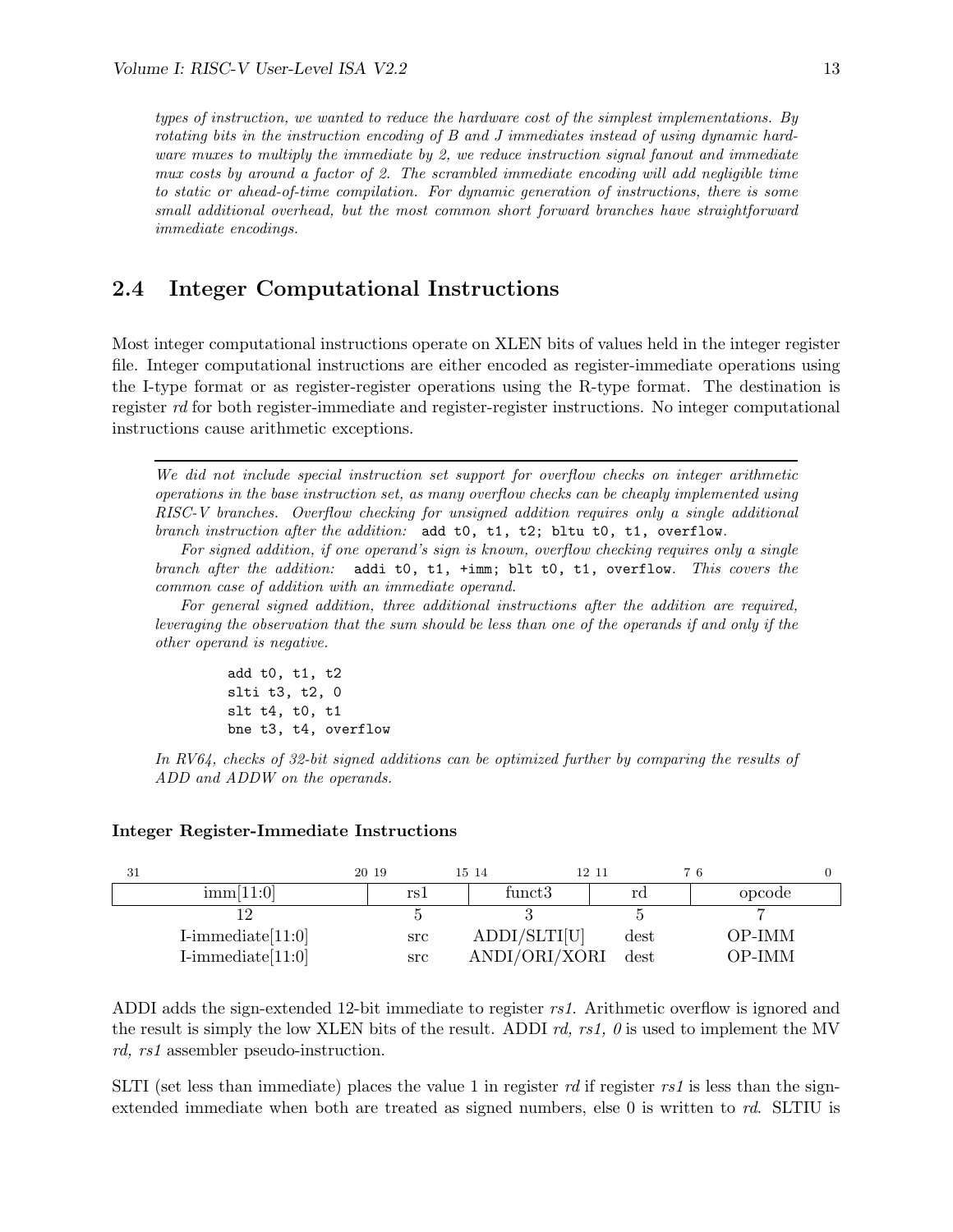similar but compares the values as unsigned numbers (i.e., the immediate is first sign-extended to XLEN bits then treated as an unsigned number). Note, SLTIU rd, rs1, 1 sets rd to 1 if rs1 equals zero, otherwise sets rd to 0 (assembler pseudo-op SEQZ rd, rs).

ANDI, ORI, XORI are logical operations that perform bitwise AND, OR, and XOR on register rs1 and the sign-extended 12-bit immediate and place the result in rd. Note, XORI rd, rs1,  $-1$  performs a bitwise logical inversion of register  $rs1$  (assembler pseudo-instruction NOT  $rd$ ,  $rs$ ).

| 31        | 25 24               | 20 19      | 15 14       | 12 11 | 76            |
|-----------|---------------------|------------|-------------|-------|---------------|
| imm[11:5] | $\mathrm{imm}[4:0]$ | rs1        | funct3      | rd    | opcode        |
|           |                     |            |             |       |               |
| 0000000   | shamt[4:0]          | src        | <b>SLLI</b> | dest  | <b>OP-IMM</b> |
| 0000000   | shamt[4:0]          | src        | <b>SRLI</b> | dest  | <b>OP-IMM</b> |
| 0100000   | shamt[4:0]          | <b>src</b> | <b>SRAI</b> | dest  | OP-IMM        |

Shifts by a constant are encoded as a specialization of the I-type format. The operand to be shifted is in rs1, and the shift amount is encoded in the lower 5 bits of the I-immediate field. The right shift type is encoded in a high bit of the I-immediate. SLLI is a logical left shift (zeros are shifted into the lower bits); SRLI is a logical right shift (zeros are shifted into the upper bits); and SRAI is an arithmetic right shift (the original sign bit is copied into the vacated upper bits).

| 31                    | 12 11           | 76     |
|-----------------------|-----------------|--------|
| imm[31:12]            | rd              | opcode |
| 20                    |                 |        |
| U-immediate $[31:12]$ | dest            |        |
| U-immediate $[31:12]$ | $\mathrm{dest}$ | AUIPC  |

LUI (load upper immediate) is used to build 32-bit constants and uses the U-type format. LUI places the U-immediate value in the top 20 bits of the destination register rd, filling in the lowest 12 bits with zeros.

AUIPC (add upper immediate to pc) is used to build pc-relative addresses and uses the U-type format. AUIPC forms a 32-bit offset from the 20-bit U-immediate, filling in the lowest 12 bits with zeros, adds this offset to the pc, then places the result in register rd.

The AUIPC instruction supports two-instruction sequences to access arbitrary offsets from the PC for both control-flow transfers and data accesses. The combination of an AUIPC and the 12-bit immediate in a JALR can transfer control to any 32-bit PC-relative address, while an AUIPC plus the 12-bit immediate offset in regular load or store instructions can access any 32-bit PC-relative data address.

The current PC can be obtained by setting the U-immediate to 0. Although a JAL  $+4$ instruction could also be used to obtain the PC, it might cause pipeline breaks in simpler microarchitectures or pollute the BTB structures in more complex microarchitectures.

#### Integer Register-Register Operations

RV32I defines several arithmetic R-type operations. All operations read the rs1 and rs2 registers as source operands and write the result into register rd. The funct  $\eta$  and funct  $\theta$  fields select the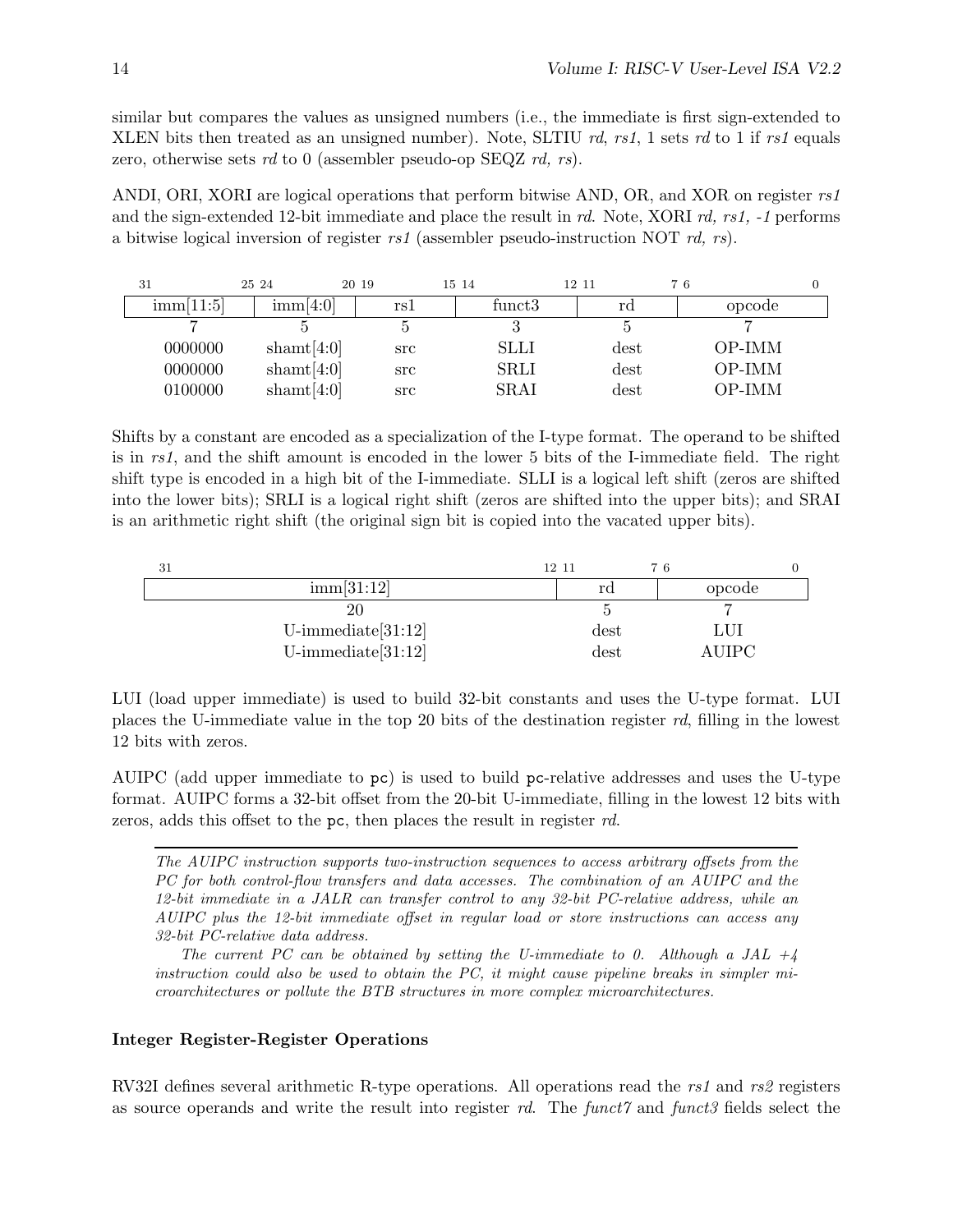| 31      | 25 24 |      | 20 19 | 15 14        | 12 11 | 76     |  |
|---------|-------|------|-------|--------------|-------|--------|--|
| funct7  |       | rs2  | rs l  | funct3       | rd    | opcode |  |
|         |       |      |       |              |       |        |  |
| 0000000 |       | src2 | srcl  | ADD/SLT/SLTU | dest  | OP     |  |
| 0000000 |       | src2 | src1  | AND/OR/XOR   | dest  | OP     |  |
| 0000000 |       | src2 | src1  | SLL/SRL      | dest  | OP     |  |
| 0100000 |       | src2 | src1  | SUB/SRA      | dest  | OP     |  |

type of operation.

ADD and SUB perform addition and subtraction respectively. Overflows are ignored and the low XLEN bits of results are written to the destination. SLT and SLTU perform signed and unsigned compares respectively, writing 1 to rd if  $rs1 < rs2$ , 0 otherwise. Note, SLTU rd, x0, rs2 sets rd to 1 if  $rs2$  is not equal to zero, otherwise sets rd to zero (assembler pseudo-op SNEZ rd, rs). AND, OR, and XOR perform bitwise logical operations.

SLL, SRL, and SRA perform logical left, logical right, and arithmetic right shifts on the value in register rs1 by the shift amount held in the lower 5 bits of register rs2.

#### NOP Instruction

| -31       | 20 19 | 15 14  | 12 11 |        |
|-----------|-------|--------|-------|--------|
| imm[11:0] | rs l  | funct3 | rd    | opcode |
|           |       |        |       |        |
|           |       |        |       | OP-IMM |

The NOP instruction does not change any user-visible state, except for advancing the pc. NOP is encoded as ADDI  $x\theta$ ,  $x\theta$ ,  $\theta$ .

NOPs can be used to align code segments to microarchitecturally significant address boundaries, or to leave space for inline code modifications. Although there are many possible ways to encode a NOP, we define a canonical NOP encoding to allow microarchitectural optimizations as well as for more readable disassembly output.

#### <span id="page-26-0"></span>2.5 Control Transfer Instructions

RV32I provides two types of control transfer instructions: unconditional jumps and conditional branches. Control transfer instructions in RV32I do not have architecturally visible delay slots.

#### Unconditional Jumps

The jump and link (JAL) instruction uses the J-type format, where the J-immediate encodes a signed offset in multiples of 2 bytes. The offset is sign-extended and added to the pc to form the jump target address. Jumps can therefore target a  $\pm 1$  MiB range. JAL stores the address of the instruction following the jump  $(pc+4)$  into register rd. The standard software calling convention uses x1 as the return address register and x5 as an alternate link register.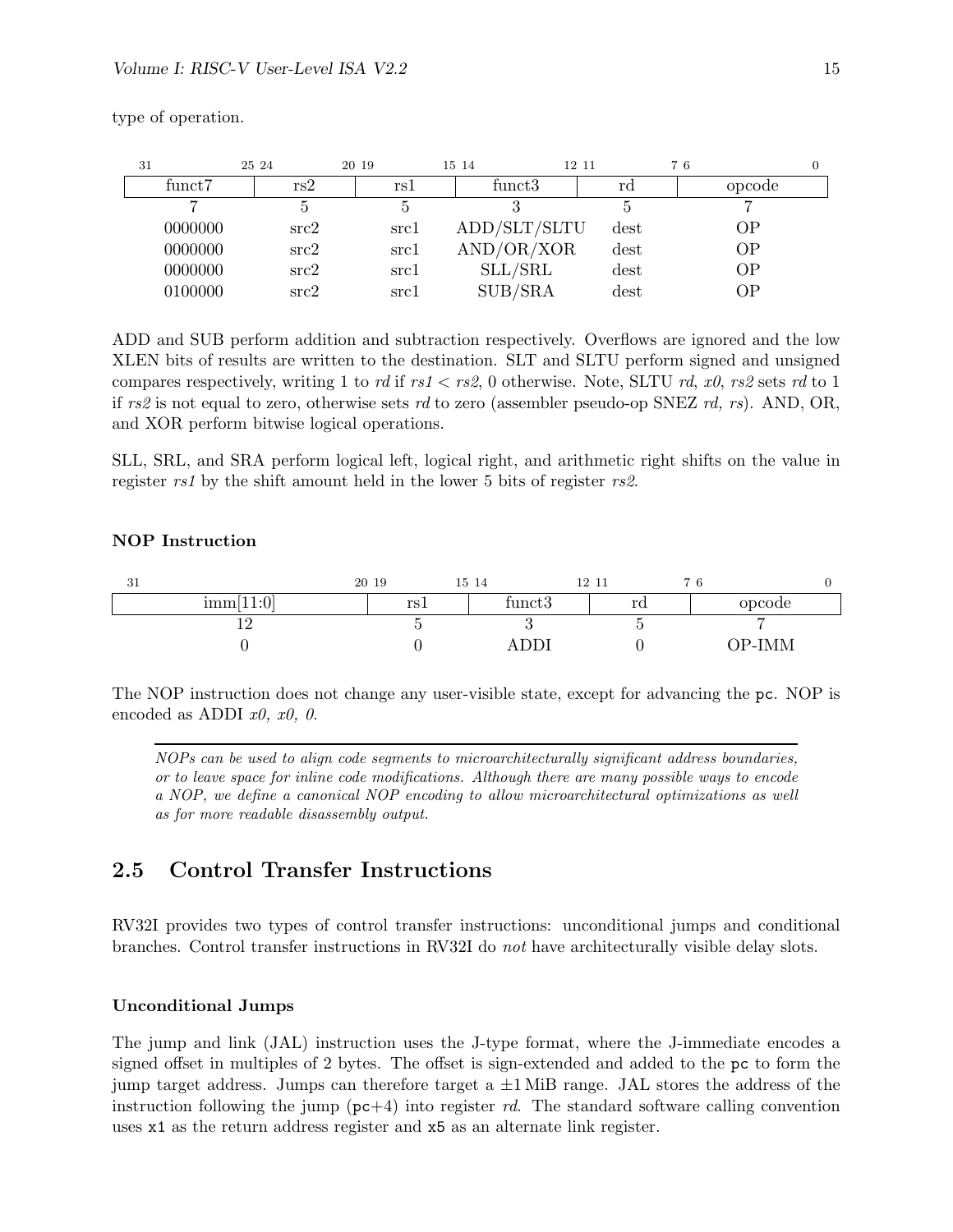The alternate link register supports calling millicode routines (e.g., those to save and restore registers in compressed code) while preserving the regular return address register. The register x5 was chosen as the alternate link register as it maps to a temporary in the standard calling convention, and has an encoding that is only one bit different than the regular link register.

Plain unconditional jumps (assembler pseudo-op J) are encoded as a JAL with  $rd=\texttt{x0}$ .

| -31     | 30 |              | 20  | 19         | 12.11 |        |
|---------|----|--------------|-----|------------|-------|--------|
| imm[20] |    | imm[10:1]    | imm | imm[19:12] | rd    | opcode |
|         |    |              |     |            |       |        |
|         |    | offset[20:1] |     |            | dest  | JAL    |

The indirect jump instruction JALR (jump and link register) uses the I-type encoding. The target address is obtained by adding the 12-bit signed I-immediate to the register rs1, then setting the least-significant bit of the result to zero. The address of the instruction following the jump  $(pc+4)$ is written to register rd. Register x0 can be used as the destination if the result is not required.

| 31           | 20 19 | 15 14<br>12 11 |      | 76     |
|--------------|-------|----------------|------|--------|
| imm[11:0]    | rs1   | funct3         | rd   | opcode |
|              |       |                |      |        |
| offset[11:0] | base  |                | dest |        |

The unconditional jump instructions all use PC-relative addressing to help support positionindependent code. The JALR instruction was defined to enable a two-instruction sequence to jump anywhere in a 32-bit absolute address range. A LUI instruction can first load rs1 with the upper 20 bits of a target address, then JALR can add in the lower bits. Similarly, AUIPC then JALR can jump anywhere in a 32-bit pc-relative address range.

Note that the JALR instruction does not treat the 12-bit immediate as multiples of 2 bytes, unlike the conditional branch instructions. This avoids one more immediate format in hardware. In practice, most uses of JALR will have either a zero immediate or be paired with a LUI or AUIPC, so the slight reduction in range is not significant.

The JALR instruction ignores the lowest bit of the calculated target address. This both simplifies the hardware slightly and allows the low bit of function pointers to be used to store auxiliary information. Although there is potentially a slight loss of error checking in this case, in practice jumps to an incorrect instruction address will usually quickly raise an exception.

When used with a base  $rs1=x0$ , JALR can be used to implement a single instruction subroutine call to the lowest  $2 KiB$  or highest  $2 KiB$  address region from anywhere in the address space, which could be used to implement fast calls to a small runtime library.

The JAL and JALR instructions will generate a misaligned instruction fetch exception if the target address is not aligned to a four-byte boundary.

Instruction fetch misaligned exceptions are not possible on machines that support extensions with 16-bit aligned instructions, such as the compressed instruction set extension, C.

Return-address prediction stacks are a common feature of high-performance instruction-fetch units, but require accurate detection of instructions used for procedure calls and returns to be effective. For RISC-V, hints as to the instructions' usage are encoded implicitly via the register numbers used. A JAL instruction should push the return address onto a return-address stack (RAS) only when  $rd=x1/x5$ . JALR instructions should push/pop a RAS as shown in the Table [2.1.](#page-28-0)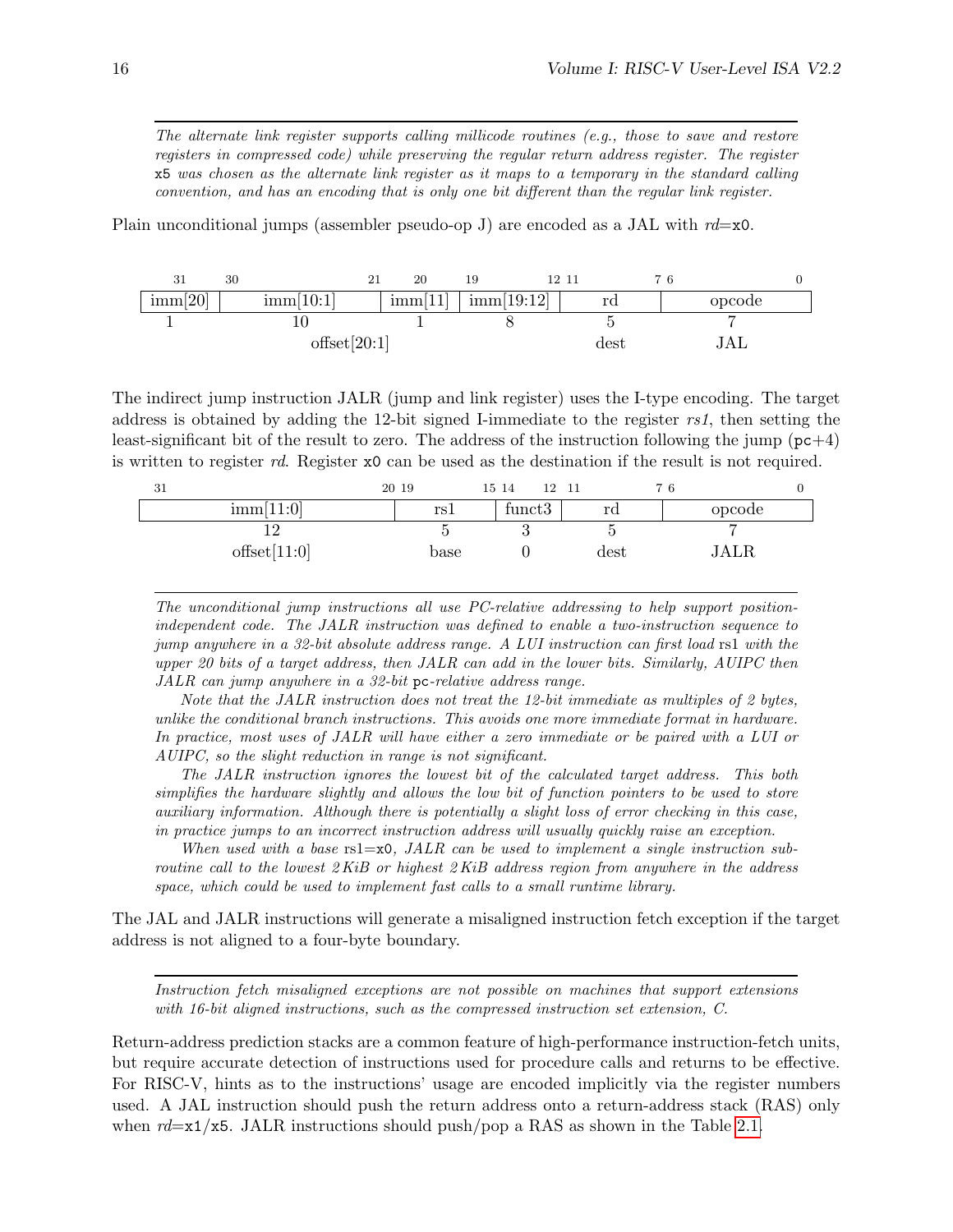<span id="page-28-0"></span>

| rd    | rs1   | $rs1 = rd$ | RAS action   |
|-------|-------|------------|--------------|
| !link | !link |            | none         |
| !link | link  |            | pop          |
| link  | !link |            | push         |
| link  | link  | $\theta$   | push and pop |
| link  | link  |            | push         |

Table 2.1: Return-address stack prediction hints encoded in register specifiers used in the instruction. In the above, link is true when the register is either x1 or x5.

Some other ISAs added explicit hint bits to their indirect-jump instructions to guide returnaddress stack manipulation. We use implicit hinting tied to register numbers and the calling convention to reduce the encoding space used for these hints.

When two different link registers  $(x1 \text{ and } x5)$  are given as rs1 and rd, then the RAS is both pushed and popped to support coroutines. If rs1 and rd are the same link register (either  $x1$  or  $x5$ ), the RAS is only pushed to enable macro-op fusion of the sequences: lui ra, imm20; jalr ra, ra, imm12 and auipc ra, imm20; jalr ra, ra, imm12

#### Conditional Branches

All branch instructions use the B-type instruction format. The 12-bit B-immediate encodes signed offsets in multiples of 2, and is added to the current pc to give the target address. The conditional branch range is  $\pm 4$  KiB.

| 31      | 30                  | 25 24 | 20 19 | 15 14 |               | 12 11          |                    |               |  |
|---------|---------------------|-------|-------|-------|---------------|----------------|--------------------|---------------|--|
| imm[12] | imm[10:5]           | rs2   | rsl   |       | funct3        | imm[4:1]       | $\mathrm{imm}[11]$ | opcode        |  |
|         |                     |       |       |       |               |                |                    |               |  |
|         | offset $[12, 10:5]$ | src2  | src1  |       | BEQ/BNE       | offset[11,4:1] |                    | <b>BRANCH</b> |  |
|         | offset $[12, 10:5]$ | src2  | src1  |       | BLT[U]        | offset[11,4:1] |                    | <b>BRANCH</b> |  |
|         | offset $[12, 10:5]$ | src2  | src1  |       | <b>BGE[U]</b> | offset[11,4:1] |                    | <b>BRANCH</b> |  |

Branch instructions compare two registers. BEQ and BNE take the branch if registers rs1 and rs2 are equal or unequal respectively. BLT and BLTU take the branch if  $rs1$  is less than  $rs2$ , using signed and unsigned comparison respectively. BGE and BGEU take the branch if rs1 is greater than or equal to rs2, using signed and unsigned comparison respectively. Note, BGT, BGTU, BLE, and BLEU can be synthesized by reversing the operands to BLT, BLTU, BGE, and BGEU, respectively.

Signed array bounds may be checked with a single BLTU instruction, since any negative index will compare greater than any nonnegative bound.

Software should be optimized such that the sequential code path is the most common path, with less-frequently taken code paths placed out of line. Software should also assume that backward branches will be predicted taken and forward branches as not taken, at least the first time they are encountered. Dynamic predictors should quickly learn any predictable branch behavior.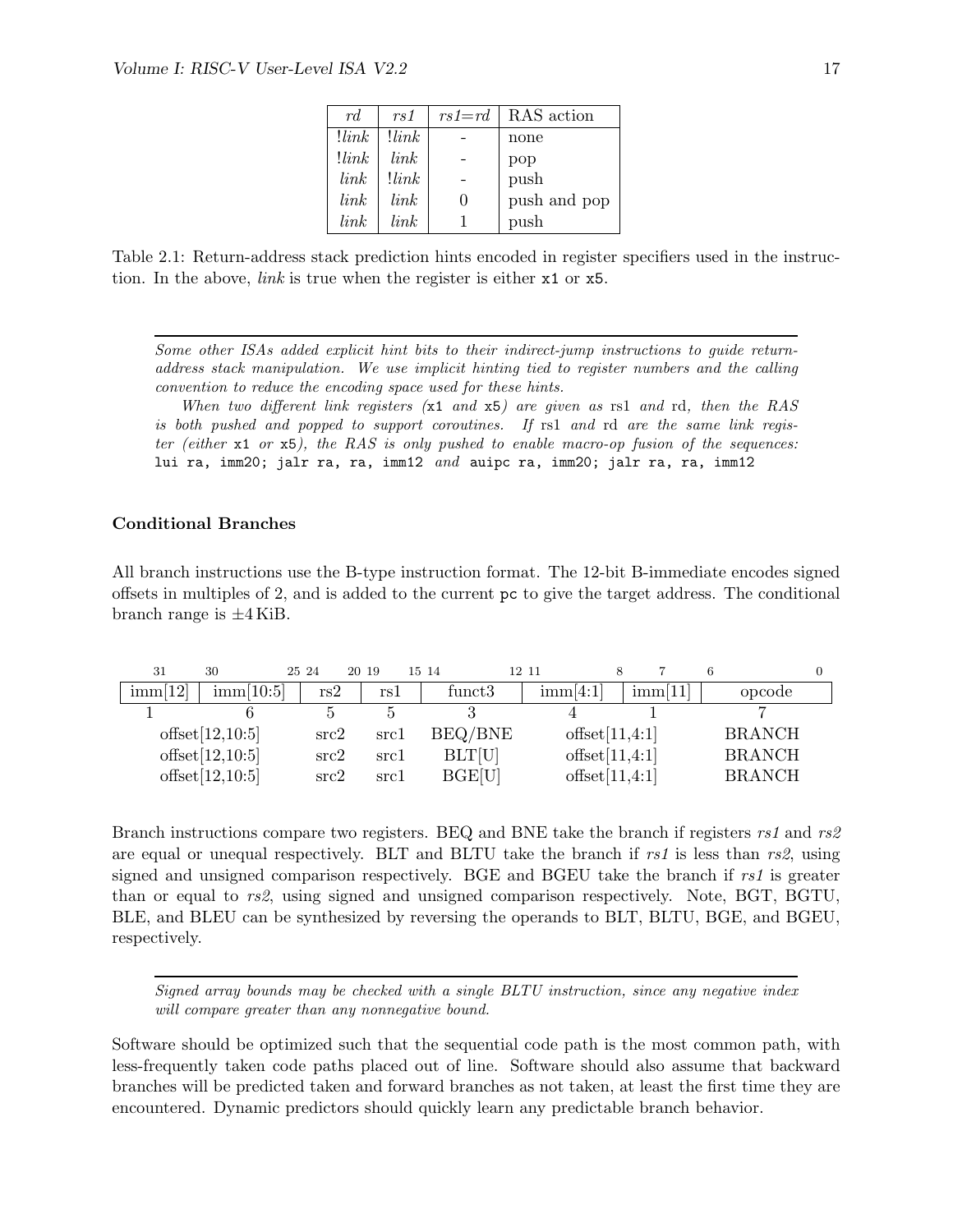Unlike some other architectures, the RISC-V jump (JAL with  $rd=\texttt{x0}$ ) instruction should always be used for unconditional branches instead of a conditional branch instruction with an alwaystrue condition. RISC-V jumps are also PC-relative and support a much wider offset range than branches, and will not pressure conditional branch prediction tables.

The conditional branches were designed to include arithmetic comparison operations between two registers (as also done in PA-RISC and Xtensa ISA), rather than use condition codes (x86, ARM, SPARC, PowerPC), or to only compare one register against zero (Alpha, MIPS), or two registers only for equality (MIPS). This design was motivated by the observation that a combined compare-and-branch instruction fits into a regular pipeline, avoids additional condition code state or use of a temporary register, and reduces static code size and dynamic instruction fetch traffic. Another point is that comparisons against zero require non-trivial circuit delay (especially after the move to static logic in advanced processes) and so are almost as expensive as arithmetic magnitude compares. Another advantage of a fused compare-and-branch instruction is that branches are observed earlier in the front-end instruction stream, and so can be predicted earlier. There is perhaps an advantage to a design with condition codes in the case where multiple branches can be taken based on the same condition codes, but we believe this case to be relatively rare.

We considered but did not include static branch hints in the instruction encoding. These can reduce the pressure on dynamic predictors, but require more instruction encoding space and software profiling for best results, and can result in poor performance if production runs do not match profiling runs.

We considered but did not include conditional moves or predicated instructions, which can effectively replace unpredictable short forward branches. Conditional moves are the simpler of the two, but are difficult to use with conditional code that might cause exceptions (memory accesses and floating-point operations). Predication adds additional flag state to a system, additional instructions to set and clear flags, and additional encoding overhead on every instruction. Both conditional move and predicated instructions add complexity to out-of-order microarchitectures, adding an implicit third source operand due to the need to copy the original value of the destination architectural register into the renamed destination physical register if the predicate is false. Also, static compile-time decisions to use predication instead of branches can result in lower performance on inputs not included in the compiler training set, especially given that unpredictable branches are rare, and becoming rarer as branch prediction techniques improve.

We note that various microarchitectural techniques exist to dynamically convert unpredictable short forward branches into internally predicated code to avoid the cost of flushing pipelines on a branch mispredict [\[13,](#page-142-4) [17,](#page-143-3) [16\]](#page-143-4) and have been implemented in commercial processors [\[27\]](#page-143-5). The simplest techniques just reduce the penalty of recovering from a mispredicted short forward branch by only flushing instructions in the branch shadow instead of the entire fetch pipeline, or by fetching instructions from both sides using wide instruction fetch or idle instruction fetch slots. More complex techniques for out-of-order cores add internal predicates on instructions in the branch shadow, with the internal predicate value written by the branch instruction, allowing the branch and following instructions to be executed speculatively and out-of-order with respect to other code [\[27\]](#page-143-5).

#### <span id="page-29-0"></span>2.6 Load and Store Instructions

RV32I is a load-store architecture, where only load and store instructions access memory and arithmetic instructions only operate on CPU registers. RV32I provides a 32-bit user address space that is byte-addressed and little-endian. The execution environment will define what portions of the address space are legal to access. Loads with a destination of x0 must still raise any exceptions and action any other side effects even though the load value is discarded.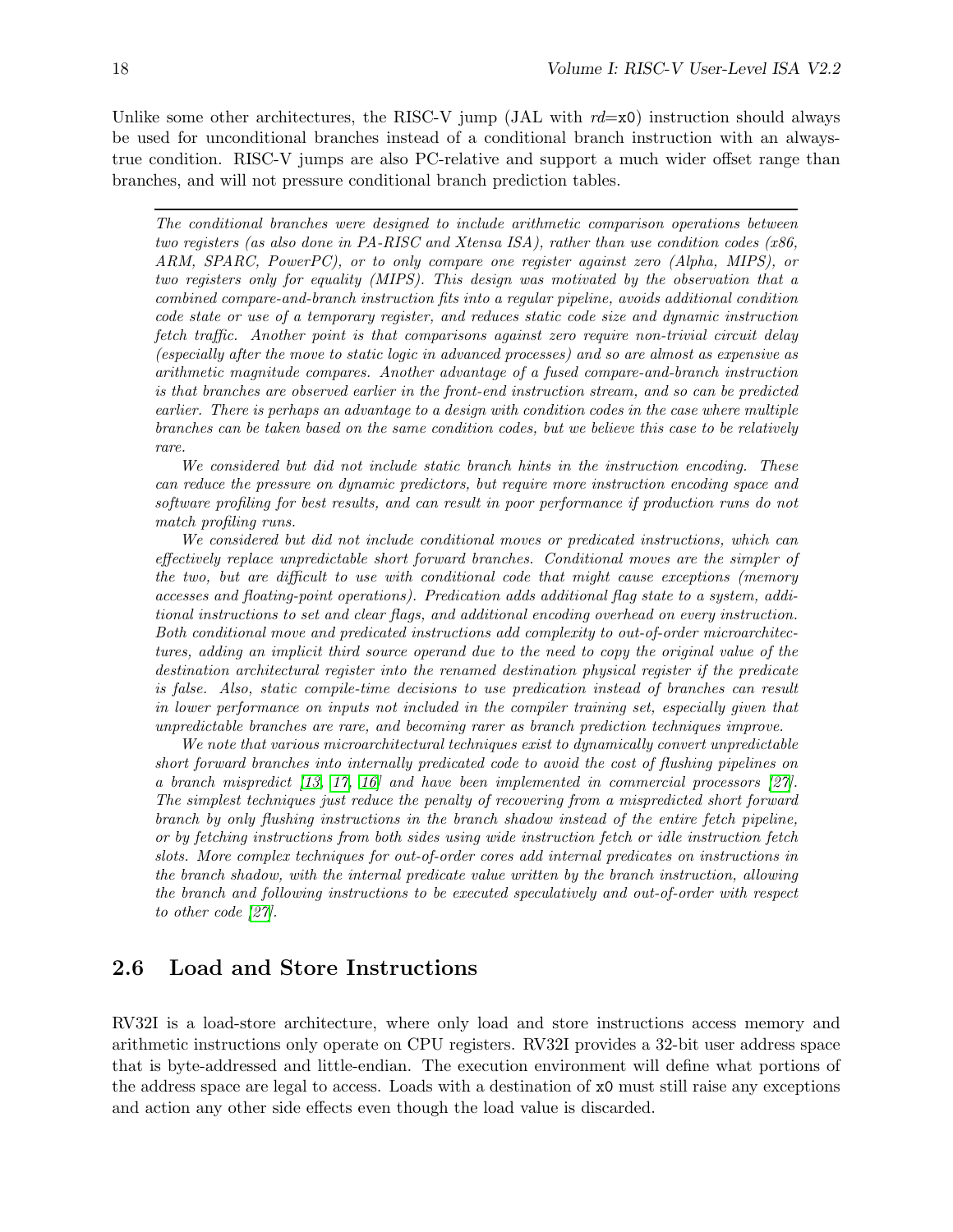

Load and store instructions transfer a value between the registers and memory. Loads are encoded in the I-type format and stores are S-type. The effective byte address is obtained by adding register rs1 to the sign-extended 12-bit offset. Loads copy a value from memory to register rd. Stores copy the value in register rs2 to memory.

The LW instruction loads a 32-bit value from memory into rd. LH loads a 16-bit value from memory, then sign-extends to 32-bits before storing in rd. LHU loads a 16-bit value from memory but then zero extends to 32-bits before storing in rd. LB and LBU are defined analogously for 8-bit values. The SW, SH, and SB instructions store 32-bit, 16-bit, and 8-bit values from the low bits of register rs2 to memory.

For best performance, the effective address for all loads and stores should be naturally aligned for each data type (i.e., on a four-byte boundary for 32-bit accesses, and a two-byte boundary for 16-bit accesses). The base ISA supports misaligned accesses, but these might run extremely slowly depending on the implementation. Furthermore, naturally aligned loads and stores are guaranteed to execute atomically, whereas misaligned loads and stores might not, and hence require additional synchronization to ensure atomicity.

Misaligned accesses are occasionally required when porting legacy code, and are essential for good performance on many applications when using any form of packed-SIMD extension. Our rationale for supporting misaligned accesses via the regular load and store instructions is to simplify the addition of misaligned hardware support. One option would have been to disallow misaligned accesses in the base ISA and then provide some separate ISA support for misaligned accesses, either special instructions to help software handle misaligned accesses or a new hardware addressing mode for misaligned accesses. Special instructions are difficult to use, complicate the ISA, and often add new processor state (e.g., SPARC VIS align address offset register) or complicate access to existing processor state (e.g., MIPS LWL/LWR partial register writes). In addition, for loop-oriented packed-SIMD code, the extra overhead when operands are misaligned motivates software to provide multiple forms of loop depending on operand alignment, which complicates code generation and adds to loop startup overhead. New misaligned hardware addressing modes take considerable space in the instruction encoding or require very simplified addressing modes (e.g., register indirect only).

We do not mandate atomicity for misaligned accesses so simple implementations can just use a machine trap and software handler to handle some or all misaligned accesses. If hardware misaligned support is provided, software can exploit this by simply using regular load and store instructions. Hardware can then automatically optimize accesses depending on whether runtime addresses are aligned.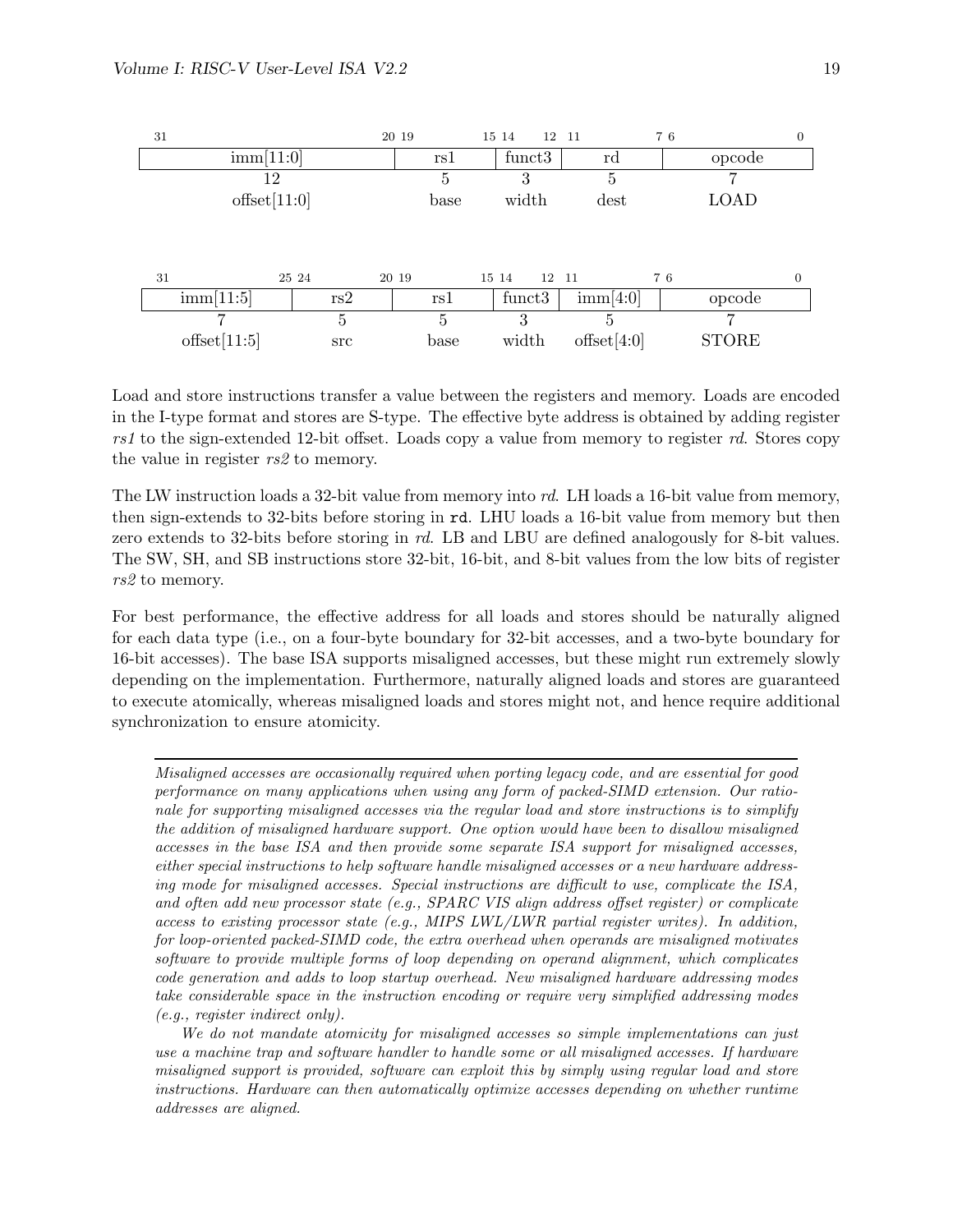## <span id="page-31-0"></span>2.7 Memory Model

This section is out of date as the RISC-V memory model is currently under revision to ensure it can efficiently support current programming language memory models. The revised base memory model will contain further ordering constraints, including at least that loads to the same address from the same hart cannot be reordered, and that syntactic data dependencies between instructions are respected.

The base RISC-V ISA supports multiple concurrent threads of execution within a single user address space. Each RISC-V hardware thread, or *hart*, has its own user register state and program counter, and executes an independent sequential instruction stream. The execution environment will define how RISC-V harts are created and managed. RISC-V harts can communicate and synchronize with other harts either via calls to the execution environment, which are documented separately in the specification for each execution environment, or directly via the shared memory system. RISC-V harts can also interact with I/O devices, and indirectly with each other, via loads and stores to portions of the address space assigned to I/O.

We use the term hart to unambiguously and concisely describe a hardware thread as opposed to software-managed thread contexts.

In the base RISC-V ISA, each RISC-V hart observes its own memory operations as if they executed sequentially in program order. RISC-V has a relaxed memory model between harts, requiring an explicit FENCE instruction to guarantee ordering between memory operations from different RISC-V harts. Chapter [7](#page-50-0) describes the optional atomic memory instruction extensions "A", which provide additional synchronization operations.

| 31 | 28 | -27 | 26 | 25          | 24 | 23 | 22            | 21        | 20        | 19  | 15<br>- 14 |        |    |          |
|----|----|-----|----|-------------|----|----|---------------|-----------|-----------|-----|------------|--------|----|----------|
|    |    |     |    | <b>PR</b>   | PW | SI | <sub>SO</sub> | SR        | <b>SW</b> | rs1 |            | funct3 | rd | opcode   |
|    |    |     |    |             |    |    |               |           |           |     |            |        |    |          |
|    |    |     |    | predecessor |    |    |               | successor |           |     |            | FENCE  |    | MISC-MEM |

The FENCE instruction is used to order device I/O and memory accesses as viewed by other RISC-V harts and external devices or coprocessors. Any combination of device input (I), device output (O), memory reads (R), and memory writes (W) may be ordered with respect to any combination of the same. Informally, no other RISC-V hart or external device can observe any operation in the successor set following a FENCE before any operation in the predecessor set preceding the FENCE. The execution environment will define what I/O operations are possible, and in particular, which load and store instructions might be treated and ordered as device input and device output operations respectively rather than memory reads and writes. For example, memory-mapped I/O devices will typically be accessed with uncached loads and stores that are ordered using the I and O bits rather than the R and W bits. Instruction-set extensions might also describe new coprocessor I/O instructions that will also be ordered using the I and O bits in a FENCE.

The unused fields in the FENCE instruction,  $imm/11:8$ , rs1, and rd, are reserved for finer-grain fences in future extensions. For forward compatibility, base implementations shall ignore these fields, and standard software shall zero these fields.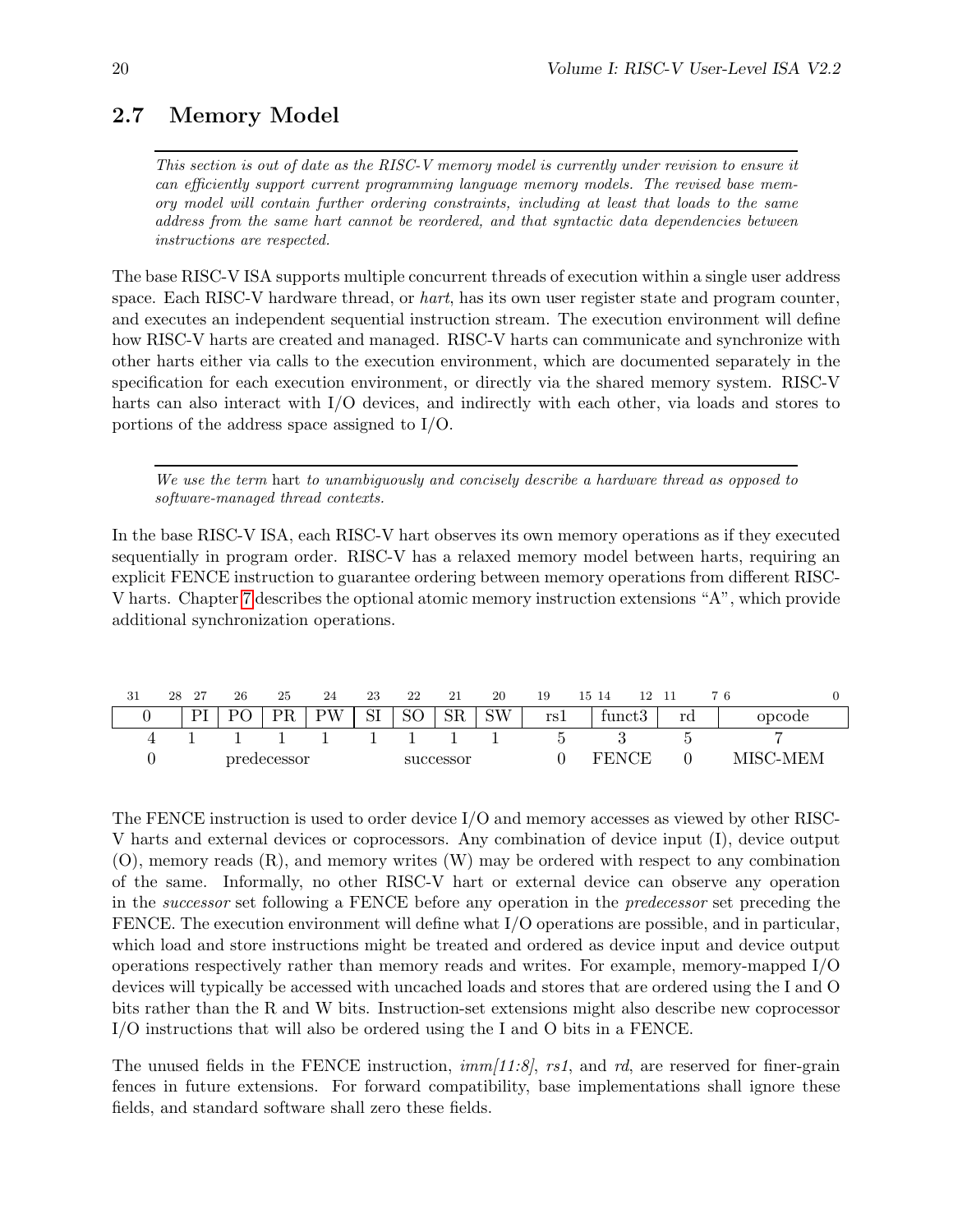We chose a relaxed memory model to allow high performance from simple machine implementations, however a completely relaxed memory model is too weak to support programming language memory models and so the memory model is being tightened.

A relaxed memory model is also most compatible with likely future coprocessor or accelerator extensions. We separate out  $I/O$  ordering from memory  $R/W$  ordering to avoid unnecessary serialization within a device-driver hart and also to support alternative non-memory paths to control added coprocessors or I/O devices. Simple implementations may additionally ignore the predecessor and successor fields and always execute a conservative fence on all operations.

| -31                  | 20 19 | 15 14   | 12 11 |          |
|----------------------|-------|---------|-------|----------|
| $\mathrm{imm}[11:0]$ | rs1   | funct3  | rd    | opcode   |
|                      |       |         |       |          |
|                      |       | FENCE.1 |       | MISC-MEM |

The FENCE.I instruction is used to synchronize the instruction and data streams. RISC-V does not guarantee that stores to instruction memory will be made visible to instruction fetches on the same RISC-V hart until a FENCE.I instruction is executed. A FENCE.I instruction only ensures that a subsequent instruction fetch on a RISC-V hart will see any previous data stores already visible to the same RISC-V hart. FENCE.I does not ensure that other RISC-V harts' instruction fetches will observe the local hart's stores in a multiprocessor system. To make a store to instruction memory visible to all RISC-V harts, the writing hart has to execute a data FENCE before requesting that all remote RISC-V harts execute a FENCE.I.

The unused fields in the FENCE.I instruction,  $imm[11:0]$ , rs1, and rd, are reserved for finer-grain fences in future extensions. For forward compatibility, base implementations shall ignore these fields, and standard software shall zero these fields.

The FENCE.I instruction was designed to support a wide variety of implementations. A simple implementation can flush the local instruction cache and the instruction pipeline when the FENCE.I is executed. A more complex implementation might snoop the instruction (data) cache on every data (instruction) cache miss, or use an inclusive unified private L2 cache to invalidate lines from the primary instruction cache when they are being written by a local store instruction. If instruction and data caches are kept coherent in this way, then only the pipeline needs to be flushed at a FENCE.I.

We considered but did not include a "store instruction word" instruction (as in MAJC [\[30\]](#page-143-6)). JIT compilers may generate a large trace of instructions before a single FENCE.I, and amortize any instruction cache snooping/invalidation overhead by writing translated instructions to memory regions that are known not to reside in the I-cache.

### <span id="page-32-0"></span>2.8 Control and Status Register Instructions

SYSTEM instructions are used to access system functionality that might require privileged access and are encoded using the I-type instruction format. These can be divided into two main classes: those that atomically read-modify-write control and status registers (CSRs), and all other potentially privileged instructions. CSR instructions are described in this section, with the two other user-level SYSTEM instructions described in the following section.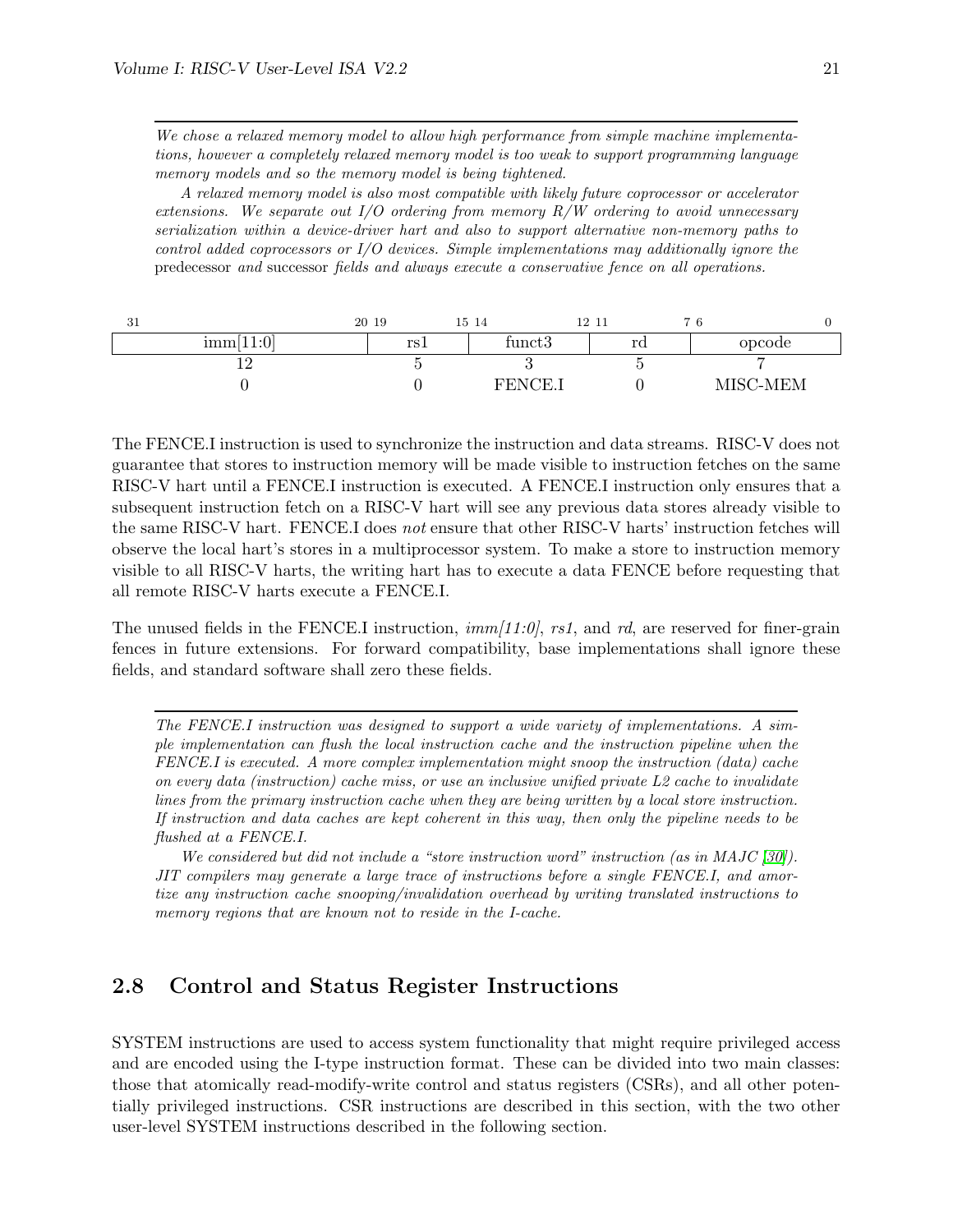The SYSTEM instructions are defined to allow simpler implementations to always trap to a single software trap handler. More sophisticated implementations might execute more of each system instruction in hardware.

#### CSR Instructions

We define the full set of CSR instructions here, although in the standard user-level base ISA, only a handful of read-only counter CSRs are accessible.

| 31                   | 20 19                      | 15 14<br>12 11 |      | 76<br>0       |
|----------------------|----------------------------|----------------|------|---------------|
| $\operatorname{csr}$ | rs1                        | funct3         | rd   | opcode        |
| 12                   | 5                          | 3              | 5    |               |
| source/dest          | source                     | <b>CSRRW</b>   | dest | <b>SYSTEM</b> |
| source/dest          | source                     | <b>CSRRS</b>   | dest | <b>SYSTEM</b> |
| source/dest          | source                     | CSRRC          | dest | <b>SYSTEM</b> |
| source/dest          | $\operatorname{uimm}[4:0]$ | <b>CSRRWI</b>  | dest | <b>SYSTEM</b> |
| source/dest          | $\operatorname{uimm}[4:0]$ | CSRRSI         | dest | <b>SYSTEM</b> |
| source/dest          | $\text{uimm}[4:0]$         | <b>CSRRCI</b>  | dest | <b>SYSTEM</b> |

The CSRRW (Atomic Read/Write CSR) instruction atomically swaps values in the CSRs and integer registers. CSRRW reads the old value of the CSR, zero-extends the value to XLEN bits, then writes it to integer register rd. The initial value in rs1 is written to the CSR. If  $rd=\mathbf{x}0$ , then the instruction shall not read the CSR and shall not cause any of the side-effects that might occur on a CSR read.

The CSRRS (Atomic Read and Set Bits in CSR) instruction reads the value of the CSR, zeroextends the value to XLEN bits, and writes it to integer register rd. The initial value in integer register rs1 is treated as a bit mask that specifies bit positions to be set in the CSR. Any bit that is high in rs1 will cause the corresponding bit to be set in the CSR, if that CSR bit is writable. Other bits in the CSR are unaffected (though CSRs might have side effects when written).

The CSRRC (Atomic Read and Clear Bits in CSR) instruction reads the value of the CSR, zeroextends the value to XLEN bits, and writes it to integer register rd. The initial value in integer register rs1 is treated as a bit mask that specifies bit positions to be cleared in the CSR. Any bit that is high in rs1 will cause the corresponding bit to be cleared in the CSR, if that CSR bit is writable. Other bits in the CSR are unaffected.

For both CSRRS and CSRRC, if  $rs1=x0$ , then the instruction will not write to the CSR at all, and so shall not cause any of the side effects that might otherwise occur on a CSR write, such as raising illegal instruction exceptions on accesses to read-only CSRs. Note that if rs1 specifies a register holding a zero value other than  $x0$ , the instruction will still attempt to write the unmodified value back to the CSR and will cause any attendant side effects.

The CSRRWI, CSRRSI, and CSRRCI variants are similar to CSRRW, CSRRS, and CSRRC respectively, except they update the CSR using an XLEN-bit value obtained by zero-extending a 5-bit unsigned immediate (uimm $[4:0]$ ) field encoded in the rs1 field instead of a value from an integer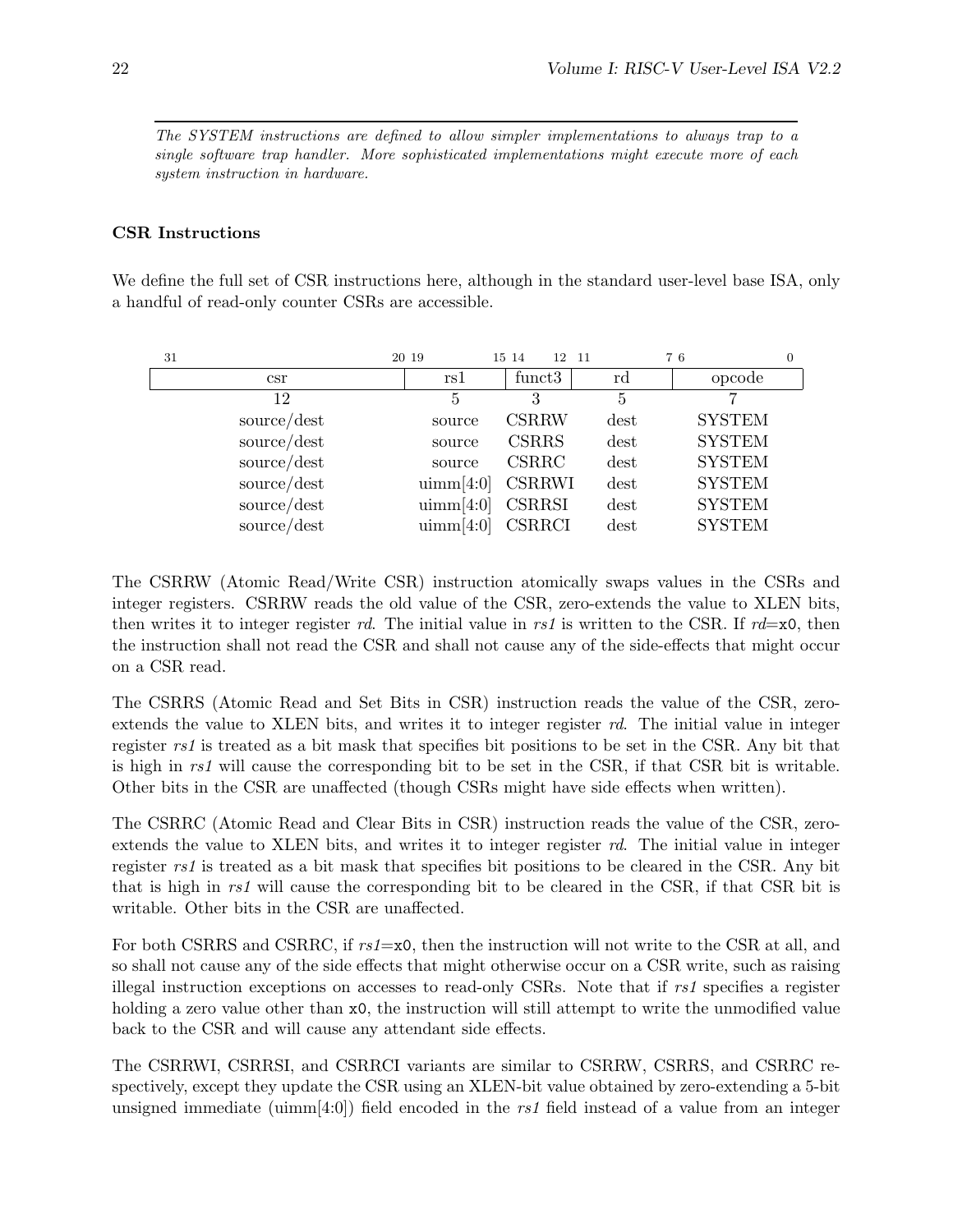register. For CSRRSI and CSRRCI, if the uimm[4:0] field is zero, then these instructions will not write to the CSR, and shall not cause any of the side effects that might otherwise occur on a CSR write. For CSRRWI, if  $rd = x0$ , then the instruction shall not read the CSR and shall not cause any of the side-effects that might occur on a CSR read.

Some CSRs, such as the instructions retired counter, instret, may be modified as side effects of instruction execution. In these cases, if a CSR access instruction reads a CSR, it reads the value prior to the execution of the instruction. If a CSR access instruction writes a CSR, the update occurs after the execution of the instruction. In particular, a value written to instret by one instruction will be the value read by the following instruction (i.e., the increment of instret caused by the first instruction retiring happens before the write of the new value).

The assembler pseudo-instruction to read a CSR, CSRR  $rd$ , csr, is encoded as CSRRS  $rd$ , csr, x0. The assembler pseudo-instruction to write a CSR, CSRW  $\mathit{csr}, \mathit{rs1}$ , is encoded as CSRRW  $\mathit{x0}, \mathit{csr},$ rs1, while CSRWI csr, uimm, is encoded as CSRRWI  $x0$ , csr, uimm.

Further assembler pseudo-instructions are defined to set and clear bits in the CSR when the old value is not required: CSRS/CSRC csr, rs1; CSRSI/CSRCI csr, uimm.

| 31                   | 20 19 | 12 11<br>15 14 |                 | 76            |
|----------------------|-------|----------------|-----------------|---------------|
| $\operatorname{csr}$ | rsl   | funct3         | rd              | opcode        |
| 12                   |       |                |                 |               |
| RDCYCLE[H]           |       | <b>CSRRS</b>   | dest            | <b>SYSTEM</b> |
| RDTIME[H]            |       | <b>CSRRS</b>   | dest            | <b>SYSTEM</b> |
| RDINSTRET[H]         |       | <b>CSRRS</b>   | $\mathrm{dest}$ | <b>SYSTEM</b> |

#### Timers and Counters

RV32I provides a number of 64-bit read-only user-level counters, which are mapped into the 12-bit CSR address space and accessed in 32-bit pieces using CSRRS instructions.

The RDCYCLE pseudo-instruction reads the low XLEN bits of the cycle CSR which holds a count of the number of clock cycles executed by the processor core on which the hart is running from an arbitrary start time in the past. RDCYCLEH is an RV32I-only instruction that reads bits 63–32 of the same cycle counter. The underlying 64-bit counter should never overflow in practice. The rate at which the cycle counter advances will depend on the implementation and operating environment. The execution environment should provide a means to determine the current rate (cycles/second) at which the cycle counter is incrementing.

The RDTIME pseudo-instruction reads the low XLEN bits of the time CSR, which counts wall-clock real time that has passed from an arbitrary start time in the past. RDTIMEH is an RV32I-only instruction that reads bits 63–32 of the same real-time counter. The underlying 64-bit counter should never overflow in practice. The execution environment should provide a means of determining the period of the real-time counter (seconds/tick). The period must be constant. The real-time clocks of all harts in a single user application should be synchronized to within one tick of the real-time clock. The environment should provide a means to determine the accuracy of the clock.

The RDINSTRET pseudo-instruction reads the low XLEN bits of the instret CSR, which counts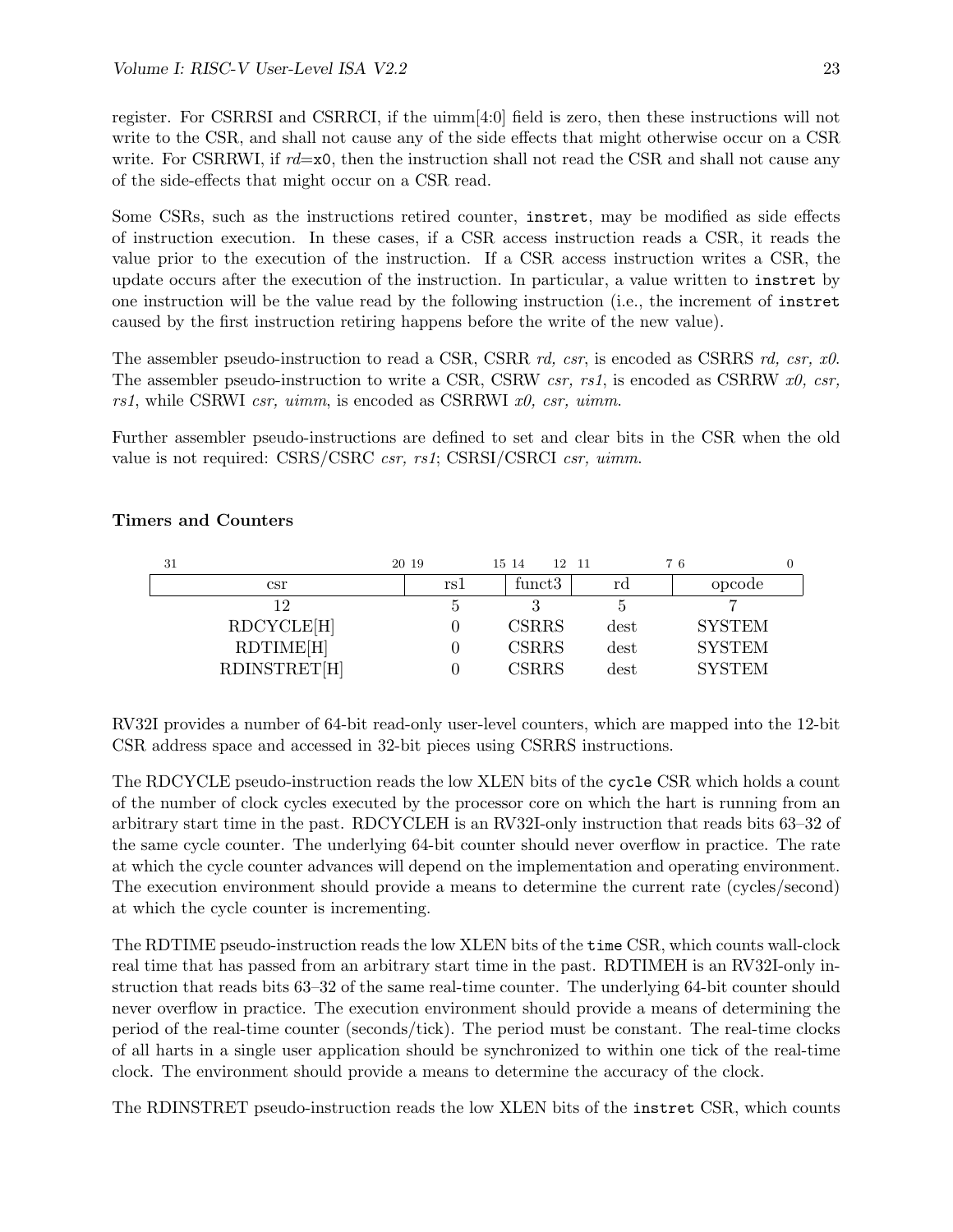the number of instructions retired by this hart from some arbitrary start point in the past. RDINSTRETH is an RV32I-only instruction that reads bits 63–32 of the same instruction counter. The underlying 64-bit counter that should never overflow in practice.

The following code sequence will read a valid 64-bit cycle counter value into  $x3:x2$ , even if the counter overflows between reading its upper and lower halves.

again: rdcycleh x3 rdcycle x2 rdcycleh x4 bne x3, x4, again

Figure 2.5: Sample code for reading the 64-bit cycle counter in RV32.

We mandate these basic counters be provided in all implementations as they are essential for basic performance analysis, adaptive and dynamic optimization, and to allow an application to work with real-time streams. Additional counters should be provided to help diagnose performance problems and these should be made accessible from user-level application code with low overhead.

We required the counters be 64 bits wide, even on RV32, as otherwise it is very difficult for software to determine if values have overflowed. For a low-end implementation, the upper 32 bits of each counter can be implemented using software counters incremented by a trap handler triggered by overflow of the lower 32 bits. The sample code described above shows how the full  $64$ -bit width value can be safely read using the individual 32-bit instructions.

In some applications, it is important to be able to read multiple counters at the same instant in time. When run under a multitasking environment, a user thread can suffer a context switch while attempting to read the counters. One solution is for the user thread to read the real-time counter before and after reading the other counters to determine if a context switch occurred in the middle of the sequence, in which case the reads can be retried. We considered adding output latches to allow a user thread to snapshot the counter values atomically, but this would increase the size of the user context, especially for implementations with a richer set of counters.

### <span id="page-35-0"></span>2.9 Environment Call and Breakpoints

| 31            | 20 19 | 12 11<br>15 14 |    | 76            |
|---------------|-------|----------------|----|---------------|
| funct12       | rsl   | funct3         | rd | opcode        |
|               |       |                |    |               |
| ECALL         |       | PRIV           |    | <b>SYSTEM</b> |
| <b>EBREAK</b> |       | <b>PRIV</b>    |    | <b>SYSTEM</b> |

The ECALL instruction is used to make a request to the supporting execution environment, which is usually an operating system. The ABI for the system will define how parameters for the environment request are passed, but usually these will be in defined locations in the integer register file.

The EBREAK instruction is used by debuggers to cause control to be transferred back to a debugging environment.

ECALL and EBREAK were previously named SCALL and SBREAK. The instructions have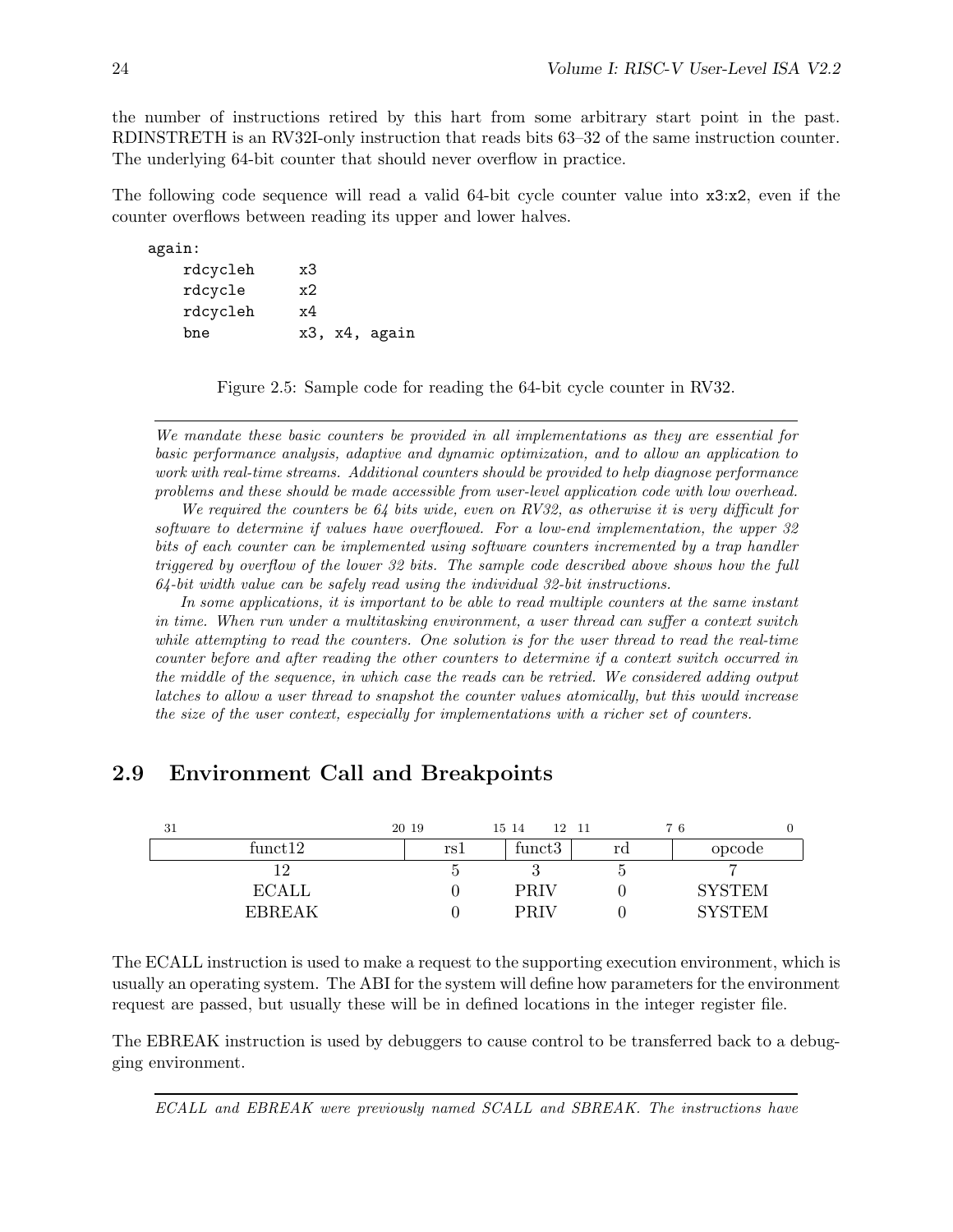the same functionality and encoding, but were renamed to reflect that they can be used more generally than to call a supervisor-level operating system or debugger.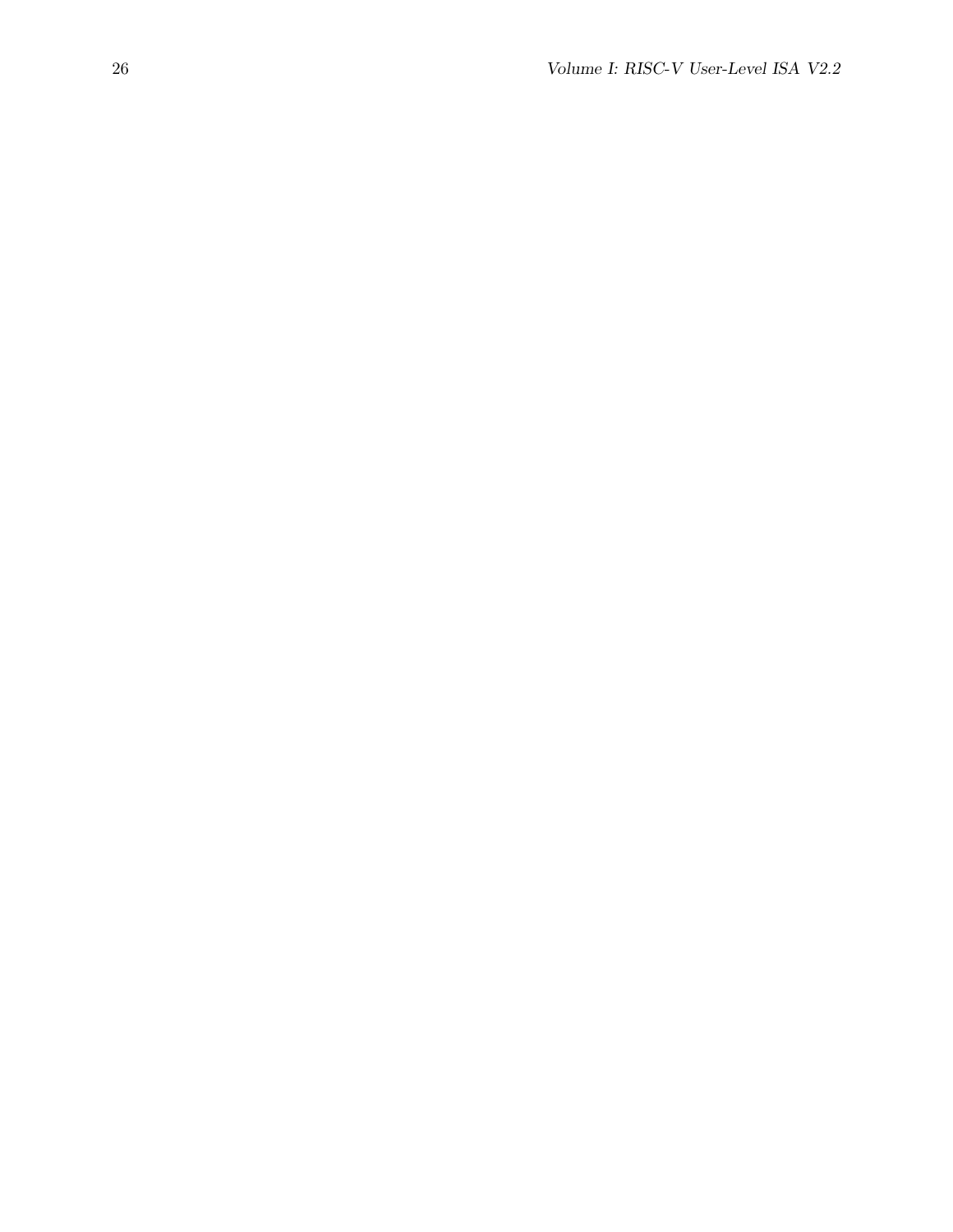# RV32E Base Integer Instruction Set, Version 1.9

This chapter describes the RV32E base integer instruction set, which is a reduced version of RV32I designed for embedded systems. The main change is to reduce the number of integer registers to 16, and to remove the counters that are mandatory in RV32I. This chapter only outlines the differences between RV32E and RV32I, and so should be read after Chapter [2.](#page-20-0)

RV32E was designed to provide an even smaller base core for embedded microcontrollers. Although we had mentioned this possibility in version 2.0 of this document, we initially resisted defining this subset. However, given the demand for the smallest possible 32-bit microcontroller, and in the interests of preempting fragmentation in this space, we have now defined RV32E as a fourth standard base ISA in addition to RV32I, RV64I, and RV128I. The E variant is only standardized for the 32-bit address space width.

### 3.1 RV32E Programmers' Model

RV32E reduces the integer register count to 16 general-purpose registers,  $(x0-x15)$ , where x0 is a dedicated zero register.

We have found that in the small RV32I core designs, the upper 16 registers consume around one quarter of the total area of the core excluding memories, thus their removal saves around 25% core area with a corresponding core power reduction.

This change requires a different calling convention and ABI. In particular, RV32E is only used with a soft-float calling convention. Systems with hardware floating-point must use an I base.

### 3.2 RV32E Instruction Set

RV32E uses the same instruction set encoding as RV32I, except that use of register specifiers x16–x31 in an instruction will result in an illegal instruction exception being raised.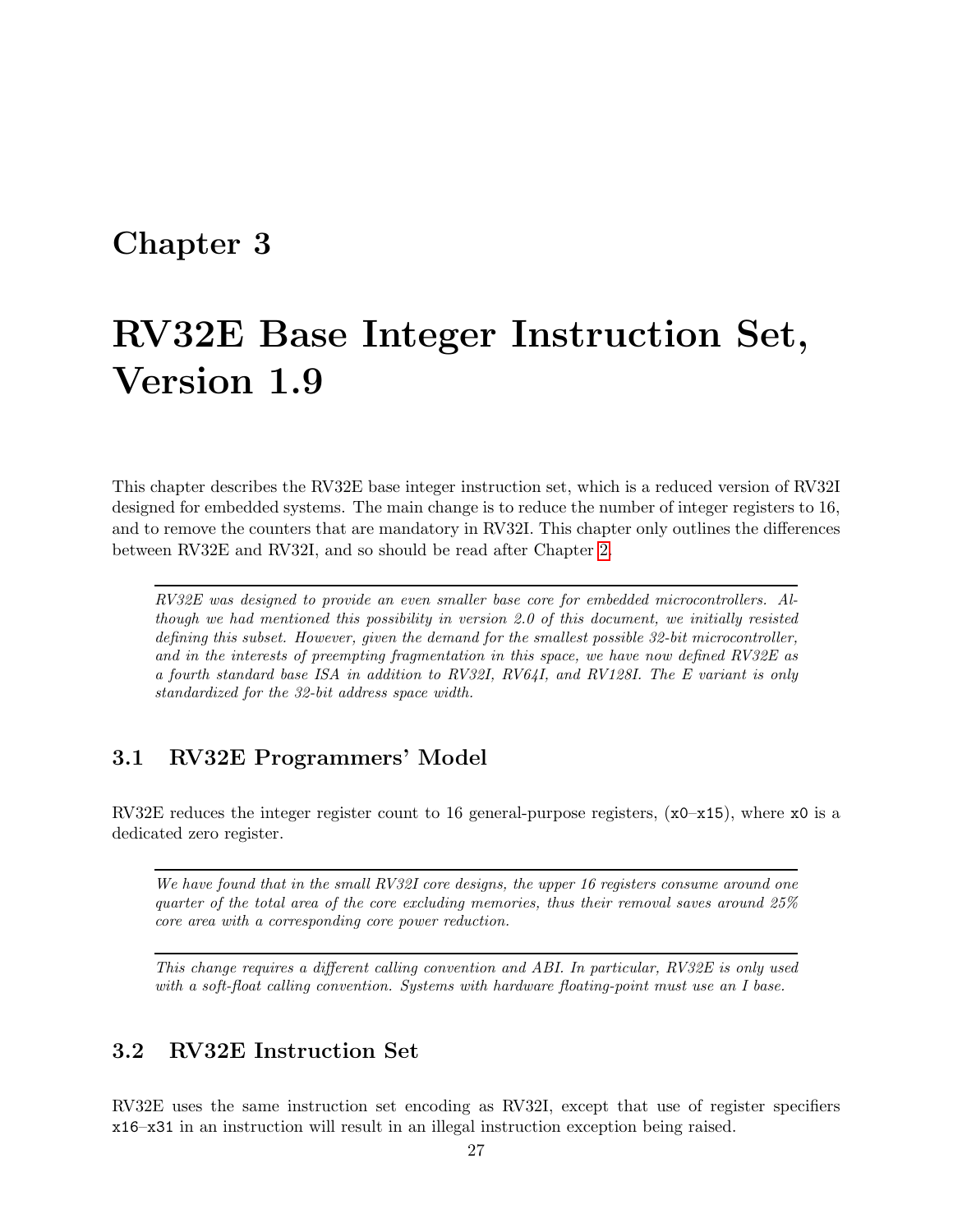Any future standard extensions will not make use of the instruction bits freed up by the reduced register-specifier fields and so these are available for non-standard extensions.

A further simplification is that the counter instructions (rdcycle[h],rdtime[h], rdinstret[h]) are no longer mandatory.

The mandatory counters require additional registers and logic, and can be replaced with more application-specific facilities.

#### 3.3 RV32E Extensions

RV32E can be extended with the M, A, and C user-level standard extensions.

We do not intend to support hardware floating-point with the RV32E subset. The savings from reduced register count become negligible in the context of a hardware floating-point unit, and we wish to reduce the proliferation of ABIs.

The privileged architecture of an RV32E system can include user mode as well as machine mode, and the physical memory protection scheme described in Volume II.

We do not intend to support full Unix-style operating systems with the RV32E subset. The savings from reduced register count become negligible in the context of an OS-capable core, and we wish to avoid OS fragmentation.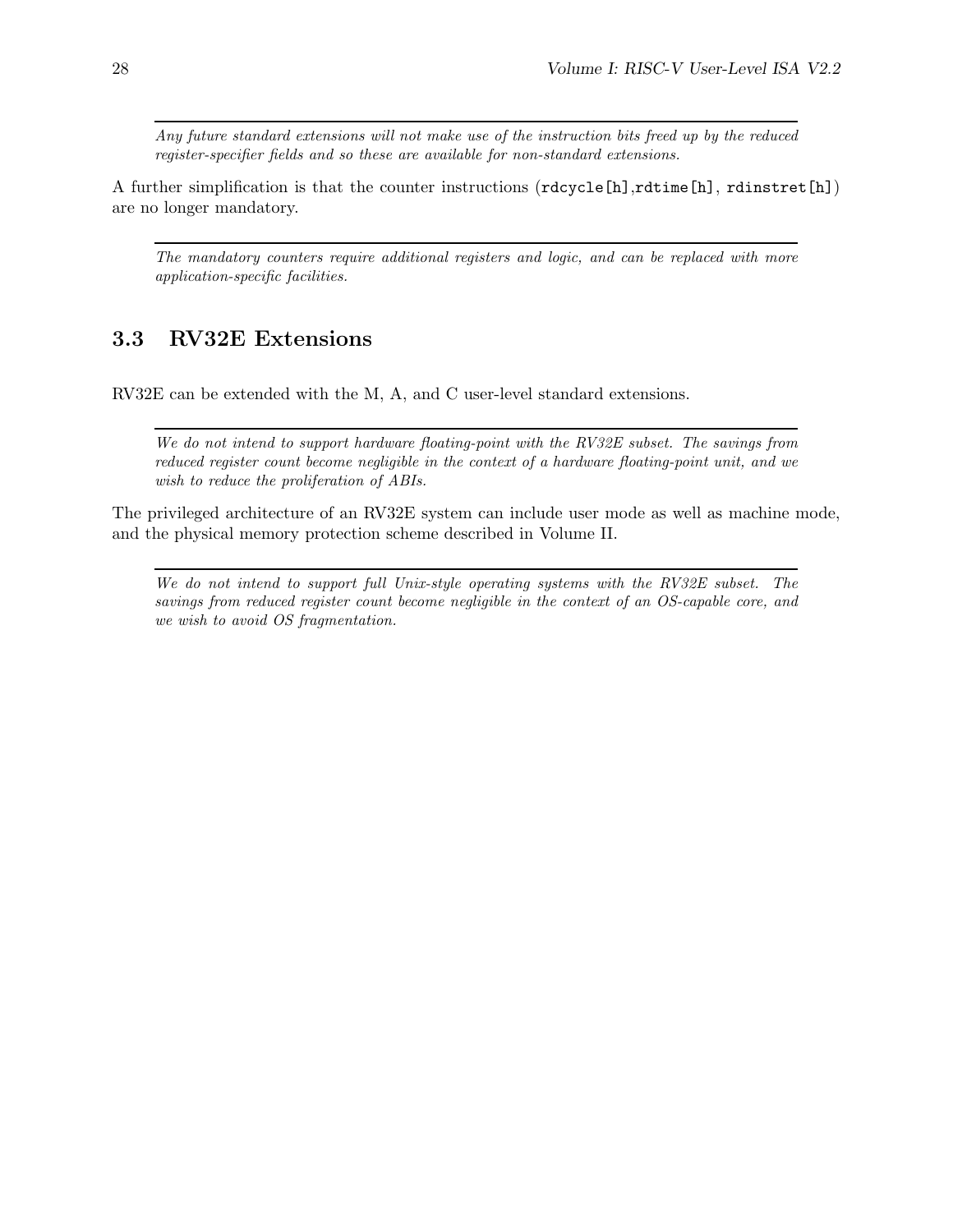# RV64I Base Integer Instruction Set, Version 2.0

This chapter describes the RV64I base integer instruction set, which builds upon the RV32I variant described in Chapter [2.](#page-20-0) This chapter presents only the differences with RV32I, so should be read in conjunction with the earlier chapter.

#### 4.1 Register State

RV64I widens the integer registers and supported user address space to 64 bits (XLEN=64 in Figure [2.1\)](#page-21-0).

### 4.2 Integer Computational Instructions

Additional instruction variants are provided to manipulate 32-bit values in RV64I, indicated by a 'W' suffix to the opcode. These "\*W" instructions ignore the upper 32 bits of their inputs and always produce 32-bit signed values, i.e. bits XLEN-1 through 31 are equal. They cause an illegal instruction exception in RV32I.

The compiler and calling convention maintain an invariant that all 32-bit values are held in a sign-extended format in 64-bit registers. Even 32-bit unsigned integers extend bit 31 into bits 63 through 32. Consequently, conversion between unsigned and signed 32-bit integers is a no-op, as is conversion from a signed  $32$ -bit integer to a signed  $64$ -bit integer. Existing  $64$ -bit wide SLTU and unsigned branch compares still operate correctly on unsigned 32-bit integers under this invariant. Similarly, existing 64-bit wide logical operations on 32-bit sign-extended integers preserve the sign-extension property. A few new instructions  $(ADD[I]W/SUBW/SxxW)$  are required for addition and shifts to ensure reasonable performance for 32-bit values.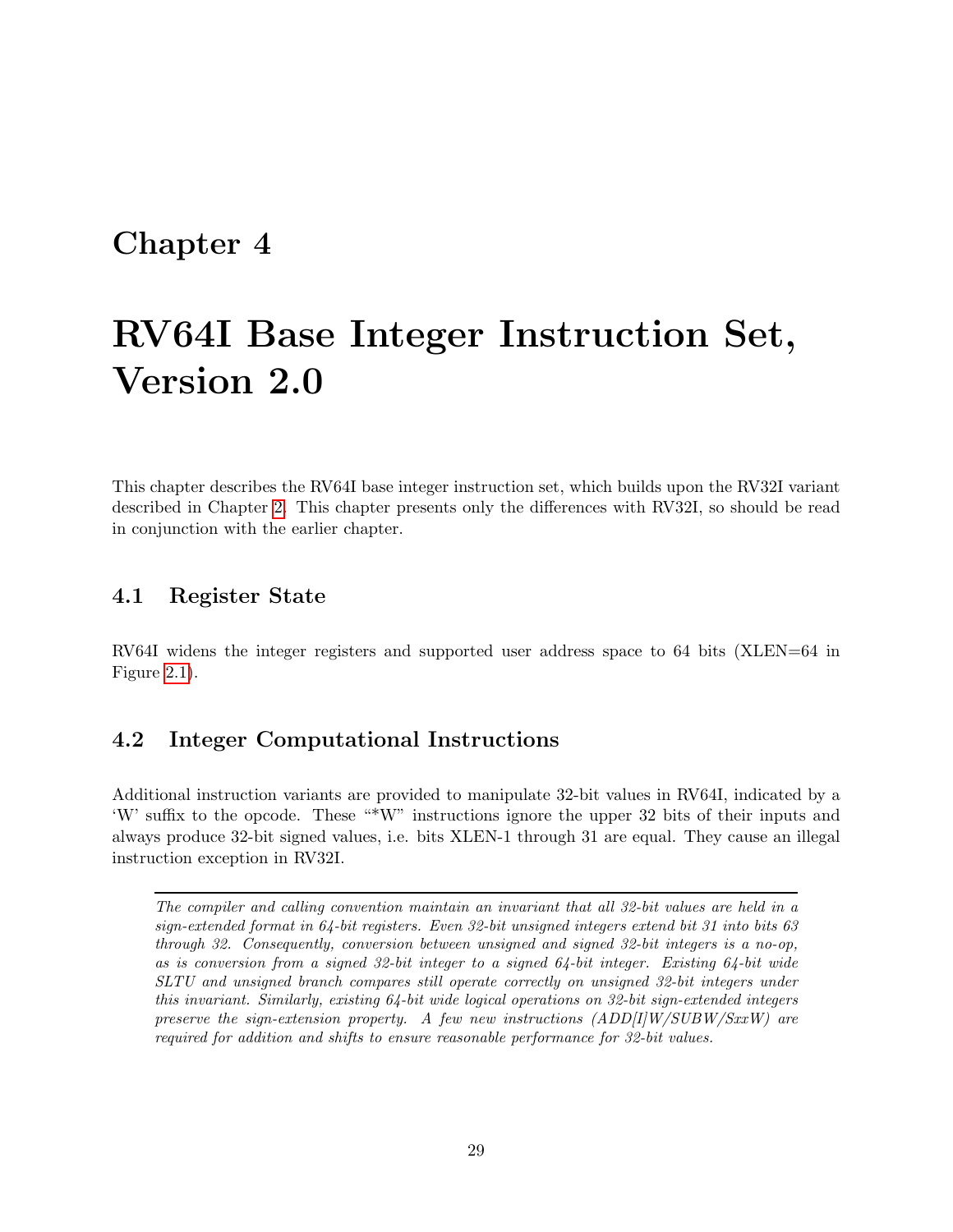| 31                         | 20 19 | 15 14  | 12-11 |           |
|----------------------------|-------|--------|-------|-----------|
| imm[11:0]                  | rs1   | funct3 | rd    | opcode    |
|                            |       |        |       |           |
| $I\text{-immediate}[11:0]$ | src   | ADDIW  | dest  | OP-IMM-32 |

#### Integer Register-Immediate Instructions

ADDIW is an RV64I-only instruction that adds the sign-extended 12-bit immediate to register rs1 and produces the proper sign-extension of a 32-bit result in rd. Overflows are ignored and the result is the low 32 bits of the result sign-extended to 64 bits. Note, ADDIW rd, rs1, 0 writes the sign-extension of the lower 32 bits of register  $rs1$  into register rd (assembler pseudo-op SEXT.W).

| 31        | 26 | 25                | 24         | 20 19        | 15 14        | 12 11 | 76        | $\overline{0}$ |
|-----------|----|-------------------|------------|--------------|--------------|-------|-----------|----------------|
| imm[11:6] |    | $\mathrm{imm}[5]$ | imm[4:0]   | $^{\rm rs1}$ | funct3       | rd    | opcode    |                |
| 6         |    |                   | 5          | 5            | 3            | 5     |           |                |
| 000000    |    | shamt[5]          | shamt[4:0] | <b>src</b>   | <b>SLLI</b>  | dest  | OP-IMM    |                |
| 000000    |    | shamt[5]          | shamt[4:0] | <b>src</b>   | <b>SRLI</b>  | dest  | OP-IMM    |                |
| 010000    |    | shamt[5]          | shamt[4:0] | <b>STC</b>   | <b>SRAI</b>  | dest  | OP-IMM    |                |
| 000000    |    | 0                 | shamt[4:0] | <b>src</b>   | <b>SLLIW</b> | dest  | OP-IMM-32 |                |
| 000000    |    | 0                 | shamt[4:0] | <b>src</b>   | <b>SRLIW</b> | dest  | OP-IMM-32 |                |
| 010000    |    | 0                 | shamt[4:0] | <b>STC</b>   | <b>SRAIW</b> | dest  | OP-IMM-32 |                |

Shifts by a constant are encoded as a specialization of the I-type format using the same instruction opcode as RV32I. The operand to be shifted is in rs1, and the shift amount is encoded in the lower 6 bits of the I-immediate field for RV64I. The right shift type is encoded in bit 30. SLLI is a logical left shift (zeros are shifted into the lower bits); SRLI is a logical right shift (zeros are shifted into the upper bits); and SRAI is an arithmetic right shift (the original sign bit is copied into the vacated upper bits). For RV32I, SLLI, SRLI, and SRAI generate an illegal instruction exception if  $imm[5] \neq 0.$ 

SLLIW, SRLIW, and SRAIW are RV64I-only instructions that are analogously defined but operate on 32-bit values and produce signed 32-bit results. SLLIW, SRLIW, and SRAIW generate an illegal instruction exception if  $imm[5] \neq 0$ .

| 31                    | 12 11 | 76     |
|-----------------------|-------|--------|
| imm[31:12]            | rd    | opcode |
|                       |       |        |
| U-immediate $[31:12]$ | dest  | LUI    |
| U-immediate $[31:12]$ | dest  | AUIPC  |

LUI (load upper immediate) uses the same opcode as RV32I. LUI places the 20-bit U-immediate into bits 31–12 of register rd and places zero in the lowest 12 bits. The 32-bit result is sign-extended to 64 bits.

AUIPC (add upper immediate to pc) uses the same opcode as RV32I. AUIPC (add upper immediate to pc) is used to build pc-relative addresses and uses the U-type format. AUIPC appends 12 low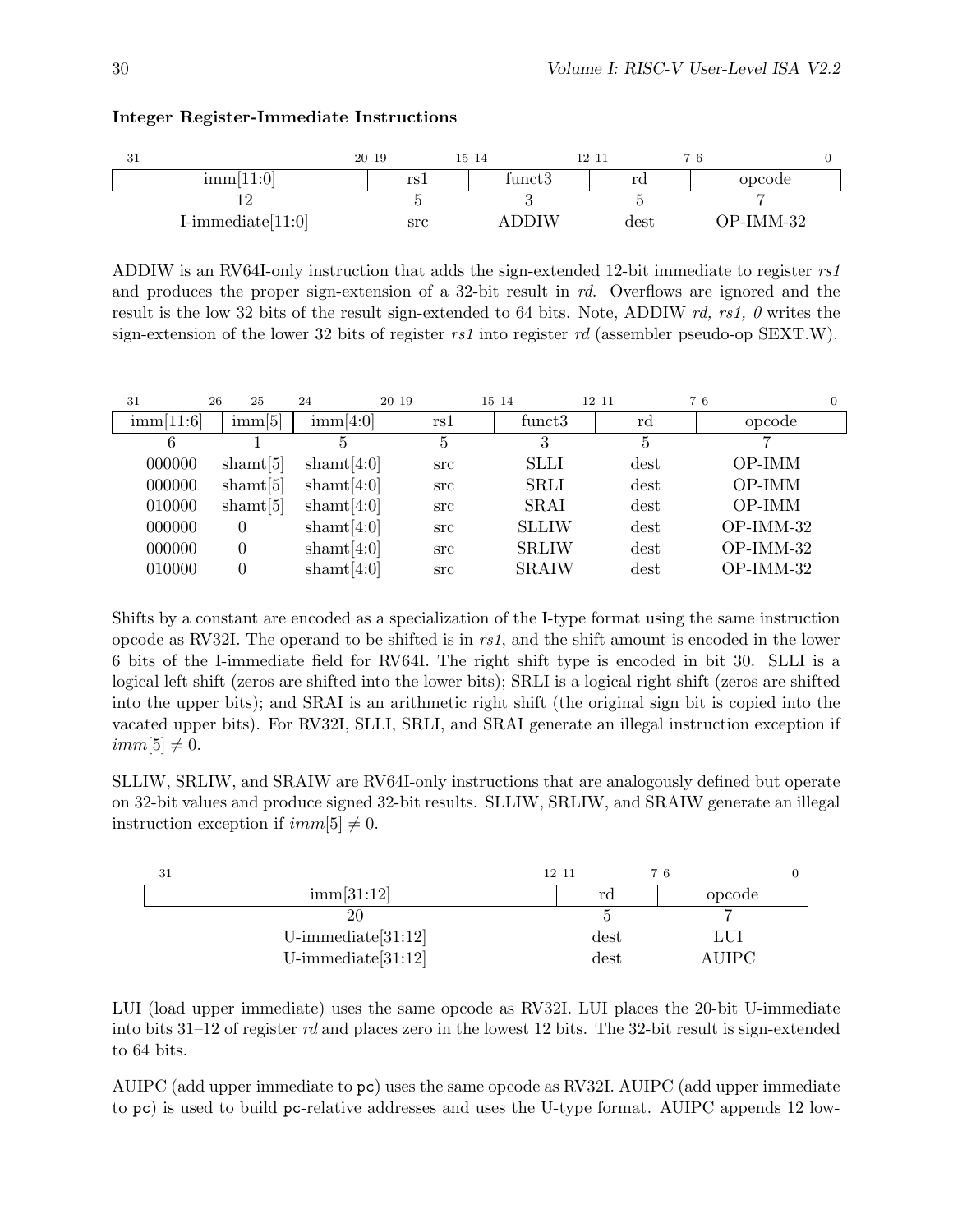order zero bits to the 20-bit U-immediate, sign-extends the result to 64 bits, then adds it to the pc and places the result in register rd.

| 31      | 25 24 | 20 19 |      | 15 14       | 12 11 | 76     |  |
|---------|-------|-------|------|-------------|-------|--------|--|
| funct7  |       | rs2   | rs l | funct3      | rd    | opcode |  |
|         |       |       | G    |             | 5     |        |  |
| 0000000 |       | src2  | src1 | SLL/SRL     | dest  | OP     |  |
| 0100000 |       | src2  | src1 | <b>SRA</b>  | dest  | ΟP     |  |
| 0000000 |       | src2  | src1 | <b>ADDW</b> | dest  | OP-32  |  |
| 0000000 |       | src2  | src1 | SLLW/SRLW   | dest  | OP-32  |  |
| 0100000 |       | src2  | src1 | SUBW/SRAW   | dest  | OP-32  |  |

#### Integer Register-Register Operations

ADDW and SUBW are RV64I-only instructions that are defined analogously to ADD and SUB but operate on 32-bit values and produce signed 32-bit results. Overflows are ignored, and the low 32-bits of the result is sign-extended to 64-bits and written to the destination register.

SLL, SRL, and SRA perform logical left, logical right, and arithmetic right shifts on the value in register rs1 by the shift amount held in register rs2. In RV64I, only the low 6 bits of rs2 are considered for the shift amount.

SLLW, SRLW, and SRAW are RV64I-only instructions that are analogously defined but operate on 32-bit values and produce signed 32-bit results. The shift amount is given by  $rs2/4:0$ .

### 4.3 Load and Store Instructions

RV64I extends the address space to 64 bits. The execution environment will define what portions of the address space are legal to access.

| 31 |                      |                | 20 19 | 15 14 |        |       | 12 11               | 76 |              | $\Omega$       |
|----|----------------------|----------------|-------|-------|--------|-------|---------------------|----|--------------|----------------|
|    | imm[11:0]            |                | rs1   |       | funct3 |       | rd                  |    | opcode       |                |
|    | 12                   |                | 5     |       |        |       | 5                   |    |              |                |
|    | offset[11:0]         |                | base  |       | width  |       | dest                |    | <b>LOAD</b>  |                |
|    |                      |                |       |       |        |       |                     |    |              |                |
|    |                      |                |       |       |        |       |                     |    |              |                |
| 31 |                      | 25 24          | 20 19 | 15 14 |        | 12 11 |                     | 76 |              | $\overline{0}$ |
|    | $\mathrm{imm}[11:5]$ | rs2            | rs1   |       | funct3 |       | $\mathrm{imm}[4:0]$ |    | opcode       |                |
|    | −                    | $\overline{5}$ | 5     |       | 3      |       | 5                   |    |              |                |
|    | offset[11:5]         | <b>STC</b>     | base  |       | width  |       | offset[4:0]         |    | <b>STORE</b> |                |

The LD instruction loads a 64-bit value from memory into register rd for RV64I.

The LW instruction loads a 32-bit value from memory and sign-extends this to 64 bits before storing it in register rd for RV64I. The LWU instruction, on the other hand, zero-extends the 32-bit value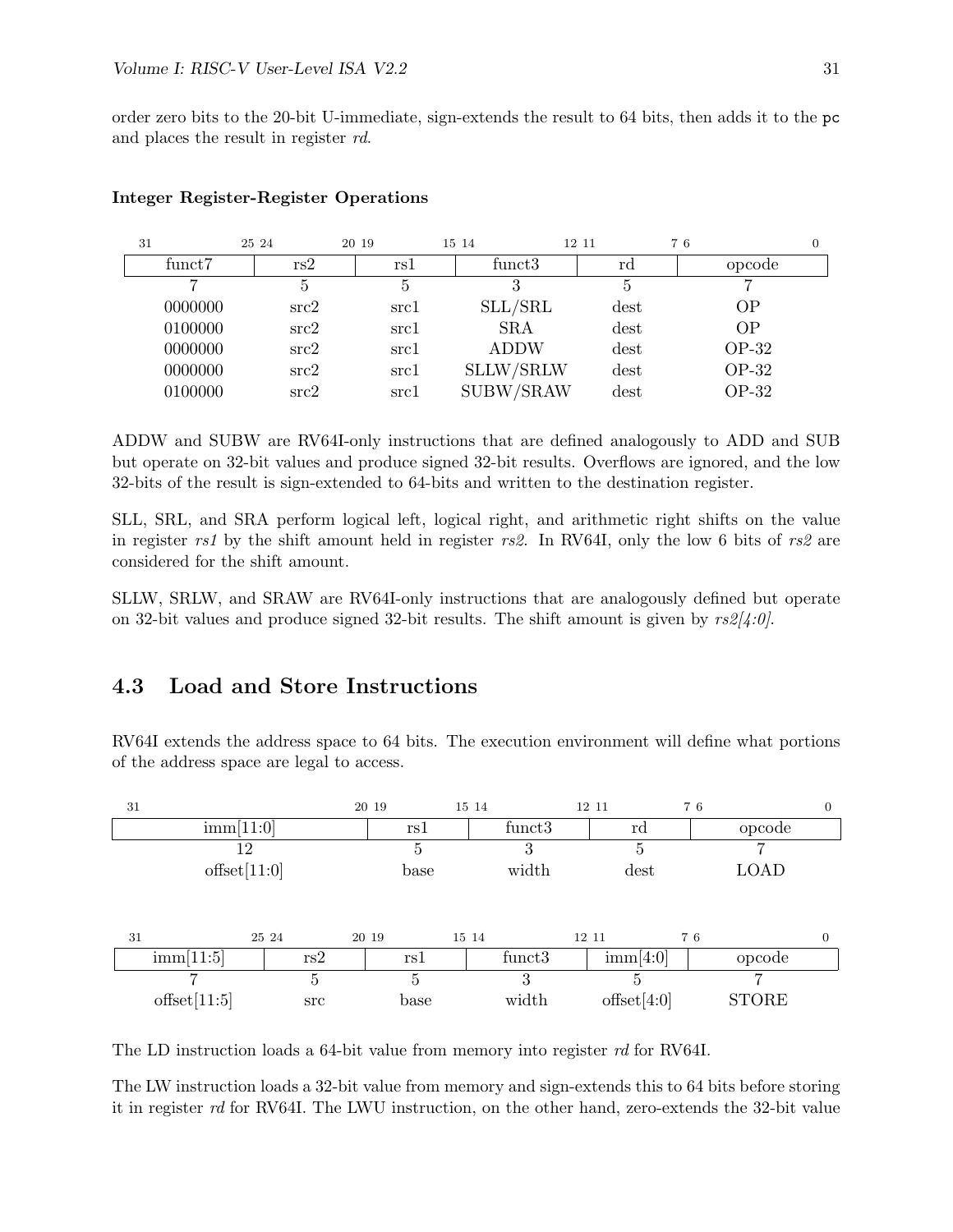from memory for RV64I. LH and LHU are defined analogously for 16-bit values, as are LB and LBU for 8-bit values. The SD, SW, SH, and SB instructions store 64-bit, 32-bit, 16-bit, and 8-bit values from the low bits of register rs2 to memory respectively.

## 4.4 System Instructions

In RV64I, the CSR instructions can manipulate 64-bit CSRs. In particular, the RDCYCLE, RD-TIME, and RDINSTRET pseudo-instructions read the full 64 bits of the cycle, time, and instret counters. Hence, the RDCYCLEH, RDTIMEH, and RDINSTRETH instructions are not necessary and are illegal in RV64I.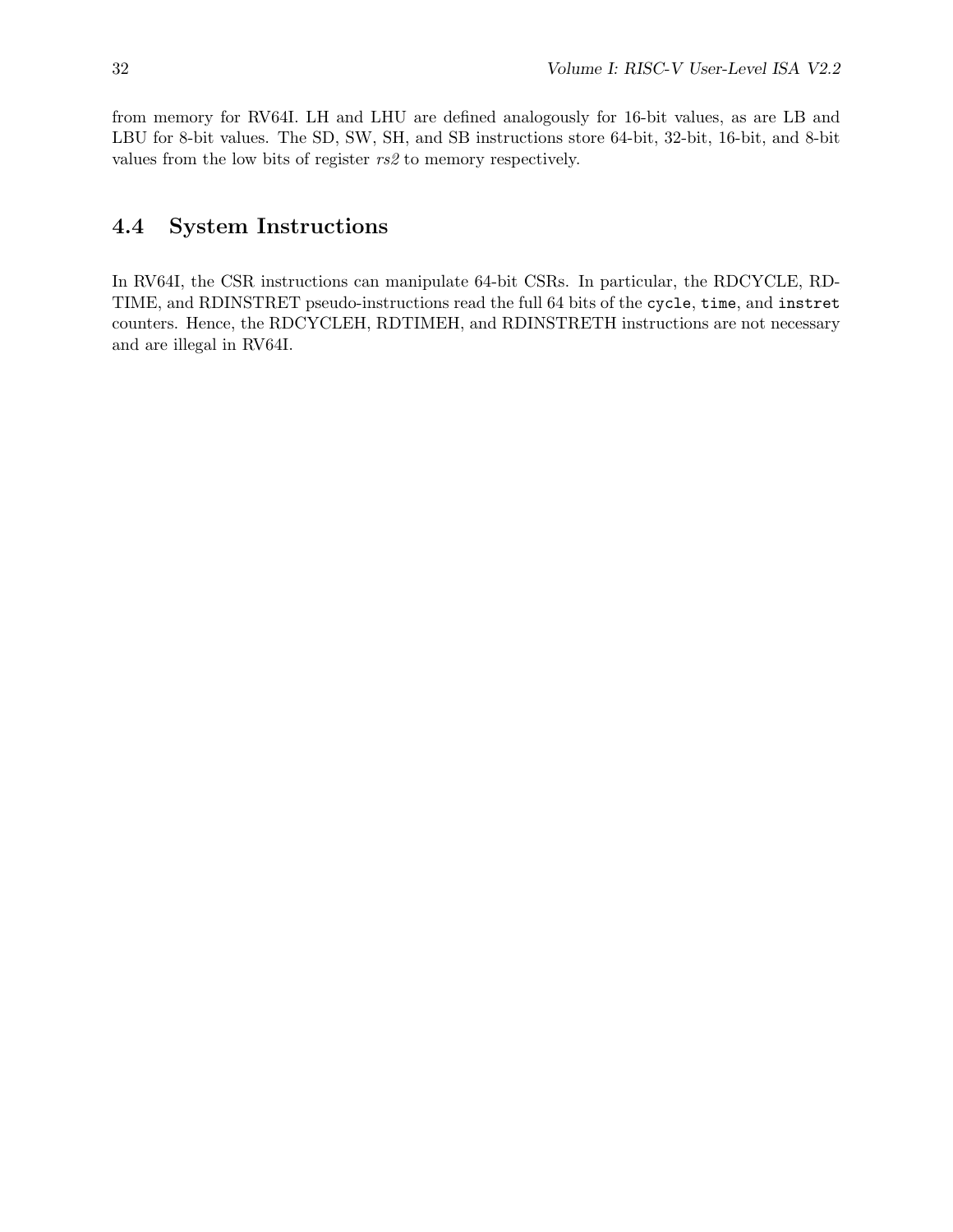# RV128I Base Integer Instruction Set, Version 1.7

"There is only one mistake that can be made in computer design that is difficult to recover from—not having enough address bits for memory addressing and memory management." Bell and Strecker, ISCA-3, 1976.

This chapter describes RV128I, a variant of the RISC-V ISA supporting a flat 128-bit address space. The variant is a straightforward extrapolation of the existing RV32I and RV64I designs.

The primary reason to extend integer register width is to support larger address spaces. It is not clear when a flat address space larger than 64 bits will be required. At the time of writing, the fastest supercomputer in the world as measured by the Top500 benchmark had over 1 PB of DRAM, and would require over 50 bits of address space if all the DRAM resided in a single address space. Some warehouse-scale computers already contain even larger quantities of DRAM, and new dense solid-state non-volatile memories and fast interconnect technologies might drive a demand for even larger memory spaces. Exascale systems research is targeting 100 PB memory systems, which occupy 57 bits of address space. At historic rates of growth, it is possible that greater than 64 bits of address space might be required before 2030.

History suggests that whenever it becomes clear that more than  $64$  bits of address space is needed, architects will repeat intensive debates about alternatives to extending the address space, including segmentation, 96-bit address spaces, and software workarounds, until, finally, flat 128 bit address spaces will be adopted as the simplest and best solution.

We have not frozen the RV128 spec at this time, as there might be need to evolve the design based on actual usage of 128-bit address spaces.

RV128I builds upon RV64I in the same way RV64I builds upon RV32I, with integer registers extended to 128 bits (i.e., XLEN=128). Most integer computational instructions are unchanged as they are defined to operate on XLEN bits. The RV64I "\*W" integer instructions that operate on 32-bit values in the low bits of a register are retained, and a new set of "\*D" integer instructions that operate on 64-bit values held in the low bits of the 128-bit integer registers are added. The "\*D" instructions consume two major opcodes (OP-IMM-64 and OP-64) in the standard 32-bit encoding.

Shifts by an immediate (SLLI/SRLI/SRAI) are now encoded using the low 7 bits of the I-immediate, and variable shifts (SLL/SRL/SRA) use the low 7 bits of the shift amount source register.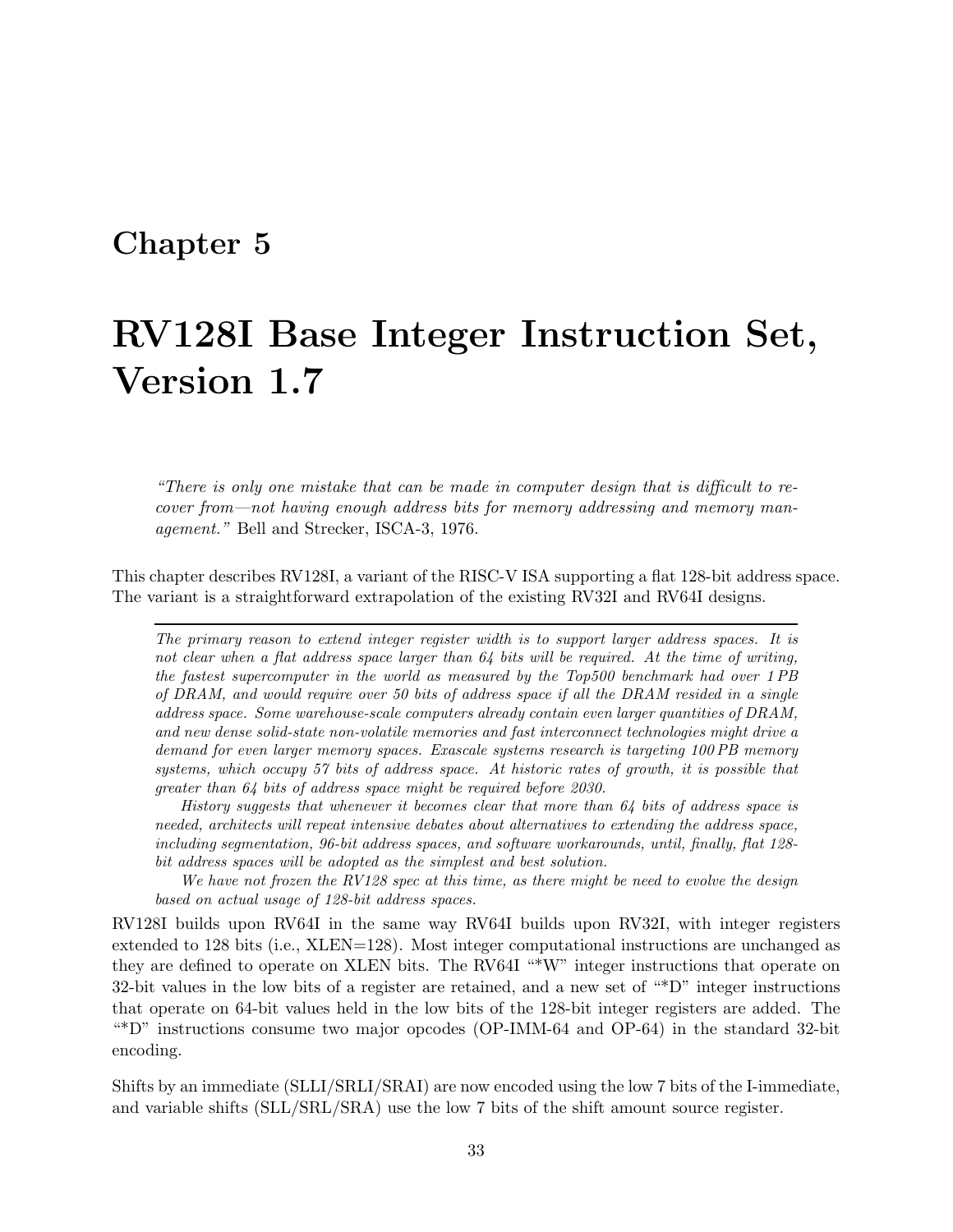A LDU (load double unsigned) instruction is added using the existing LOAD major opcode, along with new LQ and SQ instructions to load and store quadword values. SQ is added to the STORE major opcode, while LQ is added to the MISC-MEM major opcode.

The floating-point instruction set is unchanged, although the 128-bit Q floating-point extension can now support FMV.X.Q and FMV.Q.X instructions, together with additional FCVT instructions to and from the T (128-bit) integer format.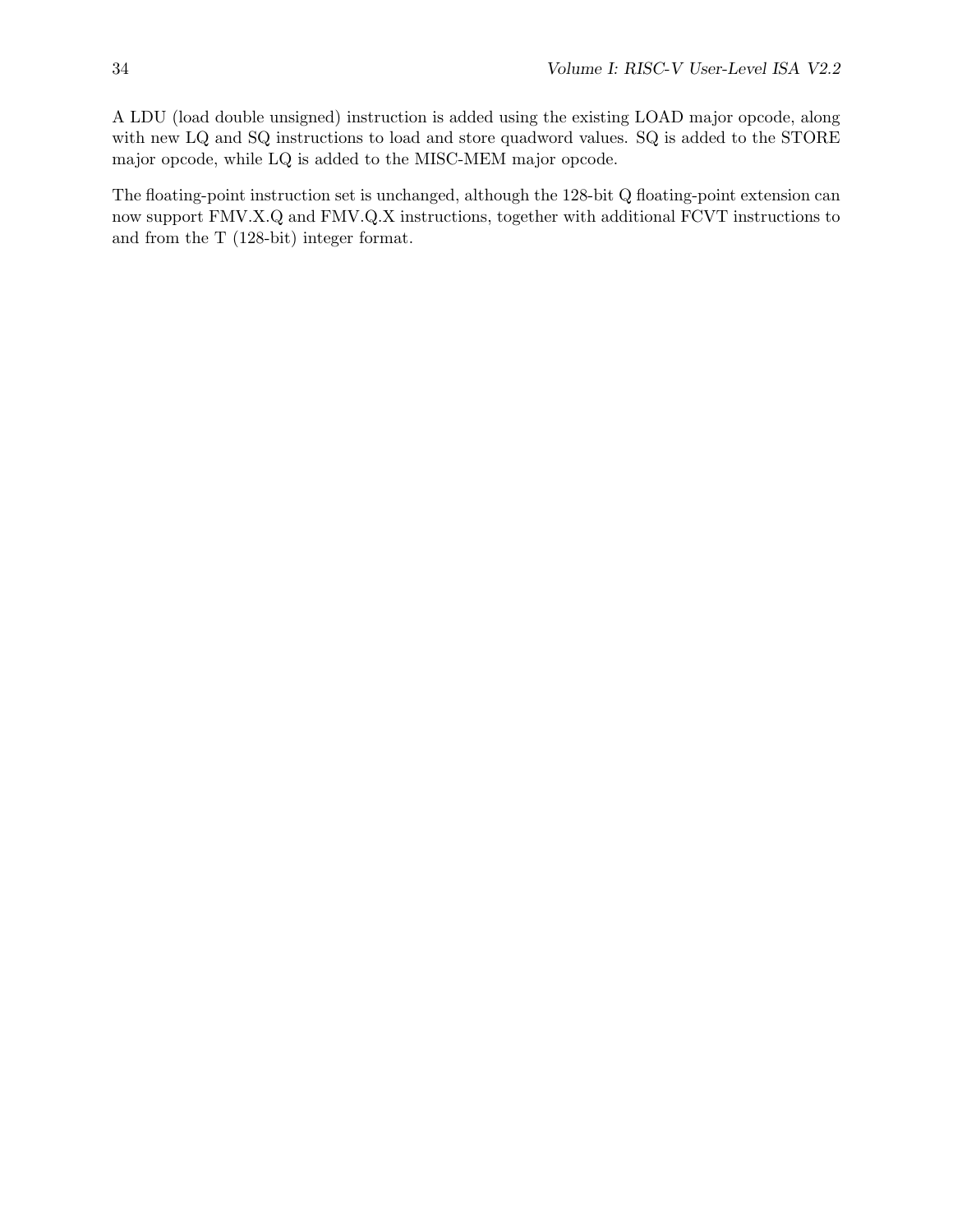# "M" Standard Extension for Integer Multiplication and Division, Version 2.0

This chapter describes the standard integer multiplication and division instruction extension, which is named "M" and contains instructions that multiply or divide values held in two integer registers.

We separate integer multiply and divide out from the base to simplify low-end implementations, or for applications where integer multiply and divide operations are either infrequent or better handled in attached accelerators.

### 6.1 Multiplication Operations

| 31            | 25 24 | 20 19                   | 15 14                                 | 12 11 | 76      |  |
|---------------|-------|-------------------------|---------------------------------------|-------|---------|--|
| funct7        | rs2   | rs1                     | funct3                                | rd    | opcode  |  |
|               |       |                         |                                       |       |         |  |
| MULDIV        |       |                         | multiplier multiplicand MUL/MULH[S]U] | dest  | ΟP      |  |
| <b>MULDIV</b> |       | multiplier multiplicand | MULW                                  | dest  | $OP-32$ |  |

MUL performs an XLEN-bit×XLEN-bit multiplication and places the lower XLEN bits in the destination register. MULH, MULHU, and MULHSU perform the same multiplication but return the upper XLEN bits of the full  $2 \times XLEN$ -bit product, for signed×signed, unsigned×unsigned, and signed×unsigned multiplication respectively. If both the high and low bits of the same product are required, then the recommended code sequence is: MULH $[S|U]$  rdh, rs1, rs2; MUL rdl, rs1, rs2 (source register specifiers must be in same order and rdh cannot be the same as rs1 or rs2). Microarchitectures can then fuse these into a single multiply operation instead of performing two separate multiplies.

MULW is only valid for RV64, and multiplies the lower 32 bits of the source registers, placing the sign-extension of the lower 32 bits of the result into the destination register. MUL can be used to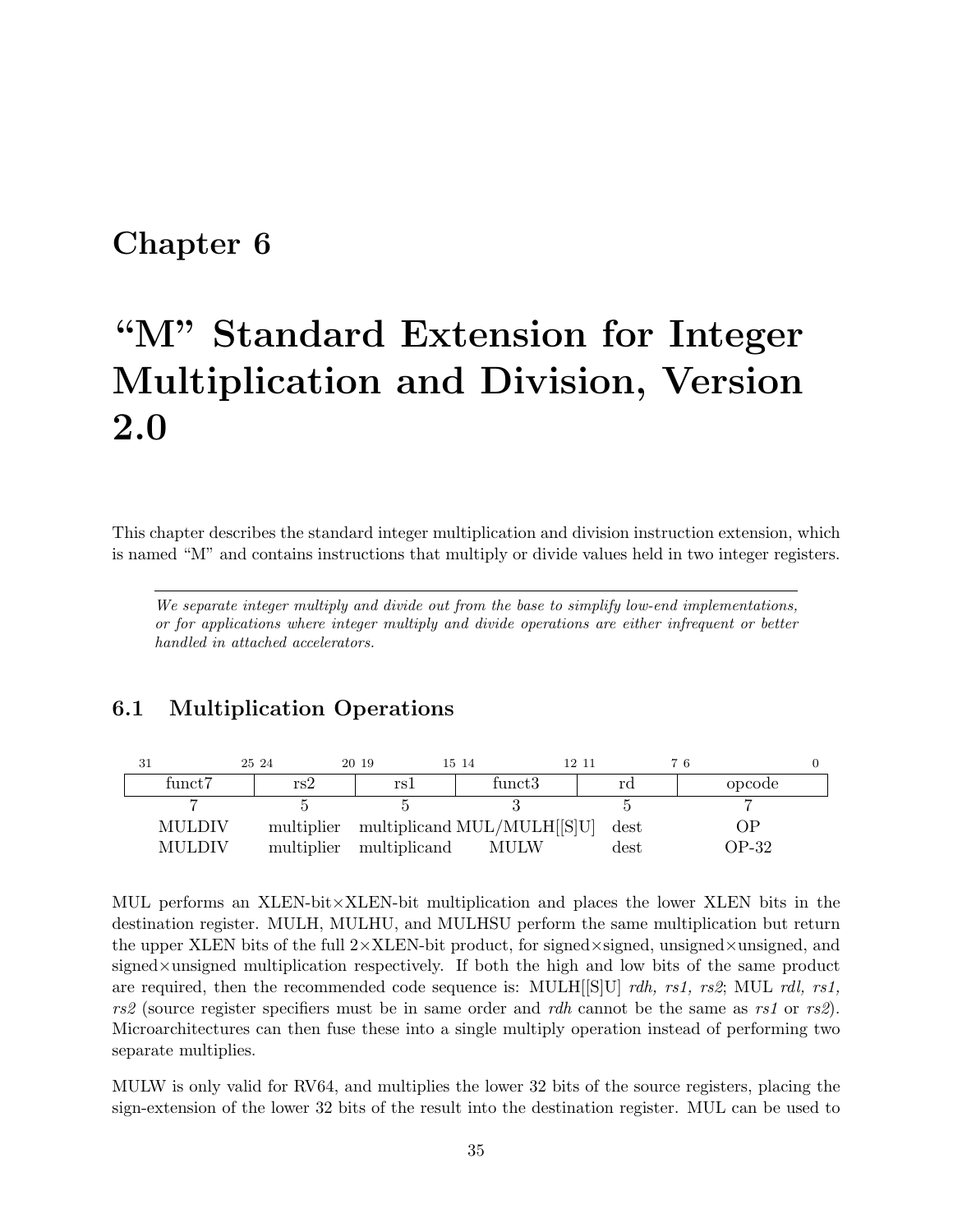obtain the upper 32 bits of the 64-bit product, but signed arguments must be proper 32-bit signed values, whereas unsigned arguments must have their upper 32 bits clear.

#### 6.2 Division Operations

| 31 |               | 25 24   | 20 19    | 15 14           | 12 11 |        |
|----|---------------|---------|----------|-----------------|-------|--------|
|    | funct7        | rs2     | rs l     | funct3          | rd    | opcode |
|    |               |         |          |                 |       |        |
|    | <b>MULDIV</b> | divisor | dividend | DIV[U]/REM[U]   | dest  | OP.    |
|    | <b>MULDIV</b> | divisor | dividend | DIV[U]W/REM[U]W | dest  | OP-32  |

DIV and DIVU perform signed and unsigned integer division of XLEN bits by XLEN bits. REM and REMU provide the remainder of the corresponding division operation. If both the quotient and remainder are required from the same division, the recommended code sequence is:  $\text{DIV}[U]$ rdq, rs1, rs2; REM[U] rdr, rs1, rs2 (rdq cannot be the same as rs1 or rs2). Microarchitectures can then fuse these into a single divide operation instead of performing two separate divides.

The semantics for division by zero and division overflow are summarized in Table [6.1.](#page-47-0) The quotient of division by zero has all bits set, i.e.  $2^{XLEN} - 1$  for unsigned division or  $-1$  for signed division. The remainder of division by zero equals the dividend. Signed division overflow occurs only when the most-negative integer,  $-2^{XLEN-1}$ , is divided by  $-1$ . The quotient of signed division overflow is equal to the dividend, and the remainder is zero. Unsigned division overflow cannot occur.

| Condition              | Dividend      | Divisor                  | DIVU                     | <b>REMU</b> |               | <b>REM</b> |
|------------------------|---------------|--------------------------|--------------------------|-------------|---------------|------------|
| Division by zero       |               |                          | $\Delta \Delta L E N$    |             |               |            |
| Overflow (signed only) | $-2^{XLEN-1}$ | $\overline{\phantom{m}}$ | $\overline{\phantom{a}}$ |             | $-2^{XLEN-1}$ |            |

<span id="page-47-0"></span>Table 6.1: Semantics for division by zero and division overflow.

We considered raising exceptions on integer divide by zero, with these exceptions causing a trap in most execution environments. However, this would be the only arithmetic trap in the standard ISA (floating-point exceptions set flags and write default values, but do not cause traps) and would require language implementors to interact with the execution environment's trap handlers for this case. Further, where language standards mandate that a divide-by-zero exception must cause an immediate control flow change, only a single branch instruction needs to be added to each divide operation, and this branch instruction can be inserted after the divide and should normally be very predictably not taken, adding little runtime overhead.

The value of all bits set is returned for both unsigned and signed divide by zero to simplify the divider circuitry. The value of all 1s is both the natural value to return for unsigned divide, representing the largest unsigned number, and also the natural result for simple unsigned divider implementations. Signed division is often implemented using an unsigned division circuit and specifying the same overflow result simplifies the hardware.

DIVW and DIVUW instructions are only valid for RV64, and divide the lower 32 bits of rs1 by the lower 32 bits of rs2, treating them as signed and unsigned integers respectively, placing the 32-bit quotient in rd, sign-extended to 64 bits. REMW and REMUW instructions are only valid for RV64, and provide the corresponding signed and unsigned remainder operations respectively.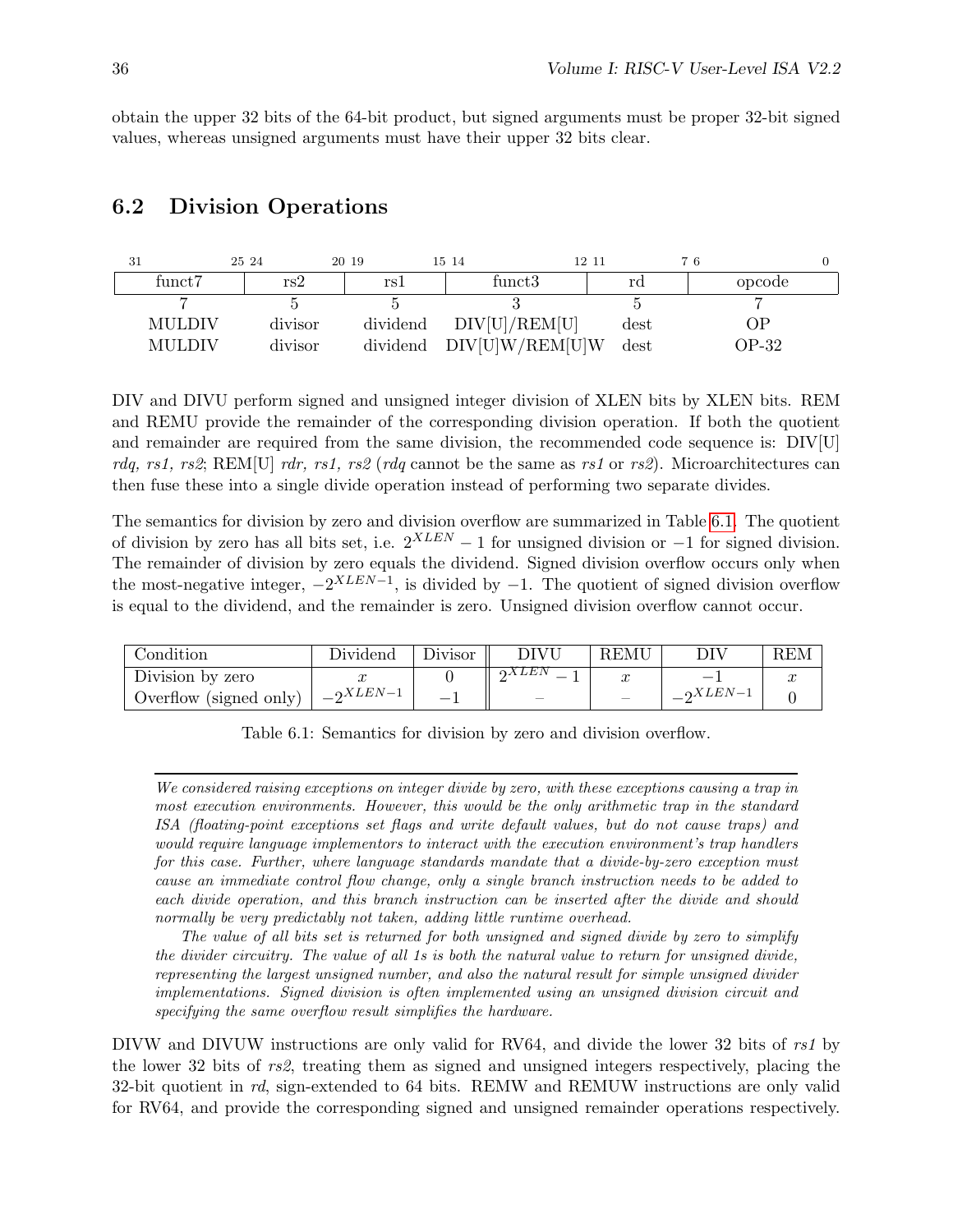Both REMW and REMUW always sign-extend the 32-bit result to 64 bits, including on a divide by zero.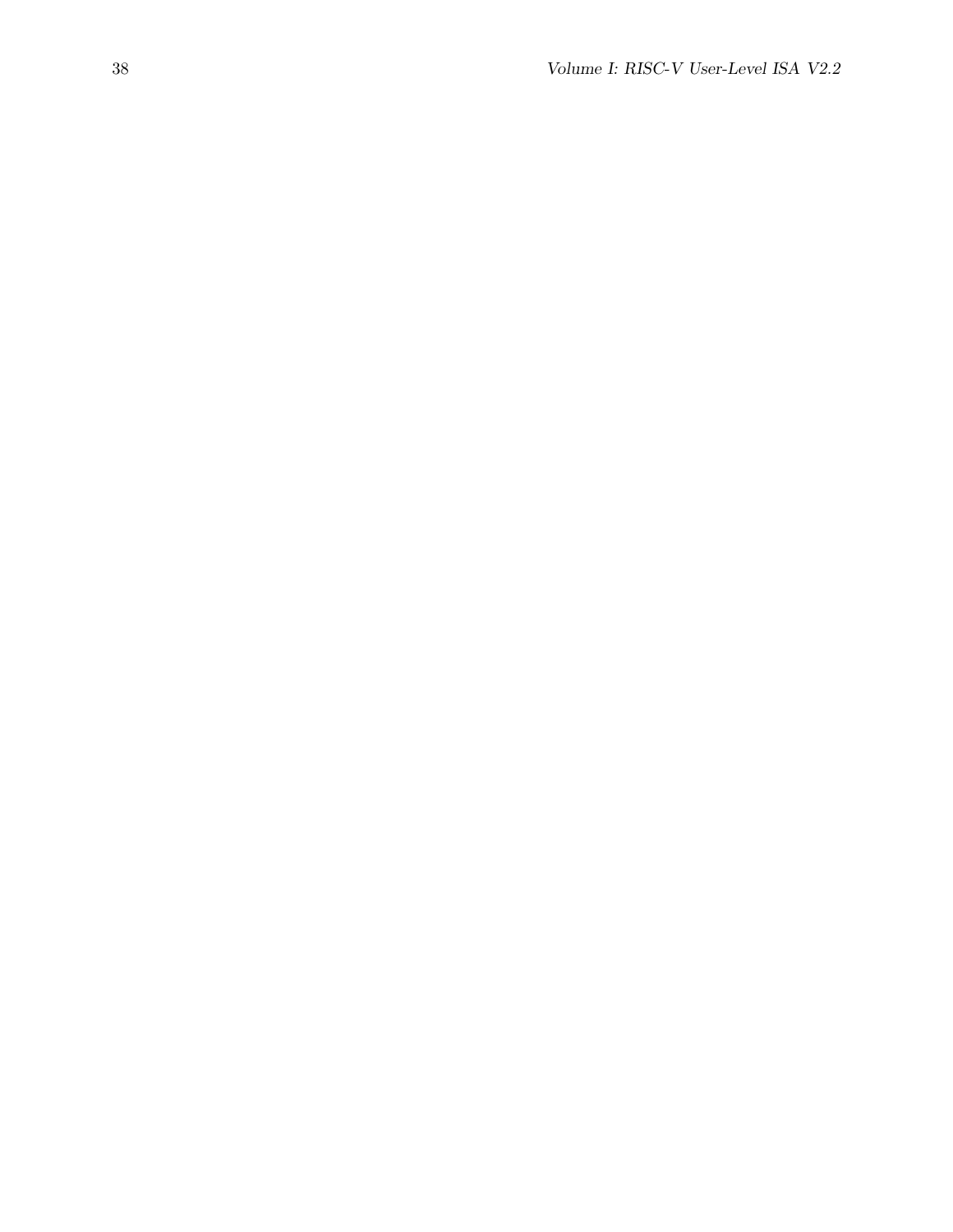# "A" Standard Extension for Atomic Instructions, Version 2.0

This section is somewhat out of date as the RISC-V memory model is currently under revision to ensure it can efficiently support current programming language memory models. The revised base memory model will contain further ordering constraints, including at least that loads to the same address from the same hart cannot be reordered, and that syntactic data dependencies between instructions are respected.

The standard atomic instruction extension is denoted by instruction subset name "A", and contains instructions that atomically read-modify-write memory to support synchronization between multiple RISC-V harts running in the same memory space. The two forms of atomic instruction provided are load-reserved/store-conditional instructions and atomic fetch-and-op memory instructions. Both types of atomic instruction support various memory consistency orderings including unordered, acquire, release, and sequentially consistent semantics. These instructions allow RISC-V to support the RCsc memory consistency model [\[10\]](#page-142-0).

After much debate, the language community and architecture community appear to have finally settled on release consistency as the standard memory consistency model and so the RISC-V atomic support is built around this model.

### 7.1 Specifying Ordering of Atomic Instructions

The base RISC-V ISA has a relaxed memory model, with the FENCE instruction used to impose additional ordering constraints. The address space is divided by the execution environment into memory and I/O domains, and the FENCE instruction provides options to order accesses to one or both of these two address domains.

To provide more efficient support for release consistency [\[10\]](#page-142-0), each atomic instruction has two bits, aq and rl, used to specify additional memory ordering constraints as viewed by other RISC-V harts. The bits order accesses to one of the two address domains, memory or I/O, depending on which address domain the atomic instruction is accessing. No ordering constraint is implied to accesses to the other domain, and a FENCE instruction should be used to order across both domains.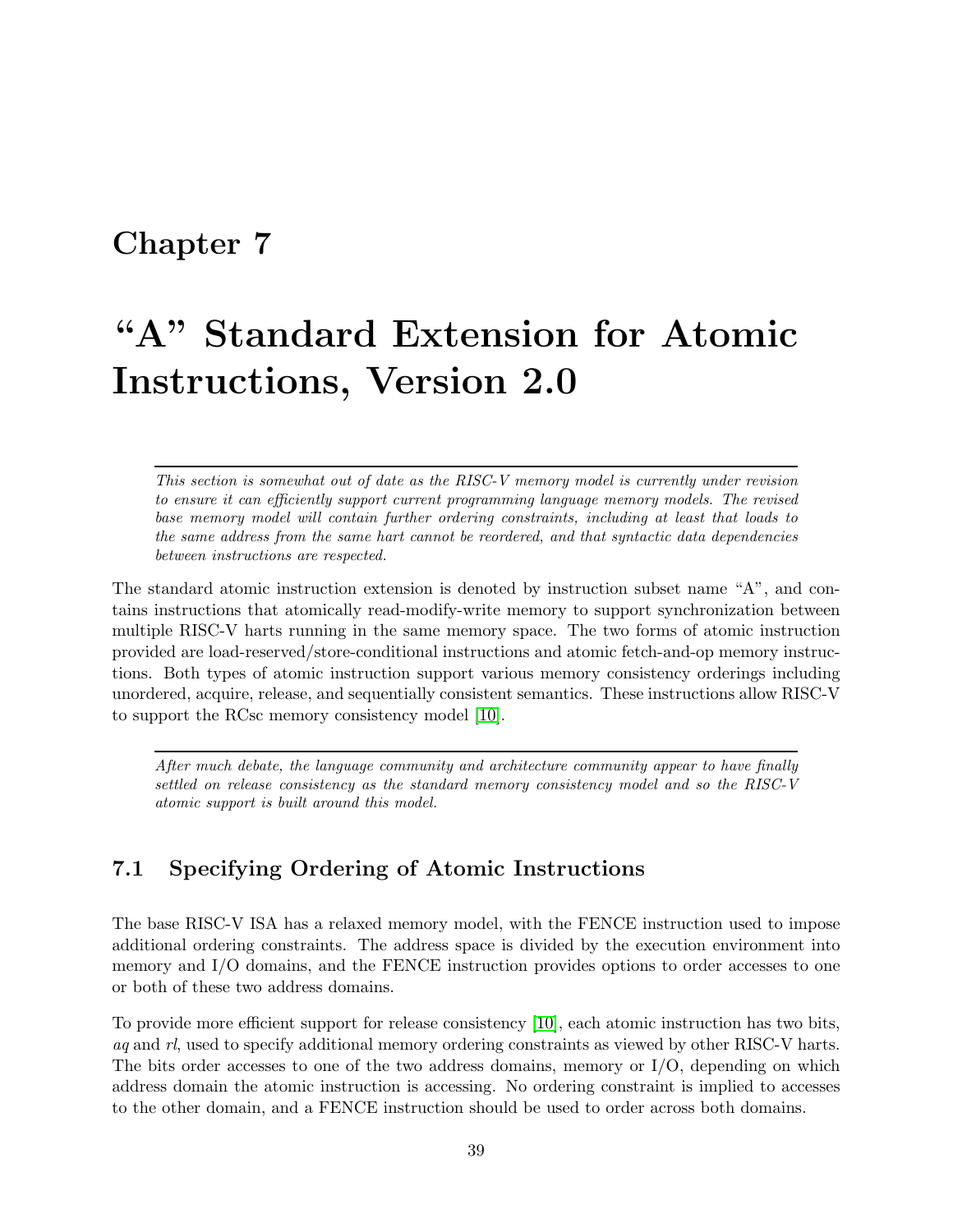If both bits are clear, no additional ordering constraints are imposed on the atomic memory operation. If only the  $aq$  bit is set, the atomic memory operation is treated as an *acquire* access, i.e., no following memory operations on this RISC-V hart can be observed to take place before the acquire memory operation. If only the  $rl$  bit is set, the atomic memory operation is treated as a release access, i.e., the release memory operation can not be observed to take place before any earlier memory operations on this RISC-V hart. If both the  $aq$  and  $rl$  bits are set, the atomic memory operation is *sequentially consistent* and cannot be observed to happen before any earlier memory operations or after any later memory operations in the same RISC-V hart, and can only be observed by any other hart in the same global order of all sequentially consistent atomic memory operations to the same address domain.

Theoretically, the definition of the aq and rl bits allows for implementations without global store atomicity. When both aq and rl bits are set, however, we require full sequential consistency for the atomic operation which implies global store atomicity in addition to both acquire and release semantics. In practice, hardware systems are usually implemented with global store atomicity, embodied in local processor ordering rules together with single-writer cache coherence protocols.

### 7.2 Load-Reserved/Store-Conditional Instructions

| 31          | 27 | 26       | 25       | -24        | 20 19 |      | 15 14 | 12     |                 | 76     |  |
|-------------|----|----------|----------|------------|-------|------|-------|--------|-----------------|--------|--|
| funct5      |    | aq       | rl       | rs2        |       | rs1  |       | funct3 | rd              | opcode |  |
|             |    |          |          |            |       |      |       |        |                 |        |  |
| $_{\rm LR}$ |    | ordering |          |            |       | addr |       | width  | $\mathrm{dest}$ | AMO    |  |
| <b>SC</b>   |    |          | ordering | <b>STC</b> |       | addr |       | width  | $\mathrm{dest}$ | AMO    |  |

Complex atomic memory operations on a single memory word are performed with the load-reserved (LR) and store-conditional (SC) instructions. LR loads a word from the address in rs1, places the sign-extended value in rd, and registers a reservation on the memory address. SC writes a word in rs2 to the address in rs1, provided a valid reservation still exists on that address. SC writes zero to rd on success or a nonzero code on failure.

Both compare-and-swap (CAS) and LR/SC can be used to build lock-free data structures. After extensive discussion, we opted for LR/SC for several reasons: 1) CAS suffers from the ABA problem, which LR/SC avoids because it monitors all accesses to the address rather than only checking for changes in the data value; 2) CAS would also require a new integer instruction format to support three source operands (address, compare value, swap value) as well as a different memory system message format, which would complicate microarchitectures; 3) Furthermore, to avoid the ABA problem, other systems provide a double-wide CAS (DW-CAS) to allow a counter to be tested and incremented along with a data word. This requires reading five registers and writing two in one instruction, and also a new larger memory system message type, further complicating implementations;  $\angle$ ) LR/SC provides a more efficient implementation of many primitives as it only requires one load as opposed to two with CAS (one load before the CAS instruction to obtain a value for speculative computation, then a second load as part of the CAS instruction to check if value is unchanged before updating).

The main disadvantage of  $LR/SC$  over  $CAS$  is livelock, which we avoid with an architected guarantee of eventual forward progress as described below. Another concern is whether the influence of the current x86 architecture, with its DW-CAS, will complicate porting of synchronization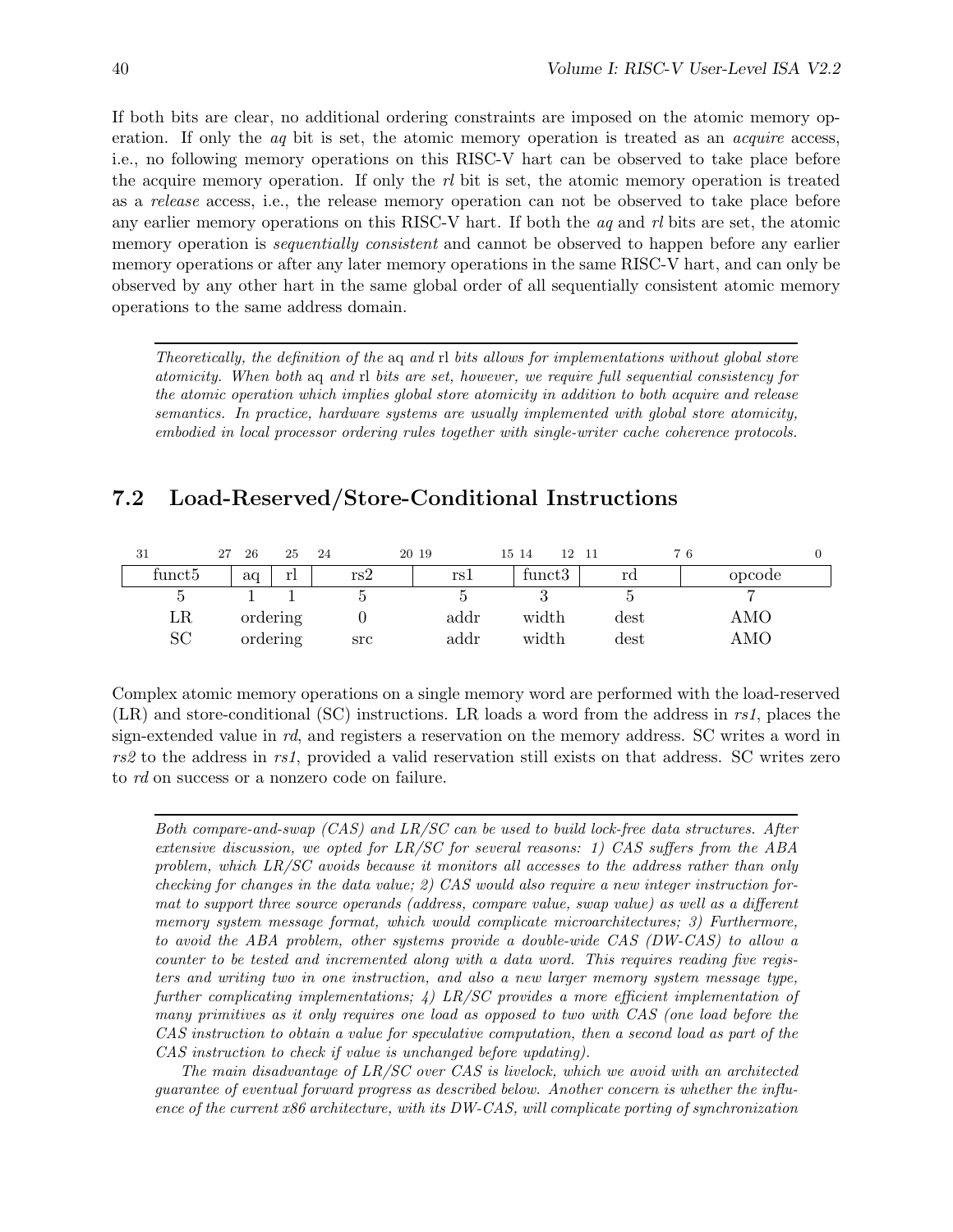libraries and other software that assumes DW-CAS is the basic machine primitive. A possible mitigating factor is the recent addition of transactional memory instructions to x86, which might cause a move away from DW-CAS.

The failure code with value 1 is reserved to encode an unspecified failure. Other failure codes are reserved at this time, and portable software should only assume the failure code will be non-zero. LR and SC operate on naturally-aligned 64-bit (RV64 only) or 32-bit words in memory. Misaligned addresses will generate misaligned address exceptions.

We reserve a failure code of 1 to mean "unspecified" so that simple implementations may return this value using the existing mux required for the SLT/SLTU instructions. More specific failure codes might be defined in future versions or extensions to the ISA.

In the standard A extension, certain constrained LR/SC sequences are guaranteed to succeed eventually. The static code for the LR/SC sequence plus the code to retry the sequence in case of failure must comprise at most 16 integer instructions placed sequentially in memory. For the sequence to be guaranteed to eventually succeed, the dynamic code executed between the LR and SC instructions can only contain other instructions from the base "I" subset, excluding loads, stores, backward jumps or taken backward branches, FENCE, FENCE.I, and SYSTEM instructions. The code to retry a failing LR/SC sequence can contain backward jumps and/or branches to repeat the LR/SC sequence, but otherwise has the same constraints. The SC must be to the same address as the latest LR executed. LR/SC sequences that do not meet these constraints might complete on some attempts on some implementations, but there is no guarantee of eventual success.

One advantage of CAS is that it guarantees that some hart eventually makes progress, whereas an LR/SC atomic sequence could livelock indefinitely on some systems. To avoid this concern, we added an architectural guarantee of forward progress to  $LR/SC$  atomic sequences. The restrictions on LR/SC sequence contents allows an implementation to capture a cache line on the  $LR$  and complete the  $LR/SC$  sequence by holding off remote cache interventions for a bounded short time. Interrupts and TLB misses might cause the reservation to be lost, but eventually the atomic sequence can complete. We restricted the length of  $LR/SC$  sequences to fit within 64 contiguous instruction bytes in the base ISA to avoid undue restrictions on instruction cache and TLB size and associativity. Similarly, we disallowed other loads and stores within the sequences to avoid restrictions on data cache associativity. The restrictions on branches and jumps limits the time that can be spent in the sequence. Floating-point operations and integer multiply/divide were disallowed to simplify the operating system's emulation of these instructions on implementations lacking appropriate hardware support.

An implementation can reserve an arbitrary subset of the memory space on each LR and multiple LR reservations might be active simultaneously for a single hart. An SC can succeed if no accesses from other harts to the address can be observed to have occurred between the SC and the last LR in this hart to reserve the address. Note this LR might have had a different address argument, but reserved the SC's address as part of the memory subset. Following this model, in systems with memory translation, an SC is allowed to succeed if the earlier LR reserved the same location using an alias with a different virtual address, but is also allowed to fail if the virtual address is different. The SC must fail if there is an observable memory access from another hart to the address, or if there is an intervening context switch on this hart, or if in the meantime the hart executed a privileged exception-return instruction.

The specification explicitly allows implementations to support more powerful implementations with wider guarantees, provided they do not void the atomicity guarantees for the constrained sequences.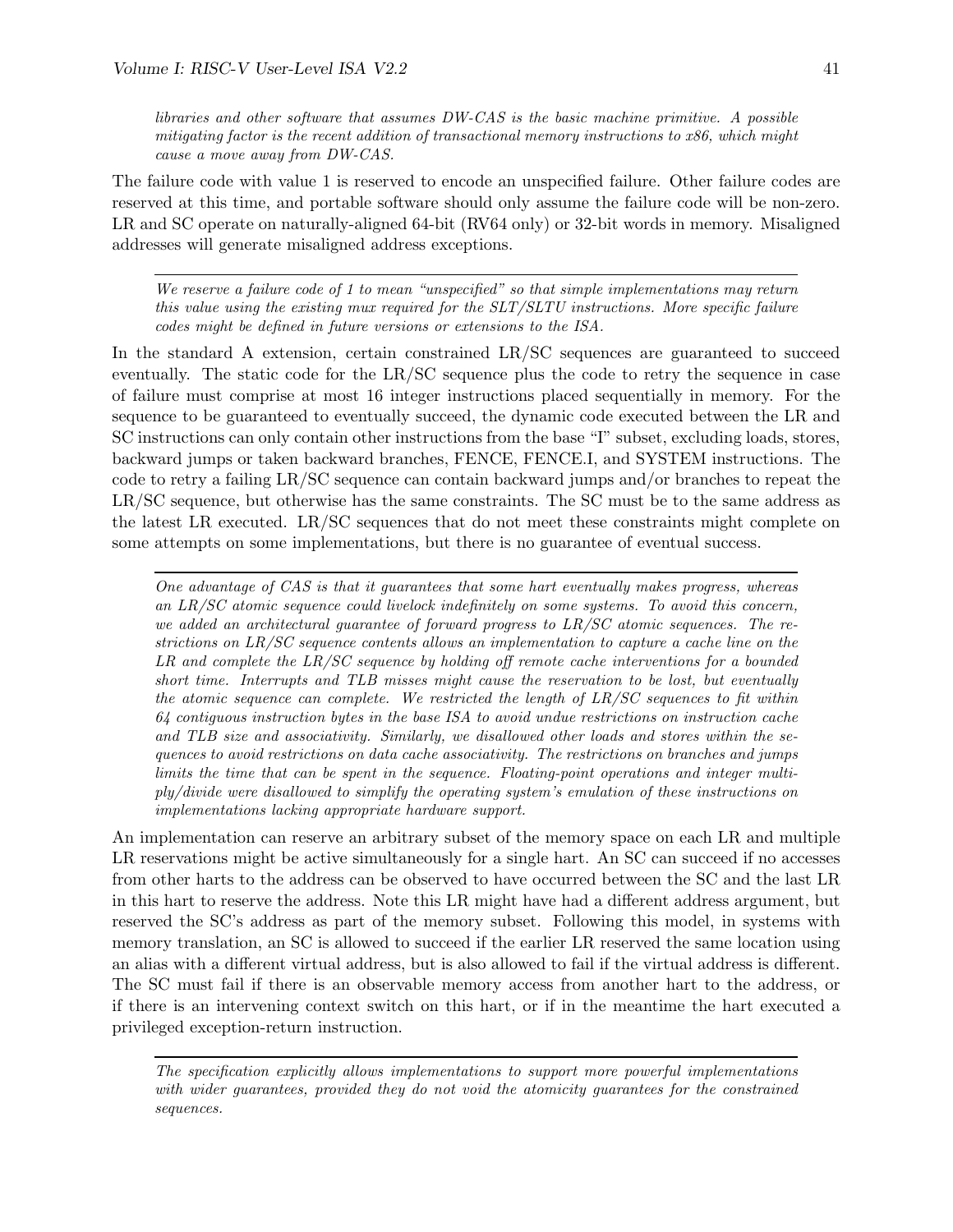LR/SC can be used to construct lock-free data structures. An example using LR/SC to implement a compare-and-swap function is shown in Figure [7.1.](#page-53-0) If inlined, compare-and-swap functionality need only take three instructions.

```
# a0 holds address of memory location
   # a1 holds expected value
   # a2 holds desired value
   # a0 holds return value, 0 if successful, !0 otherwise
cas:
   lr.w t0, (a0) # Load original value.
   bne t0, a1, fail # Doesn't match, so fail.
   sc.w a0, a2, (a0) # Try to update.
   jr ra \qquad # Return.
fail:
   li a0, 1   # Set return to failure.
   jr ra \qquad # Return.
```
<span id="page-53-0"></span>Figure 7.1: Sample code for compare-and-swap function using LR/SC.

An SC instruction can never be observed by another RISC-V hart before the immediately preceding LR. Due to the atomic nature of the LR/SC sequence, no memory operations from any hart can be observed to have occurred between the LR and a successful SC. The LR/SC sequence can be given acquire semantics by setting the  $aq$  bit on the SC instruction. The LR/SC sequence can be given release semantics by setting the rl bit on the LR instruction. Setting both  $aq$  and rl bits on the LR instruction, and setting the  $aq$  bit on the SC instruction makes the LR/SC sequence sequentially consistent with respect to other sequentially consistent atomic operations.

If neither bit is set on both LR and SC, the LR/SC sequence can be observed to occur before or after surrounding memory operations from the same RISC-V hart. This can be appropriate when the LR/SC sequence is used to implement a parallel reduction operation.

In general, a multi-word atomic primitive is desirable but there is still considerable debate about what form this should take, and guaranteeing forward progress adds complexity to a system. Our current thoughts are to include a small limited-capacity transactional memory buffer along the lines of the original transactional memory proposals as an optional standard extension "T".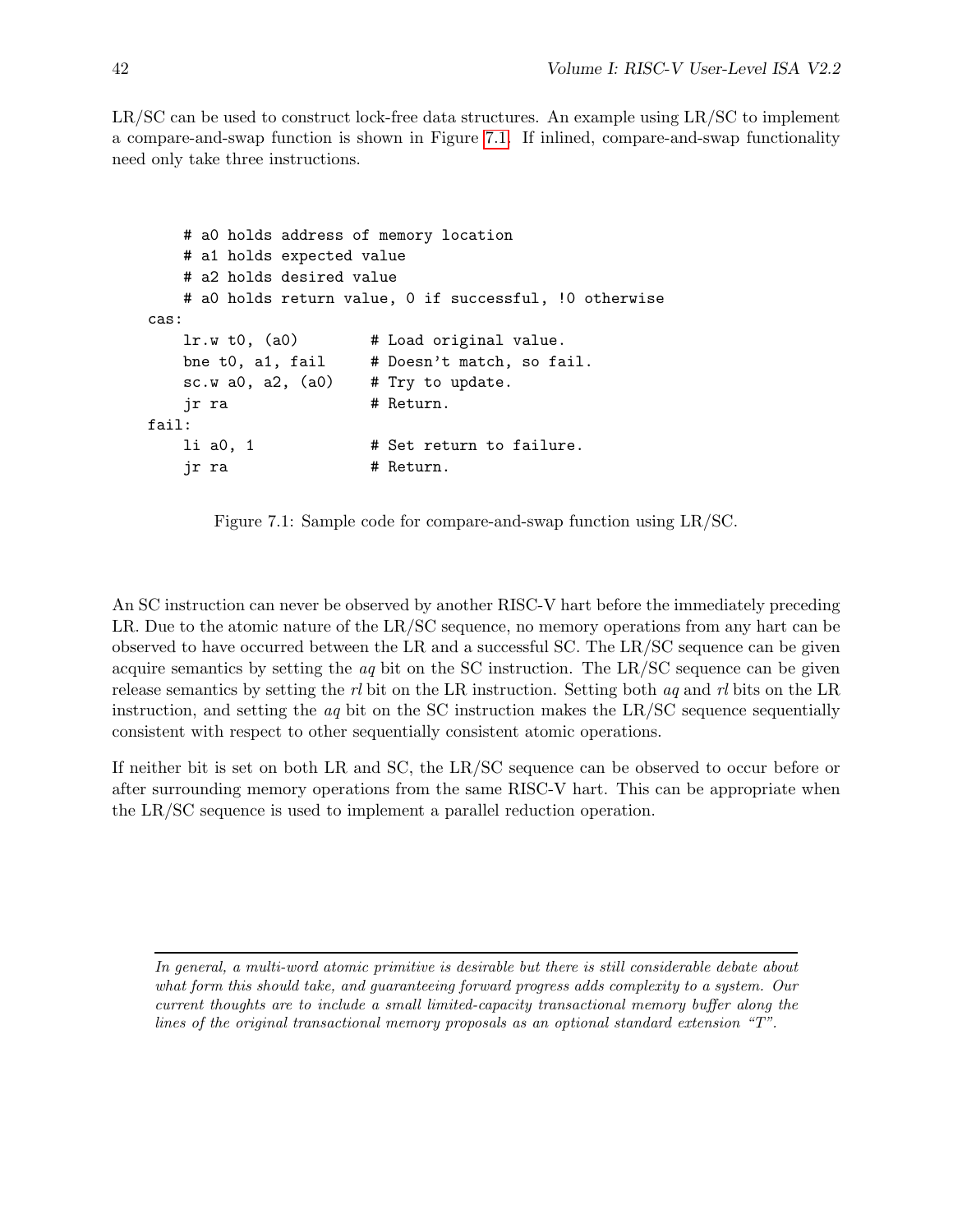| 31                       | 27<br>26 | 25       | 24         | 20 19 | 15 14 | 12     | $-11$          | 76 |            |
|--------------------------|----------|----------|------------|-------|-------|--------|----------------|----|------------|
| funct5                   | aq       | rl       | rs2        | rs1   |       | funct3 | rd             |    | opcode     |
| 5                        |          |          | 5          | 5     |       | 3      | $\overline{5}$ |    |            |
| AMOSWAP.W/D              |          | ordering | <b>src</b> | addr  |       | width  | dest           |    | AMO        |
| AMOADD.W/D               |          | ordering | <b>src</b> | addr  |       | width  | dest           |    | <b>AMO</b> |
| AMOAND.W/D               |          | ordering | <b>src</b> | addr  |       | width  | dest           |    | <b>AMO</b> |
| AMOOR.W/D                |          | ordering | <b>src</b> | addr  |       | width  | dest           |    | <b>AMO</b> |
| AMOXOR.W/D               |          | ordering | <b>src</b> | addr  |       | width  | dest           |    | AMO        |
| AMOMAX[U].W/D ordering   |          |          | <b>src</b> | addr  |       | width  | dest           |    | AMO        |
| $AMOMIN[U].W/D$ ordering |          |          | <b>src</b> | addr  |       | width  | dest           |    | AMO        |

### 7.3 Atomic Memory Operations

The atomic memory operation (AMO) instructions perform read-modify-write operations for multiprocessor synchronization and are encoded with an R-type instruction format. These AMO instructions atomically load a data value from the address in  $rs1$ , place the value into register  $rd$ , apply a binary operator to the loaded value and the original value in rs2, then store the result back to the address in rs1. AMOs can either operate on 64-bit (RV64 only) or 32-bit words in memory. For RV64, 32-bit AMOs always sign-extend the value placed in rd. The address held in rs1 must be naturally aligned to the size of the operand (i.e., eight-byte aligned for 64-bit words and four-byte aligned for 32-bit words). If the address is not naturally aligned, a misaligned address exception will be generated.

The operations supported are swap, integer add, logical AND, logical OR, logical XOR, and signed and unsigned integer maximum and minimum. Without ordering constraints, these AMOs can be used to implement parallel reduction operations, where typically the return value would be discarded by writing to x0.

We provided fetch-and-op style atomic primitives as they scale to highly parallel systems better than LR/SC or CAS. A simple microarchitecture can implement AMOs using the LR/SC primitives. More complex implementations might also implement AMOs at memory controllers, and can optimize away fetching the original value when the destination is x0.

The set of AMOs was chosen to support the  $C11/C+11$  atomic memory operations efficiently, and also to support parallel reductions in memory. Another use of AMOs is to provide atomic updates to memory-mapped device registers (e..g, setting, clearing, or toggling bits) in the  $I/O$  space.

To help implement multiprocessor synchronization, the AMOs optionally provide release consistency semantics. If the aq bit is set, then no later memory operations in this RISC-V hart can be observed to take place before the AMO. Conversely, if the  $rl$  bit is set, then other RISC-V harts will not observe the AMO before memory accesses preceding the AMO in this RISC-V hart.

The AMOs were designed to implement the C11 and  $C++11$  memory models efficiently. Although the FENCE R, RW instruction suffices to implement the acquire operation and FENCE RW, W suffices to implement release, both imply additional unnecessary ordering as compared to AMOs with the corresponding aq or rl bit set.

An example code sequence for a critical section guarded by a test-and-set spinlock is shown in Figure [7.2.](#page-55-0) Note the first AMO is marked *aq* to order the lock acquisition before the critical section, and the second AMO is marked  $rl$  to order the critical section before the lock relinquishment.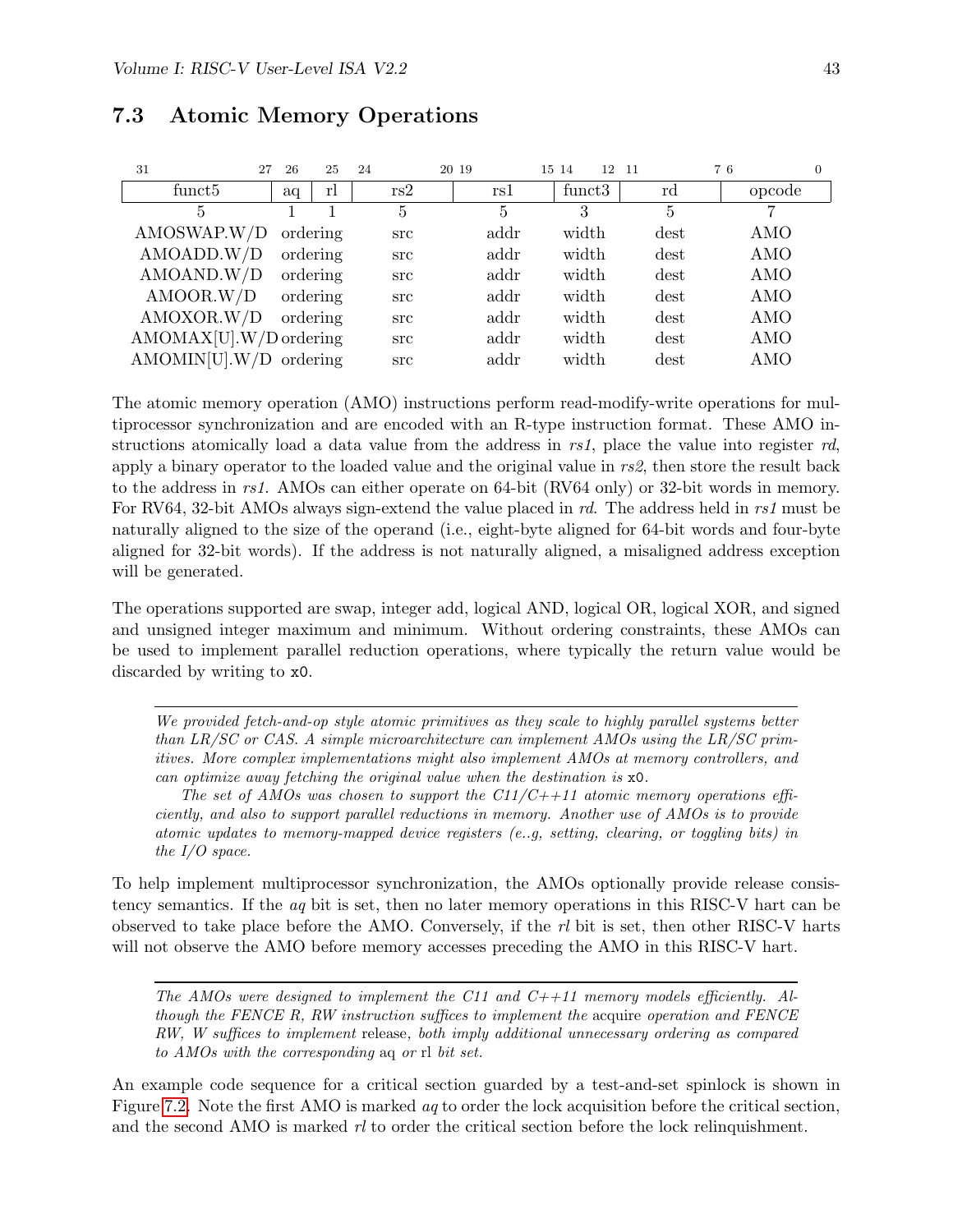```
li t0, 1 # Initialize swap value.
again:
   amoswap.w.aq t0, t0, (a0) # Attempt to acquire lock.
   bnez t0, again # Retry if held.
   # ...
   # Critical section.
   # ...
   amoswap.w.rl x0, x0, (a0) # Release lock by storing 0.
```
<span id="page-55-0"></span>Figure 7.2: Sample code for mutual exclusion. a0 contains the address of the lock.

We recommend the use of the AMO Swap idiom shown above for both lock acquire and release to simplify the implementation of speculative lock elision [\[25\]](#page-143-0).

At the risk of complicating the implementation of atomic operations, microarchitectures can elide the store within the acquire swap if the lock value matches the swap value, to avoid dirtying a cache line held in a shared or exclusive clean state. The effect is similar to a test-and-testand-set lock but with shorter code paths.

The instructions in the "A" extension can also be used to provide sequentially consistent loads and stores. A sequentially consistent load can be implemented as an LR with both  $aq$  and  $rl$  set. A sequentially consistent store can be implemented as an AMOSWAP that writes the old value to  $x0$ and has both aq and rl set.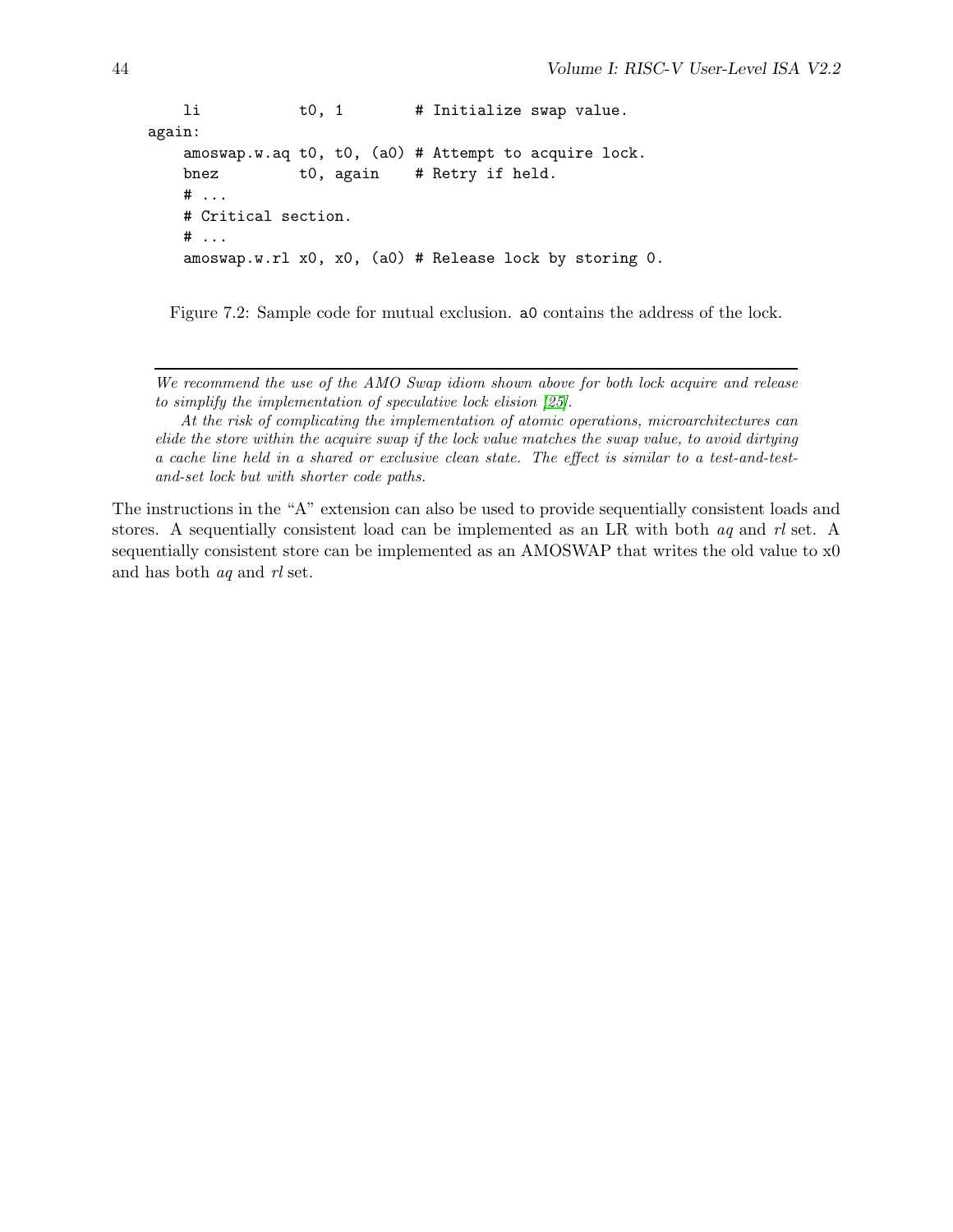# "F" Standard Extension for Single-Precision Floating-Point, Version 2.0

This chapter describes the standard instruction-set extension for single-precision floating-point, which is named "F" and adds single-precision floating-point computational instructions compliant with the IEEE 754-2008 arithmetic standard [\[14\]](#page-142-1).

#### 8.1 F Register State

The F extension adds 32 floating-point registers, f0–f31, each 32 bits wide, and a floating-point control and status register fcsr, which contains the operating mode and exception status of the floating-point unit. This additional state is shown in Figure [8.1.](#page-57-0) We use the term FLEN to describe the width of the floating-point registers in the RISC-V ISA, and FLEN=32 for the F single-precision floating-point extension. Most floating-point instructions operate on values in the floating-point register file. Floating-point load and store instructions transfer floating-point values between registers and memory. Instructions to transfer values to and from the integer register file are also provided.

We considered a unified register file for both integer and floating-point values as this simplifies software register allocation and calling conventions, and reduces total user state. However, a split organization increases the total number of registers accessible with a given instruction width, simplifies provision of enough regfile ports for wide superscalar issue, supports decoupled floating-point-unit architectures, and simplifies use of internal floating-point encoding techniques. Compiler support and calling conventions for split register file architectures are well understood, and using dirty bits on floating-point register file state can reduce context-switch overhead.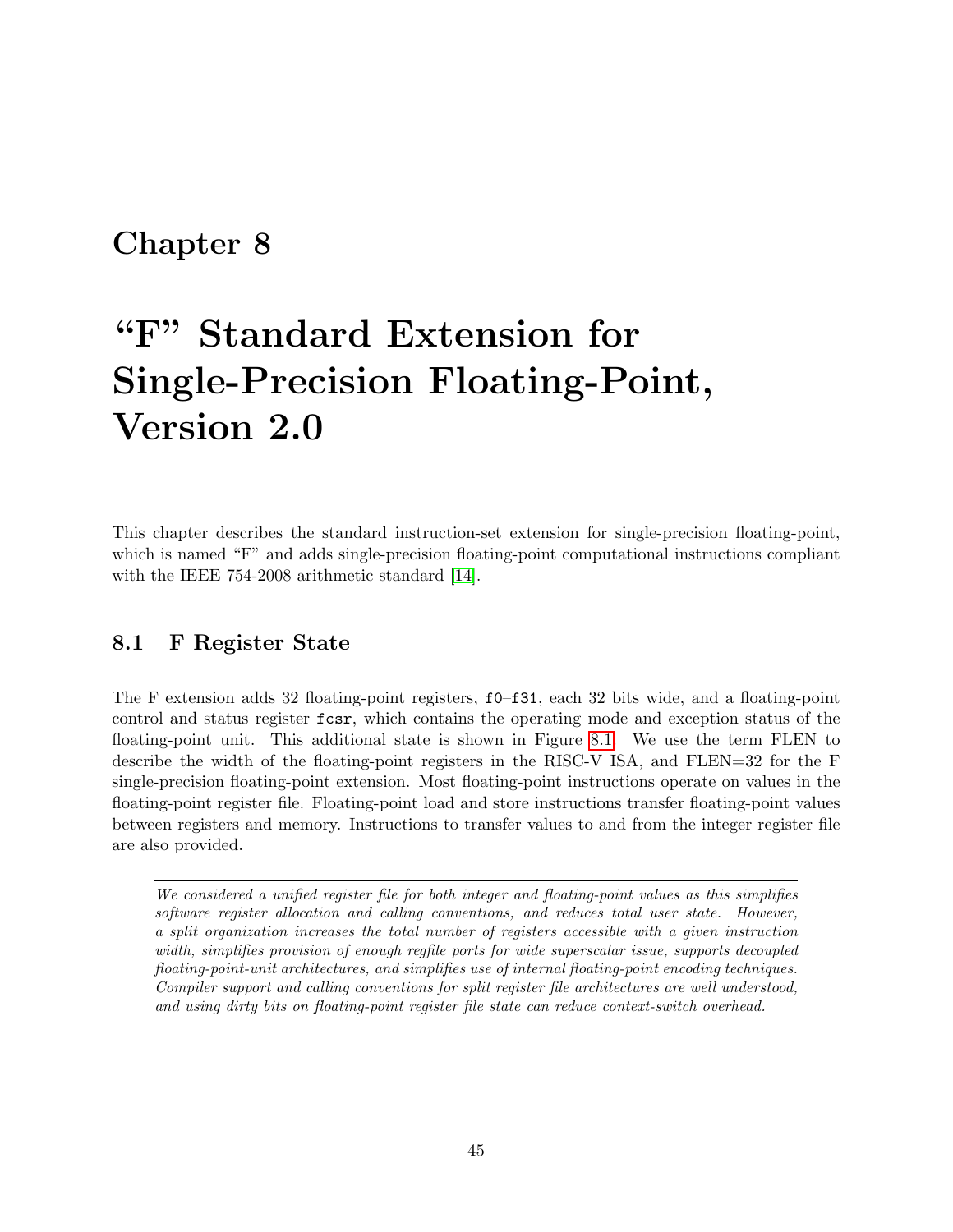| $FLEN-1$ |                  | $\overline{0}$   |
|----------|------------------|------------------|
|          | $\overline{f0}$  |                  |
|          | f1               |                  |
|          | $\overline{f2}$  |                  |
|          | f3               |                  |
|          | f4               |                  |
|          | f5               |                  |
|          | f6               |                  |
|          | f7               |                  |
|          | f8               |                  |
|          | f9               |                  |
|          | f10              |                  |
|          | f11              |                  |
|          | f12              |                  |
|          | f13              |                  |
|          | f14              |                  |
|          | f15              |                  |
|          | f16              |                  |
|          | f17              |                  |
|          | f18              |                  |
|          | f19              |                  |
|          | f20              |                  |
|          | $\overline{f21}$ |                  |
|          | $\overline{f22}$ |                  |
|          | f23              |                  |
|          | f24              |                  |
|          | f25              |                  |
|          | $\overline{f26}$ |                  |
|          | f27              |                  |
|          | f28              |                  |
|          | f29              |                  |
|          | $\overline{f30}$ |                  |
|          | f31              |                  |
|          | FLEN             |                  |
| 31       |                  | $\boldsymbol{0}$ |
|          | fcsr             |                  |
|          | $\overline{32}$  |                  |

<span id="page-57-0"></span>Figure 8.1: RISC-V standard F extension single-precision floating-point state.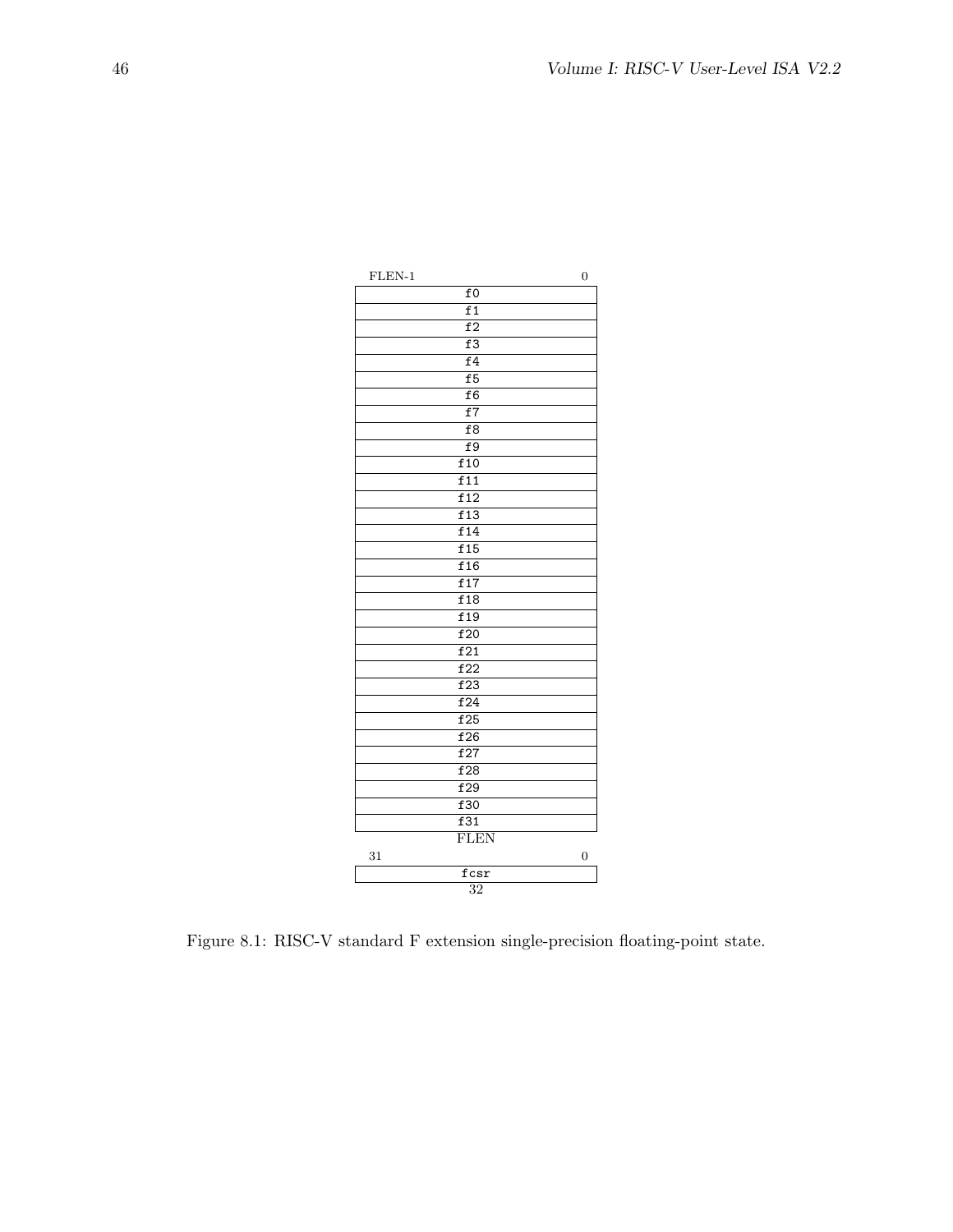| Reserved | Rounding Mode (frm)   Accrued Exceptions (fflags) |    |    |    |    |    |
|----------|---------------------------------------------------|----|----|----|----|----|
|          |                                                   | NV | DZ | ОF | UF | NX |
|          |                                                   |    |    |    |    |    |

Figure 8.2: Floating-point control and status register.

### <span id="page-58-0"></span>8.2 Floating-Point Control and Status Register

The floating-point control and status register, fcsr, is a RISC-V control and status register (CSR). It is a 32-bit read/write register that selects the dynamic rounding mode for floating-point arithmetic operations and holds the accrued exception flags, as shown in Figure [8.2.](#page-58-0)

The fcsr register can be read and written with the FRCSR and FSCSR instructions, which are assembler pseudo-ops built on the underlying CSR access instructions. FRCSR reads fcsr by copying it into integer register  $rd$ . FSCSR swaps the value in fcsr by copying the original value into integer register rd, and then writing a new value obtained from integer register  $rs1$  into  $f \text{csr}$ .

The fields within the fcsr can also be accessed individually through different CSR addresses, and separate assembler pseudo-ops are defined for these accesses. The FRRM instruction reads the Rounding Mode field frm and copies it into the least-significant three bits of integer register rd, with zero in all other bits. FSRM swaps the value in  $f_{\text{rm}}$  by copying the original value into integer register rd, and then writing a new value obtained from the three least-significant bits of integer register rs1 into frm. FRFLAGS and FSFLAGS are defined analogously for the Accrued Exception Flags field fflags. Additional pseudo-instructions FSRMI and FSFLAGSI swap values using an immediate value instead of register rs1.

Bits 31–8 of the fcsr are reserved for other standard extensions, including the "L" standard extension for decimal floating-point. If these extensions are not present, implementations shall ignore writes to these bits and supply a zero value when read. Standard software should preserve the contents of these bits.

Floating-point operations use either a static rounding mode encoded in the instruction, or a dynamic rounding mode held in frm. Rounding modes are encoded as shown in Table [8.1.](#page-59-0) A value of 111 in the instruction's rm field selects the dynamic rounding mode held in frm. If frm is set to an invalid value (101–111), any subsequent attempt to execute a floating-point operation with a dynamic rounding mode will cause an illegal instruction trap. Some instructions that have the rm field are nevertheless unaffected by the rounding mode; they should have their rm field set to RNE (000).

The C99 language standard effectively mandates the provision of a dynamic rounding mode register.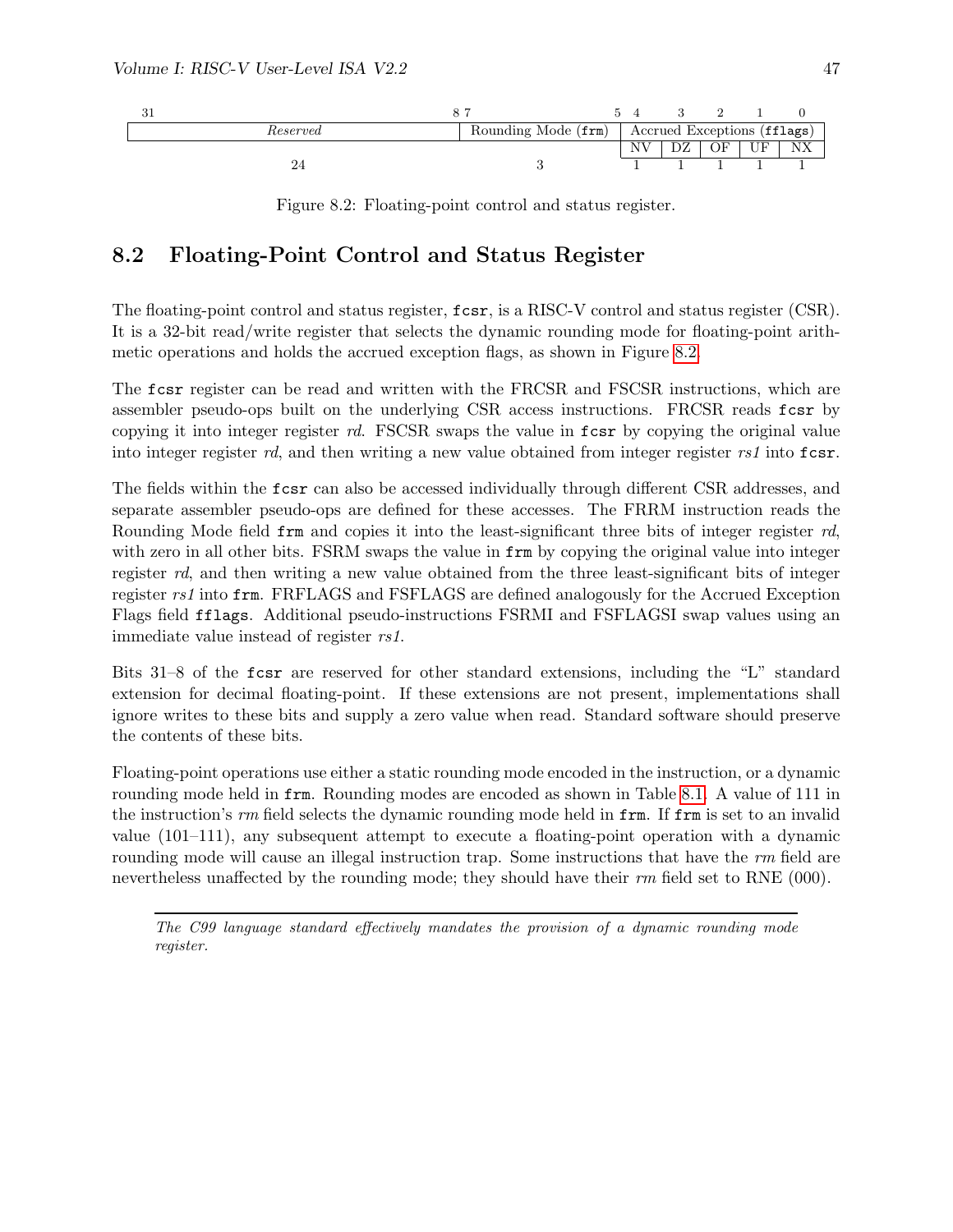| Rounding Mode | Mnemonic   | Meaning                                                   |
|---------------|------------|-----------------------------------------------------------|
| 000           | <b>RNE</b> | Round to Nearest, ties to Even                            |
| 001           | RTZ        | Round towards Zero                                        |
| 010           | <b>RDN</b> | Round Down (towards $-\infty$ )                           |
| 011           | <b>RUP</b> | Round Up (towards $+\infty$ )                             |
| 100           | RMM        | Round to Nearest, ties to Max Magnitude                   |
| 101           |            | Invalid. Reserved for future use.                         |
| 110           |            | Invalid. Reserved for future use.                         |
| 111           |            | In instruction's rm field, selects dynamic rounding mode; |
|               |            | In Rounding Mode register, <i>Invalid.</i>                |

Table 8.1: Rounding mode encoding.

<span id="page-59-0"></span>The accrued exception flags indicate the exception conditions that have arisen on any floating-point arithmetic instruction since the field was last reset by software, as shown in Table [8.2.](#page-59-1)

| Flag Mnemonic | Flag Meaning      |
|---------------|-------------------|
| NV            | Invalid Operation |
| DZ.           | Divide by Zero    |
| OΕ            | Overflow          |
| UЕ            | Underflow         |
| NΧ            | Inexact           |

|  | Table 8.2: Accrued exception flag encoding. |  |  |  |  |
|--|---------------------------------------------|--|--|--|--|
|--|---------------------------------------------|--|--|--|--|

<span id="page-59-1"></span>As allowed by the standard, we do not support traps on floating-point exceptions in the base ISA, but instead require explicit checks of the flags in software. We considered adding branches controlled directly by the contents of the floating-point accrued exception flags, but ultimately chose to omit these instructions to keep the ISA simple.

### 8.3 NaN Generation and Propagation

Except when otherwise stated, if the result of a floating-point operation is NaN, it is the canonical NaN. The canonical NaN has a positive sign and all significand bits clear except the MSB, a.k.a. the quiet bit. For single-precision floating-point, this corresponds to the pattern 0x7fc00000.

For FMIN and FMAX, if at least one input is a signaling NaN, or if both inputs are quiet NaNs, the result is the canonical NaN. If one operand is a quiet NaN and the other is not a NaN, the result is the non-NaN operand.

The sign-injection instructions (FSGNJ, FSGNJN, FSGNJX) do not canonicalize NaNs; they manipulate the underlying bit patterns directly.

We considered propagating NaN payloads, as is recommended by the standard, but this decision would have increased hardware cost. Moreover, since this feature is optional in the standard, it cannot be used in portable code.

Implementors are free to provide a NaN payload propagation scheme as a nonstandard extension enabled by a nonstandard operating mode. However, the canonical NaN scheme described above must always be supported and should be the default mode.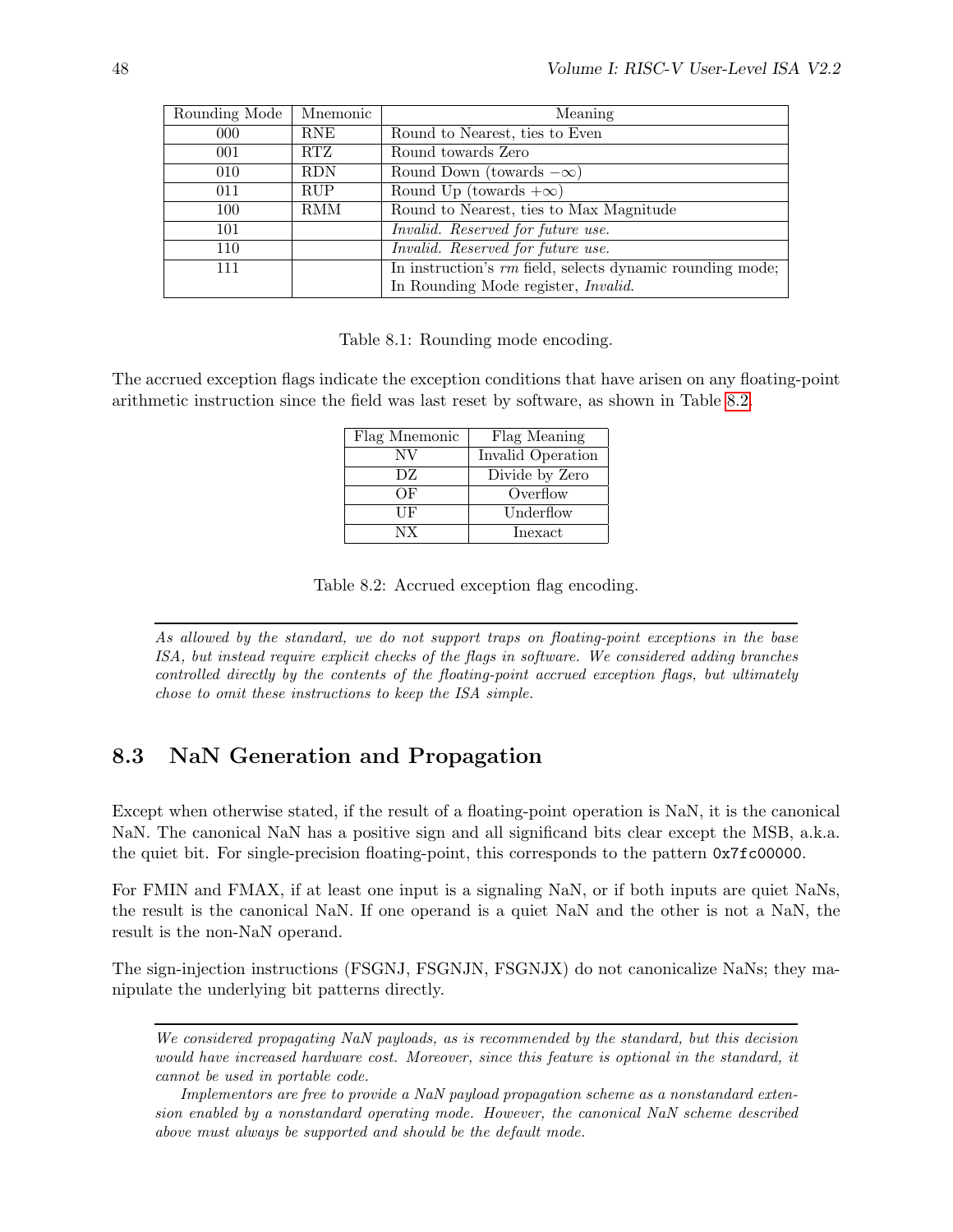We require implementations to return the standard-mandated default values in the case of exceptional conditions, without any further intervention on the part of user-level software (unlike the Alpha ISA floating-point trap barriers). We believe full hardware handling of exceptional cases will become more common, and so wish to avoid complicating the user-level ISA to optimize other approaches. Implementations can always trap to machine-mode software handlers to provide exceptional default values.

### 8.4 Subnormal Arithmetic

Operations on subnormal numbers are handled in accordance with the IEEE 754-2008 standard.

In the parlance of the IEEE standard, tininess is detected after rounding.

Detecting tininess after rounding results in fewer spurious underflow signals.

### 8.5 Single-Precision Load and Store Instructions

Floating-point loads and stores use the same base+offset addressing mode as the integer base ISA, with a base address in register  $rs1$  and a 12-bit signed byte offset. The FLW instruction loads a single-precision floating-point value from memory into floating-point register rd. FSW stores a single-precision value from floating-point register  $rs\ell$  to memory.

| 31 |              |       | 20 19 |      | 15 14 | 12 11 |                   | 76 |          | $\Omega$       |
|----|--------------|-------|-------|------|-------|-------|-------------------|----|----------|----------------|
|    | imm[11:0]    |       |       | rs1  | width |       | rd                |    | opcode   |                |
|    | 12           |       |       | 5    | 3     |       | $\overline{5}$    |    |          |                |
|    | offset[11:0] |       |       | base | W     |       | dest              |    | LOAD-FP  |                |
|    |              |       |       |      |       |       |                   |    |          |                |
| 31 |              | 25 24 | 20 19 |      | 15 14 | 12 11 |                   | 76 |          | $\overline{0}$ |
|    | imm[11:5]    | rs2   |       | rs1  | width |       | $\text{imm}[4:0]$ |    | opcode   |                |
|    |              | 5     |       | 5    | 3     |       | 5                 |    |          |                |
|    | offset[11:5] | src   |       | base | W     |       | offset[4:0]       |    | STORE-FP |                |

FLW and FSW are only guaranteed to execute atomically if the effective address is naturally aligned.

### 8.6 Single-Precision Floating-Point Computational Instructions

Floating-point arithmetic instructions with one or two source operands use the R-type format with the OP-FP major opcode. FADD.S, FSUB.S, FMUL.S, and FDIV.S perform single-precision floating-point addition, subtraction, multiplication, and division, respectively, between  $rs1$  and  $rs2$ .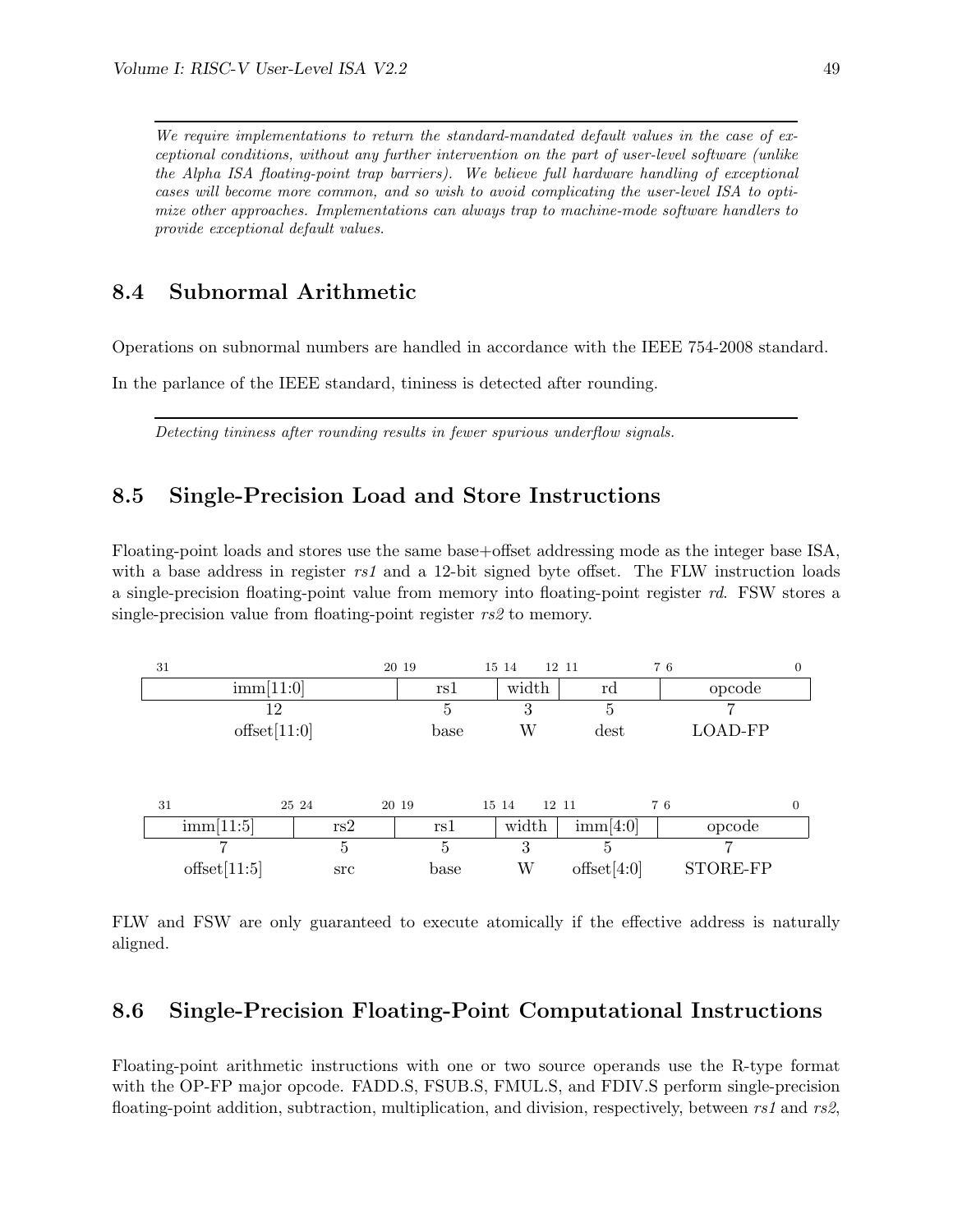writing the result to rd. FMIN.S and FMAX.S write, respectively, the smaller or larger of rs1 and rs2 to rd. FSQRT.S computes the square root of rs1 and writes the result to rd.

The 2-bit floating-point format field fmt is encoded as shown in Table [8.3.](#page-61-0) It is set to  $S(00)$  for all instructions in the F extension.

| <i>fmt</i> field | Mnemonic | Meaning                 |
|------------------|----------|-------------------------|
| 00               |          | 32-bit single-precision |
| 01               | Ð        | 64-bit double-precision |
| 10               |          | reserved                |
| 11               |          | 128-bit quad-precision  |

Table 8.3: Format field encoding.

<span id="page-61-0"></span>All floating-point operations that perform rounding can select the rounding mode using the  $rm$ field with the encoding shown in Table [8.1.](#page-59-0)

| 31              | 27 26  | 25 24 | 20 19 | 12 11<br>15 14 |      | 76      |  |
|-----------------|--------|-------|-------|----------------|------|---------|--|
| funct5          | $t$ mt | rs2   | rsl   | rm             | rd   | opcode  |  |
|                 |        | b.    |       |                |      |         |  |
| FADD/FSUB       |        | src2  | srcl  | RM             | dest | OP-FP   |  |
| FMUL/FDIV       |        | src2  | src1  | RM             | dest | $OP-FP$ |  |
| <b>FMIN-MAX</b> |        | src2  | src1  | MIN/MAX dest   |      | $OP-FP$ |  |
| <b>FSQRT</b>    |        |       | src   | RМ             | dest | $OP-FP$ |  |

Floating-point fused multiply-add instructions require a new standard instruction format. R4 type instructions specify three source registers (rs1, rs2, and rs3) and a destination register (rd). This format is only used by the floating-point fused multiply-add instructions. Fused multiply-add instructions multiply the values in  $rs1$  and  $rs2$ , optionally negate the product, then add or subtract the value in rs3, writing the final result to rd. FMADD.S computes  $rs1 \times rs2 + rs3$ ; FMSUB.S computes  $rs1\times rs2-rs3$ ; FNMSUB.S computes  $-rs1\times rs2+rs3$ ; and FNMADD.S computes  $-rs1\times rs2-rs3$ ; rs3.

The fused multiply-add instructions must raise the invalid operation exception when the multiplicands are  $\infty$  and zero, even when the addend is a quiet NaN.

The IEEE 754-2008 standard permits, but does not require, raising the invalid exception for the operation  $\infty \times 0 + qNaN$ .

| 31   | 27 26 | 25 24 | 20 19 | 15 14 | 12 11 |                   |  |
|------|-------|-------|-------|-------|-------|-------------------|--|
| rs3  | tmt   | rs2   | rs1   | rm    | rd    | opcode            |  |
|      |       |       |       |       |       |                   |  |
| src3 |       | src2  | src1  | RM    | dest  | F[N]MADD/F[N]MSUB |  |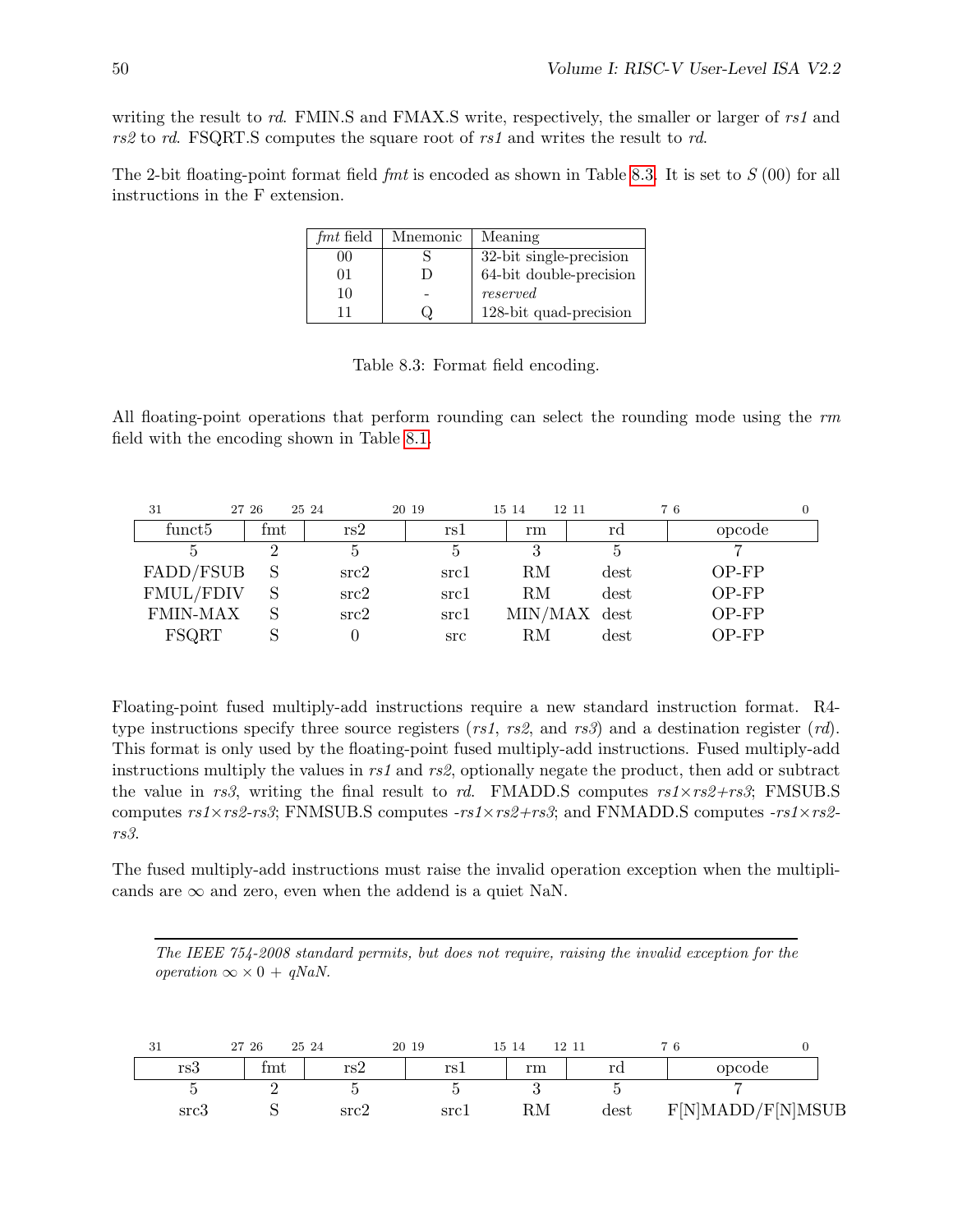## 8.7 Single-Precision Floating-Point Conversion and Move Instructions

Floating-point-to-integer and integer-to-floating-point conversion instructions are encoded in the OP-FP major opcode space. FCVT.W.S or FCVT.L.S converts a floating-point number in floatingpoint register rs1 to a signed 32-bit or 64-bit integer, respectively, in integer register rd. FCVT.S.W or FCVT.S.L converts a 32-bit or 64-bit signed integer, respectively, in integer register rs1 into a floating-point number in floating-point register rd. FCVT.WU.S, FCVT.LU.S, FCVT.S.WU, and FCVT.S.LU variants convert to or from unsigned integer values. FCVT.L[U].S and FCVT.S.L[U] are illegal in RV32. If the rounded result is not representable in the destination format, it is clipped to the nearest value and the invalid flag is set. Table [8.4](#page-62-0) gives the range of valid inputs for FCVT.int.S and the behavior for invalid inputs.

|                                        | FCVT.W.S     | FCVT.WU.S    | FCVT.L.S     | FCVT.LU.S |
|----------------------------------------|--------------|--------------|--------------|-----------|
| Minimum valid input (after rounding)   | $-2^{31}$    |              | $-2^{63}$    |           |
| Maximum valid input (after rounding)   | $2^{31} - 1$ | $2^{32}$ –   | $2^{63} - 1$ | റ64       |
| Output for out-of-range negative input | $-2^{31}$    |              | $-2^{63}$    |           |
| Output for $-\infty$                   | $-2^{31}$    |              | $-2^{63}$    |           |
| Output for out-of-range positive input | $2^{31} - 1$ | $2^{32} - 1$ | $2^{63} - 1$ | 2064      |
| Output for $+\infty$ or NaN            | $2^{31} - 1$ | $2^{32} - 1$ | $2^{63} - 1$ | 2064      |

Table 8.4: Domains of float-to-integer conversions and behavior for invalid inputs.

<span id="page-62-0"></span>All floating-point to integer and integer to floating-point conversion instructions round according to the rm field. A floating-point register can be initialized to floating-point positive zero using FCVT.S.W rd, x0, which will never raise any exceptions.

| 31                           | 27 26         | 25 24     | 20 19                | 15 14 | 12 11 | 76       |
|------------------------------|---------------|-----------|----------------------|-------|-------|----------|
| funct5                       | $_{\rm{tmt}}$ | rs2       | rs1                  | rm    | rd    | opcode   |
|                              |               |           |                      |       |       |          |
| $\text{FCVT}.\text{int.fmt}$ |               | W[U]/L[U] | $\operatorname{src}$ | RМ    | dest  | OP-FP    |
| $\text{FCVT}.fmt.int$        |               | W[U]/L[U] | src                  | RM    | dest  | $OP$ -FP |

Floating-point to floating-point sign-injection instructions, FSGNJ.S, FSGNJN.S, and FSGNJX.S, produce a result that takes all bits except the sign bit from rs1. For FSGNJ, the result's sign bit is rs2's sign bit; for FSGNJN, the result's sign bit is the opposite of rs2's sign bit; and for FSGNJX, the sign bit is the XOR of the sign bits of rs1 and rs2. Sign-injection instructions do not set floating-point exception flags. Note, FSGNJ.S  $rx$ ,  $ry$ ,  $ry$  moves  $ry$  to  $rx$  (assembler pseudo-op FMV.S  $rx$ , ry); FSGNJN.S  $rx$ , ry, ry moves the negation of ry to  $rx$  (assembler pseudo-op FNEG.S  $rx, ry$ ; and FSGNJX.S  $rx, ry, ry$  moves the absolute value of  $ry$  to  $rx$  (assembler pseudo-op FABS.S  $rx, ry$ ).

| -31                | 27 26         | 25 24           | 20 19 | 15 14   | 12 11 |        |
|--------------------|---------------|-----------------|-------|---------|-------|--------|
| funct <sub>5</sub> | $_{\rm{imt}}$ | rs2             | rs1   | rm      | rd    | opcode |
|                    |               |                 |       |         |       |        |
| <b>FSGNJ</b>       |               | $\mathrm{src2}$ | src1  | J[N]/JX | dest  | OP-FP  |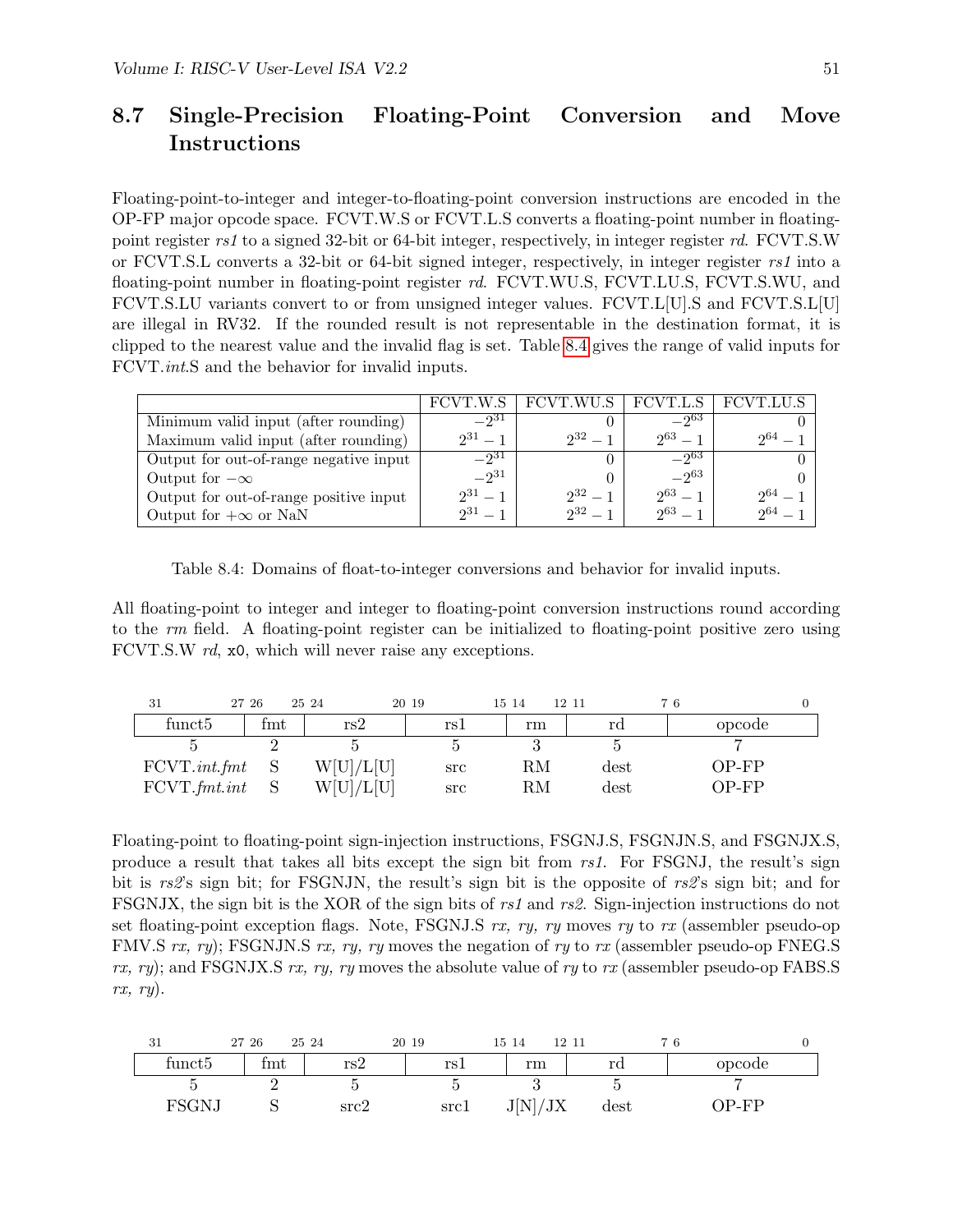The sign-injection instructions provide floating-point MV, ABS, and NEG, as well as supporting a few other operations, including the IEEE copySign operation and sign manipulation in transcendental math function libraries. Although MV, ABS, and NEG only need a single register operand, whereas FSGNJ instructions need two, it is unlikely most microarchitectures would add optimizations to benefit from the reduced number of register reads for these relatively infrequent instructions. Even in this case, a microarchitecture can simply detect when both source registers are the same for FSGNJ instructions and only read a single copy.

Instructions are provided to move bit patterns between the floating-point and integer registers. FMV.X.W moves the single-precision value in floating-point register rs1 represented in IEEE 754-2008 encoding to the lower 32 bits of integer register rd. For RV64, the higher 32 bits of the destination register are filled with copies of the floating-point number's sign bit. FMV.W.X moves the single-precision value encoded in IEEE 754-2008 standard encoding from the lower 32 bits of integer register rs1 to the floating-point register rd. The bits are not modified in the transfer, and in particular, the payloads of non-canonical NaNs are preserved.

The FMV.W.X and FMV.X.W instructions were previously called FMV.S.X and FMV.X.S. The use of W is more consistent with their semantics as an instruction that moves 32 bits without interpreting them. This became clearer after defining NaN-boxing. To avoid disturbing existing code, both the W and S versions will be supported by tools.

| 31      | 27 26 | 25 24 | 20 19             | 15 14   | 12 11 | 76      |
|---------|-------|-------|-------------------|---------|-------|---------|
| funct5  | tmt   | rs2   | rs <sub>1</sub>   | rm      | rd    | opcode  |
|         |       |       |                   |         |       |         |
| FMV.X.W |       |       | src               | $000\,$ | dest  | OP-FP   |
| FMV.W.X |       |       | $_{\mathrm{src}}$ | 000     | dest  | $OP-FP$ |

The base floating-point ISA was defined so as to allow implementations to employ an internal recoding of the floating-point format in registers to simplify handling of subnormal values and possibly to reduce functional unit latency. To this end, the base ISA avoids representing integer values in the floating-point registers by defining conversion and comparison operations that read and write the integer register file directly. This also removes many of the common cases where explicit moves between integer and floating-point registers are required, reducing instruction count and critical paths for common mixed-format code sequences.

## 8.8 Single-Precision Floating-Point Compare Instructions

Floating-point compare instructions perform the specified comparison (equal, less than, or less than or equal) between floating-point registers rs1 and rs2 and record the Boolean result in integer register rd.

FLT.S and FLE.S perform what the IEEE 754-2008 standard refers to as signaling comparisons: that is, an Invalid Operation exception is raised if either input is NaN. FEQ.S performs a quiet comparison: only signaling NaN inputs cause an Invalid Operation exception. For all three instructions, the result is 0 if either operand is NaN.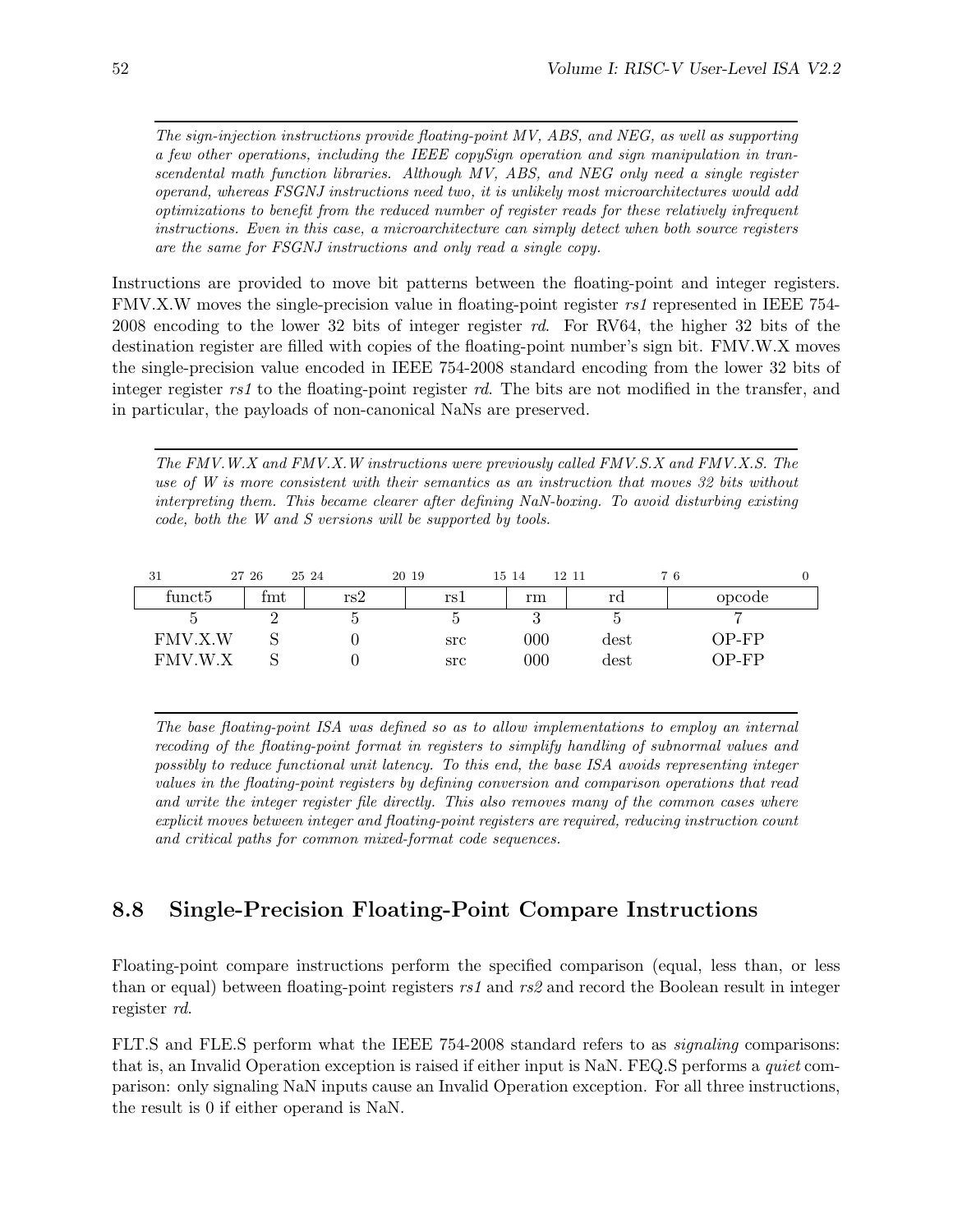| -31                | 27 26           | 25 24           | 20 19 | 15 14    | 12 11    |        |  |
|--------------------|-----------------|-----------------|-------|----------|----------|--------|--|
| funct <sub>5</sub> | $_{\text{imt}}$ | rs2             | rsl   | rm       | rd<br>ւս | opcode |  |
|                    |                 |                 |       |          |          |        |  |
| FCMP               |                 | $\mathrm{src2}$ | srcl  | EQ/LT/LE | dest     | OP-FP  |  |

### 8.9 Single-Precision Floating-Point Classify Instruction

The FCLASS.S instruction examines the value in floating-point register rs1 and writes to integer register rd a 10-bit mask that indicates the class of the floating-point number. The format of the mask is described in Table [8.5.](#page-64-0) The corresponding bit in rd will be set if the property is true and clear otherwise. All other bits in  $rd$  are cleared. Note that exactly one bit in  $rd$  will be set.

| 31     | 27 26 | 25 24 | 20 19 | 15 14     | 12 11 | 76     |
|--------|-------|-------|-------|-----------|-------|--------|
| tunct5 | tmt   | rs2   | rs1   | $\rm{rm}$ | rd    | opcode |
|        |       |       |       |           |       |        |
|        | ◡     |       | src   | 001       | dest  | ∩P-FP  |

| rd bit         | Meaning                               |
|----------------|---------------------------------------|
| $_{0}$         | rs1 is $-\infty$ .                    |
|                | $rs1$ is a negative normal number.    |
| $\overline{2}$ | $rs1$ is a negative subnormal number. |
| 3              | $rs1$ is $-0$ .                       |
| 4              | $rs1$ is $+0$ .                       |
| 5              | $rs1$ is a positive subnormal number. |
| 6              | $rs1$ is a positive normal number.    |
| 7              | $rs1$ is $+\infty$ .                  |
| 8              | $rs1$ is a signaling NaN.             |
| 9              | $rs1$ is a quiet NaN.                 |

<span id="page-64-0"></span>Table 8.5: Format of result of FCLASS instruction.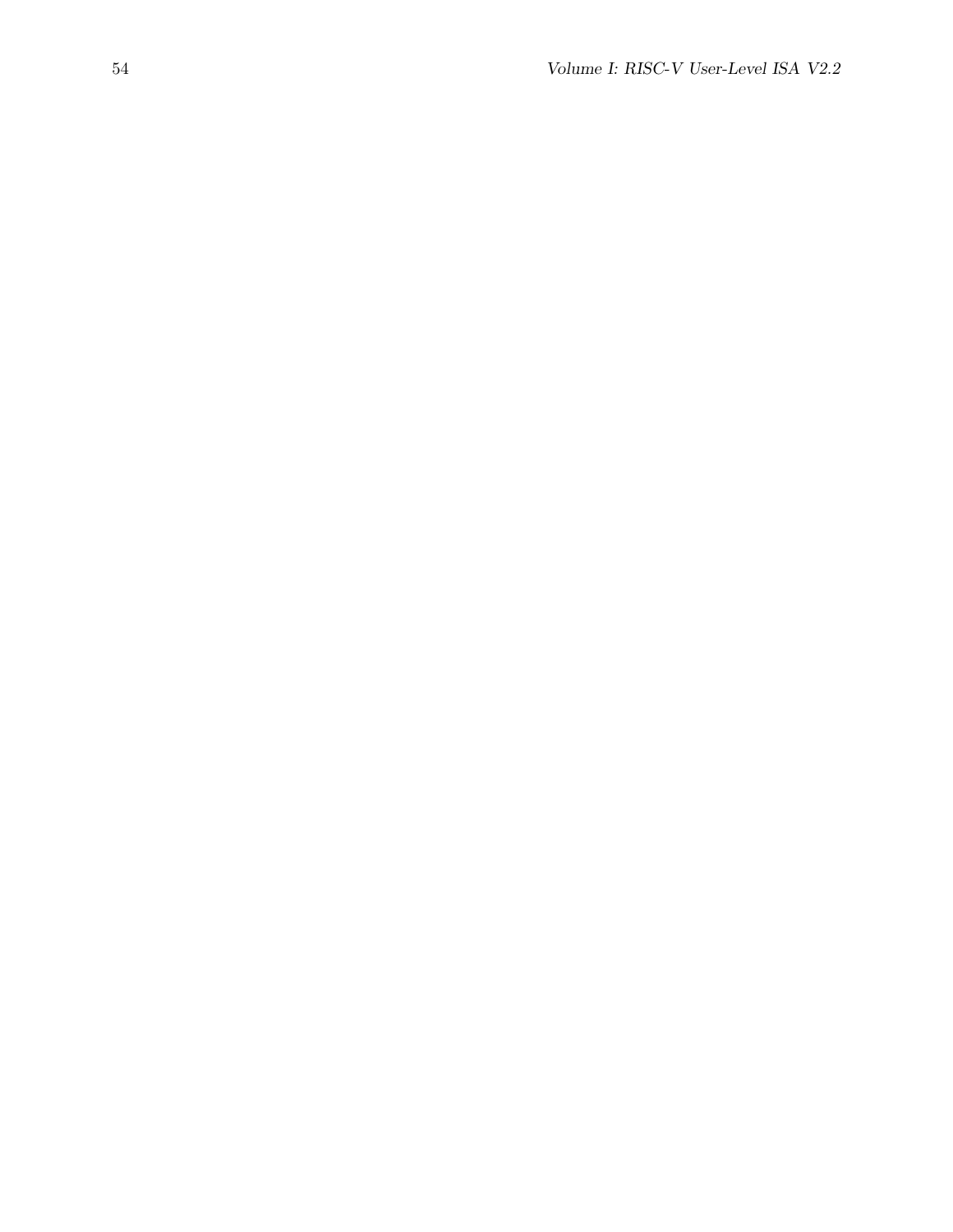# "D" Standard Extension for Double-Precision Floating-Point, Version 2.0

This chapter describes the standard double-precision floating-point instruction-set extension, which is named "D" and adds double-precision floating-point computational instructions compliant with the IEEE 754-2008 arithmetic standard. The D extension depends on the base single-precision instruction subset F.

### 9.1 D Register State

The D extension widens the 32 floating-point registers,  $f0-f31$ , to 64 bits (FLEN=64 in Figure [8.1\)](#page-57-0). The f registers can now hold either 32-bit or 64-bit floating-point values as described below in Section [9.2.](#page-66-0)

FLEN can be 32, 64, or 128 depending on which of the F, D, and Q extensions are supported. There can be up to four different floating-point precisions supported, including H, F, D, and Q. Half-precision H scalar values are only supported if the V vector extension is supported.

### <span id="page-66-0"></span>9.2 NaN Boxing of Narrower Values

When multiple floating-point precisions are supported, then valid values of narrower *n*-bit types,  $n <$  FLEN, are represented in the lower n bits of an FLEN-bit NaN value, in a process termed NaN-boxing. The upper bits of a valid NaN-boxed value must be all 1s. Valid NaN-boxed n-bit values therefore appear as negative quiet NaNs (qNaNs) when viewed as any wider m-bit value,  $n < m \leq$  FLEN.

Software might not know the current type of data stored in a floating-point register but has to be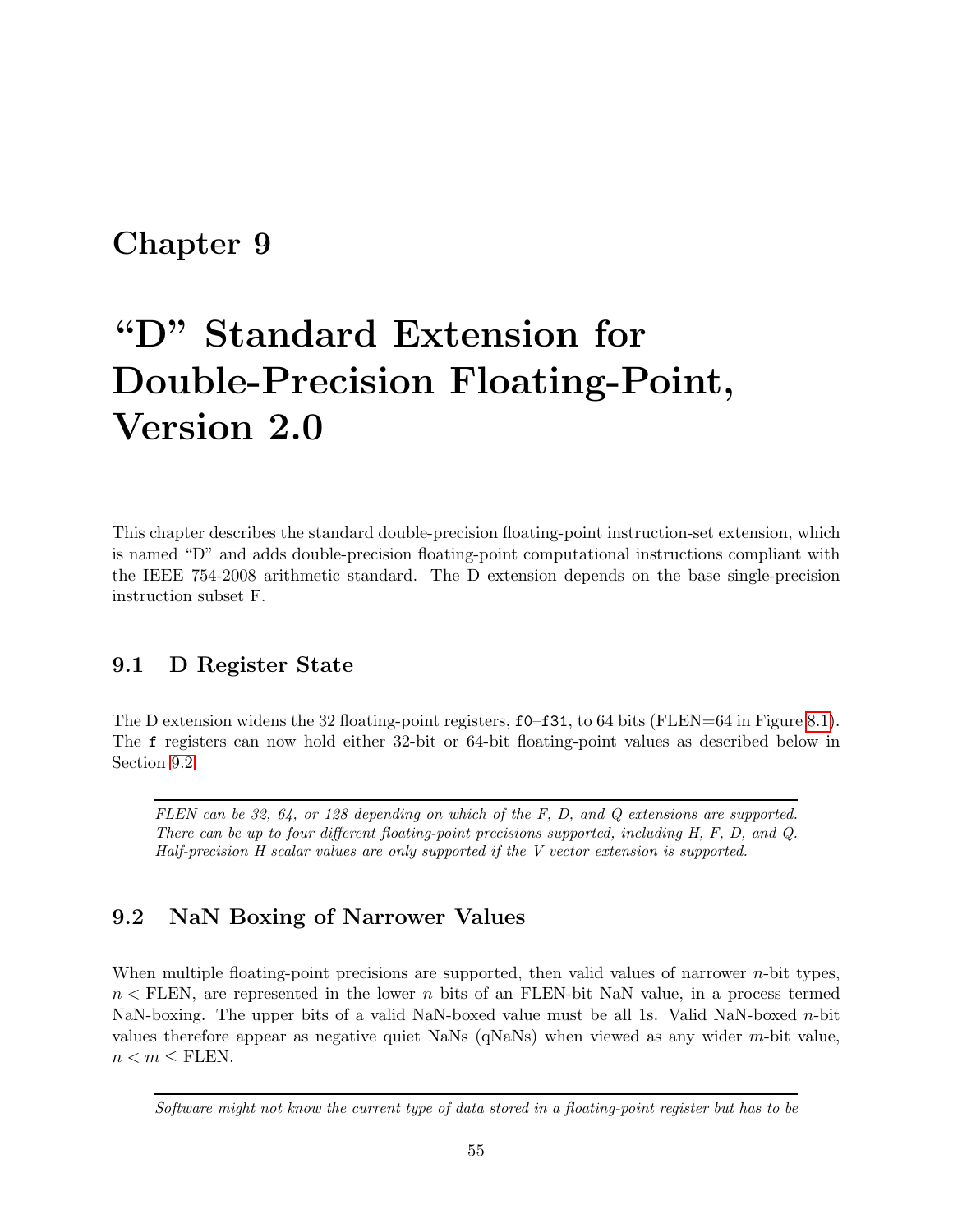able to save and restore the register values, hence the result of using wider operations to transfer narrower values has to be defined. A common case is for callee-saved registers, but a standard convention is also desirable for features including varargs, user-level threading libraries, virtual machine migration, and debugging.

Floating-point n-bit transfer operations move external values held in IEEE standard formats into and out of the f registers, and comprise floating-point loads and stores  $(FLn/FSn)$  and floatingpoint move instructions (FMV.n.X/FMV.X.n). A narrower n-bit transfer,  $n <$  FLEN, into the f registers will create a valid NaN-boxed value by setting all upper FLEN−n bits of the destination f register to 1. A narrower *n*-bit transfer out of the floating-point registers will transfer the lower n bits of the register ignoring the upper  $FLEN-n$  bits.

Floating-point compute and sign-injection operations calculate results based on the FLEN-bit values held in the f registers. A narrow *n*-bit operation, where  $n <$  FLEN, checks that input operands are correctly NaN-boxed, i.e., all upper  $FLEN-n$  bits are 1. If so, the n least-significant bits of the input are used as the input value, otherwise the input value is treated as an n-bit canonical NaN. An *n*-bit floating-point result is written to the *n* least-significant bits of the destination  $f$  register, with all 1s written to the uppermost  $FLEN-n$  bits to yield a legal NaN-boxed value.

Conversions from integer to floating-point (e.g., FCVT.S.X), will NaN-box any results narrower than FLEN to fill the FLEN-bit destination register. Conversions from narrower  $n$ -bit floatingpoint values to integer (e.g., FCVT.X.S) will check for legal NaN-boxing and treat the input as the  $n$ -bit canonical NaN if not a legal  $n$ -bit value.

Earlier versions of this document did not define the behavior of feeding the results of narrower or wider operands into an operation, except to require that wider saves and restores would preserve the value of a narrower operand. The new definition removes this implementation-specific behavior, while still accommodating both non-recoded and recoded implementations of the floating-point unit. The new definition also helps catch software errors by propagating NaNs if values are used incorrectly.

Non-recoded implementations unpack and pack the operands to IEEE standard format on the input and output of every floating-point operation. The NaN-boxing cost to a non-recoded implementation is primarily in checking if the upper bits of a narrower operation represent a legal NaN-boxed value, and in writing all 1s to the upper bits of a result.

Recoded implementations use a more convenient internal format to represent floating-point values, with an added exponent bit to allow all values to be held normalized. The cost to the recoded implementation is primarily the extra tagging needed to track the internal types and sign bits, but this can be done without adding new state bits by recoding NaNs internally in the exponent field. Small modifications are needed to the pipelines used to transfer values in and out of the recoded format, but the datapath and latency costs are minimal. The recoding process has to handle shifting of input subnormal values for wide operands in any case, and extracting the NaN-boxed value is a similar process to normalization except for skipping over leading-1 bits instead of skipping over leading-0 bits, allowing the datapath muxing to be shared.

## 9.3 Double-Precision Load and Store Instructions

The FLD instruction loads a double-precision floating-point value from memory into floating-point register rd. FSD stores a double-precision value from the floating-point registers to memory.

The double-precision value may be a NaN-boxed single-precision value.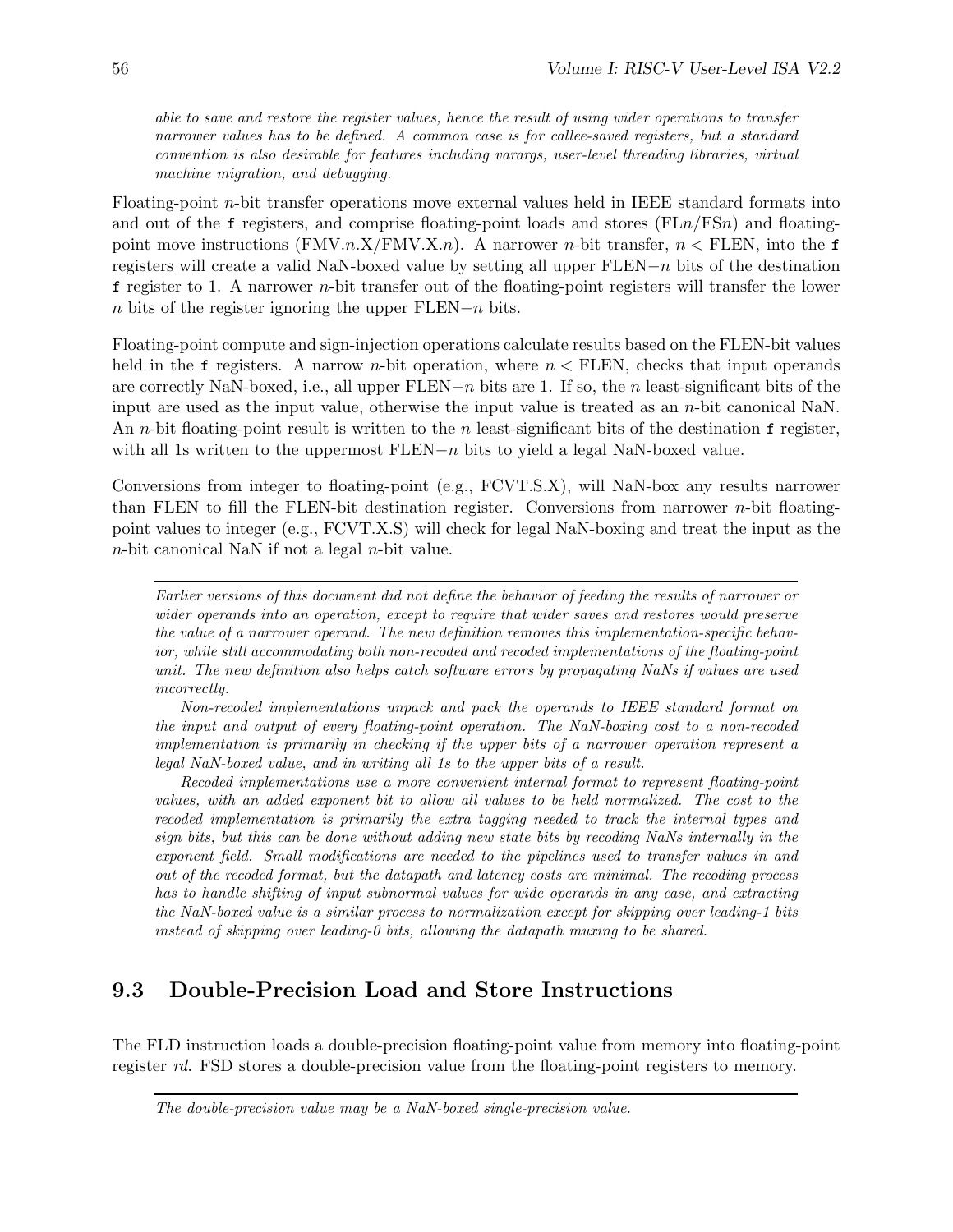

FLD and FSD are only guaranteed to execute atomically if the effective address is naturally aligned and XLEN≥64.

### 9.4 Double-Precision Floating-Point Computational Instructions

The double-precision floating-point computational instructions are defined analogously to their single-precision counterparts, but operate on double-precision operands and produce doubleprecision results.

| 31                 | 27 26                        | 25 24 |                | 20 19 |      | 15 14 | 12 11 |              | 76 |                   | $\theta$     |
|--------------------|------------------------------|-------|----------------|-------|------|-------|-------|--------------|----|-------------------|--------------|
| funct <sub>5</sub> | $\mathop{\rm f\!m}\nolimits$ |       | rs2            |       | rs1  |       | rm    | rd           |    | opcode            |              |
| $\overline{5}$     | $\overline{2}$               |       | $\overline{5}$ |       | 5    |       | 3     | 5            |    |                   |              |
| FADD/FSUB          | D                            |       | src2           |       | src1 |       | RM    | dest         |    | OP-FP             |              |
| FMUL/FDIV          | D                            |       | src2           |       | src1 |       | RM    | dest         |    | OP-FP             |              |
| <b>FMIN-MAX</b>    | D                            |       | src2           |       | src1 |       |       | MIN/MAX dest |    | OP-FP             |              |
| <b>FSQRT</b>       | D                            |       | $\overline{0}$ |       | src  |       | RM    | dest         |    | OP-FP             |              |
|                    |                              |       |                |       |      |       |       |              |    |                   |              |
|                    |                              |       |                |       |      |       |       |              |    |                   |              |
| 31                 | 27 26                        | 25 24 |                | 20 19 |      | 15 14 | 12 11 |              | 76 |                   | $\mathbf{0}$ |
| rs3                | $\mathop{\rm f\!m}\nolimits$ |       | rs2            |       | rs1  |       | rm    | rd           |    | opcode            |              |
| $\overline{5}$     | $\overline{2}$               |       | 5              |       | 5    |       | 3     | 5            |    | 7                 |              |
| src3               | D                            |       | src2           |       | src1 |       | RM    | dest         |    | F[N]MADD/F[N]MSUB |              |

## 9.5 Double-Precision Floating-Point Conversion and Move Instructions

Floating-point-to-integer and integer-to-floating-point conversion instructions are encoded in the OP-FP major opcode space. FCVT.W.D or FCVT.L.D converts a double-precision floating-point number in floating-point register rs1 to a signed 32-bit or 64-bit integer, respectively, in integer register rd. FCVT.D.W or FCVT.D.L converts a 32-bit or 64-bit signed integer, respectively, in integer register rs1 into a double-precision floating-point number in floating-point register rd.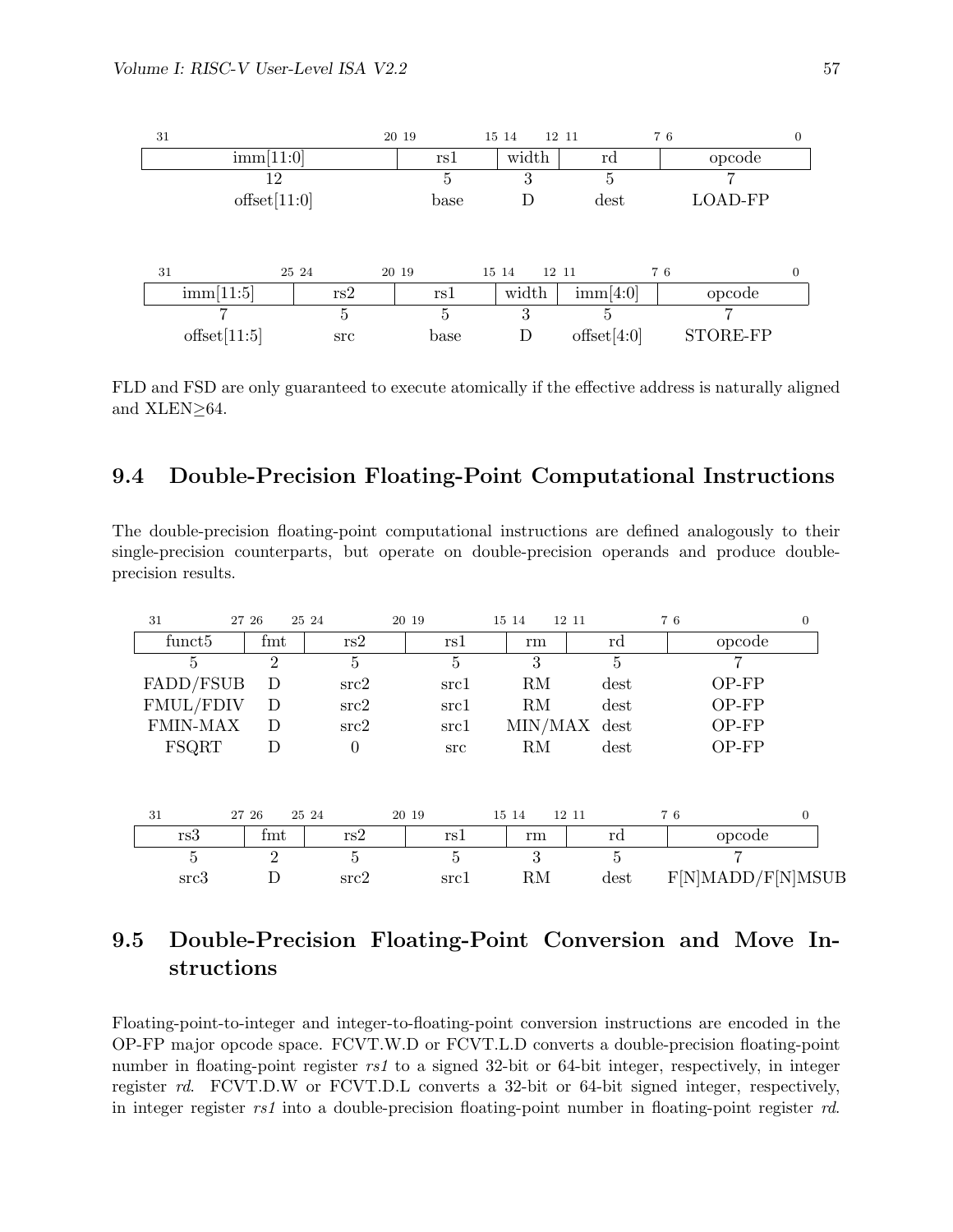FCVT.WU.D, FCVT.LU.D, FCVT.D.WU, and FCVT.D.LU variants convert to or from unsigned integer values. FCVT.L[U].D and FCVT.D.L[U] are illegal in RV32. The range of valid inputs for FCVT.int.D and the behavior for invalid inputs are the same as for FCVT.int.S.

All floating-point to integer and integer to floating-point conversion instructions round according to the rm field. Note FCVT.D.W[U] always produces an exact result and is unaffected by rounding mode.

| 31                         | 27 26                       | 25 24     | 20 19 | 15 14     | 12 11 | 76      |  |
|----------------------------|-----------------------------|-----------|-------|-----------|-------|---------|--|
| funct5                     | $\mathop{\rm tmt}\nolimits$ | rs2       | rs 1  | $\rm{rm}$ | rd    | opcode  |  |
|                            |                             |           |       |           |       |         |  |
| $\text{FCVT}.int.\text{D}$ |                             | W[U]/L[U] | src   | RМ        | dest  | OP-FP   |  |
| FCVT.D. int                |                             | W[U]/L[U] | src   | RM        | dest  | $OP-FP$ |  |

The double-precision to single-precision and single-precision to double-precision conversion instructions, FCVT.S.D and FCVT.D.S, are encoded in the OP-FP major opcode space and both the source and destination are floating-point registers. The rs2 field encodes the datatype of the source, and the *fmt* field encodes the datatype of the destination. FCVT.S.D rounds according to the RM field; FCVT.D.S will never round.

| 31       | 27 26         | 25 24 | 20 19 | 15 14 | 12 11 | 76      |  |
|----------|---------------|-------|-------|-------|-------|---------|--|
| funct5   | $_{\rm{tmt}}$ | rs2   | rsl   | rm    | rd    | opcode  |  |
|          |               |       |       |       |       |         |  |
| FCVT.S.D |               |       | src   | RM    | dest  | $OP-FP$ |  |
| FCVT.D.S |               |       | src   | RM    | dest  | $OP-FP$ |  |

Floating-point to floating-point sign-injection instructions, FSGNJ.D, FSGNJN.D, and FSGNJX.D are defined analogously to the single-precision sign-injection instruction.

| -31                | 27 26         | 25 24           | 20 19 | 15 14   | 12 11 |        |
|--------------------|---------------|-----------------|-------|---------|-------|--------|
| funct <sub>5</sub> | $_{\rm{tmt}}$ | rs2             | rs 1  | rm      | rd    | opcode |
|                    |               |                 |       |         |       |        |
| FSGNJ              |               | $\mathrm{src2}$ | srcl  | J[N]/JX | dest  | OP-FP  |

For RV64 only, instructions are provided to move bit patterns between the floating-point and integer registers. FMV.X.D moves the double-precision value in floating-point register  $rs1$  to a representation in IEEE 754-2008 standard encoding in integer register rd. FMV.D.X moves the double-precision value encoded in IEEE 754-2008 standard encoding from the integer register  $rs1$ to the floating-point register rd.

| 31                 | 27 26         | 25 24 | 20 19 | 15 14   | 12 11 | 76       |  |
|--------------------|---------------|-------|-------|---------|-------|----------|--|
| funct <sub>5</sub> | $_{\rm{tmt}}$ | rs2   | rs 1  | rm      | rd    | opcode   |  |
|                    |               |       |       |         |       |          |  |
| FMV.X.D            |               |       | src   | 000     | dest  | $OP-FP$  |  |
| FMV D X            |               |       | src   | $000\,$ | dest  | $OP$ -FP |  |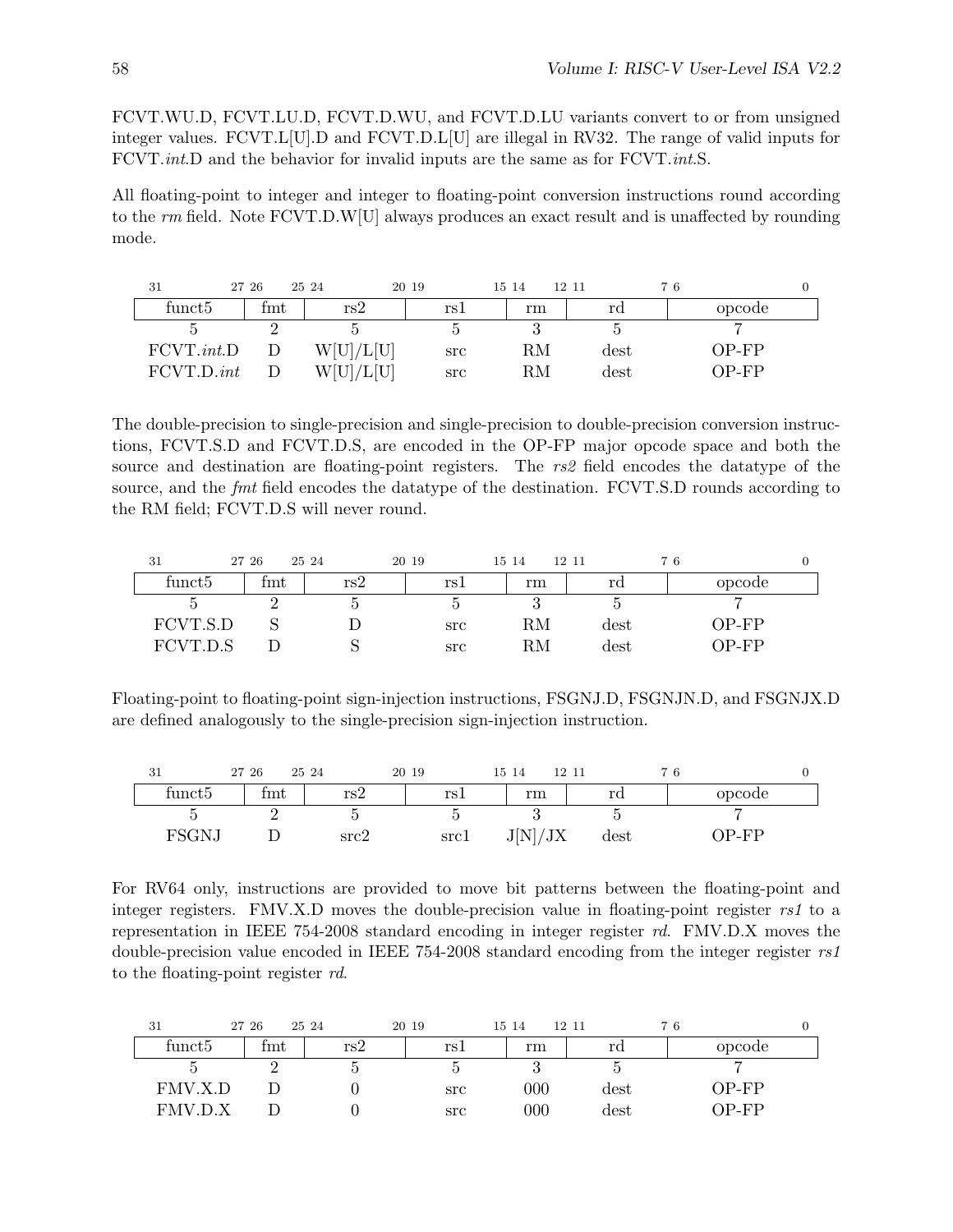# 9.6 Double-Precision Floating-Point Compare Instructions

The double-precision floating-point compare instructions are defined analogously to their singleprecision counterparts, but operate on double-precision operands.

| 31                 | 27 26 |     | 25 24           | 20 19 | 15 14 |    | 12 11            |        |  |
|--------------------|-------|-----|-----------------|-------|-------|----|------------------|--------|--|
| funct <sub>5</sub> |       | tmt | rs2             | rsl   |       | rm | rd               | opcode |  |
|                    |       |     |                 |       |       |    |                  |        |  |
| <b>FCMP</b>        |       |     | $\mathrm{src2}$ | srcl  |       |    | EQ/LT/LE<br>dest | OP-FP  |  |

## 9.7 Double-Precision Floating-Point Classify Instruction

The double-precision floating-point classify instruction, FCLASS.D, is defined analogously to its single-precision counterpart, but operates on double-precision operands.

| 31            | 27 26         | 25 24 | 20 19 | 15 14 | 19-11 | 76     |
|---------------|---------------|-------|-------|-------|-------|--------|
| tunct5        | $_{\rm{tmt}}$ | rs2   | rs1   | rm    | rd    | opcode |
|               |               |       |       |       |       |        |
| <b>FCLASS</b> |               |       | src   | 001   | dest  | OP-FP  |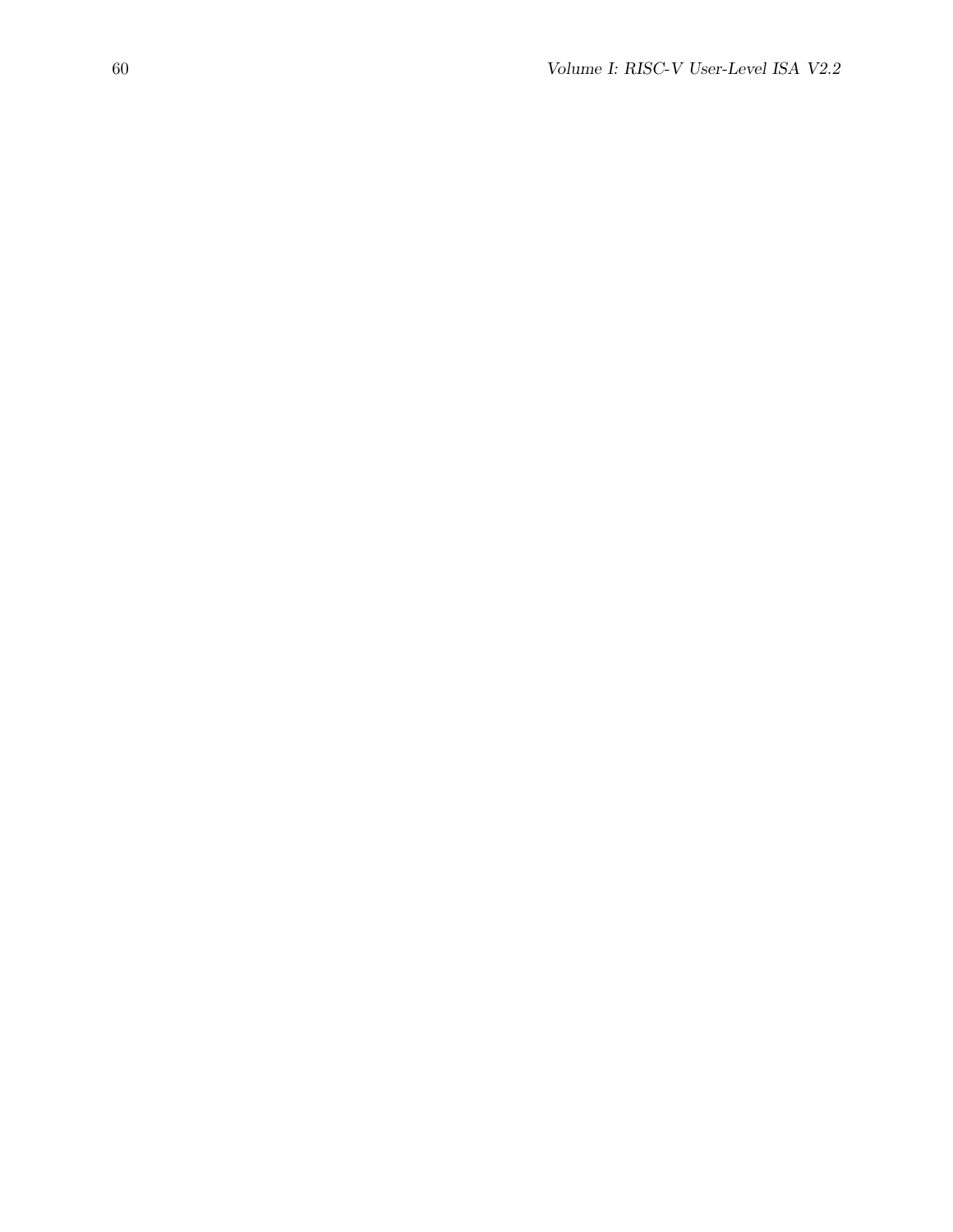# "Q" Standard Extension for Quad-Precision Floating-Point, Version 2.0

This chapter describes the Q standard extension for 128-bit binary floating-point instructions compliant with the IEEE 754-2008 arithmetic standard. The 128-bit or quad-precision binary floatingpoint instruction subset is named "Q", and requires RV64IFD. The floating-point registers are now extended to hold either a single, double, or quad-precision floating-point value (FLEN=128). The NaN-boxing scheme described in Section [9.2](#page-66-0) is now extended recursively to allow a singleprecision value to be NaN-boxed inside a double-precision value which is itself NaN-boxed inside a quad-precision value.

## 10.1 Quad-Precision Load and Store Instructions

| 31 |                      |            | 20 19 |      | 15 14 | 12 11 |                     | 76 |          |          |
|----|----------------------|------------|-------|------|-------|-------|---------------------|----|----------|----------|
|    | imm[11:0]            |            |       | rs1  | width |       | rd                  |    | opcode   |          |
|    | 12                   |            |       | 5    | 3     |       | 5                   |    |          |          |
|    | offset[11:0]         |            |       | base | Q     |       | dest                |    | LOAD-FP  |          |
|    |                      |            |       |      |       |       |                     |    |          |          |
|    |                      |            |       |      |       |       |                     |    |          |          |
|    | 31                   | 25 24      | 20 19 |      | 15 14 | 12 11 |                     | 76 |          | $\theta$ |
|    | $\mathrm{imm}[11:5]$ | rs2        |       | rs1  | width |       | $\mathrm{imm}[4:0]$ |    | opcode   |          |
|    |                      | 5          |       | 5    | 3     |       | 5                   |    |          |          |
|    | offset[11:5]         | <b>src</b> |       | base |       |       | offset[4:0]         |    | STORE-FP |          |

New 128-bit variants of LOAD-FP and STORE-FP instructions are added, encoded with a new value for the funct3 width field.

FLQ and FSQ are only guaranteed to execute atomically if the effective address is naturally aligned and XLEN=128.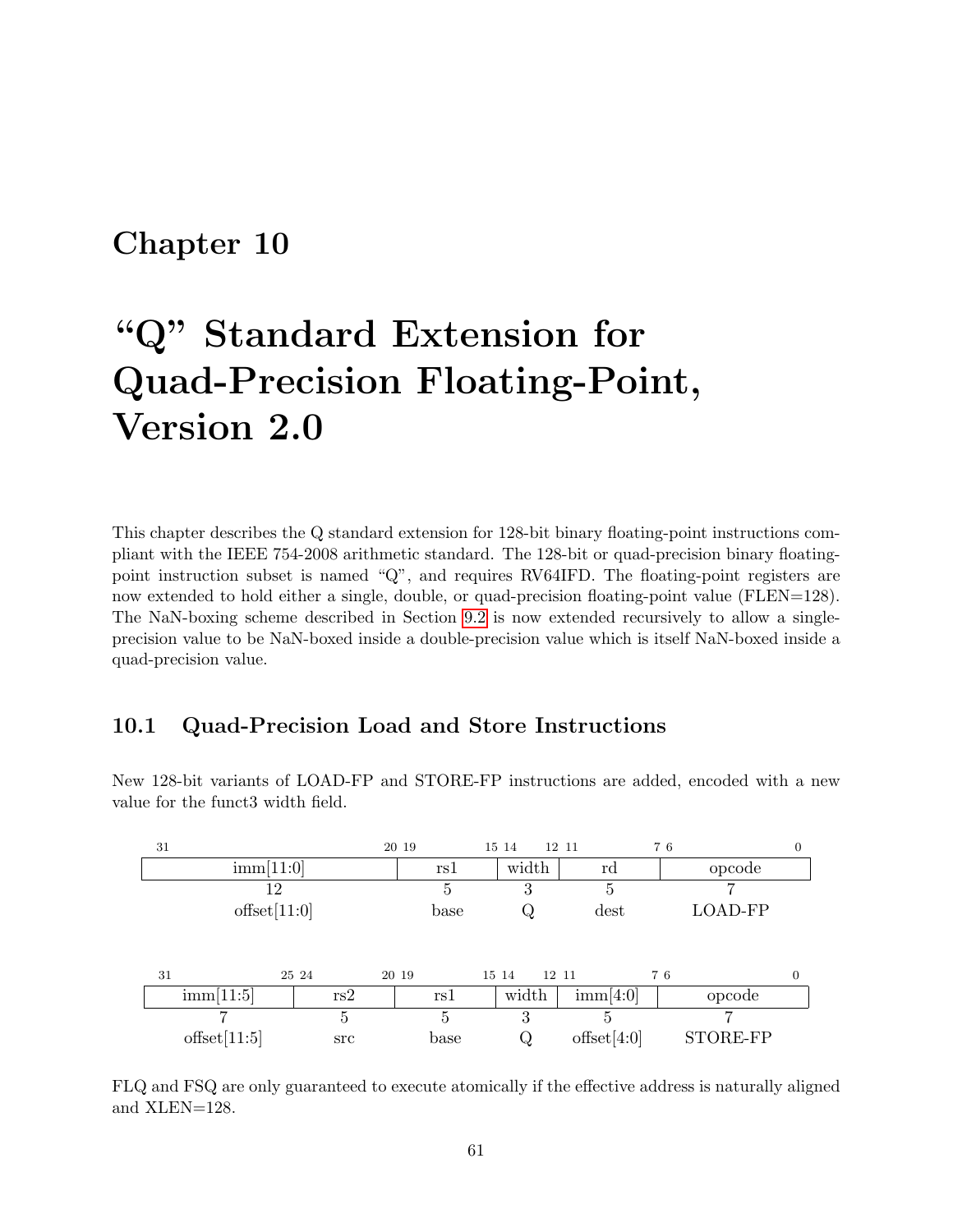## 10.2 Quad-Precision Computational Instructions

A new supported format is added to the format field of most instructions, as shown in Table [10.1.](#page-73-0)

| $fmt$ field | Mnemonic | Meaning                 |
|-------------|----------|-------------------------|
| 90          | S        | 32-bit single-precision |
| 01          | Ð        | 64-bit double-precision |
| 10          |          | reserved                |
| 11          |          | 128-bit quad-precision  |

|  |  |  |  | Table 10.1: Format field encoding. |
|--|--|--|--|------------------------------------|
|--|--|--|--|------------------------------------|

<span id="page-73-0"></span>The quad-precision floating-point computational instructions are defined analogously to their double-precision counterparts, but operate on quad-precision operands and produce quad-precision results.

| 31                 | 27 26 |                              | 25 24          | 20 19 |      | 12 11<br>15 14 |              | 76 |                   | $\theta$       |
|--------------------|-------|------------------------------|----------------|-------|------|----------------|--------------|----|-------------------|----------------|
| funct <sub>5</sub> |       | fmt                          | rs2            |       | rs1  | rm             | rd           |    | opcode            |                |
| $\overline{5}$     |       | $\overline{2}$               | $\overline{5}$ |       | 5    | 3              | 5            |    |                   |                |
| FADD/FSUB          |       | Q                            | src2           |       | src1 | RM             | dest         |    | OP-FP             |                |
| FMUL/FDIV          |       | Q                            | src2           |       | src1 | <b>RM</b>      | dest         |    | OP-FP             |                |
| <b>FMIN-MAX</b>    |       | Q                            | src2           |       | src1 | MIN/MAX        | dest         |    | OP-FP             |                |
| FSQRT              |       | Q                            | $\theta$       |       | src  | <b>RM</b>      | dest         |    | OP-FP             |                |
|                    |       |                              |                |       |      |                |              |    |                   |                |
| 31                 | 27 26 |                              | 25 24          | 20 19 |      | 15 14<br>12 11 |              | 76 |                   | $\overline{0}$ |
| rs3                |       | $\mathop{\rm fint}\nolimits$ | rs2            |       | rs1  | rm             | rd           |    | opcode            |                |
| $\overline{5}$     |       | $\mathfrak{D}$               | $\overline{5}$ |       | 5    | 3              | $\mathbf{5}$ |    | 7                 |                |
| src3               |       | Q                            | src2           |       | src1 | RM             | dest         |    | F[N MADD/F[N]MSUB |                |

### 10.3 Quad-Precision Convert and Move Instructions

| 31                  | 27 26 |     | 25 24                                           | 20 19 | 15 14 | 12 11           | 76     |  |
|---------------------|-------|-----|-------------------------------------------------|-------|-------|-----------------|--------|--|
| funct5              |       | tmt | rs2                                             | rs1   | rm    | rd              | opcode |  |
|                     |       |     |                                                 |       |       |                 |        |  |
| FCVT.int.Q          |       | Q   | $\mathrm{W}[\mathrm{U}]/\mathrm{L}[\mathrm{U}]$ | src   | RM    | dest            | OP-FP  |  |
| $\text{FCVT}.Q.int$ |       | Q   | $/{\rm L} [{\rm U}]$                            | src   | RМ    | $\mathrm{dest}$ | OP-FP  |  |

New floating-point to floating-point conversion instructions FCVT.S.Q, FCVT.Q.S, FCVT.D.Q, FCVT.Q.D are added.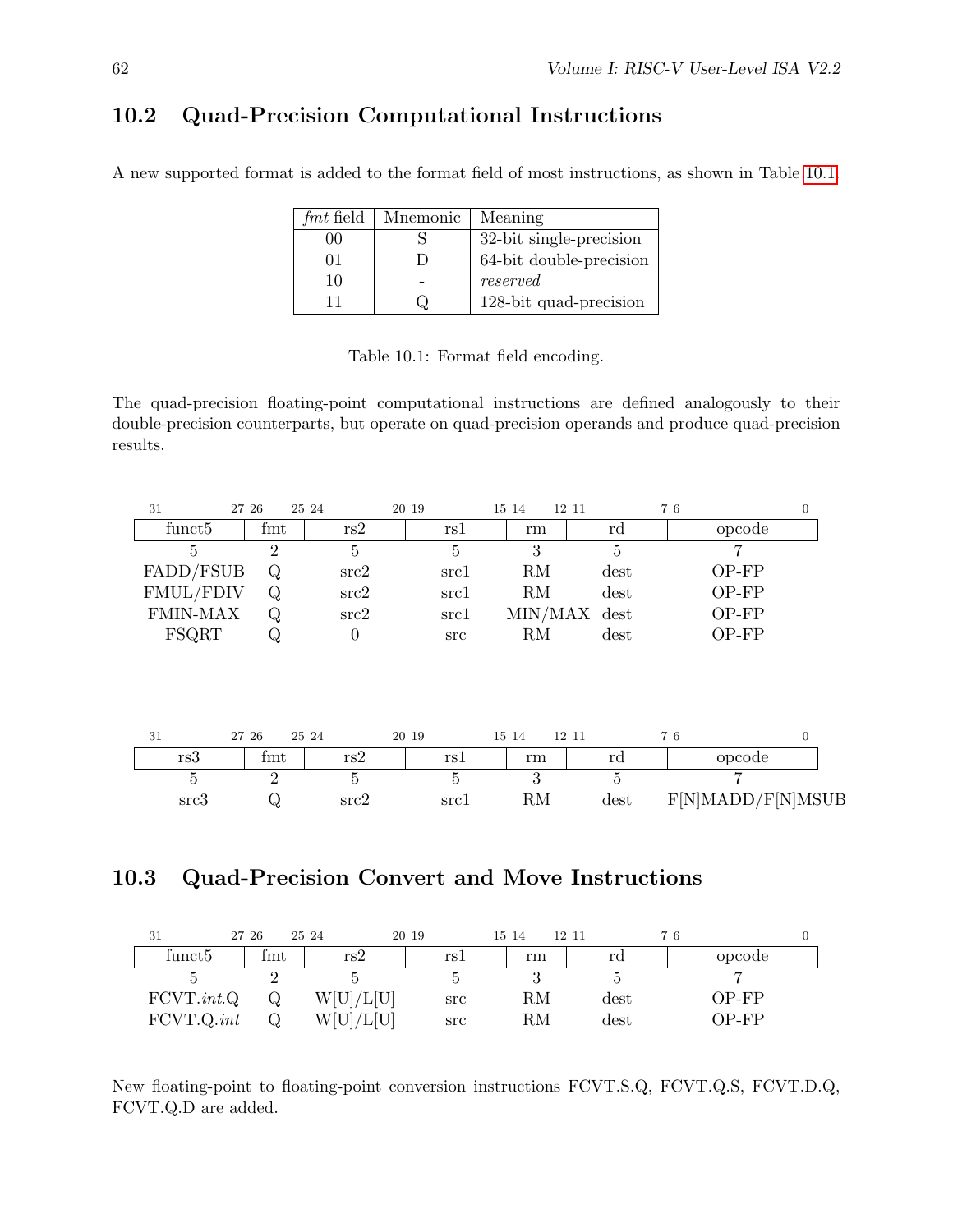| 31         | 27 26                       | 25 24 | 20 19 | 15 14 | 12 11 | 76      |  |
|------------|-----------------------------|-------|-------|-------|-------|---------|--|
| funct5     | $\mathop{\rm tmt}\nolimits$ | rs2   | rs1   | rm    | rd    | opcode  |  |
| $\ddot{ }$ |                             | G     |       |       |       |         |  |
| FCVT.S.Q   |                             | Q     | src   | RM    | dest  | OP-FP   |  |
| FCVT.Q.S   |                             | S     | src   | RМ    | dest  | $OP-FP$ |  |
| FCVT.D.Q   |                             | Q     | src   | RМ    | dest  | $OP-FP$ |  |
| FCVT.Q.D   |                             |       | src   | RM    | dest  | $OP-FP$ |  |

Floating-point to floating-point sign-injection instructions, FSGNJ.Q, FSGNJN.Q, and FSGNJX.Q are defined analogously to the double-precision sign-injection instruction.

| -31                | 27 26                       | 25 24           | 20 19 | 15 14   | 12 11 |        |
|--------------------|-----------------------------|-----------------|-------|---------|-------|--------|
| funct <sub>5</sub> | $\mathop{\rm tmt}\nolimits$ | rs2             | rsı   | rm      | rd    | opcode |
|                    |                             |                 |       |         |       |        |
| FSGNJ              |                             | $\mathrm{src2}$ | srcl  | J[N]/JX | dest  | OP-FP  |

FMV.X.Q and FMV.Q.X instructions are not provided, so quad-precision bit patterns must be moved to the integer registers via memory.

RV128 supports FMV.X.Q and FMV.Q.X in the Q extension.

## 10.4 Quad-Precision Floating-Point Compare Instructions

Floating-point compare instructions perform the specified comparison (equal, less than, or less than or equal) between floating-point registers rs1 and rs2 and record the Boolean result in integer register rd.

| -31                | 27 26 | 25 24 | 20 19 | 15 14 | 12 11           | 76     |
|--------------------|-------|-------|-------|-------|-----------------|--------|
| funct <sub>5</sub> | tmt   | rs2   | rs1   | rm    | rd              | opcode |
|                    |       |       |       |       |                 |        |
| FCMP               |       | src2  | srcl  |       | $EQ/LT/LE$ dest | OP-FP  |

### 10.5 Quad-Precision Floating-Point Classify Instruction

The quad-precision floating-point classify instruction, FCLASS.Q, is defined analogously to its double-precision counterpart, but operates on quad-precision operands.

| 31                 | 27 26 | 25 24 | 20 19      | 15 14 | 12 11 | 76     |
|--------------------|-------|-------|------------|-------|-------|--------|
| tunct <sub>5</sub> | tmt   | rs2   | rsl        | rm    | rd    | opcode |
|                    |       |       |            |       |       |        |
|                    |       |       | <b>src</b> | 001   | dest  | OP-FP  |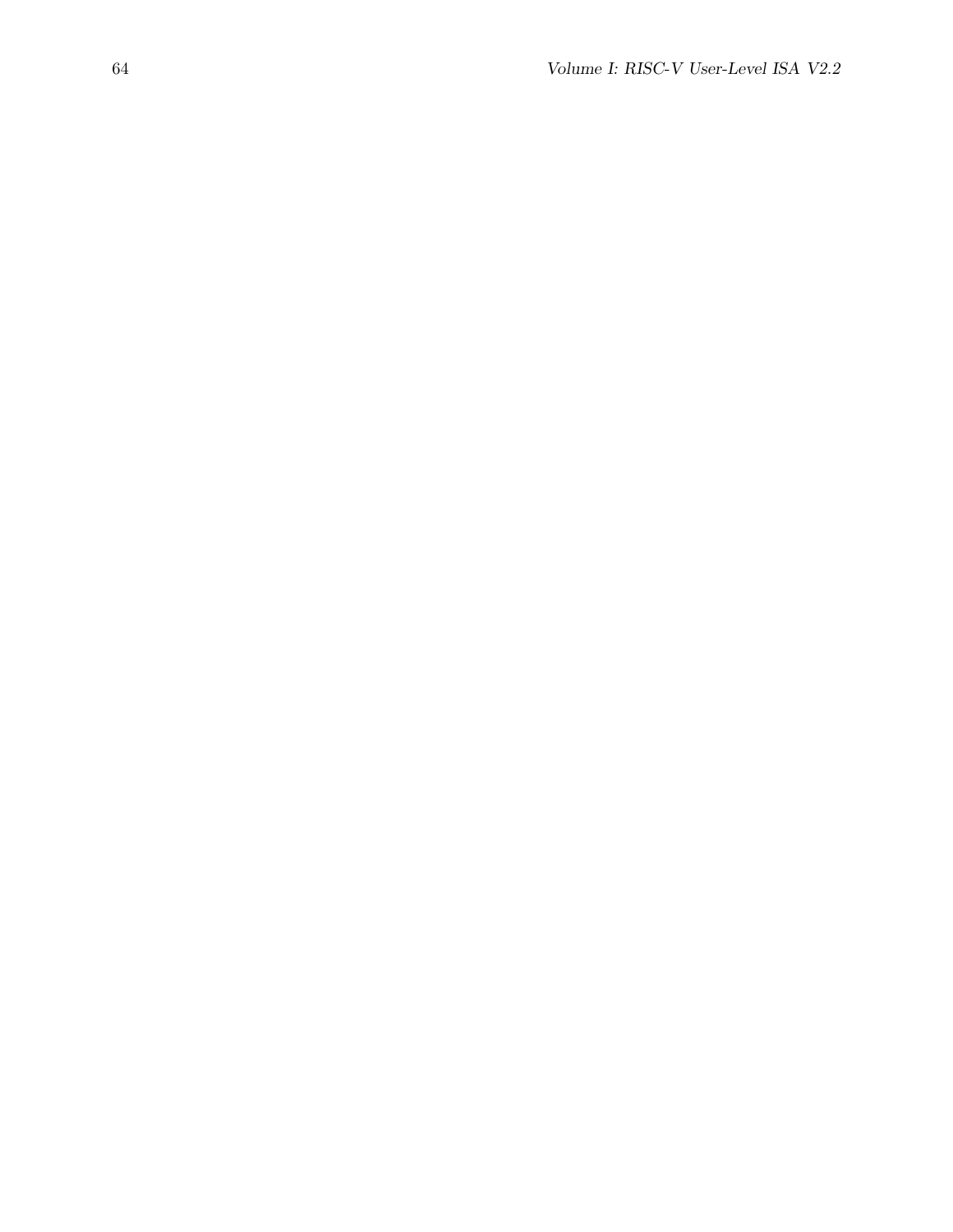# "L" Standard Extension for Decimal Floating-Point, Version 0.0

This chapter is a placeholder for the specification of a standard extension named "L" designed to support decimal floating-point arithmetic as defined in the IEEE 754-2008 standard.

## 11.1 Decimal Floating-Point Registers

Existing floating-point registers are used to hold 64-bit and 128-bit decimal floating-point values, and the existing floating-point load and store instructions are used to move values to and from memory.

Due to the large opcode space required by the fused multiply-add instructions, the decimal floatingpoint instruction extension will require five 25-bit major opcodes in a 30-bit encoding space.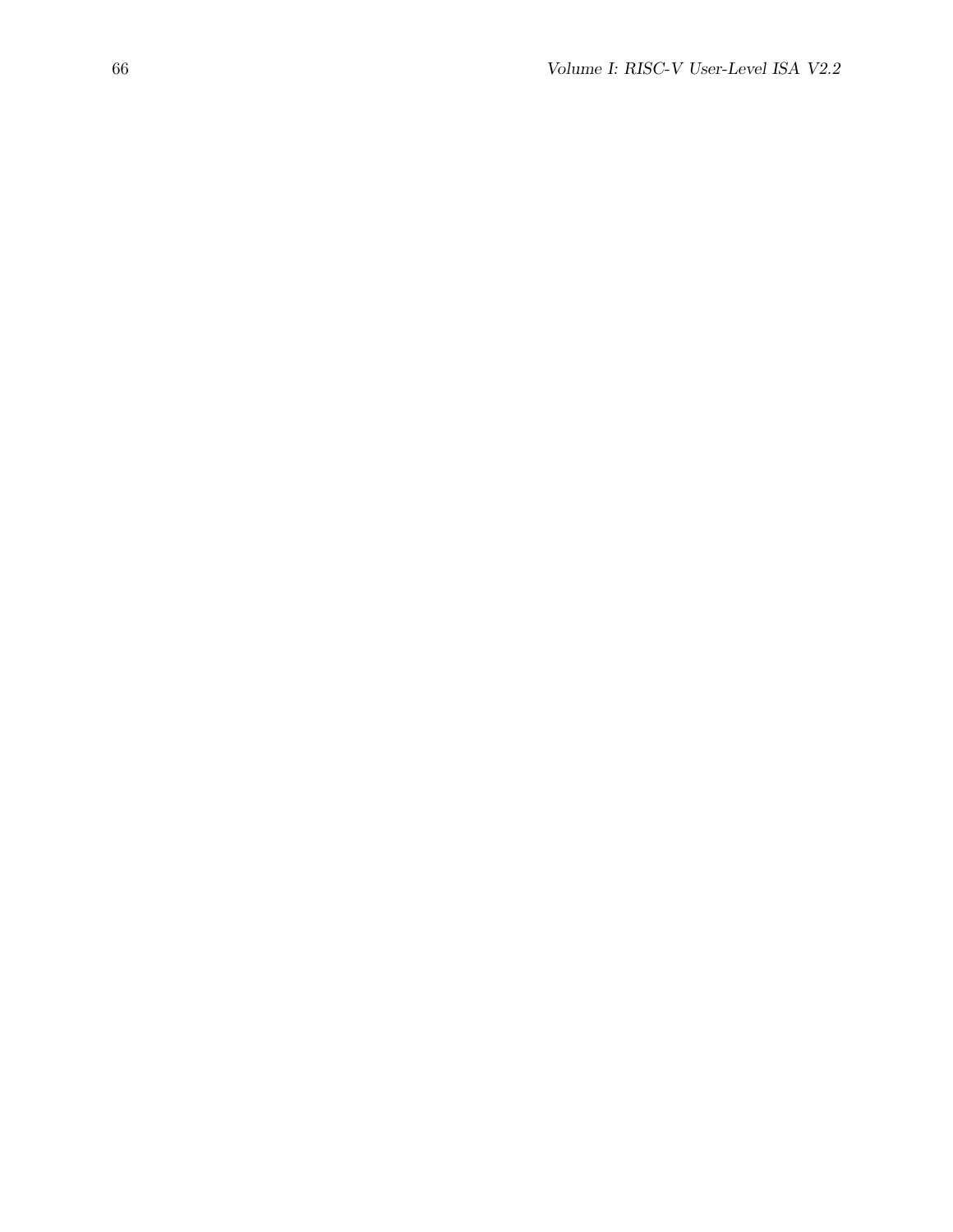# "C" Standard Extension for Compressed Instructions, Version 2.0

This chapter describes the current draft proposal for the RISC-V standard compressed instruction set extension, named "C", which reduces static and dynamic code size by adding short 16-bit instruction encodings for common operations. The C extension can be added to any of the base ISAs (RV32, RV64, RV128), and we use the generic term "RVC" to cover any of these. Typically, 50%–60% of the RISC-V instructions in a program can be replaced with RVC instructions, resulting in a 25%–30% code-size reduction.

### 12.1 Overview

RVC uses a simple compression scheme that offers shorter 16-bit versions of common 32-bit RISC-V instructions when:

- the immediate or address offset is small, or
- one of the registers is the zero register  $(x0)$ , the ABI link register  $(x1)$ , or the ABI stack pointer (x2), or
- the destination register and the first source register are identical, or
- the registers used are the 8 most popular ones.

The C extension is compatible with all other standard instruction extensions. The C extension allows 16-bit instructions to be freely intermixed with 32-bit instructions, with the latter now able to start on any 16-bit boundary. With the addition of the C extension, JAL and JALR instructions will no longer raise an instruction misaligned exception.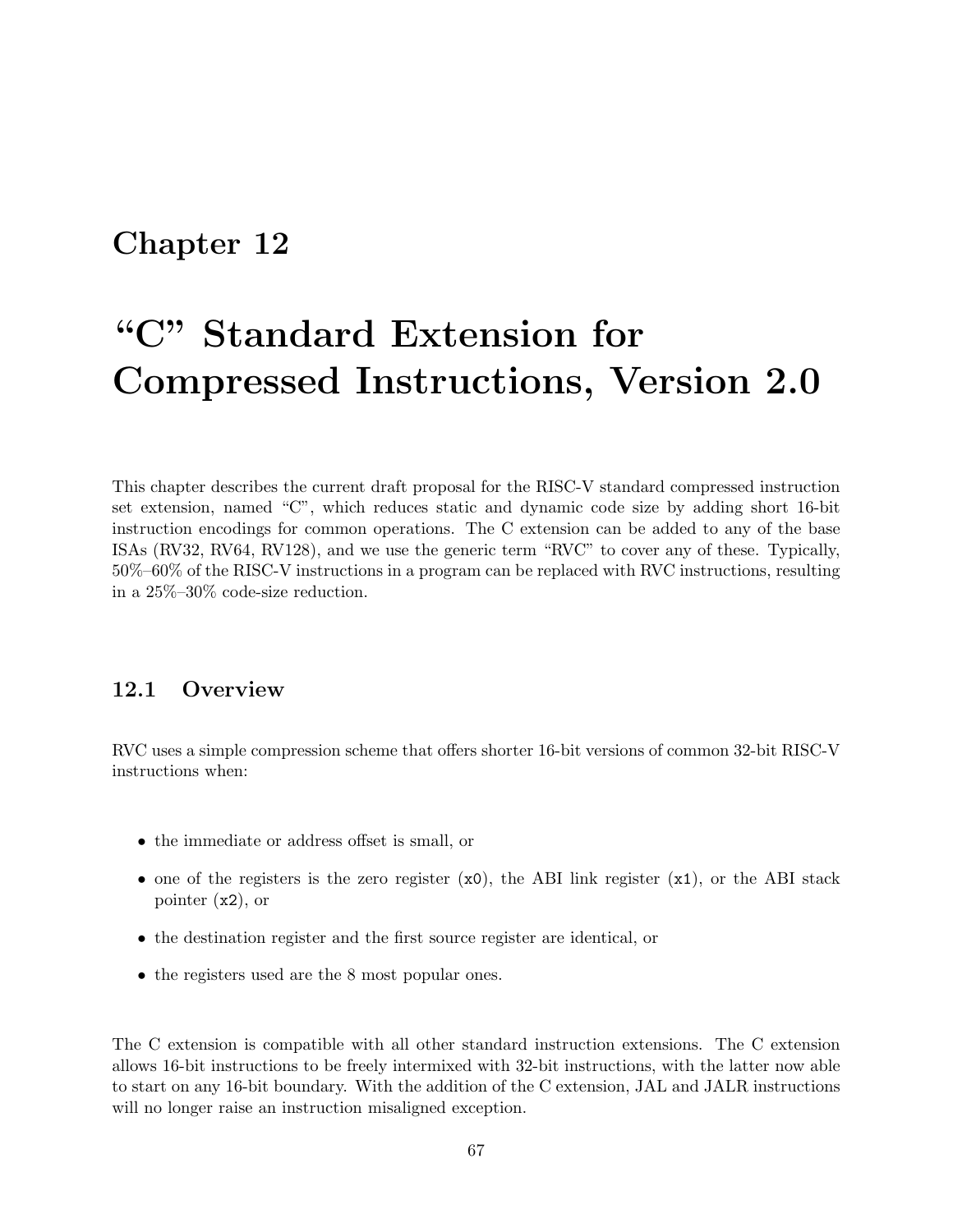Removing the 32-bit alignment constraint on the original 32-bit instructions allows significantly greater code density.

The compressed instruction encodings are mostly common across RV32C, RV64C, and RV128C, but as shown in Table [12.3,](#page-92-0) a few opcodes are used for different purposes depending on base ISA width. For example, the wider address-space RV64C and RV128C variants require additional opcodes to compress loads and stores of 64-bit integer values, while RV32C uses the same opcodes to compress loads and stores of single-precision floating-point values. Similarly, RV128C requires additional opcodes to capture loads and stores of 128-bit integer values, while these same opcodes are used for loads and stores of double-precision floating-point values in RV32C and RV64C. If the C extension is implemented, the appropriate compressed floating-point load and store instructions must be provided whenever the relevant standard floating-point extension (F and/or D) is also implemented. In addition, RV32C includes a compressed jump and link instruction to compress short-range subroutine calls, where the same opcode is used to compress ADDIW for RV64C and RV128C.

Double-precision loads and stores are a significant fraction of static and dynamic instructions, hence the motivation to include them in the RV32C and RV64C encoding.

Although single-precision loads and stores are not a significant source of static or dynamic compression for benchmarks compiled for the currently supported ABIs, for microcontrollers that only provide hardware single-precision floating-point units and have an ABI that only supports single-precision floating-point numbers, the single-precision loads and stores will be used at least as frequently as double-precision loads and stores in the measured benchmarks. Hence, the motivation to provide compressed support for these in RV32C.

Short-range subroutine calls are more likely in small binaries for microcontrollers, hence the motivation to include these in RV32C.

Although reusing opcodes for different purposes for different base register widths adds some complexity to documentation, the impact on implementation complexity is small even for designs that support multiple base ISA register widths. The compressed floating-point load and store variants use the same instruction format with the same register specifiers as the wider integer loads and stores.

RVC was designed under the constraint that each RVC instruction expands into a single 32-bit instruction in either the base ISA (RV32I/E, RV64I, or RV128I) or the F and D standard extensions where present. Adopting this constraint has two main benefits:

- Hardware designs can simply expand RVC instructions during decode, simplifying verification and minimizing modifications to existing microarchitectures.
- Compilers can be unaware of the RVC extension and leave code compression to the assembler and linker, although a compression-aware compiler will generally be able to produce better results.

We felt the multiple complexity reductions of a simple one-one mapping between C and base IFD instructions far outweighed the potential gains of a slightly denser encoding that added additional instructions only supported in the C extension, or that allowed encoding of multiple IFD instructions in one C instruction.

It is important to note that the C extension is not designed to be a stand-alone ISA, and is meant to be used alongside a base ISA.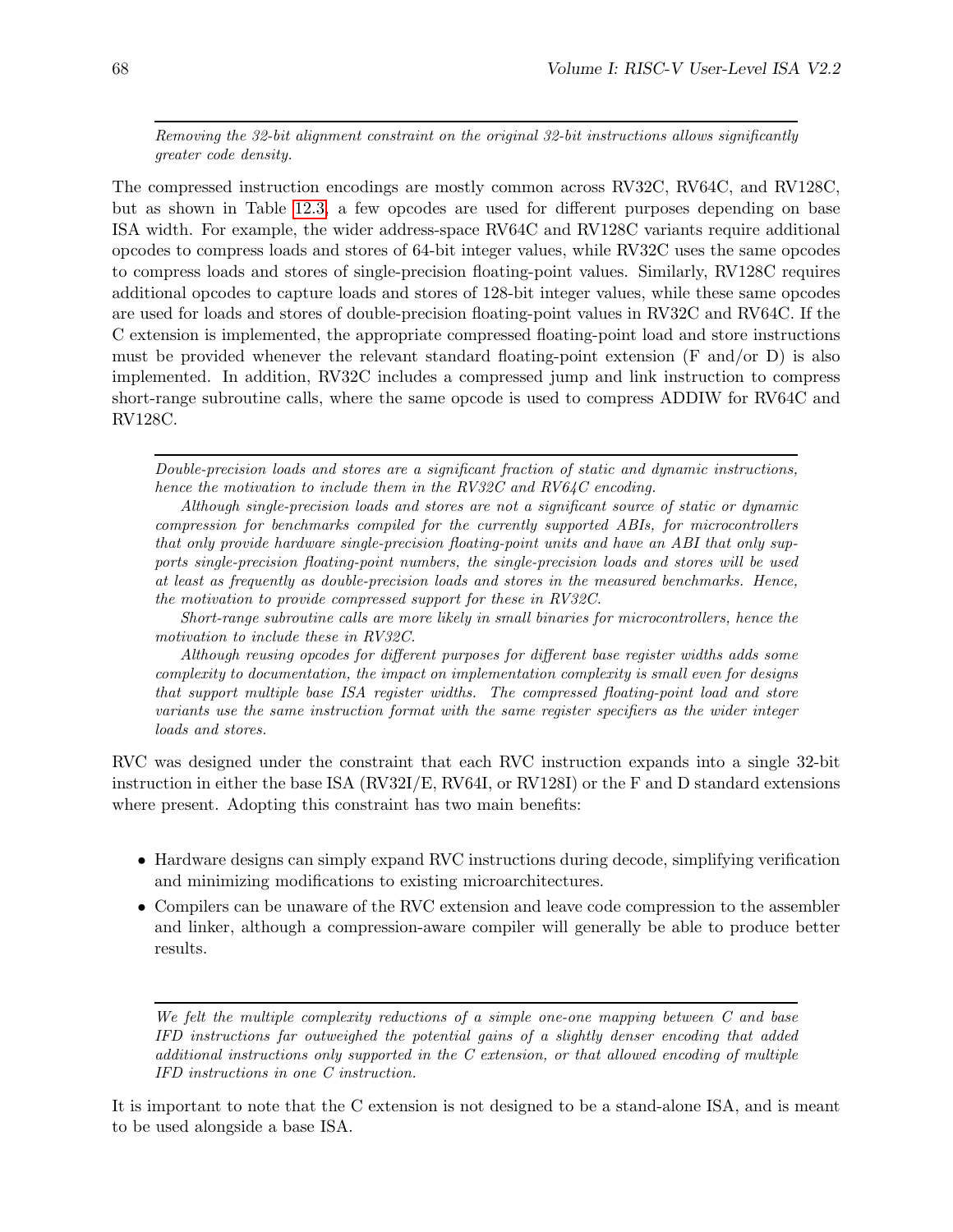Variable-length instruction sets have long been used to improve code density. For example, the IBM Stretch [\[6\]](#page-142-0), developed in the late 1950s, had an ISA with 32-bit and 64-bit instructions, where some of the 32-bit instructions were compressed versions of the full 64-bit instructions. Stretch also employed the concept of limiting the set of registers that were addressable in some of the shorter instruction formats, with short branch instructions that could only refer to one of the index registers. The later IBM 360 architecture [\[3\]](#page-142-1) supported a simple variable-length instruction encoding with 16-bit, 32-bit, or 48-bit instruction formats.

In 1963, CDC introduced the Cray-designed CDC 6600 [\[28\]](#page-143-0), a precursor to RISC architectures, that introduced a register-rich load-store architecture with instructions of two lengths, 15-bits and 30-bits. The later Cray-1 design used a very similar instruction format, with 16-bit and 32-bit instruction lengths.

The initial RISC ISAs from the 1980s all picked performance over code size, which was reasonable for a workstation environment, but not for embedded systems. Hence, both ARM and MIPS subsequently made versions of the ISAs that offered smaller code size by offering an alternative 16-bit wide instruction set instead of the standard 32-bit wide instructions. The compressed RISC ISAs reduced code size relative to their starting points by about 25–30%, yielding code that was significantly smaller than 80x86. This result surprised some, as their intuition was that the variable-length CISC ISA should be smaller than RISC ISAs that offered only 16-bit and 32-bit formats.

Since the original RISC ISAs did not leave sufficient opcode space free to include these unplanned compressed instructions, they were instead developed as complete new ISAs. This meant compilers needed different code generators for the separate compressed ISAs. The first compressed RISC ISA extensions (e.g., ARM Thumb and MIPS16) used only a fixed 16-bit instruction size, which gave good reductions in static code size but caused an increase in dynamic instruction count, which led to lower performance compared to the original fixed-width 32-bit instruction size. This led to the development of a second generation of compressed RISC ISA designs with mixed 16-bit and 32-bit instruction lengths (e.g., ARM Thumb2, microMIPS, Pow $erPC$  VLE), so that performance was similar to pure 32-bit instructions but with significant code size savings. Unfortunately, these different generations of compressed ISAs are incompatible with each other and with the original uncompressed ISA, leading to significant complexity in documentation, implementations, and software tools support.

Of the commonly used 64-bit ISAs, only PowerPC and microMIPS currently supports a compressed instruction format. It is surprising that the most popular  $64$ -bit ISA for mobile platforms (ARM v8) does not include a compressed instruction format given that static code size and dynamic instruction fetch bandwidth are important metrics. Although static code size is not a major concern in larger systems, instruction fetch bandwidth can be a major bottleneck in servers running commercial workloads, which often have a large instruction working set.

Benefiting from 25 years of hindsight, RISC-V was designed to support compressed instructions from the outset, leaving enough opcode space for RVC to be added as a simple extension on top of the base ISA (along with many other extensions). The philosophy of RVC is to reduce code size for embedded applications and to improve performance and energy-efficiency for all applications due to fewer misses in the instruction cache. Waterman shows that RVC fetches 25%-30% fewer instruction bits, which reduces instruction cache misses by 20%-25%, or roughly the same performance impact as doubling the instruction cache size [\[33\]](#page-144-0).

### 12.2 Compressed Instruction Formats

Table [12.1](#page-81-0) shows the eight compressed instruction formats. CR, CI, and CSS can use any of the 32 RVI registers, but CIW, CL, CS, and CB are limited to just 8 of them. Table [12.2](#page-82-0) lists these popular registers, which correspond to registers x8 to x15. Note that there is a separate version of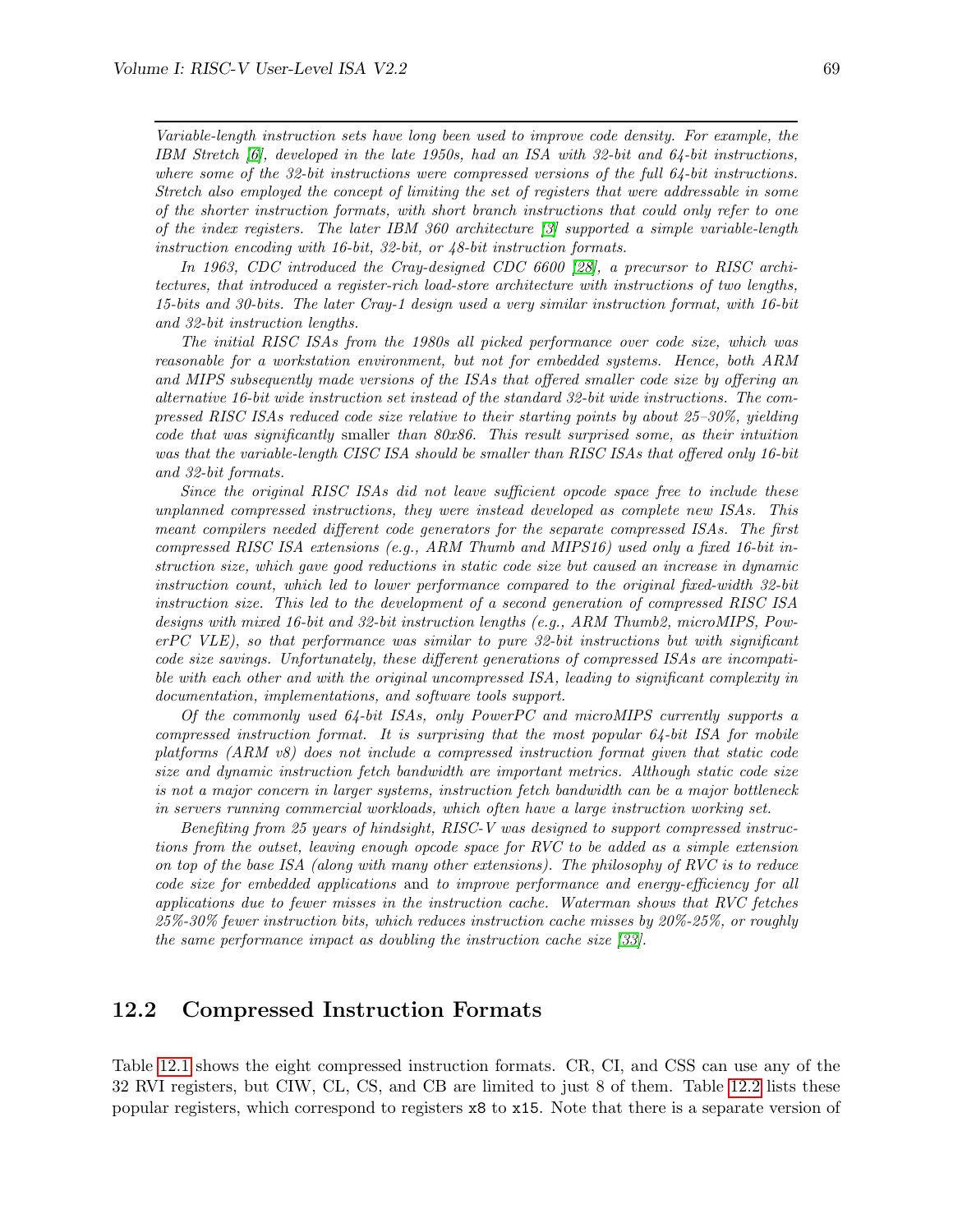load and store instructions that use the stack pointer as the base address register, since saving to and restoring from the stack are so prevalent, and that they use the CI and CSS formats to allow access to all 32 data registers. CIW supplies an 8-bit immediate for the ADDI4SPN instruction.

The RISC-V ABI was changed to make the frequently used registers map to registers  $x8-x15$ . This simplifies the decompression decoder by having a contiguous naturally aligned set of register numbers, and is also compatible with the RV32E subset base specification, which only has 16 integer registers.

Compressed register-based floating-point loads and stores also use the CL and CS formats respectively, with the eight registers mapping to f8 to f15.

The standard RISC-V calling convention maps the most frequently used floating-point registers to registers f8 to f15, which allows the same register decompression decoding as for integer register numbers.

The formats were designed to keep bits for the two register source specifiers in the same place in all instructions, while the destination register field can move. When the full 5-bit destination register specifier is present, it is in the same place as in the 32-bit RISC-V encoding. Where immediates are sign-extended, the sign-extension is always from bit 12. Immediate fields have been scrambled, as in the base specification, to reduce the number of immediate muxes required.

The immediate fields are scrambled in the instruction formats instead of in sequential order so that as many bits as possible are in the same position in every instruction, thereby simplifying implementations. For example, immediate bits  $17-10$  are always sourced from the same instruction bit positions. Five other immediate bits  $(5, 4, 3, 1, 1)$  and 0) have just two source instruction bits, while four  $(9, 7, 6,$  and  $2)$  have three sources and one  $(8)$  has four sources.

For many RVC instructions, zero-valued immediates are disallowed and x0 is not a valid 5-bit register specifier. These restrictions free up encoding space for other instructions requiring fewer operand bits.

| $\rm{Format}$ | Meaning              | 15 14 13 | -12           | 11<br>10 | -9     | 8           | -7 | 6   | 5 | 4      | 3    | $\mathcal{D}$ | $\Omega$ |
|---------------|----------------------|----------|---------------|----------|--------|-------------|----|-----|---|--------|------|---------------|----------|
| CR            | Register             | funct4   |               |          | rd/rs1 |             |    |     |   | rs2    |      |               | op       |
| CI            | Immediate            | funct3   | rd/rs1<br>imm |          |        |             |    | 1mm |   |        |      | op            |          |
| CSS           | Stack-relative Store | funct3   |               | ımm      |        |             |    |     |   | rs2    |      |               | op       |
| CIW           | Wide Immediate       | funct3   |               |          | 1mm    |             |    |     |   |        | rd   |               | op       |
| СL            | Load                 | funct3   | 1mm           |          |        | rs1'        |    | ımm |   |        | rd'  |               | op       |
| CS            | <b>Store</b>         | funct3   |               | 1mm      |        | rs1'        |    | ımm |   |        | rs2' |               | op       |
| CB            | <b>Branch</b>        | funct3   | offset        |          |        | rs1'        |    |     |   | offset |      |               | op       |
| CJ            | Jump                 | funct3   |               |          |        | jump target |    |     |   |        |      |               | op       |

<span id="page-81-0"></span>Table 12.1: Compressed 16-bit RVC instruction formats.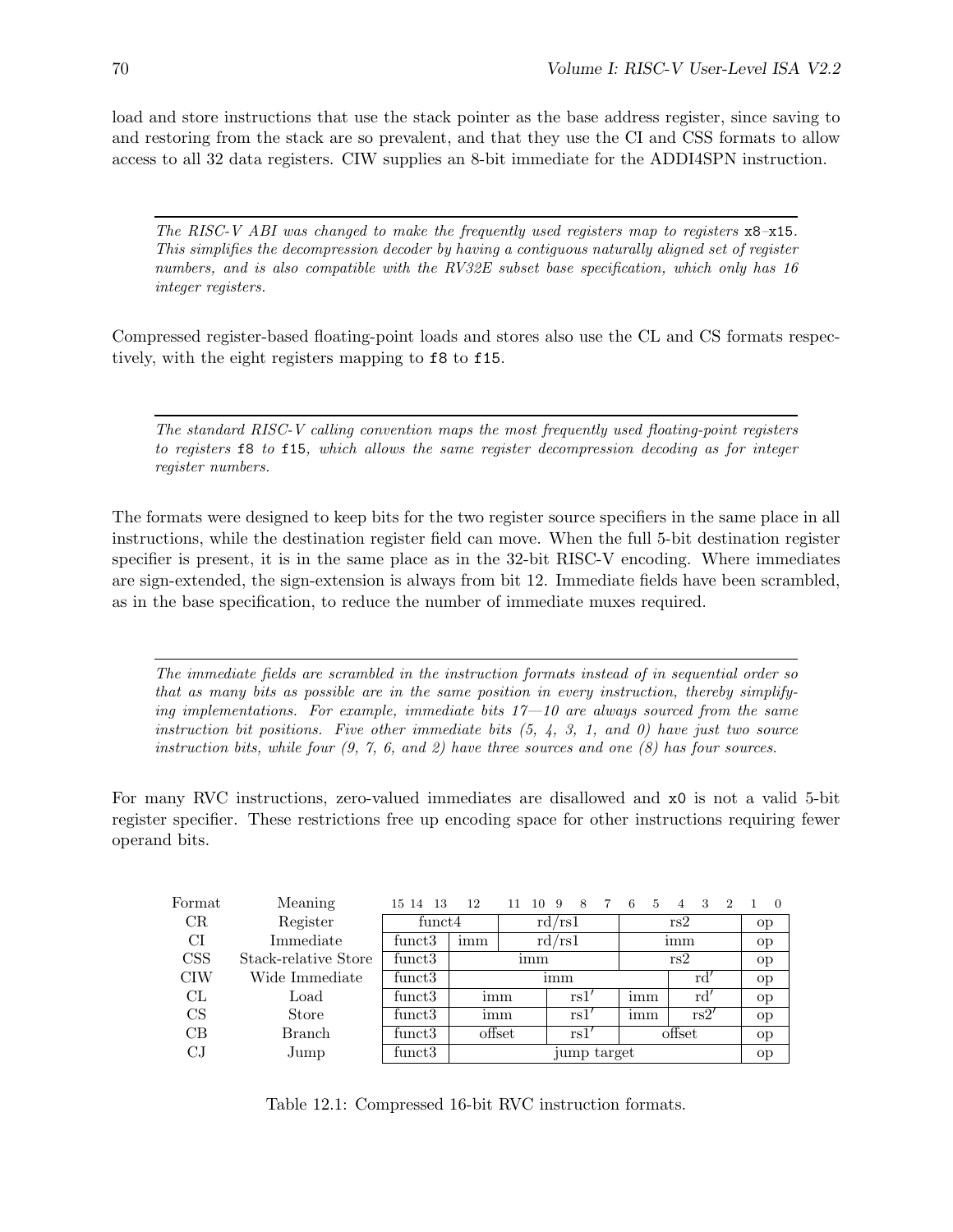| RVC Register Number              | 000 | 001           | 010 | 011 | 100 | 101 |     |     |
|----------------------------------|-----|---------------|-----|-----|-----|-----|-----|-----|
| Integer Register Number          | x8  | х9            | x10 | x11 | x12 | x13 | x14 | x15 |
| Integer Register ABI Name        | s0  | $\mathrm{s}1$ | a0  | a1  | a2  | a3  | а4  | a5  |
| Floating-Point Register Number   | f8  | f9            | f10 | f11 | f12 | f13 | f14 | f15 |
| Floating-Point Register ABI Name | fs0 | fs1           | fa0 | fa1 | fa2 | fa3 | fa4 | fa5 |

<span id="page-82-0"></span>Table 12.2: Registers specified by the three-bit rs1', rs2', and rd' fields of the CIW, CL, CS, and CB formats.

### 12.3 Load and Store Instructions

To increase the reach of 16-bit instructions, data-transfer instructions use zero-extended immediates that are scaled by the size of the data in bytes:  $\times$ 4 for words,  $\times$ 8 for double words, and  $\times$ 16 for quad words.

RVC provides two variants of loads and stores. One uses the ABI stack pointer, x2, as the base address and can target any data register. The other can reference one of 8 base address registers and one of 8 data registers.

#### Stack-Pointer-Based Loads and Stores

| 15      | 13<br>12<br>11 |               | 76                 | 2 1      |
|---------|----------------|---------------|--------------------|----------|
| funct3  | ımm            | rd            | ımm                | op       |
|         |                |               |                    |          |
| C.LWSP  | offset[5]      | $dest \neq 0$ | offset $[4:2 7:6]$ | $\rm C2$ |
| C.LDSP  | offset[5]      | $dest\neq0$   | offset $[4:3 8:6]$ | $\rm C2$ |
| C.LQSP  | offset[5]      | $dest\neq0$   | offset $[4 9:6]$   | $\rm C2$ |
| C.FLWSP | offset[5]      | dest          | offset $[4:2 7:6]$ | C2       |
| C.FLDSP | offset[5]      | dest          | offset $[4:3 8:6]$ | C2       |

These instructions use the CI format.

C.LWSP loads a 32-bit value from memory into register rd. It computes an effective address by adding the zero-extended offset, scaled by 4, to the stack pointer, x2. It expands to  $\mathbf{lw}$  rd, offset[7:2](x2).

C.LDSP is an RV64C/RV128C-only instruction that loads a 64-bit value from memory into register rd. It computes its effective address by adding the zero-extended offset, scaled by 8, to the stack pointer, x2. It expands to 1d rd, offset [8:3](x2).

C.LQSP is an RV128C-only instruction that loads a 128-bit value from memory into register rd. It computes its effective address by adding the zero-extended offset, scaled by 16, to the stack pointer,  $x2.$  It expands to 1q rd, offset [9:4]  $(x2)$ .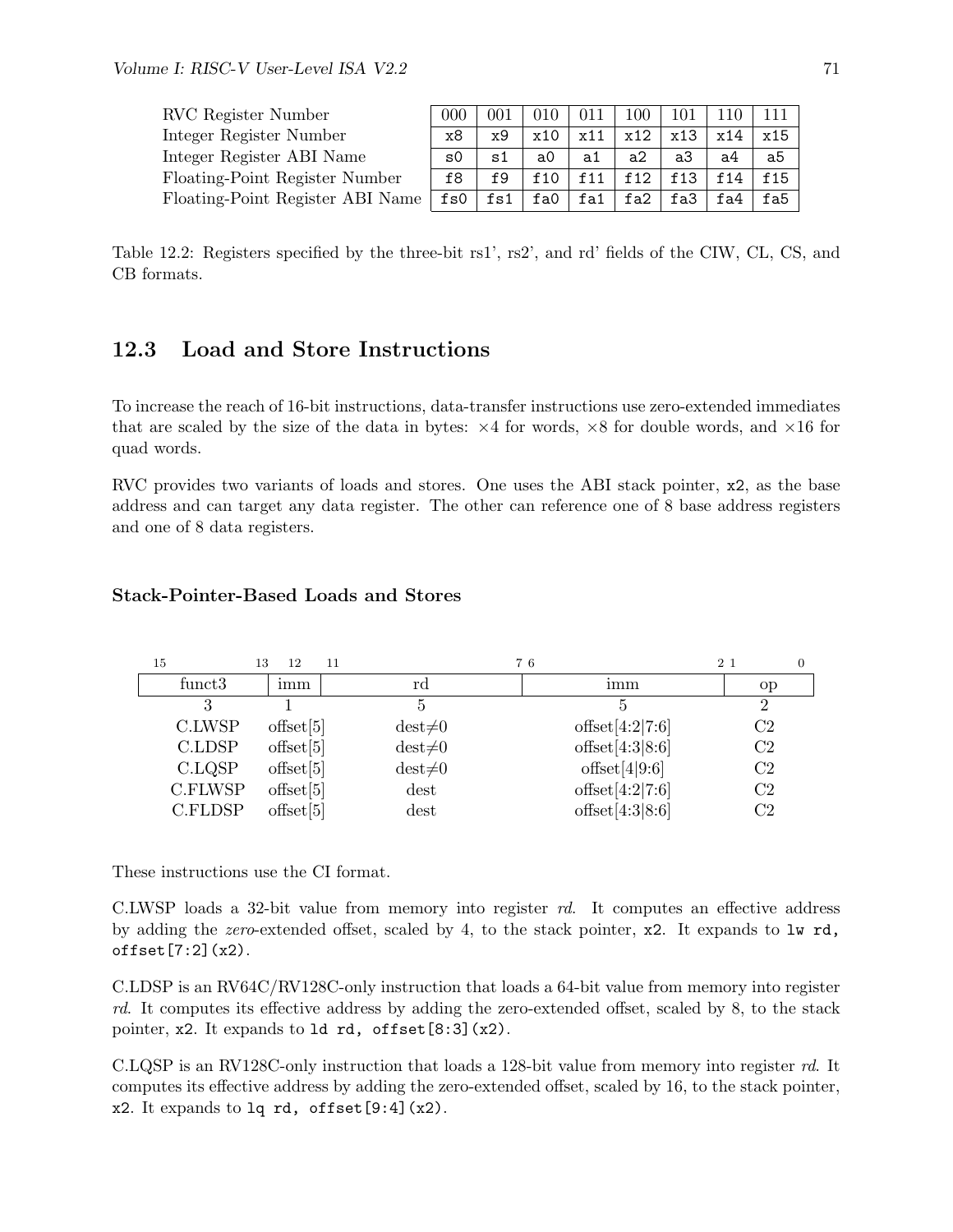C.FLWSP is an RV32FC-only instruction that loads a single-precision floating-point value from memory into floating-point register rd. It computes its effective address by adding the *zero*-extended offset, scaled by 4, to the stack pointer, x2. It expands to  $\text{flux rd}$ , offset [7:2](x2).

C.FLDSP is an RV32DC/RV64DC-only instruction that loads a double-precision floating-point value from memory into floating-point register  $rd$ . It computes its effective address by adding the zero-extended offset, scaled by 8, to the stack pointer, x2. It expands to fld rd, offset[8:3](x2).

| 15      | 13 12 |                    | 76         | 2 <sub>1</sub><br>0 |
|---------|-------|--------------------|------------|---------------------|
| funct3  |       | 1mm                | rs2        | op                  |
| 3       |       | 6                  | 5          |                     |
| C.SWSP  |       | offset $[5:2 7:6]$ | src        | C2                  |
| C.SDSP  |       | offset $[5:3 8:6]$ | src        | C2                  |
| C.SQSP  |       | offset $[5:4 9:6]$ | src        | C2                  |
| C.FSWSP |       | offset $[5:2 7:6]$ | src        | C2                  |
| C.FSDSP |       | offset $[5:3 8:6]$ | <b>src</b> | С2                  |

These instructions use the CSS format.

C.SWSP stores a 32-bit value in register rs2 to memory. It computes an effective address by adding the zero-extended offset, scaled by 4, to the stack pointer, x2. It expands to sw rs2, offset[7:2](x2).

C.SDSP is an RV64C/RV128C-only instruction that stores a 64-bit value in register rs2 to memory. It computes an effective address by adding the zero-extended offset, scaled by 8, to the stack pointer, x2. It expands to sd rs2, offset[8:3](x2).

C.SQSP is an RV128C-only instruction that stores a 128-bit value in register rs2 to memory. It computes an effective address by adding the zero-extended offset, scaled by 16, to the stack pointer, x2. It expands to  $sq$  rs2, offset  $[9:4](x2)$ .

C.FSWSP is an RV32FC-only instruction that stores a single-precision floating-point value in floating-point register rs2 to memory. It computes an effective address by adding the zero-extended offset, scaled by 4, to the stack pointer,  $x2$ . It expands to fsw rs2, offset [7:2](x2).

C.FSDSP is an RV32DC/RV64DC-only instruction that stores a double-precision floating-point value in floating-point register rs2 to memory. It computes an effective address by adding the zeroextended offset, scaled by 8, to the stack pointer,  $x2$ . It expands to fsd rs2, offset [8:3]( $x2$ ).

Register save/restore code at function entry/exit represents a significant portion of static code size. The stack-pointer-based compressed loads and stores in RVC are effective at reducing the save/restore static code size by a factor of 2 while improving performance by reducing dynamic instruction bandwidth.

A common mechanism used in other ISAs to further reduce save/restore code size is loadmultiple and store-multiple instructions. We considered adopting these for RISC-V but noted the following drawbacks to these instructions:

• These instructions complicate processor implementations.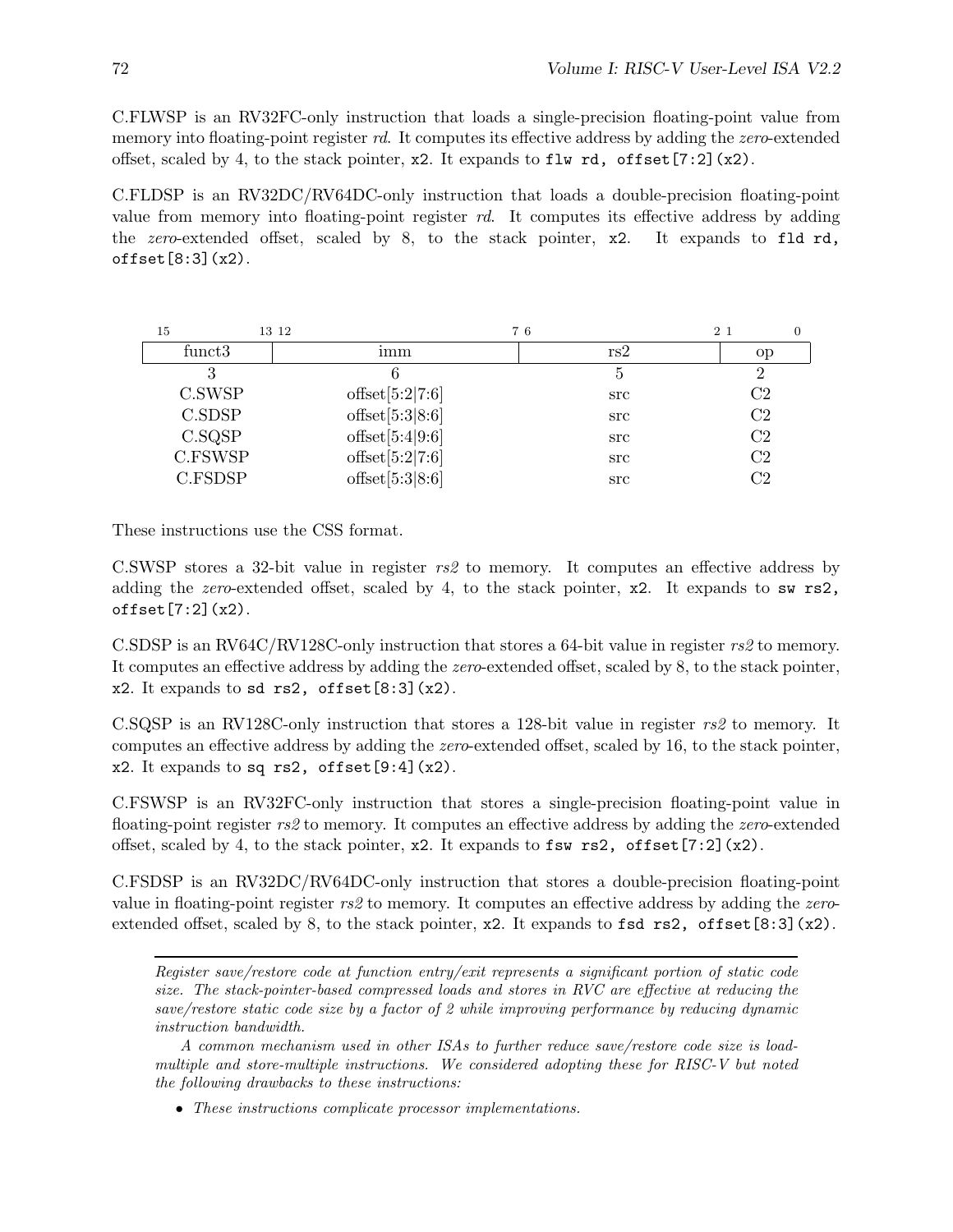- For virtual memory systems, some data accesses could be resident in physical memory and some could not, which requires a new restart mechanism for partially executed instructions.
- Unlike the rest of the RVC instructions, there is no IFD equivalent to Load Multiple and Store Multiple.
- Unlike the rest of the RVC instructions, the compiler would have to be aware of these instructions to both generate the instructions and to allocate registers in an order to maximize the chances of the them being saved and stored, since they would be saved and restored in sequential order.
- Simple microarchitectural implementations will constrain how other instructions can be scheduled around the load and store multiple instructions, leading to a potential performance loss.
- The desire for sequential register allocation might conflict with the featured registers selected for the CIW, CL, CS, and CB formats.

Furthermore, much of the gains can be realized in software by replacing prologue and epilogue code with subroutine calls to common prologue and epilogue code, a technique described in Section 5.6 of [\[34\]](#page-144-1).

While reasonable architects might come to different conclusions, we decided to omit load and store multiple and instead use the software-only approach of calling save/restore millicode routines to attain the greatest code size reduction.

| 15     | 13 12 |                  | 10 9 | 76 |             | 54   | 2 1 | $\theta$    |
|--------|-------|------------------|------|----|-------------|------|-----|-------------|
| funct3 |       | ımm              | rs1' |    | 1mm         | rd'  |     | op          |
| 3      |       |                  | 3    |    |             | 3    |     | 2           |
| C.LW   |       | offset[5:3]      | base |    | offset[2 6] | dest |     | $\rm{C0}$   |
| CLD    |       | offset[5:3]      | base |    | offset[7:6] | dest |     | $\rm CO$    |
| C.LQ   |       | offset $[5 4 8]$ | base |    | offset[7:6] | dest |     | $_{\rm C0}$ |
| C.FLW  |       | offset[5:3]      | base |    | offset[2 6] | dest |     | $\rm CO$    |
| C.FLD  |       | offset[5:3]      | base |    | offset[7:6] | dest |     | CO          |

#### Register-Based Loads and Stores

These instructions use the CL format.

C.LW loads a 32-bit value from memory into register  $rd'$ . It computes an effective address by adding the zero-extended offset, scaled by 4, to the base address in register  $rs1'$ . It expands to lw rd',  $offset[6:2](rs1').$ 

C.LD is an RV64C/RV128C-only instruction that loads a 64-bit value from memory into register  $rd'$ . It computes an effective address by adding the *zero*-extended offset, scaled by 8, to the base address in register  $rs1'$ . It expands to 1d rd', offset[7:3](rs1').

C.LQ is an RV128C-only instruction that loads a 128-bit value from memory into register  $rd'$ . It computes an effective address by adding the zero-extended offset, scaled by 16, to the base address in register  $rs1'$ . It expands to  $lq$  rd', offset [8:4](rs1').

C.FLW is an RV32FC-only instruction that loads a single-precision floating-point value from memory into floating-point register  $rd'$ . It computes an effective address by adding the zero-extended offset, scaled by 4, to the base address in register  $rs1'$ . It expands to flw rd', offset [6:2] (rs1').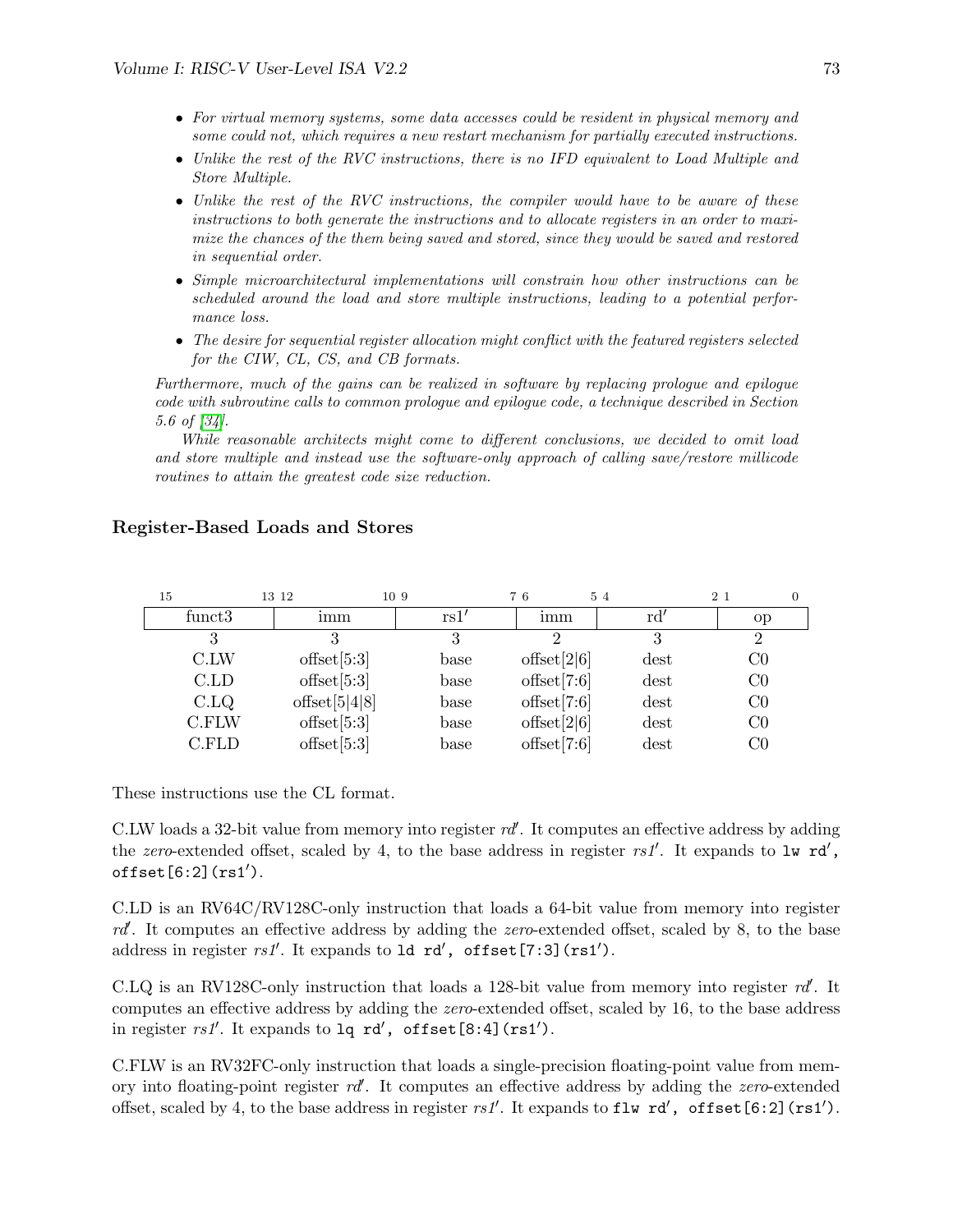C.FLD is an RV32DC/RV64DC-only instruction that loads a double-precision floating-point value from memory into floating-point register  $rd'$ . It computes an effective address by adding the zero-extended offset, scaled by 8, to the base address in register  $rs1'$ . It expands to fld rd',  $offset[7:3](rs1').$ 

| 15     | 13 12 |               | 10 9 | 76          | 54         | 2 <sub>1</sub> |
|--------|-------|---------------|------|-------------|------------|----------------|
| funct3 |       | ımm           | rs1' | 1mm         | rs2'       | op             |
| 3      |       |               |      | າ           | 3          | 2              |
| C.SW   |       | offset[5:3]   | base | offset[2 6] | <b>Src</b> | $\rm CO$       |
| C.SD   |       | offset[5:3]   | base | offset[7:6] | <b>STC</b> | C <sub>0</sub> |
| C.SQ   |       | offset[5 4 8] | base | offset[7:6] | <b>STC</b> | $_{\rm C0}$    |
| C.FSW  |       | offset[5:3]   | base | offset[2 6] | <b>src</b> | $\rm CO$       |
| C.FSD  |       | offset[5:3]   | base | offset[7:6] | <b>src</b> | $\rm CO$       |

These instructions use the CS format.

C.SW stores a 32-bit value in register  $rs\mathcal{Z}$  to memory. It computes an effective address by adding the zero-extended offset, scaled by 4, to the base address in register  $rs1'$ . It expands to sw rs2',  $offset[6:2](rs1').$ 

C.SD is an RV64C/RV128C-only instruction that stores a 64-bit value in register  $rs\mathscr{Z}$  to memory. It computes an effective address by adding the zero-extended offset, scaled by 8, to the base address in register  $rs1'$ . It expands to sd  $rs2'$ , offset[7:3](rs1').

C.SQ is an RV128C-only instruction that stores a 128-bit value in register  $rs\mathcal{Z}$  to memory. It computes an effective address by adding the zero-extended offset, scaled by 16, to the base address in register  $rs1'$ . It expands to  $sq\ rs2'$ , offset[8:4](rs1').

C.FSW is an RV32FC-only instruction that stores a single-precision floating-point value in floatingpoint register  $rs\mathcal{Z}$  to memory. It computes an effective address by adding the *zero*-extended offset, scaled by 4, to the base address in register  $rs1'$ . It expands to  $fsw\ rs2'$ , offset [6:2] (rs1').

C.FSD is an RV32DC/RV64DC-only instruction that stores a double-precision floating-point value in floating-point register  $rs\mathcal{Z}$  to memory. It computes an effective address by adding the zeroextended offset, scaled by 8, to the base address in register  $rs1'$ . It expands to fsd rs2',  $offset[7:3](rs1').$ 

## 12.4 Control Transfer Instructions

RVC provides unconditional jump instructions and conditional branch instructions. As with base RVI instructions, the offsets of all RVC control transfer instruction are in multiples of 2 bytes.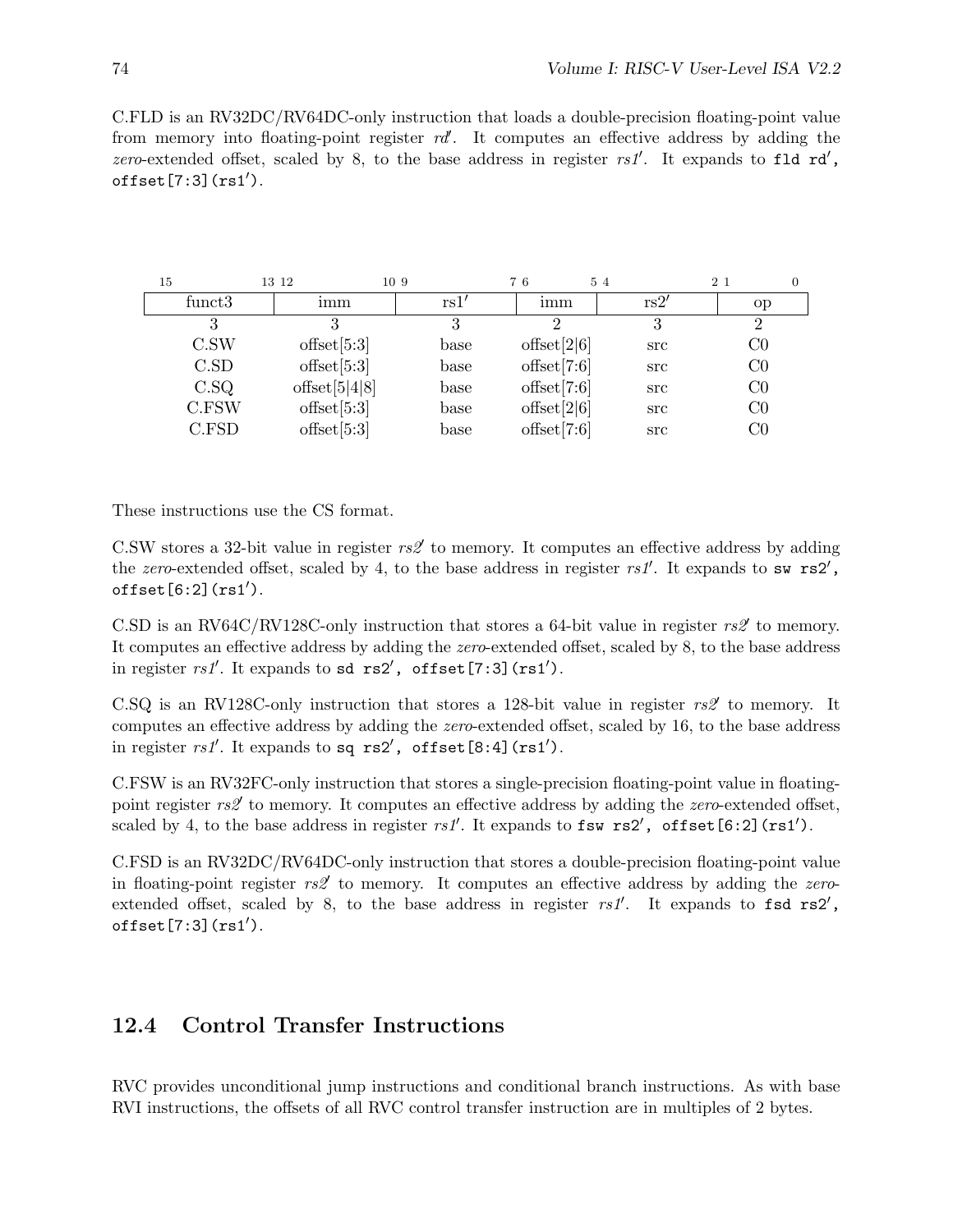| 15     | 13 12 |                                  | 21 |  |
|--------|-------|----------------------------------|----|--|
| funct3 |       | ımm                              | op |  |
|        |       |                                  |    |  |
| C.J    |       | offset $[11 4 9:8 10 6 7 3:1 5]$ |    |  |
| C.JAL  |       | offset $[11 4 9:8 10 6 7 3:1 5]$ |    |  |

These instructions use the CJ format.

C.J performs an unconditional control transfer. The offset is sign-extended and added to the pc to form the jump target address. C.J can therefore target a  $\pm 2$  KiB range. C.J expands to jal  $\alpha$ , offset[11:1].

C.JAL is an RV32C-only instruction that performs the same operation as C.J, but additionally writes the address of the instruction following the jump  $(pc+2)$  to the link register, x1. C.JAL expands to jal x1, offset[11:1].

| 15 |        | 12 11                          | 76  | $2^{\circ}$ |
|----|--------|--------------------------------|-----|-------------|
|    | funct4 | rsl                            | rs2 | op          |
|    |        |                                |     |             |
|    | C.JR   |                                |     | 22          |
|    | C.JALR | $\sec \neq 0$<br>$\sec \neq 0$ |     | ∩ר          |

These instructions use the CR format.

C.JR (jump register) performs an unconditional control transfer to the address in register rs1. C.JR expands to jalr x0, rs1, 0.

C.JALR (jump and link register) performs the same operation as C.JR, but additionally writes the address of the instruction following the jump  $(pc+2)$  to the link register, x1. C.JALR expands to jalr x1, rs1, 0.

Strictly speaking, C.JALR does not expand exactly to a base RVI instruction as the value added to the PC to form the link address is 2 rather than  $\lambda$  as in the base ISA, but supporting both offsets of 2 and 4 bytes is only a very minor change to the base microarchitecture.

| 15 |        | 13 12            | 10.9 | 76                   |    |  |
|----|--------|------------------|------|----------------------|----|--|
|    | funct3 | ımm              | rsl  | ımm                  | op |  |
|    |        |                  |      |                      |    |  |
|    | C.BEQZ | offset $[8 4:3]$ | src  | offset $[7:6 2:1 5]$ |    |  |
|    | C.BNEZ | offset $[8 4:3]$ | src  | offset $[7:6 2:1 5]$ |    |  |

These instructions use the CB format.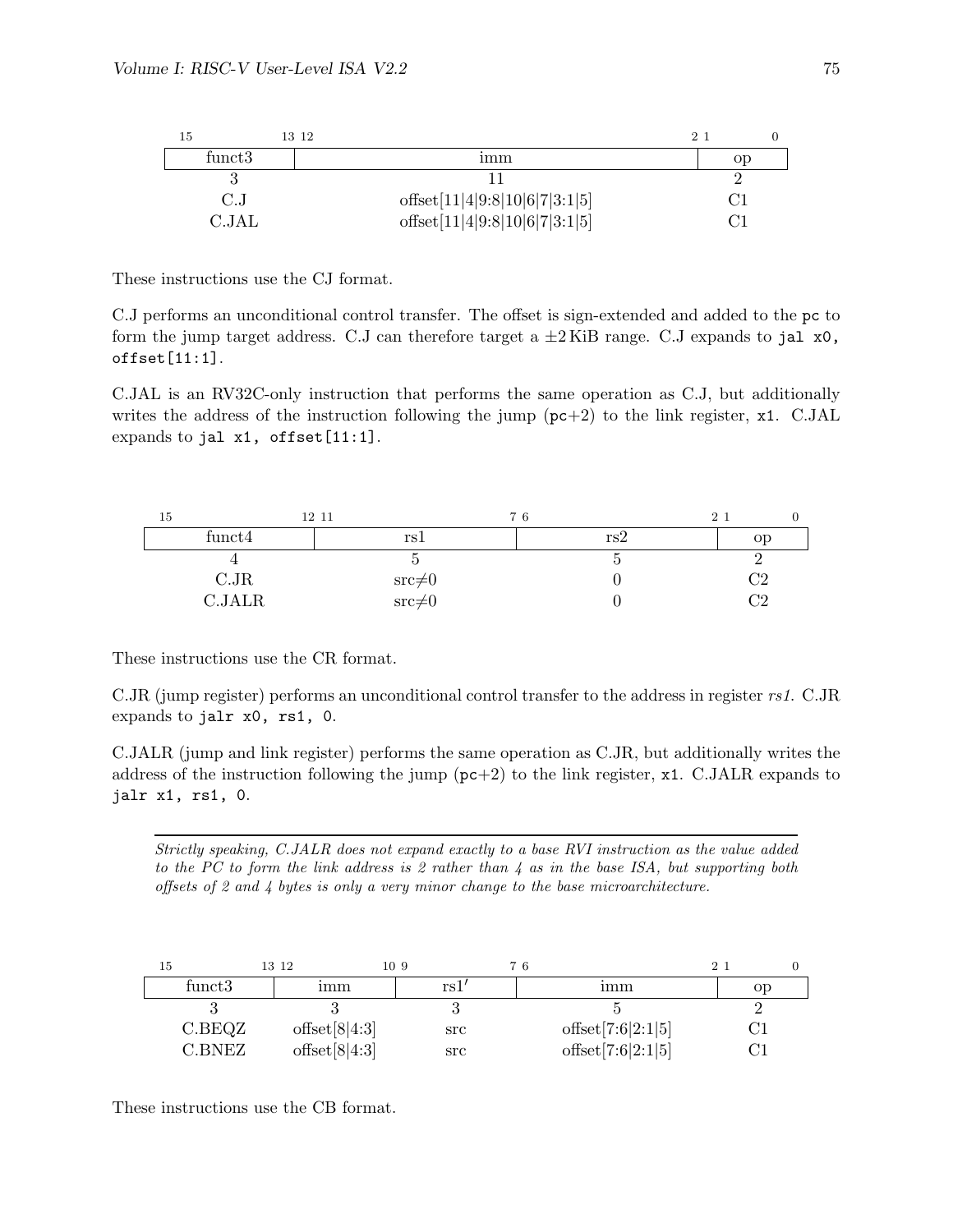C.BEQZ performs conditional control transfers. The offset is sign-extended and added to the pc to form the branch target address. It can therefore target a  $\pm 256$  B range. C.BEQZ takes the branch if the value in register  $rs1'$  is zero. It expands to beq  $rs1'$ , x0, offset[8:1].

C.BNEZ is defined analogously, but it takes the branch if  $rs1'$  contains a nonzero value. It expands to bne  $rs1', x0,$  offset[8:1].

### 12.5 Integer Computational Instructions

RVC provides several instructions for integer arithmetic and constant generation.

#### Integer Constant-Generation Instructions

The two constant-generation instructions both use the CI instruction format and can target any integer register.

| 15 |        | 13<br>12          |                     | 76                |    |
|----|--------|-------------------|---------------------|-------------------|----|
|    | funct3 | imm[5]            | rd                  | imm[4:0]          | op |
|    |        |                   |                     |                   |    |
|    | C.LI   | $\mathrm{imm}[5]$ | $dest \neq 0$       | $\text{imm}[4:0]$ |    |
|    | C.LU.  | nzuimm[17]        | $dest \neq \{0,2\}$ | nzuimm[16:12]     |    |

C.LI loads the sign-extended 6-bit immediate, imm, into register rd. C.LI is only valid when  $rd \neq \infty$ . C.LI expands into addi rd, x0, imm[5:0].

C.LUI loads the non-zero 6-bit immediate field into bits 17–12 of the destination register, clears the bottom 12 bits, and sign-extends bit 17 into all higher bits of the destination. C.LUI is only valid when  $rd \neq \{x0, x2\}$ , and when the immediate is not equal to zero. C.LUI expands into lui rd, nzuimm[17:12].

#### Integer Register-Immediate Operations

These integer register-immediate operations are encoded in the CI format and perform operations on any non-x0 integer register and a 6-bit immediate. The immediate cannot be zero.

| 15                       | 12<br>13 |               | 76                  |    |  |
|--------------------------|----------|---------------|---------------------|----|--|
| funct3                   | imm[5]   | rd/rs1        | $\mathrm{imm}[4:0]$ | op |  |
|                          |          |               |                     |    |  |
| C.ADDI                   | nzimm[5] | dest          | nzimm[4:0]          |    |  |
| C.ADDIW                  | imm[5]   | $dest \neq 0$ | $\text{imm}[4:0]$   |    |  |
| $C.$ ADDI16SP $nzimm[9]$ |          |               | nzimm[4 6 8:7 5]    |    |  |

C.ADDI adds the non-zero sign-extended 6-bit immediate to the value in register  $rd$  then writes the result to rd. C.ADDI expands into addi rd, rd, nzimm $[5:0]$ .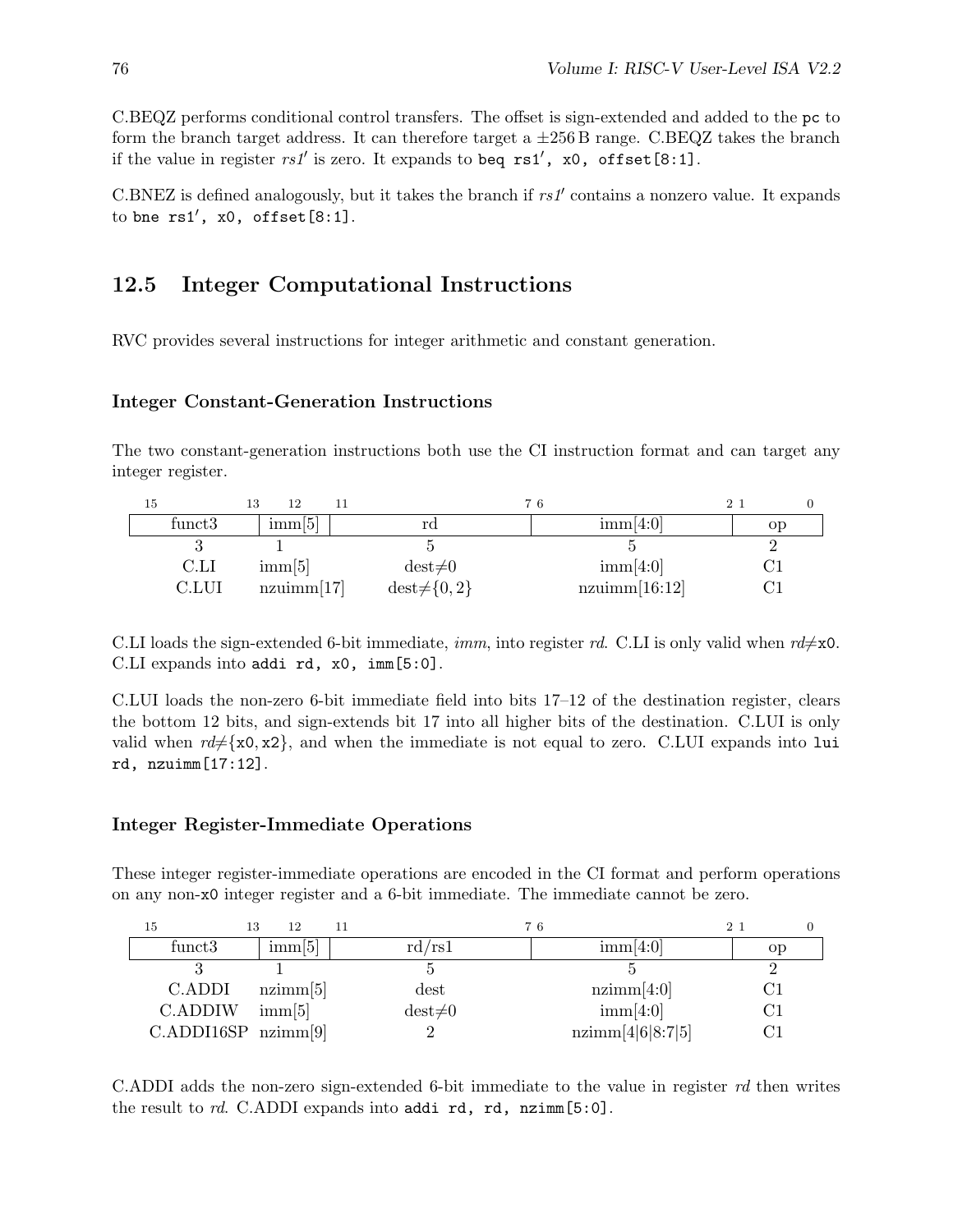C.ADDIW is an RV64C/RV128C-only instruction that performs the same computation but produces a 32-bit result, then sign-extends result to 64 bits. C.ADDIW expands into addiw rd, rd, imm[5:0]. The immediate can be zero for C.ADDIW, where this corresponds to sext.w rd.

C.ADDI16SP shares the opcode with C.LUI, but has a destination field of x2. C.ADDI16SP adds the non-zero sign-extended 6-bit immediate to the value in the stack pointer  $(sp=x2)$ , where the immediate is scaled to represent multiples of 16 in the range (-512,496). C.ADDI16SP is used to adjust the stack pointer in procedure prologues and epilogues. It expands into addi x2, x2, nzimm[9:4].

In the standard RISC-V calling convention, the stack pointer sp is always 16-byte aligned.



C.ADDI4SPN is a CIW-format RV32C/RV64C-only instruction that adds a zero-extended non-zero immediate, scaled by 4, to the stack pointer, x2, and writes the result to  $rd'$ . This instruction is used to generate pointers to stack-allocated variables, and expands to addi  $rd'$ ,  $x2$ , nzuimm $[9:2]$ .

| 15 |        |          |               |            |    |
|----|--------|----------|---------------|------------|----|
|    | funct3 | shamt[5] | rd/rs1        | shamt[4:0] | op |
|    |        |          |               |            |    |
|    | C.SLLI | shamt[5] | $dest \neq 0$ | shamt[4:0] | Ξ2 |

C.SLLI is a CI-format instruction that performs a logical left shift of the value in register rd then writes the result to rd. The shift amount is encoded in the *shamt* field, where  $shamt/5$  must be zero for RV32C. For RV32C and RV64C, the shift amount must be non-zero. For RV128C, a shift amount of zero is used to encode a shift of 64. C.SLLI expands into slli rd, rd, shamt[5:0], except for RV128C with shamt=0, which expands to slli rd, rd, 64.

| 15 |        | 13<br>12 |        | 109             | 76         |    |  |
|----|--------|----------|--------|-----------------|------------|----|--|
|    | funct3 | shamt[5] | funct2 | rd'/rs1'        | shamt[4:0] | op |  |
|    |        |          |        |                 |            |    |  |
|    | C.SRLI | shamt[5] | C.SRLI | dest            | shamt[4:0] |    |  |
|    | C.SRAI | shamt[5] | C.SRAI | $\mathrm{dest}$ | shamt[4:0] |    |  |

C.SRLI is a CB-format instruction that performs a logical right shift of the value in register  $rd'$ then writes the result to  $rd'$ . The shift amount is encoded in the *shamt* field, where *shamt*[5] must be zero for RV32C. For RV32C and RV64C, the shift amount must be non-zero. For RV128C, a shift amount of zero is used to encode a shift of 64. Furthermore, the shift amount is sign-extended for RV128C, and so the legal shift amounts are 1–31, 64, and 96–127. C.SRLI expands into srli rd', rd', shamt $[5:0]$ , except for RV128C with shamt=0, which expands to srli rd', rd', 64.

C.SRAI is defined analogously to C.SRLI, but instead performs an arithmetic right shift. C.SRAI expands to srai rd', rd', shamt $[5:0]$ .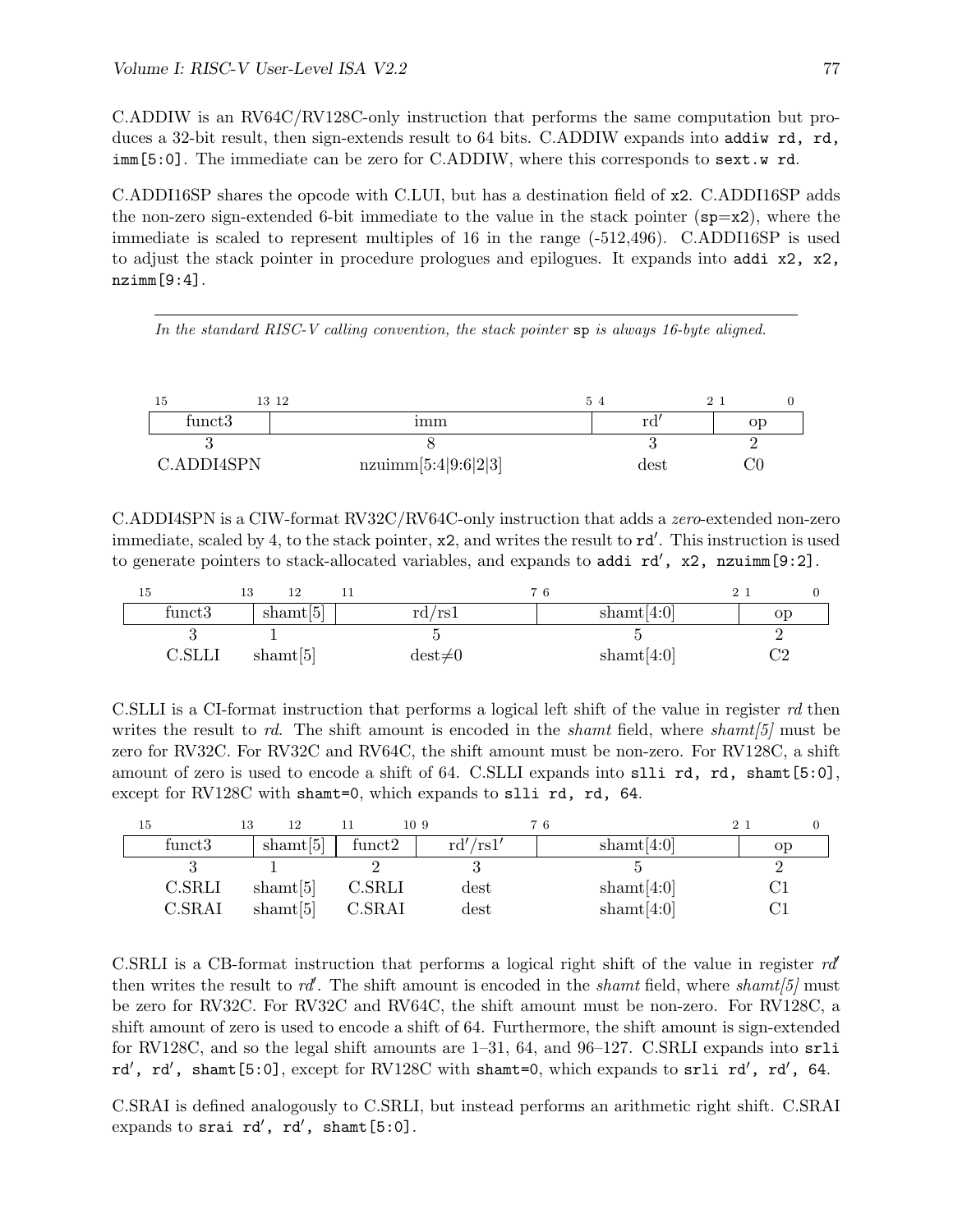Left shifts are usually more frequent than right shifts, as left shifts are frequently used to scale address values. Right shifts have therefore been granted less encoding space and are placed in an encoding quadrant where all other immediates are sign-extended. For RV128, the decision was made to have the 6-bit shift-amount immediate also be sign-extended. Apart from reducing the decode complexity, we believe right-shift amounts of  $96-127$  will be more useful than  $64-95$ , to allow extraction of tags located in the high portions of 128-bit address pointers. We note that RV128C will not be frozen at the same point as RV32C and RV64C, to allow evaluation of typical usage of 128-bit address-space codes.

| 15 |        | 12     |        | 109    |          |  |                     |  |  |
|----|--------|--------|--------|--------|----------|--|---------------------|--|--|
|    | funct3 | imm[5] |        | funct2 | rd'/rs1' |  | imm[4:0]            |  |  |
|    |        |        |        |        |          |  |                     |  |  |
|    | C.ANDI | imm[5] | C.ANDI |        | dest     |  | $\mathrm{imm}[4:0]$ |  |  |

C.ANDI is a CB-format instruction that computes the bitwise AND of of the value in register  $rd'$ and the sign-extended 6-bit immediate, then writes the result to  $rd'$ . C.ANDI expands to andi  $rd', rd', imm[5:0].$ 

#### Integer Register-Register Operations

| 15 |        | 12 11                                                                 | 76           |               |
|----|--------|-----------------------------------------------------------------------|--------------|---------------|
|    | funct4 | rd/rs1                                                                | rs2          | op            |
|    |        |                                                                       |              |               |
|    | C.MV   |                                                                       | $src \neq 0$ | $\mathbb{C}2$ |
|    | C.ADD  | $\begin{array}{c} {\rm dest} \neq 0 \\ {\rm dest} \neq 0 \end{array}$ | $src \neq 0$ | С2            |

These instructions use the CR format.

C.MV copies the value in register rs2 into register rd. C.MV expands into add rd,  $x0$ , rs2.

|                       |  |  |  |  |  |  |  | C.ADD adds the values in registers rd and rs2 and writes the result to register rd. C.ADD expands |
|-----------------------|--|--|--|--|--|--|--|---------------------------------------------------------------------------------------------------|
| into add rd, rd, rs2. |  |  |  |  |  |  |  |                                                                                                   |

| 15            | 10 9     | 76<br>5 4      |            | 2 <sub>1</sub><br>0 |
|---------------|----------|----------------|------------|---------------------|
| funct6        | rd'/rs1' | funct          | rs2'       | op                  |
| 6             | 3        | $\overline{2}$ | 3          |                     |
| C.AND         | dest     | C.AND          | <b>src</b> | C1                  |
| C.OR          | dest     | C.OR           | src        | C1                  |
| C.XOR         | dest     | C.XOR          | src        | C1                  |
| C.SUB         | dest     | C.SUB          | src        | C1                  |
| C.ADDW        | dest     | C.ADDW         | src        | C1                  |
| <b>C.SUBW</b> | dest     | <b>C.SUBW</b>  | <b>src</b> | $\rm C1$            |

These instructions use the CS format.

C.AND computes the bitwise AND of the values in registers  $rd'$  and  $rs\mathscr{Z}$ , then writes the result to register  $rd'$ . C.AND expands into and rd', rd', rs2'.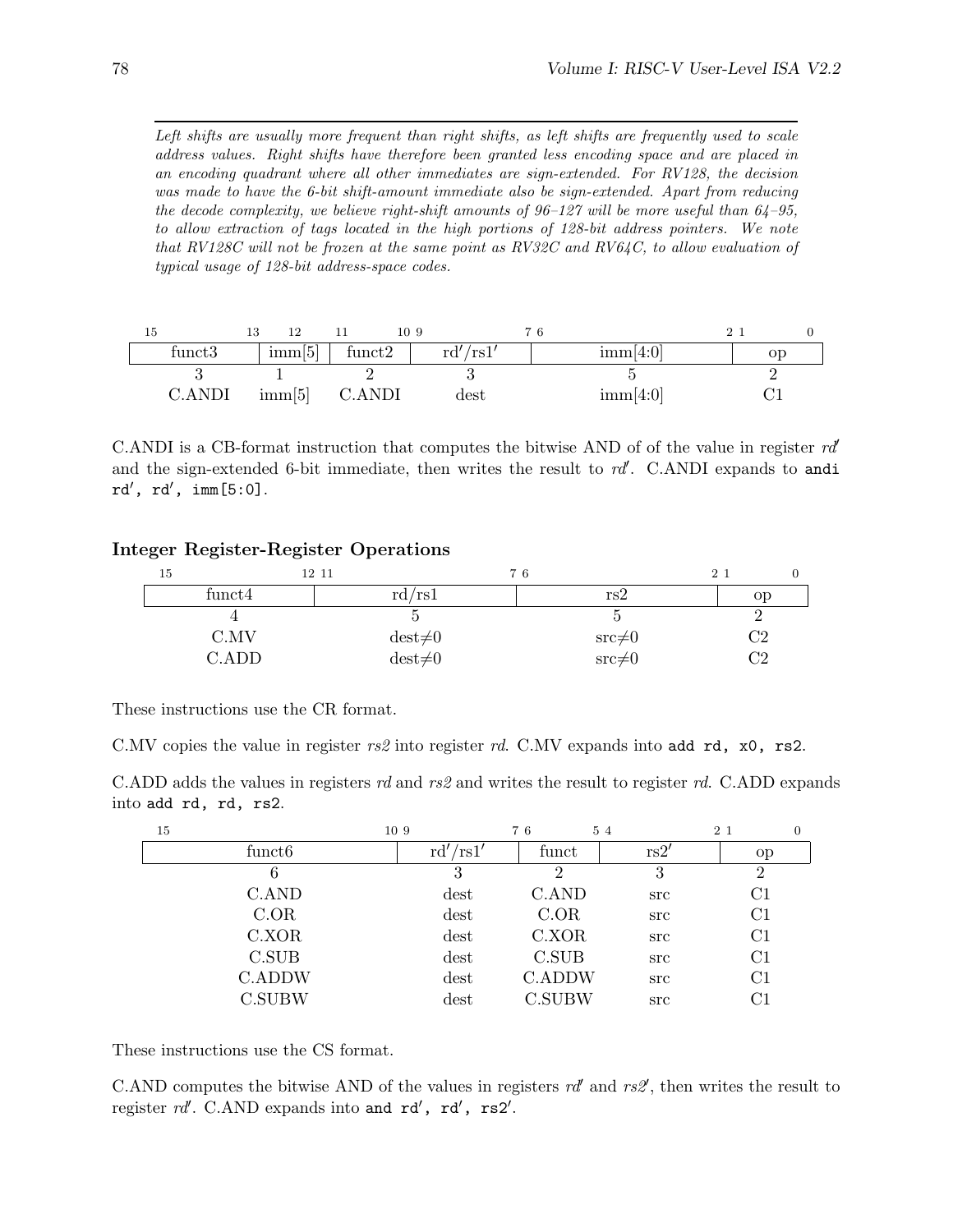C.OR computes the bitwise OR of the values in registers  $rd'$  and  $rs\mathscr{Z}$ , then writes the result to register  $rd'$ . C.OR expands into or  $rd'$ ,  $rd'$ ,  $rs2'$ .

C.XOR computes the bitwise XOR of the values in registers  $rd'$  and  $rs\mathscr{Z}$ , then writes the result to register  $rd'$ . C.XOR expands into xor rd', rd', rs2'.

C.SUB subtracts the value in register  $rs\mathscr{L}$  from the value in register  $rd'$ , then writes the result to register  $rd'$ . C.SUB expands into sub rd', rd', rs2'.

C.ADDW is an RV64C/RV128C-only instruction that adds the values in registers  $rd'$  and rs2, then sign-extends the lower 32 bits of the sum before writing the result to register  $rd$ . C.ADDW expands into addw  $rd'$ ,  $rd'$ ,  $rs2'.$ 

C.SUBW is an RV64C/RV128C-only instruction that subtracts the value in register  $rs\mathscr{Z}$  from the value in register  $rd'$ , then sign-extends the lower 32 bits of the difference before writing the result to register  $rd'$ . C.SUBW expands into subw rd', rd', rs2'.

This group of six instructions do not provide large savings individually, but do not occupy much encoding space and are straightforward to implement, and as a group provide a worthwhile improvement in static and dynamic compression.

| 15 |  | 13 12 11 | 76 |  |
|----|--|----------|----|--|
|    |  |          |    |  |
|    |  |          |    |  |
|    |  |          |    |  |

#### Defined Illegal Instruction

A 16-bit instruction with all bits zero is permanently reserved as an illegal instruction.

We reserve all-zero instructions to be illegal instructions to help trap attempts to execute zero-ed or non-existent portions of the memory space. The all-zero value should not be redefined in any non-standard extension. Similarly, we reserve instructions with all bits set to 1 (corresponding to very long instructions in the RISC-V variable-length encoding scheme) as illegal to capture another common value seen in non-existent memory regions.

#### NOP Instruction

| 19     | ŦΩ | - 12                                  | <b>TT</b>  |                                       |    |
|--------|----|---------------------------------------|------------|---------------------------------------|----|
| funct3 |    | $\Gamma \sim 7$<br>$1mm\vert\ddot{o}$ | 'rs1<br>тd | mm <br>$\sqrt{1}$ . $\sqrt{1}$<br>7.V | op |
|        |    |                                       |            |                                       |    |
| A NOE  |    |                                       |            |                                       |    |

C.NOP is a CI-format instruction that does not change any user-visible state, except for advancing the pc. C.NOP is encoded as c.addi  $x0$ , 0 and so expands to addi  $x0$ ,  $x0$ , 0.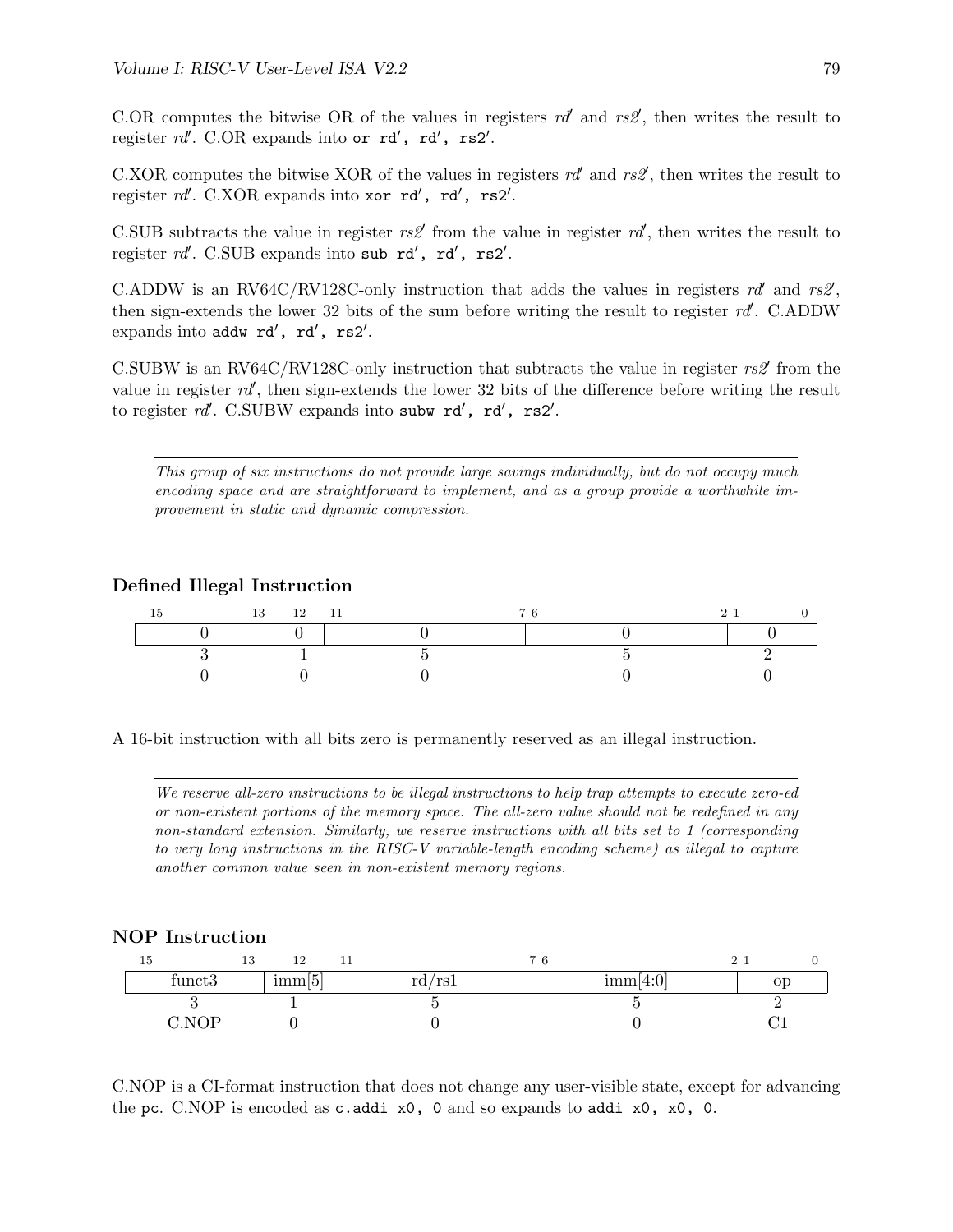| 15              | 12 11<br>2 1 |    |
|-----------------|--------------|----|
| funct4          |              | or |
|                 | ιU           |    |
| <b>C.EBREAK</b> |              | ຳຕ |

#### Breakpoint Instruction

Debuggers can use the C.EBREAK instruction, which expands to ebreak, to cause control to be transferred back to the debugging environment. C.EBREAK shares the opcode with the C.ADD instruction, but with rd and rs2 both zero, thus can also use the CR format.

## 12.6 Usage of C Instructions in LR/SC Sequences

On implementations that support the C extension, compressed forms of the I instructions permitted inside LR/SC sequences can be used while retaining the guarantee of eventual success, as described in Section [7.2.](#page-51-0)

The implication is that any implementation that claims to support both the A and C extensions must ensure that  $LR/SC$  sequences containing valid  $C$  instructions will eventually complete.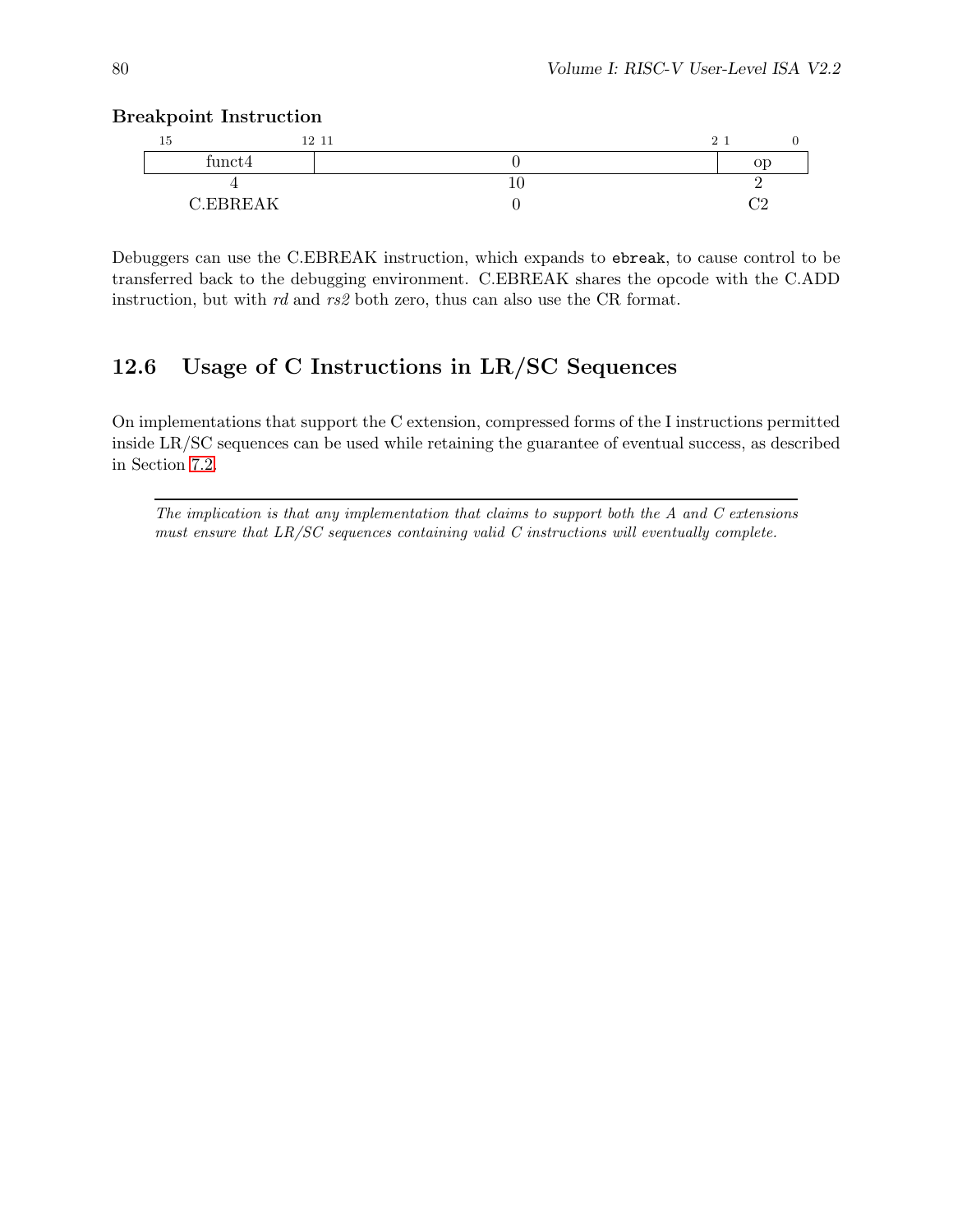## 12.7 RVC Instruction Set Listings

Table [12.3](#page-92-0) shows a map of the major opcodes for RVC. Opcodes with the lower two bits set correspond to instructions wider than 16 bits, including those in the base ISAs. Several instructions are only valid for certain operands; when invalid, they are marked either RES to indicate that the opcode is reserved for future standard extensions; NSE to indicate that the opcode is reserved for non-standard extensions; or HINT to indicate that the opcode is reserved for future standard microarchitectural hints. Instructions marked HINT must execute as no-ops on implementations for which the hint has no effect.

The HINT instructions are designed to support future addition of microarchitectural hints that might affect performance but cannot affect architectural state. The HINT encodings have been chosen so that simple implementations can ignore the HINT encoding and execute the HINT as a regular operation that does not change architectural state. For example, C.ADD is a HINT if the destination register is x0, where the five-bit rs2 field encodes details of the HINT. However, a simple implementation can simply execute the HINT as an add to register x0, which will have no effect.

| inst[15:13]<br>inst[1:0] | 000         | 001          | 010         | 011          | 100           | 101          | 110         | 111          |              |
|--------------------------|-------------|--------------|-------------|--------------|---------------|--------------|-------------|--------------|--------------|
|                          |             | <b>FLD</b>   |             | <b>FLW</b>   |               | <b>FSD</b>   |             | <b>FSW</b>   | RV32         |
| 00                       | ADDI4SPN    | <b>FLD</b>   | LW          | LD           | Reserved      | <b>FSD</b>   | SW          | <b>SD</b>    | RV64         |
|                          |             | LQ           |             | LD           |               | SQ           |             | SD           | <b>RV128</b> |
|                          |             | JAL          |             |              |               |              |             |              | RV32         |
| 01                       | ADDI        | <b>ADDIW</b> | Ы           | LUI/ADDI16SP | MISC-ALU      | J            | <b>BEQZ</b> | <b>BNEZ</b>  | RV64         |
|                          |             | <b>ADDIW</b> |             |              |               |              |             |              | <b>RV128</b> |
|                          |             | <b>FLDSP</b> |             | <b>FLWSP</b> |               | <b>FSDSP</b> |             | <b>FSWSP</b> | RV32         |
| 10                       | <b>SLLI</b> | <b>FLDSP</b> | <b>LWSP</b> | <b>LDSP</b>  | J[AL]R/MV/ADD | <b>FSDSP</b> | <b>SWSP</b> | <b>SDSP</b>  | RV64         |
|                          |             | LQ           |             | LDSP         |               | SQ           |             | <b>SDSP</b>  | <b>RV128</b> |
| 11                       |             |              |             | >16b         |               |              |             |              |              |

Table 12.3: RVC opcode map

<span id="page-92-0"></span>Tables [12.4–](#page-93-0)[12.6](#page-94-0) list the RVC instructions.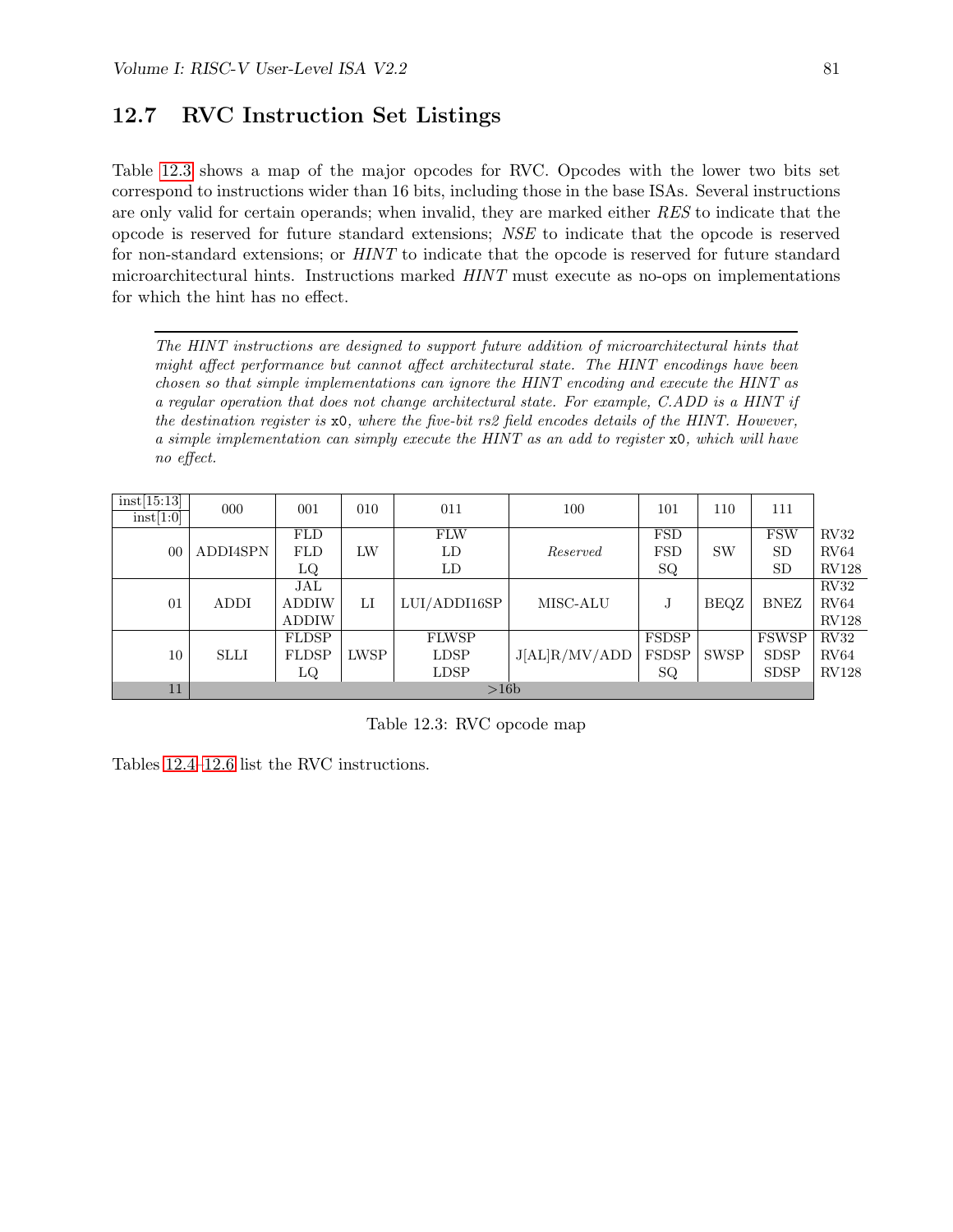| 13<br>- 14<br>15 | 12<br>11<br>-10                 | 8<br>9<br>7            | 5<br>-6            | 3<br>$\overline{4}$<br>$\mathcal{D}_{\mathcal{L}}$ | $\mathbf{1}$<br>$\Omega$ |                            |
|------------------|---------------------------------|------------------------|--------------------|----------------------------------------------------|--------------------------|----------------------------|
| 000              |                                 | 0                      |                    | $\theta$                                           | 00 <sup>°</sup>          | <i>Illegal instruction</i> |
| 000              |                                 | nzuimm $[5:4 9:6 2 3]$ |                    | $\mathrm{rd}^{\prime}$                             | 00 <sup>°</sup>          | C.ADDI4SPN (RES. nzuimm=0) |
| 001              | $\text{uimm}[5:3]$              | rs1'                   | $\text{uimm}[7:6]$ | $\overline{\text{rd}'}$                            | 00 <sup>°</sup>          | C.FLD $(RV32/64)$          |
| 001              | $\overline{\text{uimm}}[5:4 8]$ | rs1'                   | $\text{uimm}[7:6]$ | $\mathrm{rd}'$                                     | 00 <sup>°</sup>          | $CLQ$ (RV128)              |
| 010              | $\text{uimm}[5:3]$              | rs1'                   | $\text{uimm}[2 6]$ | $\mathrm{rd}'$                                     | 00 <sup>°</sup>          | C.LW                       |
| 011              | $\text{uimm}[5:3]$              | rs1'                   | $\text{uimm}[2 6]$ | $\mathrm{rd}'$                                     | 00 <sup>°</sup>          | $C.FLW$ (RV32)             |
| 011              | $\text{uimm}[5:3]$              | rs1'                   | $\text{uimm}[7:6]$ | $\mathrm{rd}^{\prime}$                             | 00 <sup>°</sup>          | $\text{C.LD}$ (RV64/128)   |
| 100              |                                 |                        |                    |                                                    | 00 <sup>°</sup>          | Reserved                   |
| 101              | $\text{uimm}[5:3]$              | rs1'                   | $\text{uimm}[7:6]$ | rs2'                                               | 00 <sup>°</sup>          | $C.FSD$ (RV32/64)          |
| 101              | $\text{uimm}[5:4 8]$            | rs1'                   | $\mu$ imm $[7:6]$  | rs2'                                               | 00 <sup>°</sup>          | $C.SQ$ (RV128)             |
| 110              | $\text{uimm}[5:3]$              | rs1'                   | $\text{uimm}[2 6]$ | rs2'                                               | 00 <sup>°</sup>          | C.SW                       |
| 111              | $\text{uimm}[5:3]$              | rs1'                   | $\text{uimm}[2 6]$ | rs2'                                               | 00 <sup>°</sup>          | $C.FSW$ (RV32)             |
| 111              | $\text{uimm}[5:3]$              | rs1'                   | $\text{uimm}[7:6]$ | rs2'                                               | 00 <sup>°</sup>          | $C.SD$ (RV64/128)          |

Table 12.4: Instruction listing for RVC, Quadrant 0.

<span id="page-93-0"></span>

| 15 14 13         | 12                    | 11 10 9                             | 8                                   | $\overline{7}$ | 6      | 5           | $\mathbf{3}$<br>$\overline{4}$  | $\overline{2}$ | $\mathbf{1}$<br>$\overline{0}$   |                                    |
|------------------|-----------------------|-------------------------------------|-------------------------------------|----------------|--------|-------------|---------------------------------|----------------|----------------------------------|------------------------------------|
| 000              | $\Omega$              |                                     | $\Omega$                            |                |        |             | $\theta$                        |                | 01                               | C.NOP                              |
| 000              | nzimm[5]              |                                     | $rs1/rd \neq 0$                     |                |        |             | nzimm[4:0]                      |                | 01                               | $C. ADDI$ (HINT, nzimm=0)          |
| 001              |                       |                                     | $\text{imm}[11 4 9:8 10 6 7 3:1 5]$ |                |        |             |                                 |                | 01                               | $C.JAL$ (RV32)                     |
| $\overline{001}$ | imm[5]                |                                     | $rs1/rd \neq 0$                     |                |        |             | $\mathrm{imm}[4:0]$             |                | 01                               | $C. ADDIW$ (RV64/128; RES, rd=0)   |
| 010              | $\mathrm{imm}[5]$     |                                     | $\mathrm{rd}\neq 0$                 |                |        |             | $\mathrm{imm}[4:0]$             |                | 01                               | $C.LI$ (HINT, $rd=0$ )             |
| 011              | nzimm[9]              |                                     | $\overline{2}$                      |                |        |             | nzimm[4 6 8:7 5]                |                | 01                               | C.ADDI16SP (RES, $nzimm=0$ )       |
| 011              | nzimm[17]             |                                     | $\text{rd}\neq\{0,2\}$              |                |        |             | nzimm[16:12]                    |                | 01                               | $C.LUI$ (RES, nzimm=0; HINT, rd=0) |
| 100              | nzuimm[5]             | $00\,$                              | rs1'/rd'                            |                |        |             | nzuimm[4:0]                     |                | 01                               | $C.SRLI$ (RV32 NSE, nzuimm[5]=1)   |
| 100              | $\theta$              | 00 <sup>°</sup>                     | rs1'/rd'                            |                |        |             | $\theta$                        |                | 01                               | $C.SRLI64$ (RV128; RV32/64 HINT)   |
| 100              | nzuimm[5]             | 01                                  | rs1'/rd'                            |                |        | nzuimm[4:0] |                                 | 01             | $C.SRAI$ (RV32 NSE, nzuimm[5]=1) |                                    |
| 100              | $\theta$              | 01                                  | rs1'/rd'                            |                |        |             | $\theta$                        |                | 01                               | $C.SRAI64$ (RV128; RV32/64 HINT)   |
| 100              | $\mathrm{imm}[5]$     | 10                                  | rs1'/rd'                            |                |        |             | $imm[4:\overline{0}]$           |                | 01                               | C.ANDI                             |
| 100              | $\theta$              | 11                                  | rs1'/rd'                            |                | $00\,$ |             | rs2'                            |                | 01                               | C.SUB                              |
| 100              | $\theta$              | 11                                  | rs1'/rd'                            |                | 01     |             | rs2'                            |                | 01                               | C.XOR                              |
| 100              | $\overline{0}$        | 11                                  | rs1'/rd'                            |                | 10     |             | rs2'                            |                | 01                               | C.OR                               |
| 100              | $\overline{0}$        | 11                                  | rs1'/rd'                            |                | 11     |             | rs2'                            |                | 01                               | C.AND                              |
| 100              | $\overline{1}$        | 11                                  | rs1'/rd'                            |                | $00\,$ |             | rs2'                            |                | 01                               | $C.SUBW$ (RV64/128; RV32 RES)      |
| 100              | $\mathbf{1}$          | 11                                  | rs1'/rd'                            |                | 01     |             | rs2'                            |                | 01                               | C.ADDW $(RV64/128; RV32 RES)$      |
| 100              | $\mathbf 1$           | 11                                  |                                     |                | 10     |             | $\hspace{0.05cm}$               |                | 01                               | Reserved                           |
| 100              | $\mathbf{1}$          | 11                                  |                                     |                | 11     |             | $\hspace{0.1mm}-\hspace{0.1mm}$ |                | 01                               | Reserved                           |
| 101              |                       | $\text{imm}[11 4 9:8 10 6 7 3:1 5]$ |                                     |                |        |             |                                 | 01             | C.J                              |                                    |
| 110              | imm[8]4:3]            |                                     | rs1'                                |                |        |             | imm[7:6 2:1 5]                  |                | 01                               | C.BEQZ                             |
| 111              | $\mathrm{imm}[8 4:3]$ |                                     | rs1'                                |                |        |             | imm[7:6 2:1 5]                  |                | 01                               | C.BNEZ                             |

Table 12.5: Instruction listing for RVC, Quadrant 1.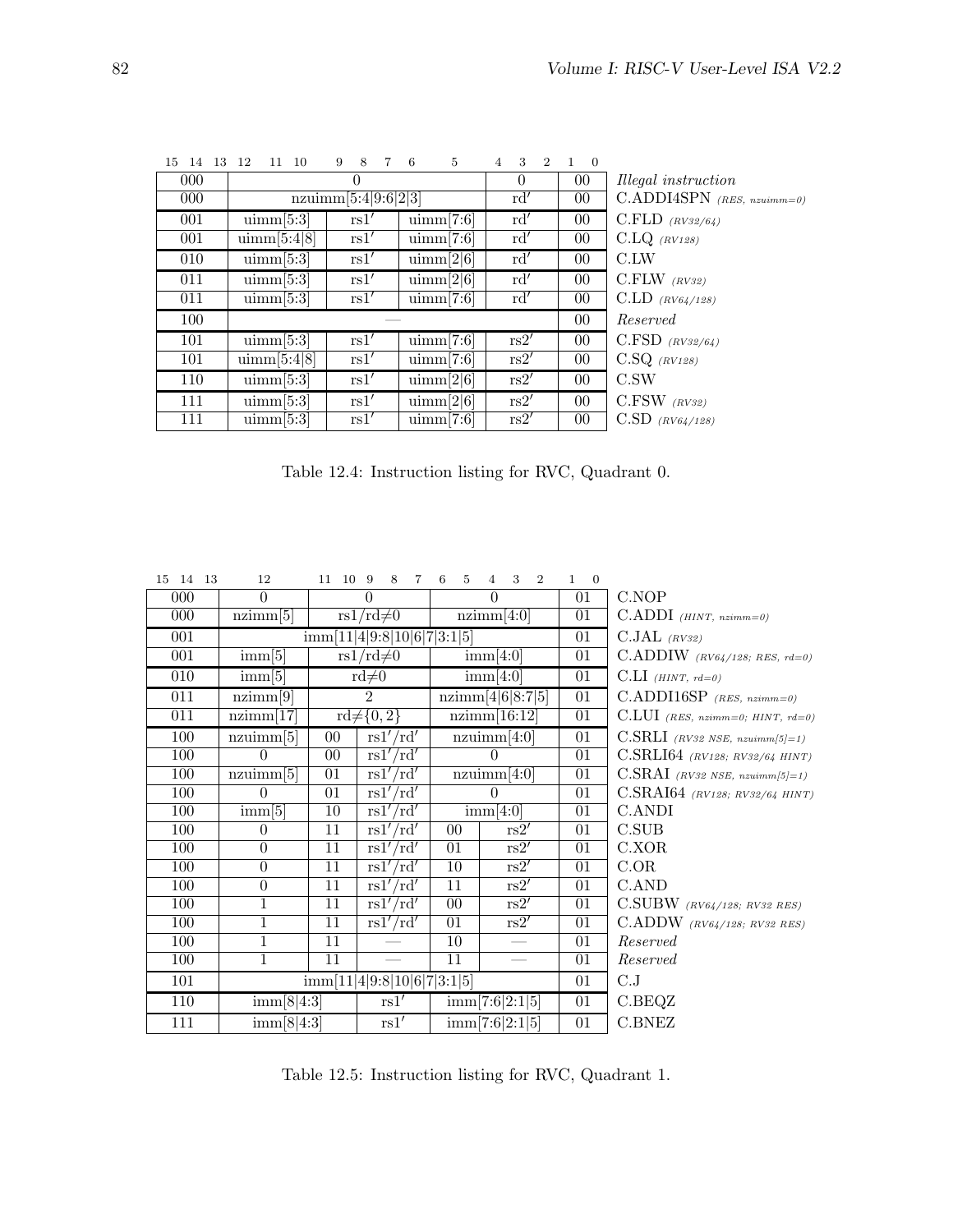| 15 14 13 | 12               | 11 10 9<br>8<br>$\overline{7}$    | 6<br>$\overline{5}$<br>3<br>$\overline{2}$<br>$\overline{4}$ | $\mathbf{1}$<br>$\overline{0}$ |                                                      |
|----------|------------------|-----------------------------------|--------------------------------------------------------------|--------------------------------|------------------------------------------------------|
| 000      | nzuimm[5]        | $rs1/rd \neq 0$                   | nzuimm[4:0]                                                  | 10                             | $C. \text{SLLI}$ (HINT, rd=0; RV32 NSE, nzuimm[5]=1) |
| 000      | $\theta$         | $rs1/rd \neq 0$                   | 0                                                            | 10                             | C.SLLI64 (RV128; RV32/64 HINT; HINT, $rd=0$ )        |
| 001      | $\text{uimm}[5]$ | rd                                | $\mu$ imm $[4:3 8:6]$                                        | 10                             | $C. FLDSP$ (RV32/64)                                 |
| 001      | $\text{uimm}[5]$ | $rd \neq 0$                       | $\operatorname{uimm}[4 9:6]$                                 | 10                             | C.LQSP (RV128; RES, $rd=0$ )                         |
| 010      | $\text{uimm}[5]$ | $\mathrm{rd}\neq 0$               | $\mu$ imm $[4:2 7:6]$                                        | 10                             | C.LWSP (RES, $rd=0$ )                                |
| 011      | $\text{uimm}[5]$ | rd                                | $\mu$ imm $[4:2 7:6]$                                        | 10                             | $C. FLWSP$ (RV32)                                    |
| 011      | $\text{uimm}[5]$ | $\mathrm{rd}\neq 0$               | $\overline{\text{uimm}}[4:3 8:6]$                            | 10                             | C.LDSP $(RV64/128; RES, rd=0)$                       |
| 100      | $\theta$         | $rs1\neq0$                        | $\Omega$                                                     | 10                             | $C.JR$ (RES, rs1=0)                                  |
| 100      | $\theta$         | $\mathrm{rd}\neq 0$               | $rs2\neq0$                                                   | 10                             | $\text{C.MV}$ (HINT, rd=0)                           |
| 100      | 1                | $\theta$                          | $\theta$                                                     | 10                             | C.EBREAK                                             |
| 100      | 1                | $rs1\neq0$                        | $\Omega$                                                     | 10                             | C.JALR                                               |
| 100      |                  | $rs1/rd \neq 0$                   | $rs2\neq0$                                                   | 10                             | C.ADD (HINT, $rd=0$ )                                |
| 101      |                  | $\mu$ imm $[5:3 8:6]$             | rs2                                                          | 10                             | C.FSDSP $(RV32/64)$                                  |
| 101      |                  | $\mu$ imm $[5:4 9:6]$             | rs2                                                          | 10                             | $C.SQSP$ (RV128)                                     |
| 110      |                  | $\mu$ imm $[5:2 7:6]$             | rs2                                                          | 10                             | C.SWSP                                               |
| 111      |                  | $\mu$ imm $[5:2 7:6]$             | rs2                                                          | 10                             | $C.FSWSP$ (RV32)                                     |
| 111      |                  | $\overline{\text{uimm}[5:3 8:6]}$ | rs2                                                          | 10                             | C.SDSP $(RV64/128)$                                  |

<span id="page-94-0"></span>Table 12.6: Instruction listing for RVC, Quadrant 2.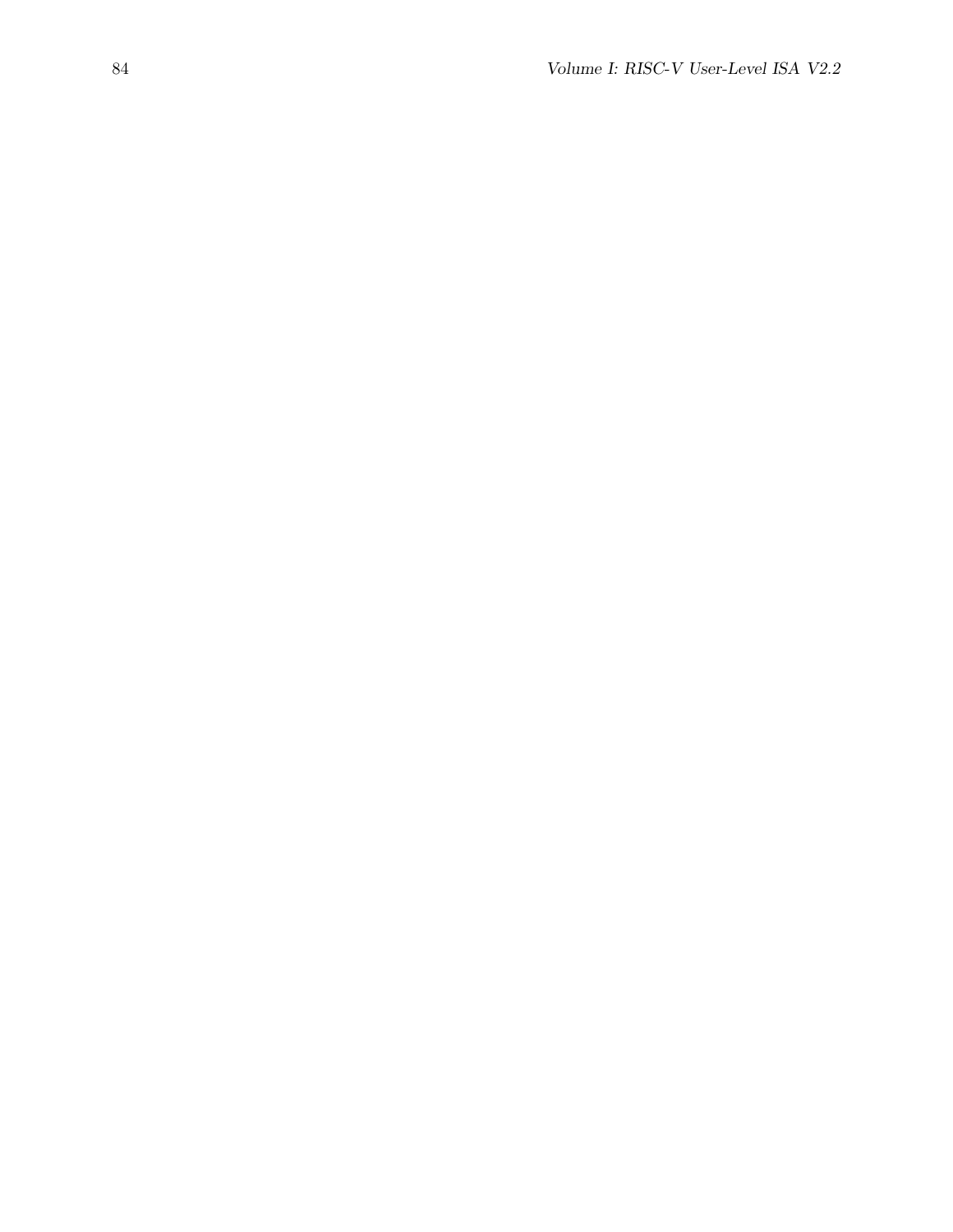# "B" Standard Extension for Bit Manipulation, Version 0.0

This chapter is a placeholder for a future standard extension to provide bit manipulation instructions, including instructions to insert, extract, and test bit fields, and for rotations, funnel shifts, and bit and byte permutations.

Although bit manipulation instructions are very effective in some application domains, particularly when dealing with externally packed data structures, we excluded them from the base ISA as they are not useful in all domains and can add additional complexity or instruction formats to supply all needed operands.

We anticipate the B extension will be a brownfield encoding within the base 30-bit instruction space.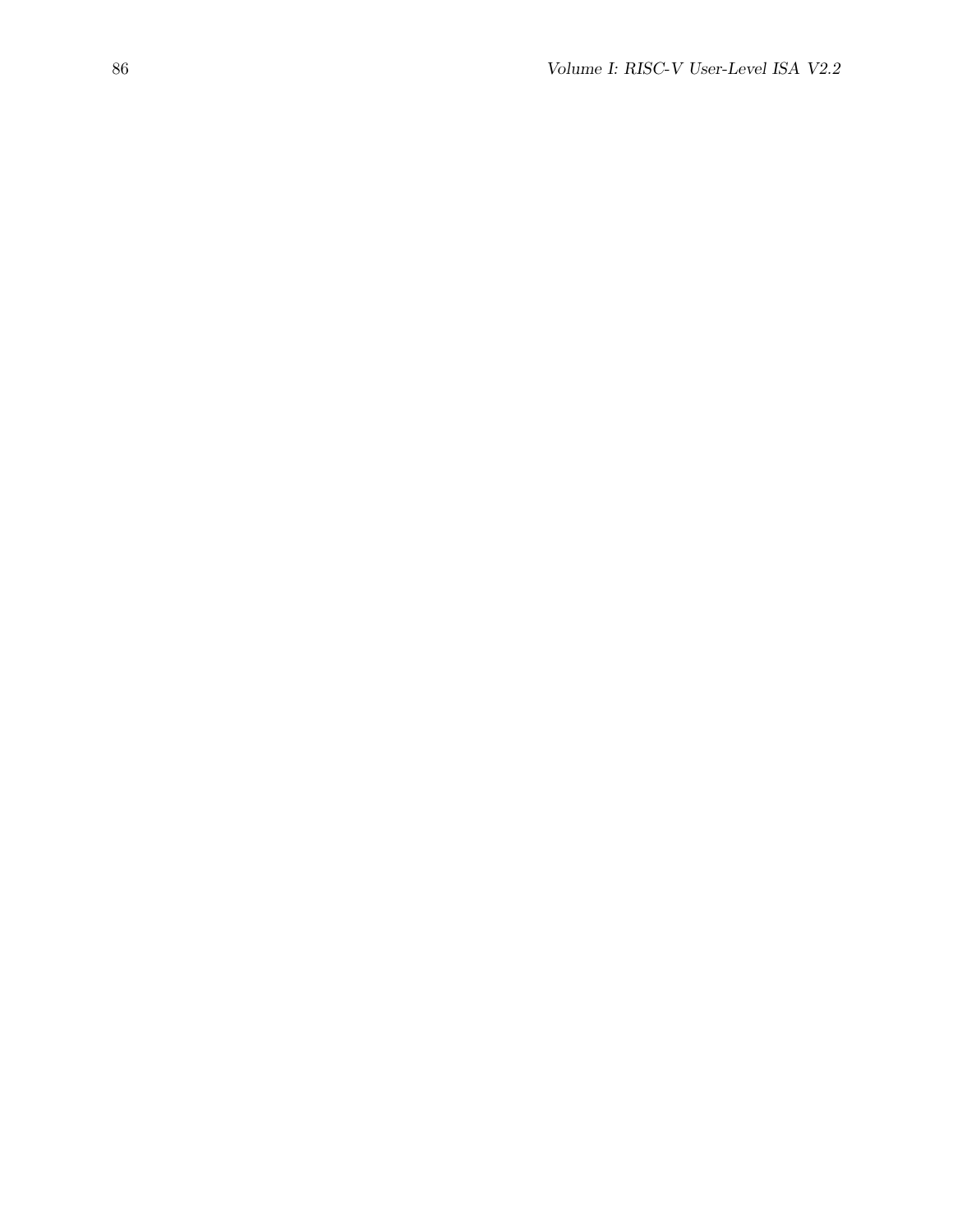# "J" Standard Extension for Dynamically Translated Languages, Version 0.0

This chapter is a placeholder for a future standard extension to support dynamically translated languages.

Many popular languages are usually implemented via dynamic translation, including Java and Javascript. These languages can benefit from additional ISA support for dynamic checks and garbage collection.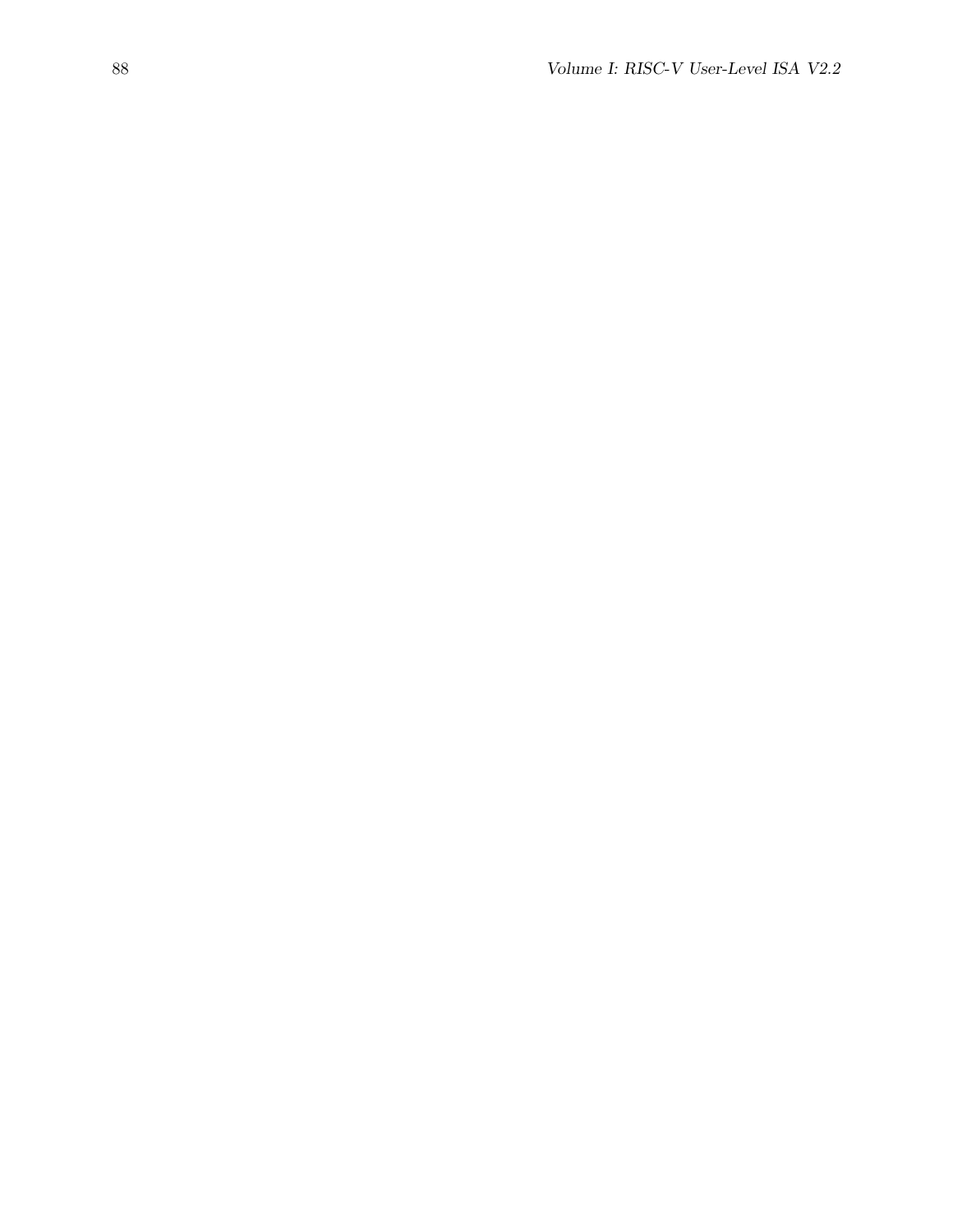# "T" Standard Extension for Transactional Memory, Version 0.0

This chapter is a placeholder for a future standard extension to provide transactional memory operations.

Despite much research over the last twenty years, and initial commercial implementations, there is still much debate on the best way to support atomic operations involving multiple addresses. Our current thoughts are to include a small limited-capacity transactional memory buffer along the lines of the original transactional memory proposals.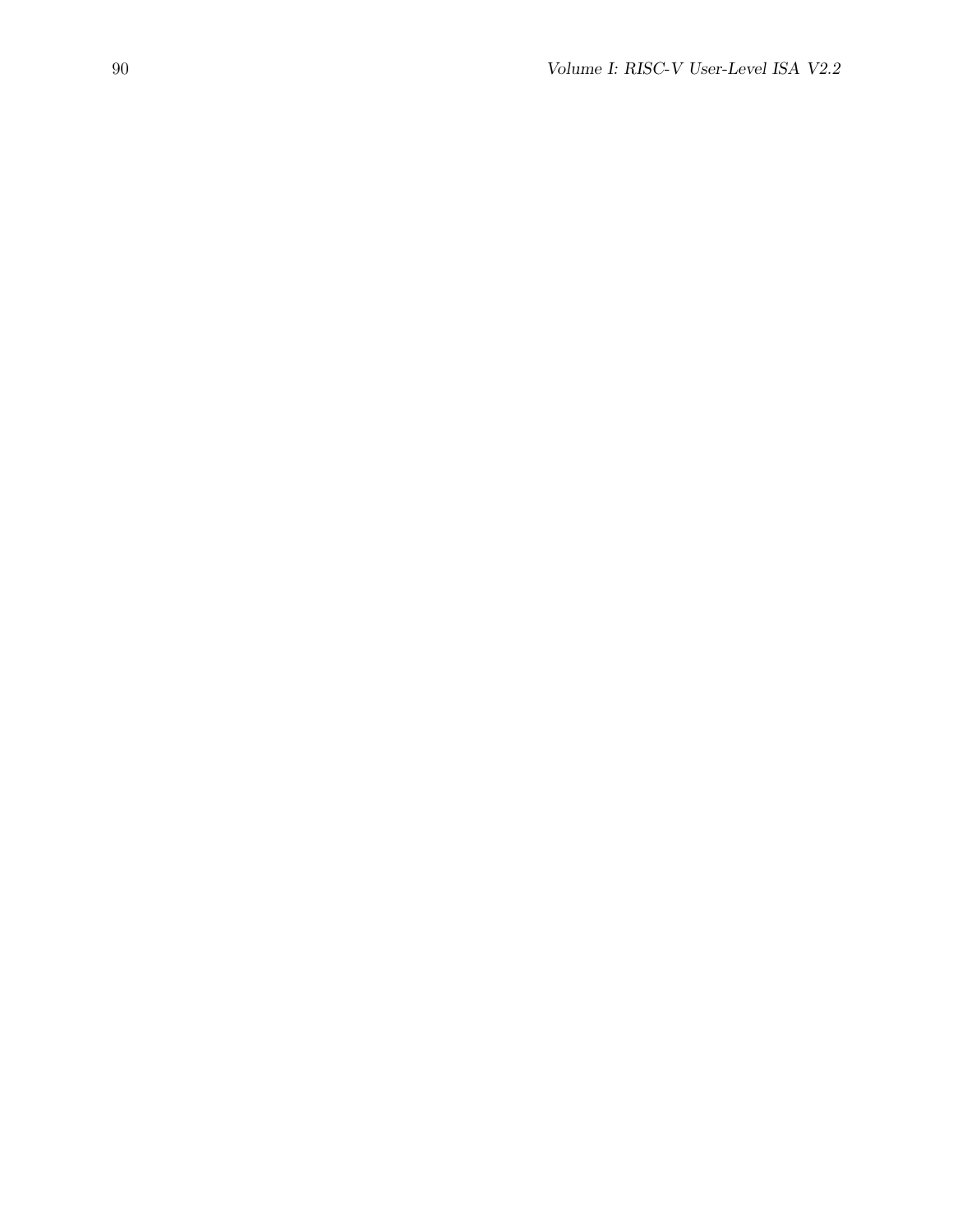# "P" Standard Extension for Packed-SIMD Instructions, Version 0.1

Discussions at the 5th RISC-V workshop indicated a desire to drop this packed-SIMD proposal for floating-point registers in favor of standardizing on the V extension for large floating-point SIMD operations. However, there was interest in packed-SIMD fixed-point operations for use in the integer registers of small RISC-V implementations.

In this chapter, we outline a standard packed-SIMD extension for RISC-V. We've reserved the instruction subset name "P" for a future standard set of packed-SIMD extensions. Many other extensions can build upon a packed-SIMD extension, taking advantage of the wide data registers and datapaths separate from the integer unit.

Packed-SIMD extensions, first introduced with the Lincoln Labs TX-2 [\[9\]](#page-142-2), have become a popular way to provide higher throughput on data-parallel codes. Earlier commercial microprocessor implementations include the Intel i860, HP PA-RISC MAX [\[19\]](#page-143-1), SPARC VIS [\[29\]](#page-143-2), MIPS MDMX [\[12\]](#page-142-3), PowerPC AltiVec [\[8\]](#page-142-4), Intel x86 MMX/SSE [\[24,](#page-143-3) [26\]](#page-143-4), while recent designs include Intel x86 AVX [\[20\]](#page-143-5) and ARM Neon [\[11\]](#page-142-5). We describe a standard framework for adding packed-SIMD in this chapter, but are not actively working on such a design. In our opinion, packed-SIMD designs represent a reasonable design point when reusing existing wide datapath resources, but if significant additional resources are to be devoted to data-parallel execution then designs based on traditional vector architectures are a better choice and should use the V extension.

A RISC-V packed-SIMD extension reuses the floating-point registers (f0-f31). These registers can be defined to have widths of FLEN=32 to FLEN=1024. The standard floating-point instruction subsets require registers of width 32 bits ("F"), 64 bits ("D"), or 128 bits ("Q").

It is natural to use the floating-point registers for packed-SIMD values rather than the integer registers (PA-RISC and Alpha packed-SIMD extensions) as this frees the integer registers for control and address values, simplifies reuse of scalar floating-point units for SIMD floatingpoint execution, and leads naturally to a decoupled integer/floating-point hardware design. The floating-point load and store instruction encodings also have space to handle wider packed-SIMD registers. However, reusing the floating-point registers for packed-SIMD values does make it more difficult to use a recoded internal format for floating-point values.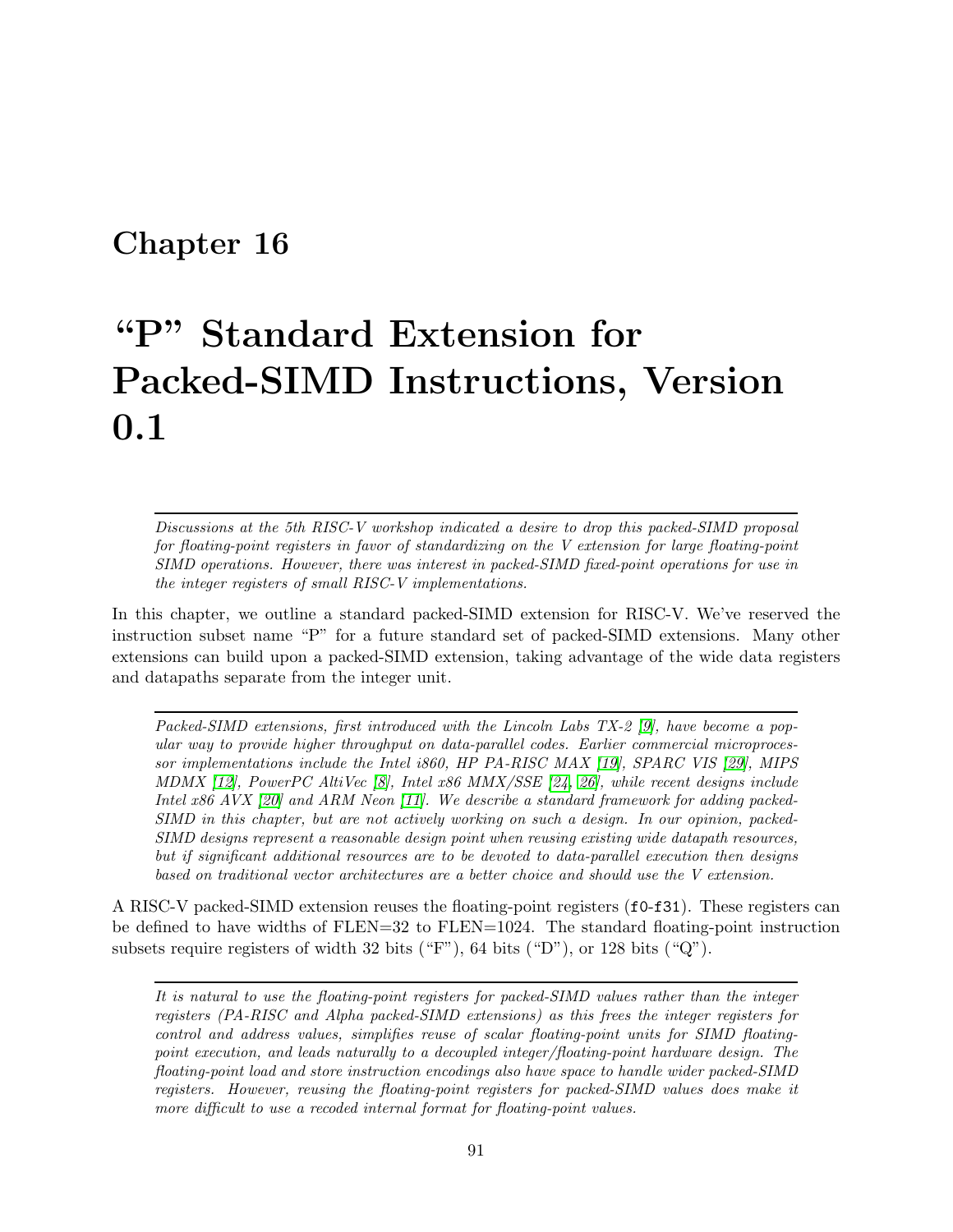The existing floating-point load and store instructions are used to load and store various-sized words from memory to the f registers. The base ISA supports 32-bit and 64-bit loads and stores, but the LOAD-FP and STORE-FP instruction encodings allows 8 different widths to be encoded as shown in Table [16.1.](#page-103-0) When used with packed-SIMD operations, it is desirable to support non-naturally aligned loads and stores in hardware.

| <i>width</i> field | Code            | Size in bits |
|--------------------|-----------------|--------------|
| 000                | B               | 8            |
| 001                | Η               | 16           |
| 010                | W               | 32           |
| 011                | D               | 64           |
| 100                | Q               | 128          |
| 101                | $\mathrm{Q}2$   | 256          |
| 110                | $\overline{Q4}$ | 512          |
| 111                |                 | 1024         |

Table 16.1: LOAD-FP and STORE-FP width encoding.

<span id="page-103-0"></span>Packed-SIMD computational instructions operate on packed values in f registers. Each value can be 8-bit, 16-bit, 32-bit, 64-bit, or 128-bit, and both integer and floating-point representations can be supported. For example, a 64-bit packed-SIMD extension can treat each register as  $1\times 64$ -bit,  $2\times32$ -bit,  $4\times16$ -bit, or  $8\times8$ -bit packed values.

Simple packed-SIMD extensions might fit in unused 32-bit instruction opcodes, but more extensive packed-SIMD extensions will likely require a dedicated 30-bit instruction space.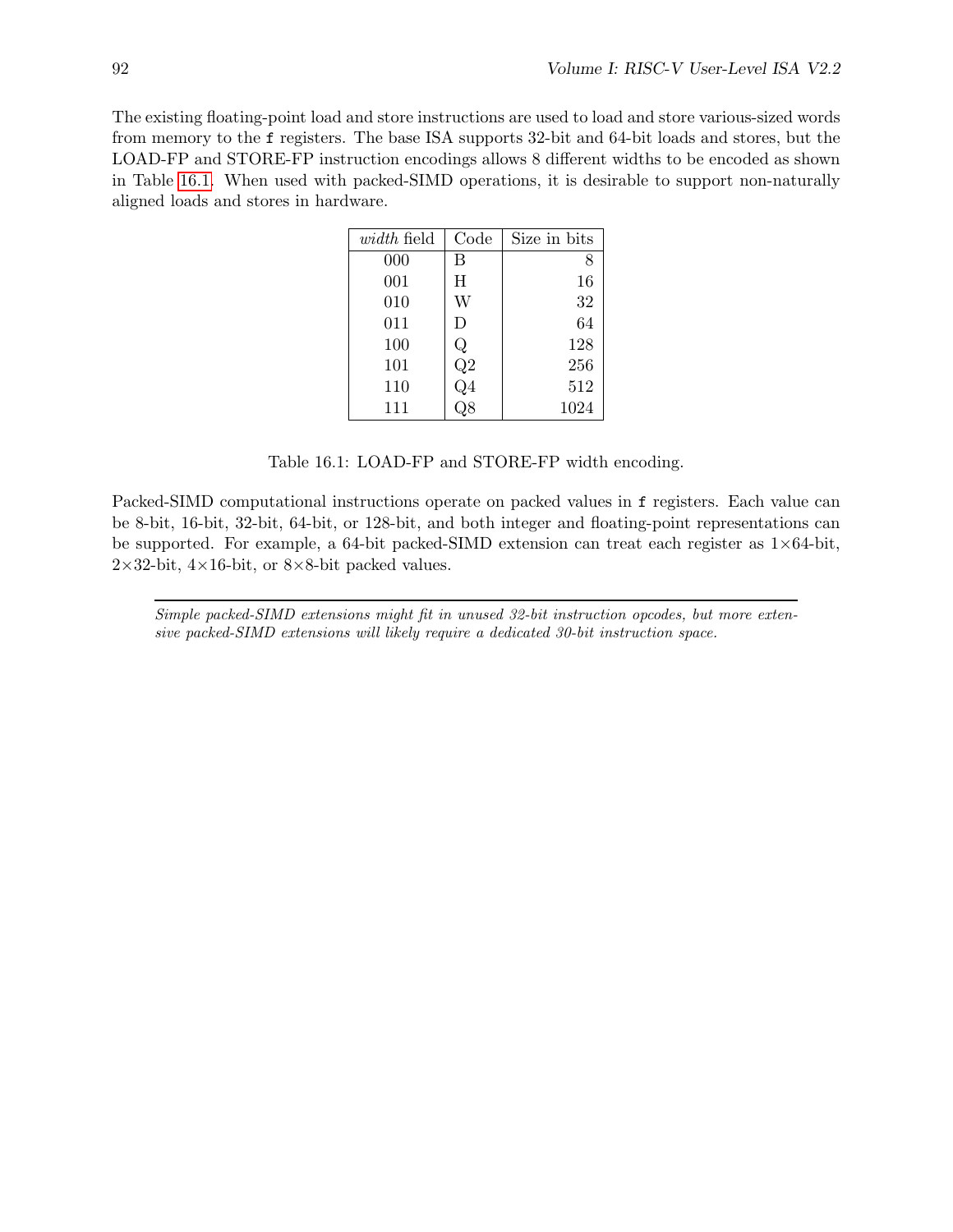# "V" Standard Extension for Vector Operations, Version 0.2

This chapter presents a proposal for the RISC-V vector instruction set extension. The vector extension supports a configurable vector unit, to tradeoff the number of architectural vector registers and supported element widths against available maximum vector length. The vector extension is designed to allow the same binary code to work efficiently across a variety of hardware implementations varying in physical vector storage capacity and datapath parallelism.

The vector extension is based on the style of vector register architecture introduced by Seymour Cray in the 1970s, as opposed to the earlier packed SIMD approach, introduced with the Lincoln Labs TX-2 in 1957 and now adopted by most other commercial instruction sets.

The vector instruction set contains many features developed in earlier research projects, including the Berkeley T0 and VIRAM vector microprocessors, the MIT Scale vector-thread processor, and the Berkeley Maven and Hwacha projects.

### 17.1 Vector Unit State

The additional vector unit architectural state consists of 32 vector data registers  $(v0-v31)$ , 8 vector predicate registers (vp0-vp7), and an XLEN-bit WARL vector length CSR, vl. In addition, the current configuration of the vector unit is held in a set vector configuration CSRs (vcmaxw, vctype, vcnpred), as described below. The implementation determines an available *maximum vector length* (MVL) for the current configuration held in the vcmaxw and vcnpred registers. There is also a 3-bit fixed-point rounding mode CSR vxrm, and a single-bit fixed-point saturation status CSR vxsat.

### 17.2 Element Datatypes and Width

The datatypes and operations supported by the V extension depend upon the base scalar ISA and supported extensions, and may include 8-bit, 16-bit, 32-bit, 64-bit, and 128-bit integer and fixedpoint data types (X8, X16, X32, X64, and X128 respectively), and 16-bit, 32-bit, 64-bit, and 128-bit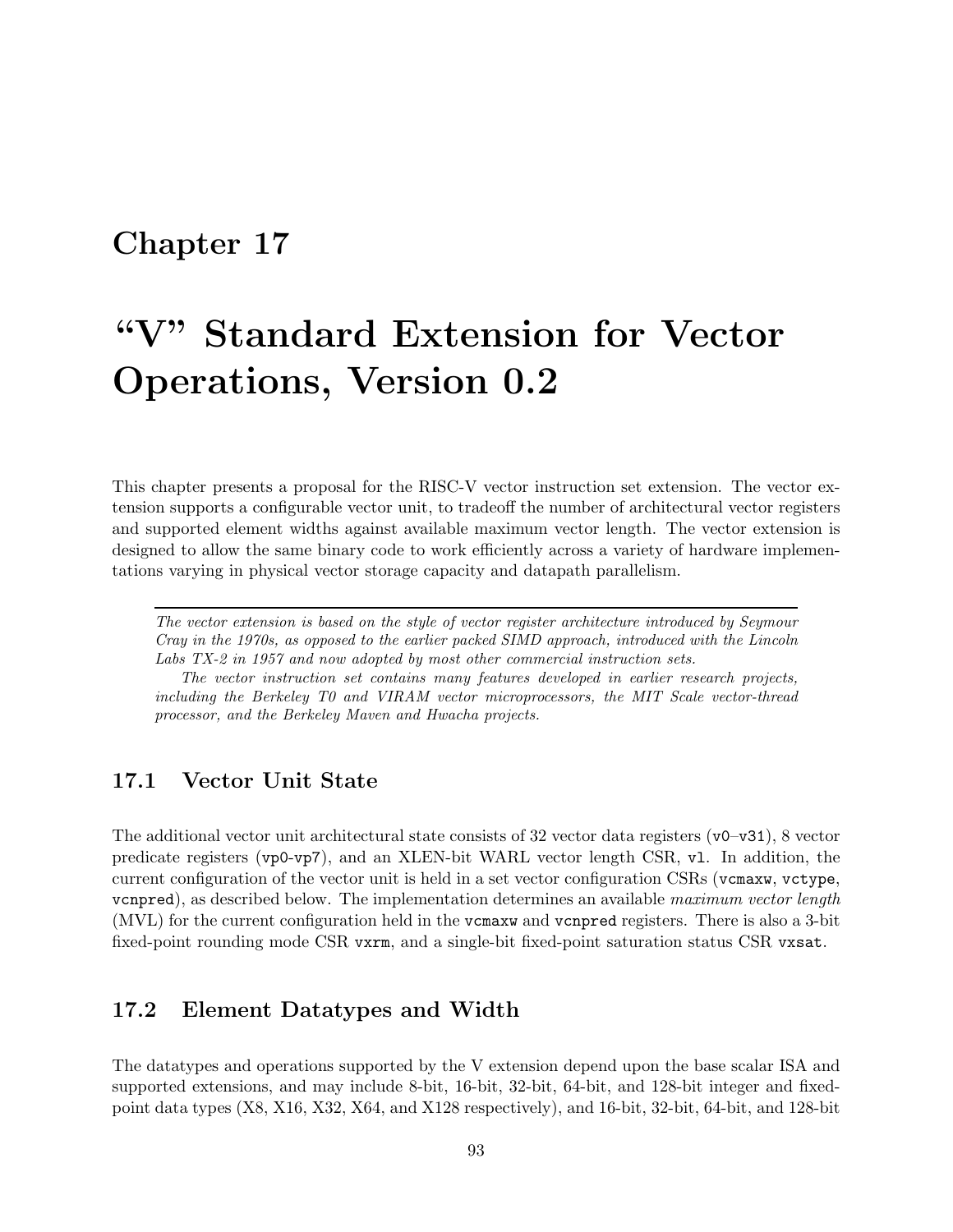| CSR name      | Number | Base ISA          |
|---------------|--------|-------------------|
| v1            | 0x020  | RV32, RV64, RV128 |
| vxrm          | 0x020  | RV32, RV64, RV128 |
| vxsat         | 0x020  | RV32, RV64, RV128 |
| vcsr          | 0x020  | RV32, RV64, RV128 |
| vcnpred       | 0x020  | RV32, RV64, RV128 |
| vcmaxw        | 0x020  | RV32, RV64, RV128 |
| $v$ cmaxw $1$ | 0x020  | RV32              |
| vcmaxw2       | 0x020  | RV32, RV64        |
| vcmaxw3       | 0x020  | RV32              |
| vctype        | 0x020  | RV32, RV64, RV128 |
| vctype1       | 0x020  | RV32              |
| vctype2       | 0x020  | RV32, RV64        |
| vctype3       | 0x020  | RV32              |
| vctypev0      | 0x020  | RV32, RV64, RV128 |
| vctypev1      | 0x020  | RV32, RV64, RV128 |
|               |        |                   |
| vctypev31     | 0x020  | RV32, RV64, RV128 |

<span id="page-105-0"></span>Table 17.1: Vector extension CSRs.

| Supported Fixed-Point Widths |                                 |  |  |  |  |  |
|------------------------------|---------------------------------|--|--|--|--|--|
| RV32I                        | X8, X16, X32                    |  |  |  |  |  |
| RV64I                        | X8, X16, X32, X64               |  |  |  |  |  |
| <b>RV128I</b>                | X8, X16, X32, X64, X128         |  |  |  |  |  |
|                              | Supported Floating-Point Widths |  |  |  |  |  |
| F                            | F16, F32                        |  |  |  |  |  |
| FD.                          | F16, F32, F64                   |  |  |  |  |  |
| FDQ                          | F16, F32, F64, F128             |  |  |  |  |  |

Table 17.2: Supported data element widths depending on base integer ISA and supported floatingpoint extensions. Note that supporting a given floating-point width mandates support for all narrower floating-point widths.

floating-point types (F16, F32, F64, and F128 respectively). When the V extension is added, it must support the vector data element types implied by the supported scalar types as defined by Table [17.2.](#page-105-0) The largest element width supported:

$$
ELEN = max(XLEN, FLEN)
$$

Compiler support for vectorization is greatly simplified when any hardware-supported data types are supported by both scalar and vector instructions.

Adding the vector extension to any machine with floating-point support adds support for the IEEE standard half-precision 16-bit floating-point data type. This includes a set of scalar half-precision instructions described in Section ??. The scalar half-precision instructions follow the template for other floating-point precisions, but using the hitherto unused fmt field encoding of 10.

We only support scalar half-precision floating-point types as part of the vector extension, as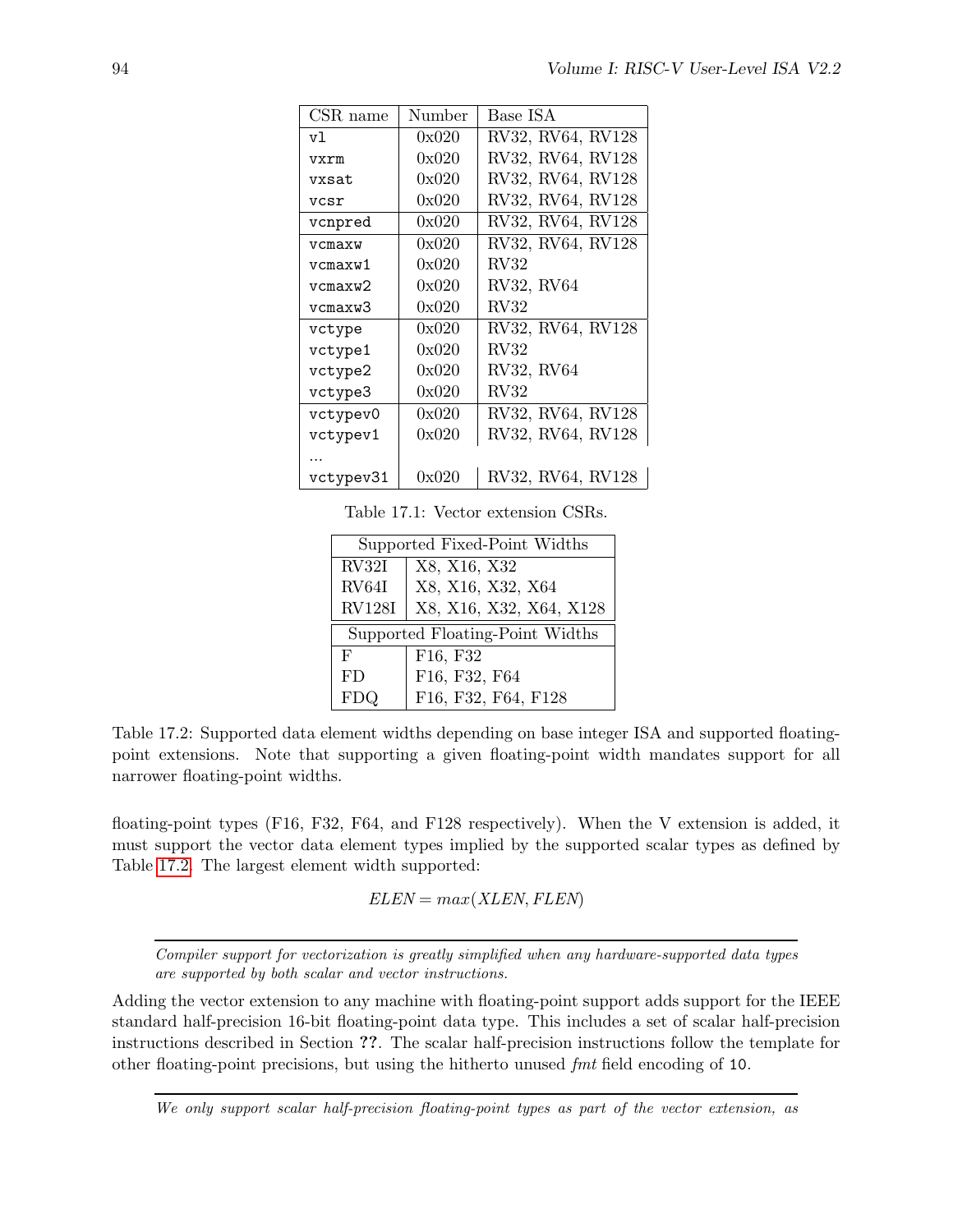the main benefits of half-precision are obtained when using vector instructions that amortize per-operation control overhead. Not supporting a separate scalar half-precision floating-point extension also reduces the number of standard instruction-set variants.

## 17.3 Vector Configuration Registers (vcmaxw, vctype, vcp)

The vector unit must be configured before use. Each architectural vector data register  $(v0-v31)$  is configured with the maximum number of bits allowed in each element of that vector data register, or can be disabled to free physical vector storage for other architectural vector data registers. The number of available vector predicate registers can also be set independently.

The available MVL depends on the configuration setting, but MVL must always have the same value for the same configuration parameters on a given implementation. Implementations must provide an MVL of at least four elements for all supported configuration settings.

Each vector data register's current maximum-width is held in a separate four-bit field in the volumers CSRs, encoded as shown in Table [17.3.](#page-106-0)

<span id="page-106-0"></span>

| Width    | Encoding |
|----------|----------|
| Disabled | 0000     |
| 8        | 1000     |
| 16       | 1001     |
| 32       | 1010     |
| 64       | 1011     |
| 128      | 1100     |

Table 17.3: Encoding of vcmaxw fields. All other values are reserved.

Several earlier vector machines had the ability to configure physical vector register storage into a larger number of short vectors or a shorter number of long vectors, in particular the Fujitsu VP series [\[21\]](#page-143-6).

In addition, each vector data register has an associated dynamic type field that is held in a four-bit field in the vctype CSRs, encoded as shown in Table [17.4.](#page-107-0) The dynamic type field of a vector data register is constrained to only hold types that have equal or lesser width than the value in the corresponding vcmaxw field for that vector data register. Changes to vctype do not alter MVL.

Vector data registers have both a maximum element width and a current element data type to support vector function calls, where the caller does not know the types needed by the callee, as described below.

To reduce configuration time, writes to a vcmaxw field also write the corresponding vctype field. The vcmaxw field can be written any value taken from the type encoding in Table [17.4,](#page-107-0) but only the width information as shown in Table [17.3](#page-106-0) will be recorded in the vcmaxw fields whereas the full type information will be recorded in the corresponding vctype field.

Attempting to write any vcmaxw field with a width larger than that supported by the implementation will raise an illegal instruction exception. Implementations are allowed to record a vcmaxw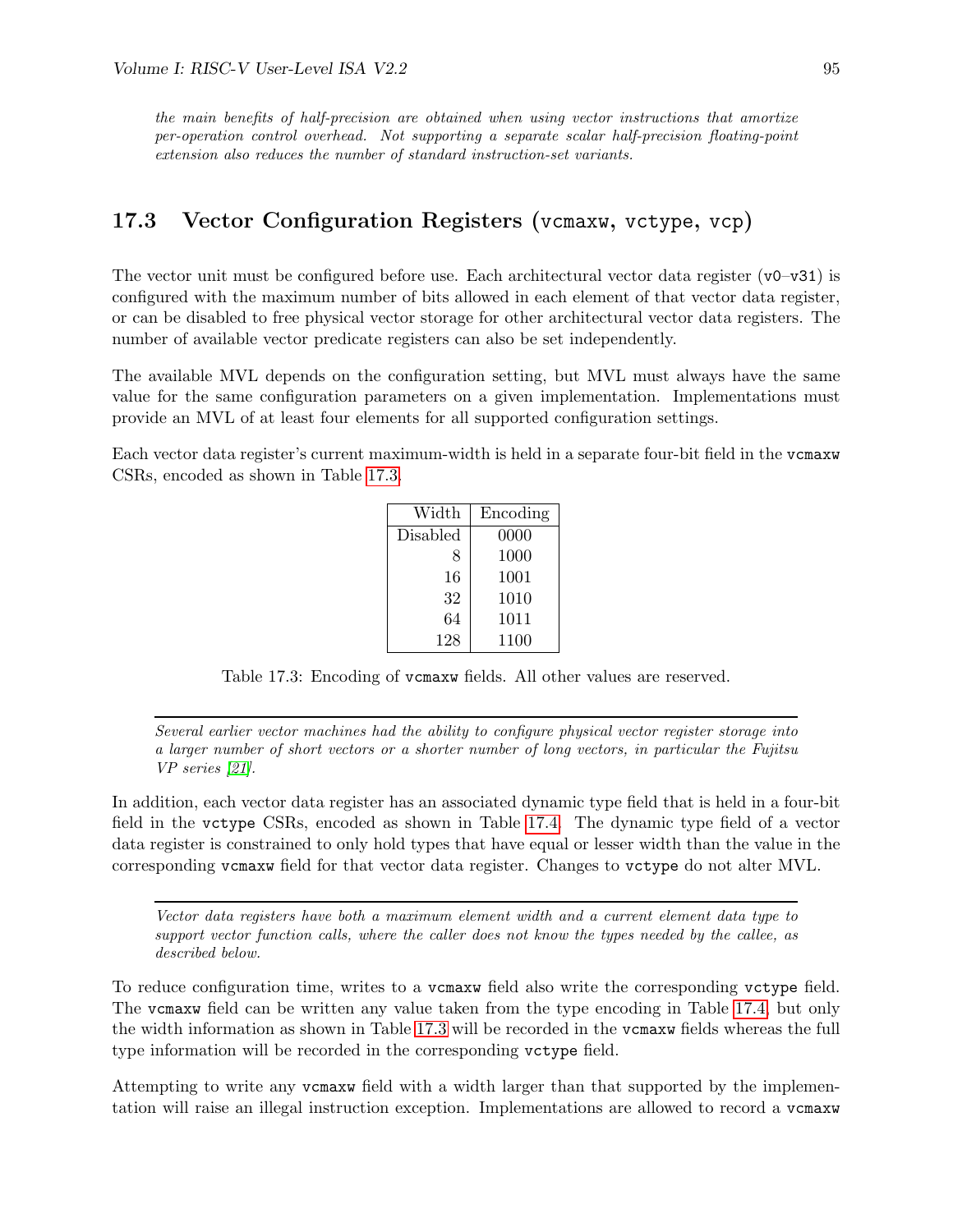<span id="page-107-0"></span>

| <b>Type</b> | vctype encoding | vcmaxw equivalent |
|-------------|-----------------|-------------------|
| Disabled    | 0000            | 0000              |
| F16         | 0001            | 1001              |
| F32         | 0010            | 1010              |
| F64         | 0011            | 1011              |
| F128        | 0100            | 1100              |
| X8          | 1000            | 1000              |
| X16         | 1001            | 1001              |
| X32         | 1010            | 1010              |
| X64         | 1011            | 1011              |
| X128        | 1100            | 1100              |

Table 17.4: Encoding of vctype fields. The third column shows the value that will be saved when writing to vcmaxw fields. All other values are reserved.

value larger than the value requested. In particular, an implementation may choose to hardwire vcmaxw fields to the largest supported width.

Attempting to write an unsupported type or a type that requires more than the current vcmaxw width to a vctype field will raise an exception.

Any write to a field in the vcmaxw register configures the vector unit and causes all vector data registers to be zeroed and all vector predicate registers to be set, and the vector length register vl to be set to the maximum supported vector length.

Any write to a vctype field zeros only the associated vector data register, leaving the other vector unit state undisturbed. Attempting to write a type needing more bits than the corresponding vcmaxw value to a vctype field will raise an illegal instruction exception.

Vector registers are zeroed on reconfiguration to prevent security holes and to avoid exposing differences between how different implementations manage physical vector register storage.

In-order implementations will probaby use a flag bit per register to mux in  $\theta$  instead of garbage values on each source until it is overwritten. For in-order machines, partial writes due to predication or vector lengths less than MVL complicate this zeroing, but these cases can be handled by adopting a hardware read-modify-write, adding a zero bit per element, or a trap to machine-mode trap handler if first write access after configuration is partial. Out-of-order machines can just point initial rename table at physical zero register.

In RV128, vcmaxw is a single CSR holding 32 4-bit width fields. Bits  $(4N + 3)$ – $(4N)$  hold the maximum width of vector data register  $N$ . In RV64, the vcmaxw2 CSR provides access to the upper 64 bits of vcmaxw. In RV32, the vcmaxw1 CSR provides access to bits 63–32 of vcmaxw, while vcmax3 CSR provides access to bits 127–96.

The vcnpred CSR contains a single 4-bit WLRL field giving the number of enabled architectural predicate registers, between 0 and 8. Any write to vcnpred zeros all vector data registers, sets all bits in visible vector predicate registers, and sets the vector length register vl to the maximum supported vector length. Attempting to write a value larger than 8 to vcnpred raises an illegal instruction exception.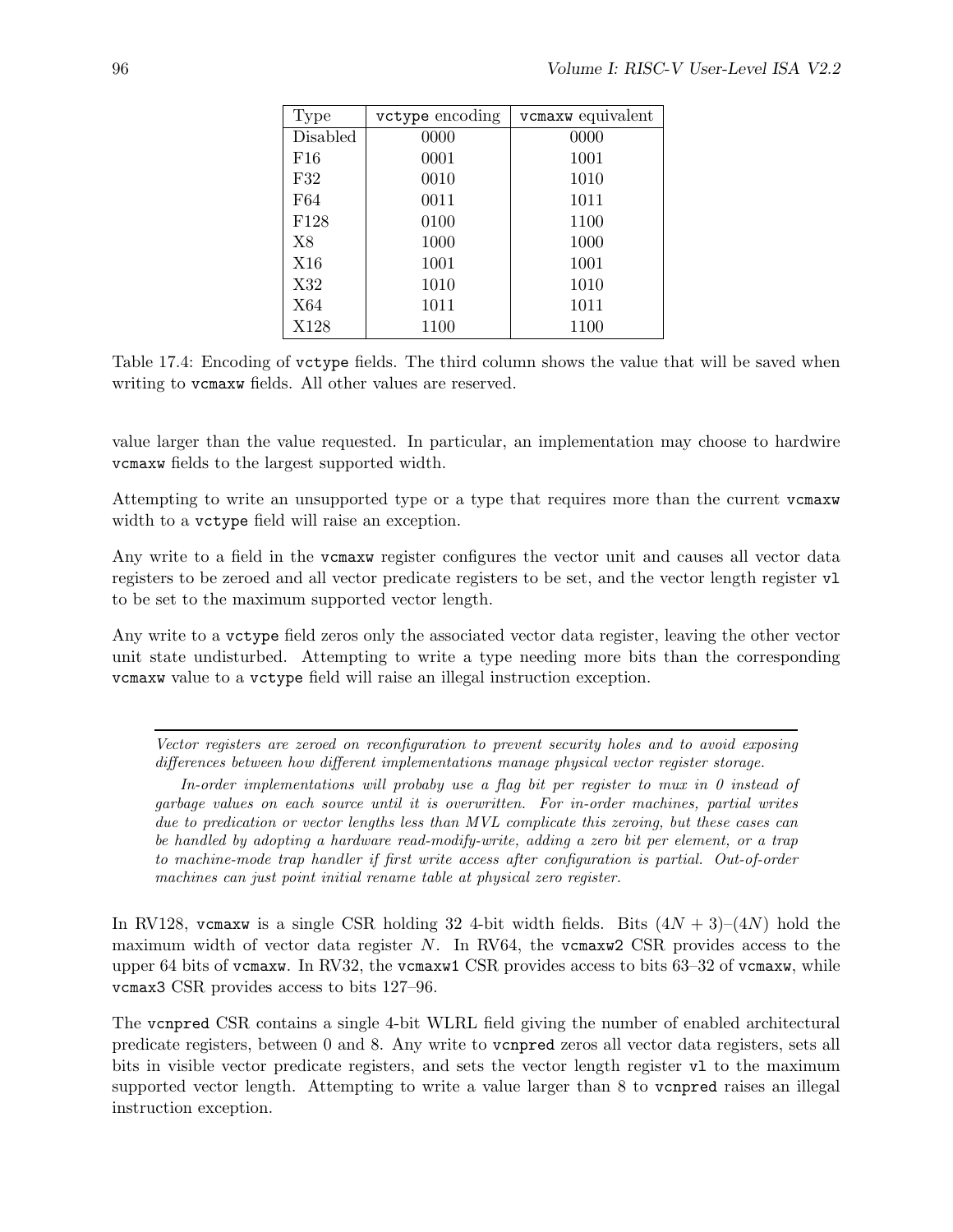<span id="page-108-0"></span>

| AVL Value                                 | v1 setting |
|-------------------------------------------|------------|
| AVL > 2 MVL                               | MVL        |
| $2 \text{ MVL} > \text{AVL} > \text{MVL}$ | AVL/2      |
| MVL > AVL                                 | AVL        |

Table 17.5: Operation of setvl instruction to set vector length register vl based on requested application vector length (AVL) and current maximum vector length (MVL).

#### 17.4 Vector Length

The active vector length is held in the XLEN-bit WARL vector length CSR v1, which can only hold values between 0 and MVL inclusive. Any writes to the maximum configuration registers (vcmaxw or vcnpred) cause vl to be initialized with MVL. Writes to vctype do not affect vl.

The active vector length is usually written with the set v1 instruction, which is encoded as a csrrw instruction to the v1 CSR number. The source argument to the csrrw is the requested application vector length (AVL) as an unsigned XLEN-bit integer. The setvl instruction calculates the value to assign to vl according to Table [17.5.](#page-108-0)

The rules for setting the v1 register help keep vector pipelines full over the last two iterations of a stripmined loop. Similar rules were previously used in Cray-designed machines [\[7\]](#page-142-0).

The result of this calculation is also returned as the result of the **setvi** instruction. Note that unlike a regular csrrw instruction, the value written to integer register  $rd$  is not the original CSR value but the modified value.

The idea of having implementation-defined vector length dates back to at least the IBM 3090 Vector Facility [\[5\]](#page-142-1), which used a special "Load Vector Count and Update" (VLVCU) instruction to control stripmine loops. The setvl instruction included here is based on the simpler setvlr instruction introduced by Asanović  $[4]$ .

The setvl instruction is typically used at the start of every iteration of a stripmined loop to set the number of vector elements to operate on in the following loop iteration. The current MVL can be obtained by performing a setvl with a source argument that has all bits set (largest unsigned integer).

No element operations are performed for any vector instruction when  $v1=0$ .

#### 17.5 Rapid Configuration Instructions

It can take several instructions to set vcmaxw, vctype and vcnpred to a given configuration. To accelerate configuring the vector unit, specialized vcfg instructions are added that are encoded as writes to CSRs with encoded immediate values that set multiple fields in the vcmaxw, vctype, and vncpred configuration registers.

The vcfgd instruction is encoded as a CSRRW that takes a register value encoded as shown in Figure [17.2,](#page-109-0) and which returns the corresponding MVL in the destination register. A correspond-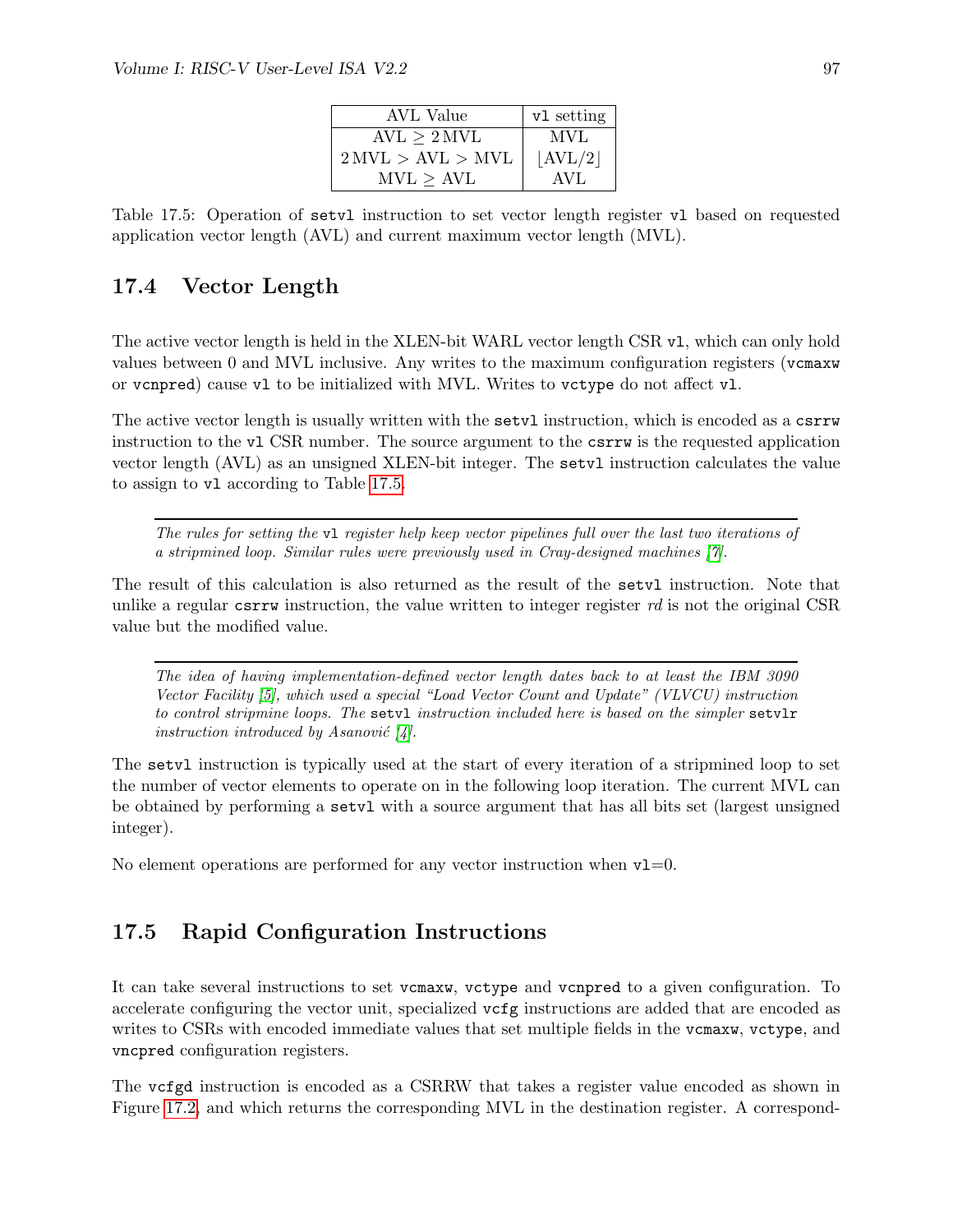| # Vector-vector 32-bit add loop. |                                                     |
|----------------------------------|-----------------------------------------------------|
|                                  | # Assume vector unit configured with correct types. |
| # aO holds N                     |                                                     |
|                                  | # a1 holds pointer to result vector                 |
|                                  | # a2 holds pointer to first source vector           |
|                                  | # a3 holds pointer to second source vector.         |
| loop: setvl t0, a0               |                                                     |
|                                  | vld v0, a2 # Load first vector                      |
|                                  | sll t1, t0, 2 # multiply by bytes                   |
| add a2, t1                       | # Bump pointer                                      |
|                                  | vld v1, a3 # Load second vector                     |
| add a3, t1                       | # Bump pointer                                      |
| vadd v0, v1 # Add elements       |                                                     |
|                                  | sub a0, t0 # Decrement elements completed           |
|                                  | vst v0, a1 # Store result vector                    |
| add a1, t1 # Bump pointer        |                                                     |
| bnez a0, loop # Any more?        |                                                     |
|                                  |                                                     |

Figure 17.1: Example vector-vector add loop.

ing vcfgdi instruction is encoded as a CSRRWI that takes a 5-bit immediate value to set the configuration, and returns MVL in the destination register.

One of the primary uses of vcfgdi is to configure the vector unit with single-byte element vectors for use in memcpy and memset routines. A single instruction can configure the vector unit for these operation.

The vcfgd instruction also clears the vcnpred register, so no predicate registers are allocated.

|    |            |                  |     | F64 | F32 | F16 | X32 | X16 | X8 | RV32         |
|----|------------|------------------|-----|-----|-----|-----|-----|-----|----|--------------|
|    |            |                  |     |     |     |     |     |     |    |              |
|    |            | F128             | X64 | F64 | F32 | F16 | X32 | X16 | X8 | RV64         |
|    |            |                  |     |     |     |     |     |     |    |              |
|    | $\rm X128$ | F <sub>128</sub> | X64 | F64 | F32 | F16 | X32 | X16 | X8 | <b>RV128</b> |
| ວດ |            |                  |     |     |     |     |     |     |    |              |

<span id="page-109-0"></span>Figure 17.2: Format of the vcfgd value for different base ISAs, holding 5-bit vector register numbers for each supported type. Fields must either contain 0 indicating no vector registers are allocated for that type, or a vector register number greater than all to the right. All vector register numbers inbetween two non-zero fields are allocated to the type with the higher vector register number.

The vcfgd value specifies how many vector registers of each datatype are allocated, and is divided into 5-bit fields, one per supported datatype. A value of 0 in a field indicates that no registers of that type are allocated. A non-zero value indicates the highest vector

Each 5-bit field in the vcfgd value must contain either zero, indicating that no vector registers are allocated for that type, or a vector register number greater than all fields in lower bit positions, indicating the highest vector register containing the associated type. This encoding can compactly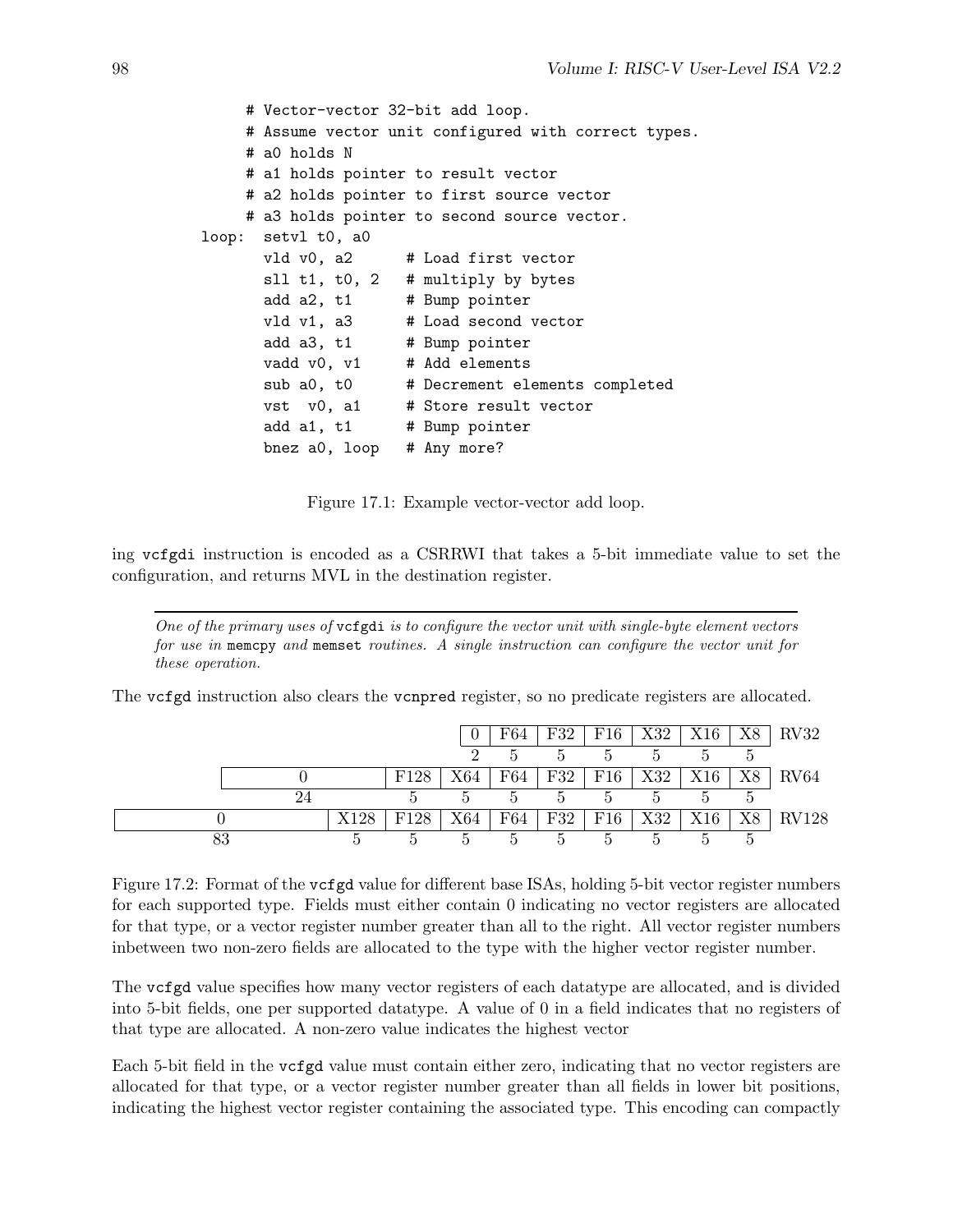<span id="page-110-0"></span>

|                  | 0        | F64       | F32 |  | F16    | X32    | X16 |      | X8       |  |
|------------------|----------|-----------|-----|--|--------|--------|-----|------|----------|--|
|                  | $\theta$ | 18        | 12  |  | 0      |        |     |      |          |  |
|                  |          |           |     |  |        |        |     |      |          |  |
| Vector registers |          |           |     |  | vcmaxw | vctype |     | Type |          |  |
|                  |          | $v31-v19$ |     |  | 0000   | 0000   |     |      | Disabled |  |
| $v18-v13$        |          |           |     |  | 1011   | 0011   |     |      | F64      |  |
|                  |          | $v12-v2$  |     |  | 1010   | 0010   |     | F32  |          |  |
|                  |          | $v1-v0$   |     |  | 1010   | 1010   |     |      |          |  |

Figure 17.3: Example use of vcfgd value to set configuration.

represent any arbitrary allocation of vector registers to data types, except that there must be at least two vector registers  $(v0 \text{ and } v1)$  allocated to the narrowest required type. An example allocation is shown in Figure [17.3.](#page-110-0)

Separate vcfgp and vcfgpi instructions are provided, using the CSRRW and CSRRWI encodings respectively, that write the source value to the vcnpred register and return the new MVL. These writes also clear the vector data registers, set all bits in the allocated predicate registers, and set  $v1=MVL$ . A vcfgp or vcfgpi instruction can be used after a vcfgd to complete a reconfiguration of the vector unit.

If a zero argument is given to vcgfd the vector unit will be unconfigured with no enabled registers, and the value 0 will be returned for MVL. Only the configuration registers vcmaxw and vcnpred can be accessed in this state, either directly or via vcfgd, vcfgdi, vcfgp, or vcfgpi instructions. Other vector instructions will raise an illegal instruction exception.

To quickly change the individual types of a vector register, each vector data register  $n$  has a dedicated CSR address to access its vctype field, named vctypevn. The vcfgt and vcfgti instructions are assembler pseudo-instructions for regular CSRRW and CSRRWI instructions that update the type fields and return the original value. The vcfgti instruction is typically used to change to a desired type while recording the previous type in one instruction, and the vcfgt instruction is used to revert back to the saved type.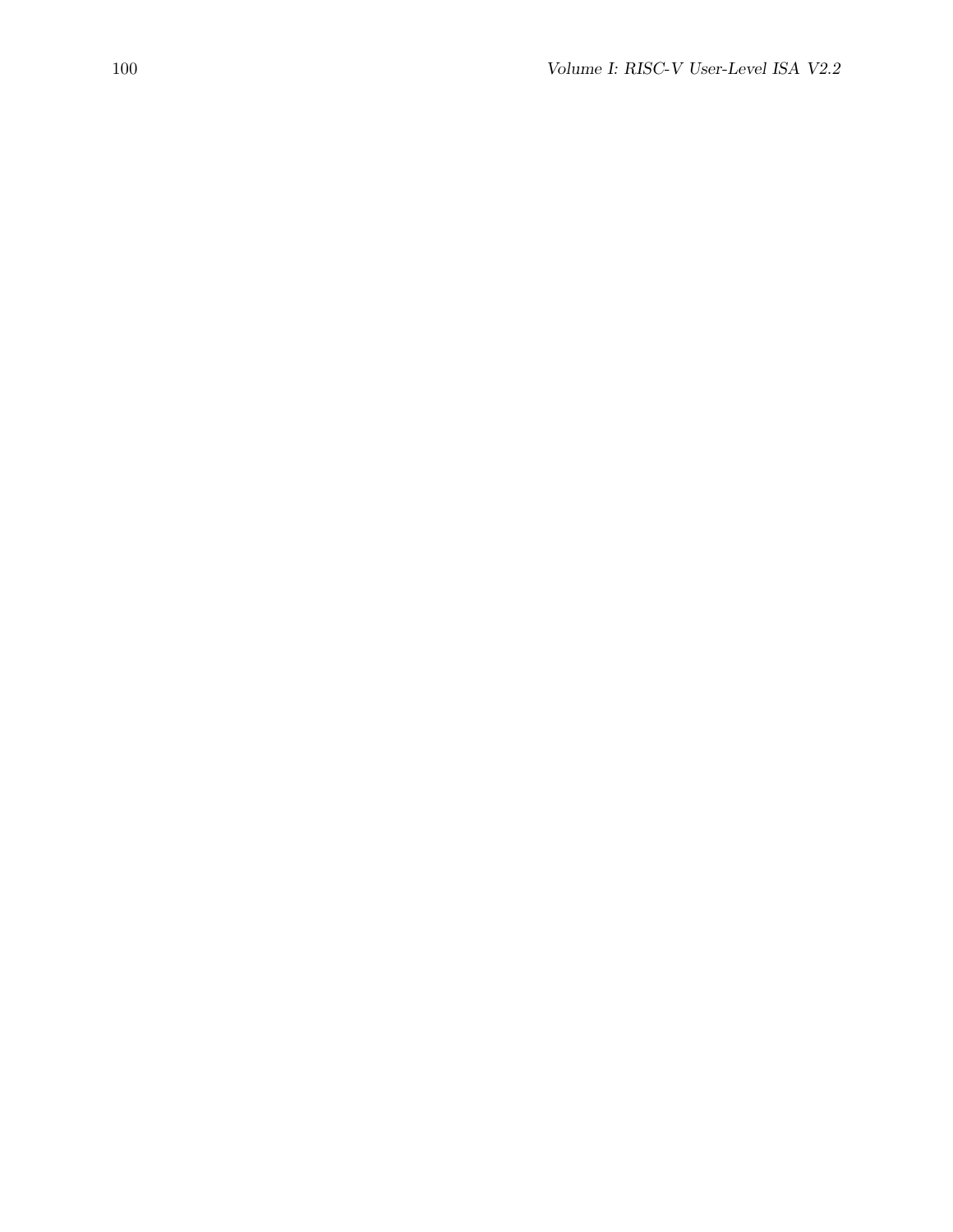# "N" Standard Extension for User-Level Interrupts, Version 1.1

This is a placeholder for a more complete writeup of the N extension, and to form a basis for discussion.

This chapter presents a proposal for adding RISC-V user-level interrupt and exception handling. When the N extension is present, and the outer execution environment has delegated designated interrupts and exceptions to user-level, then hardware can transfer control directly to a user-level trap handler without invoking the outer execution environment.

User-level interrupts are primarily intended to support secure embedded systems with only Mmode and U-mode present, but can also be supported in systems running Unix-like operating systems to support user-level trap handling.

When used in an Unix environment, the user-level interrupts would likely not replace conventional signal handling, but could be used as a building block for further extensions that generate user-level events such as garbage collection barriers, integer overflow, floating-point traps.

### 18.1 Additional CSRs

The user-visible CSRs added to support the N extension are listed in Table [18.1.](#page-112-0)

| Number | Name     | Description                              |
|--------|----------|------------------------------------------|
| 0x000  | ustatus  | User status register.                    |
| 0x004  | uie      | User interrupt-enable register.          |
| 0x005  | utvec    | User trap handler base address.          |
| 0x040  | uscratch | Scratch register for user trap handlers. |
| 0x041  | uepc     | User exception program counter.          |
| 0x042  | ucause   | User trap cause.                         |
| 0x043  | utval    | User bad address or instruction.         |
| 0x044  | uip      | User interrupt pending.                  |

<span id="page-112-0"></span>Table 18.1: CSRs for N extension.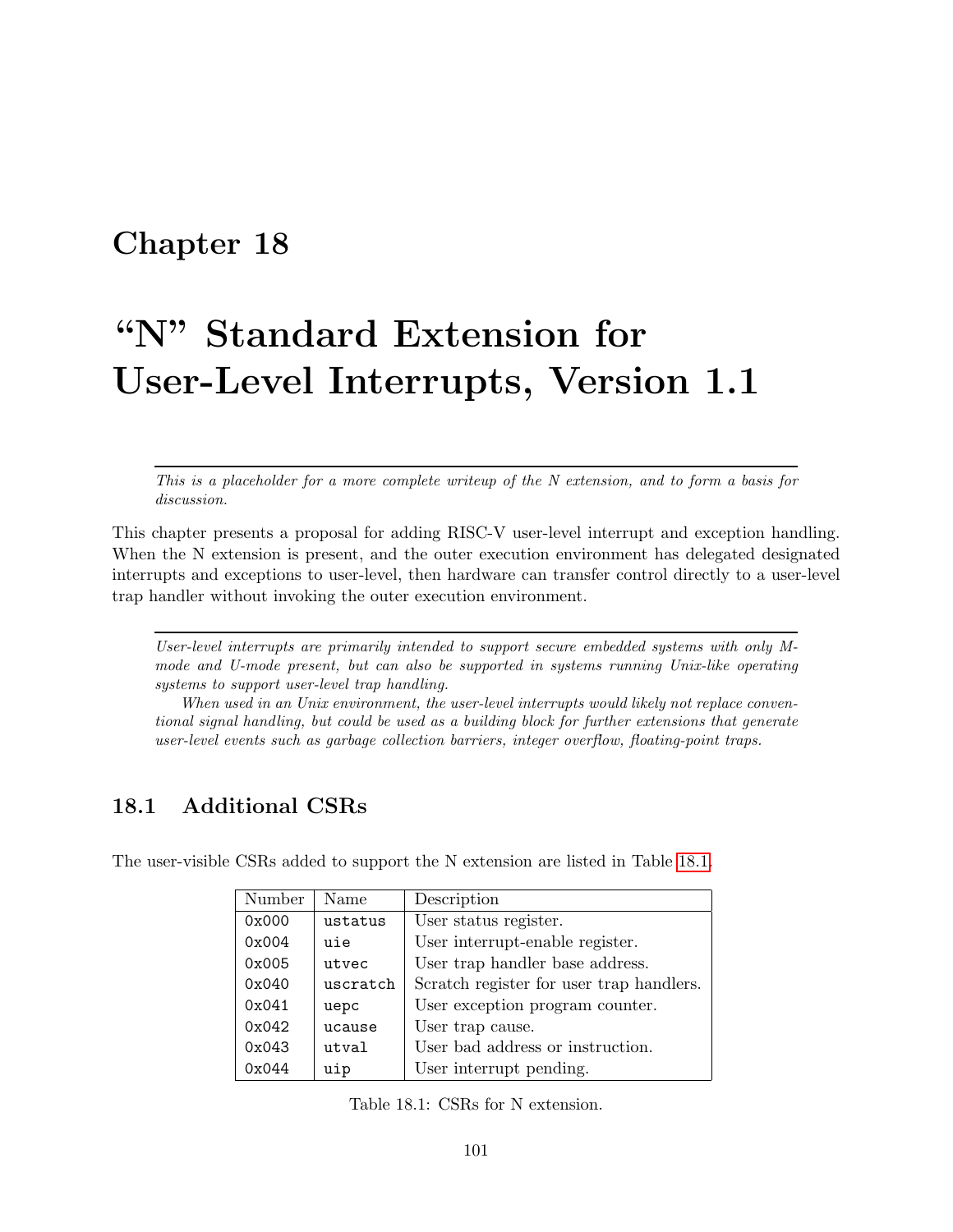#### 18.2 User Status Register (ustatus)

The ustatus register is an XLEN-bit read/write register formatted as shown in Figure [18.1.](#page-113-0) The ustatus register keeps track of and controls the hart's current operating state.

| -<br>YLEN.<br>ð | ಀ                               |  |
|-----------------|---------------------------------|--|
| WPL             | D<br>$\mathbf{M}$<br><b>***</b> |  |
| Η,<br>N-11      |                                 |  |

Figure 18.1: User-mode status register (ustatus).

<span id="page-113-0"></span>The user interrupt-enable bit UIE disables user-level interrupts when clear. The value of UIE is copied into UPIE when a user-level trap is taken, and the value of UIE is set to zero to provide atomicity for the user-level trap handler.

There is no UPP bit to hold the previous privilege mode as it can only be user mode.

The URET instructions is used to return from traps in U-mode, and URET copies UPIE into UIE, then sets UPIE.

UPIE is set after the UPIE/UIE stack is popped to enable interrupts and help catch coding errors.

#### 18.3 Other CSRs

The remaining CSRs function in an analogous way to the trap handling registers defined for M-mode and S-mode.

A more complete writeup to follow.

#### 18.4 N Extension Instructions

The URET instruction is added to perform the analogous function to MRET and SRET.

#### 18.5 Reducing Context-Swap Overhead

The user-level interrupt-handling registers add considerable state to the user-level context, yet will usually rarely be active in normal use. In particular, uepc, ucause, and utval are only valid during execution of a trap handler.

An NS field can be added to mstatus and sstatus following the format of the FS and XS fields to reduce context-switch overhead when the values are not live. Execution of URET will place the uepc, ucause, and utval back into initial state.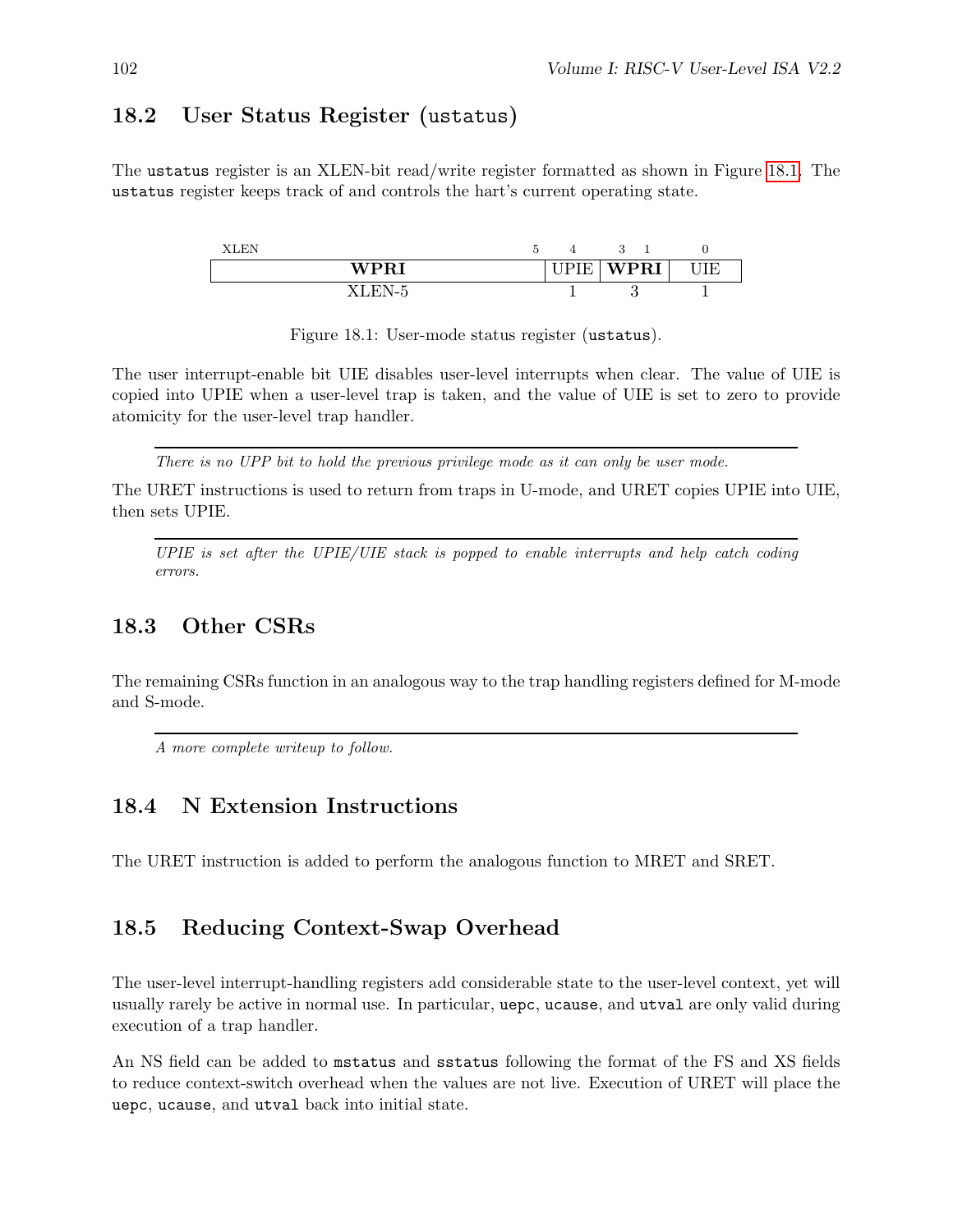# RV32/64G Instruction Set Listings

One goal of the RISC-V project is that it be used as a stable software development target. For this purpose, we define a combination of a base ISA (RV32I or RV64I) plus selected standard extensions (IMAFD) as a "general-purpose" ISA, and we use the abbreviation G for the IMAFD combination of instruction-set extensions. This chapter presents opcode maps and instruction-set listings for RV32G and RV64G.

| inst[4:2] | 000           | 001         | 010                 | 011          | 100    | 101      | 110                     | 111         |
|-----------|---------------|-------------|---------------------|--------------|--------|----------|-------------------------|-------------|
| inst[6:5] |               |             |                     |              |        |          |                         | $\leq$ 32b) |
| $00\,$    | LOAD          | LOAD-FP     | $\textit{custom-0}$ | MISC-MEM     | OP-IMM | AUIPC.   | OP-IMM-32               | 48b         |
| 01        | <b>STORE</b>  | STORE-FP    | $\emph{custom-1}$   | AMO          | OΡ     | LUI      | OP-32                   | <b>64b</b>  |
| 10        | <b>MADD</b>   | <b>MSUB</b> | <b>NMSUB</b>        | <b>NMADD</b> | OP-FP  | reserved | $\it{custom-2/rv128}$   | 48b         |
|           | <b>BRANCH</b> | <b>JALR</b> | reserved            | JAL          | SYSTEM | reserved | $\emph{custom-3/rv128}$ | $\geq 80b$  |

Table 19.1: RISC-V base opcode map,  $inst[1:0] = 11$ 

<span id="page-114-0"></span>Table [19.1](#page-114-0) shows a map of the major opcodes for RVG. Major opcodes with 3 or more lower bits set are reserved for instruction lengths greater than 32 bits. Opcodes marked as reserved should be avoided for custom instruction set extensions as they might be used by future standard extensions. Major opcodes marked as *custom-0* and *custom-1* will be avoided by future standard extensions and are recommended for use by custom instruction-set extensions within the base 32-bit instruction format. The opcodes marked custom-2/rv128 and custom-3/rv128 are reserved for future use by RV128, but will otherwise be avoided for standard extensions and so can also be used for custom instruction-set extensions in RV32 and RV64.

We believe RV32G and RV64G provide simple but complete instruction sets for a broad range of general-purpose computing. The optional compressed instruction set described in Chapter [12](#page-78-0) can be added (forming RV32GC and RV64GC) to improve performance, code size, and energy efficiency, though with some additional hardware complexity.

As we move beyond IMAFDC into further instruction set extensions, the added instructions tend to be more domain-specific and only provide benefits to a restricted class of applications, e.g., for multimedia or security. Unlike most commercial ISAs, the RISC-V ISA design clearly separates the base ISA and broadly applicable standard extensions from these more specialized additions. Chapter [21](#page-124-0) has a more extensive discussion of ways to add extensions to the RISC-V ISA.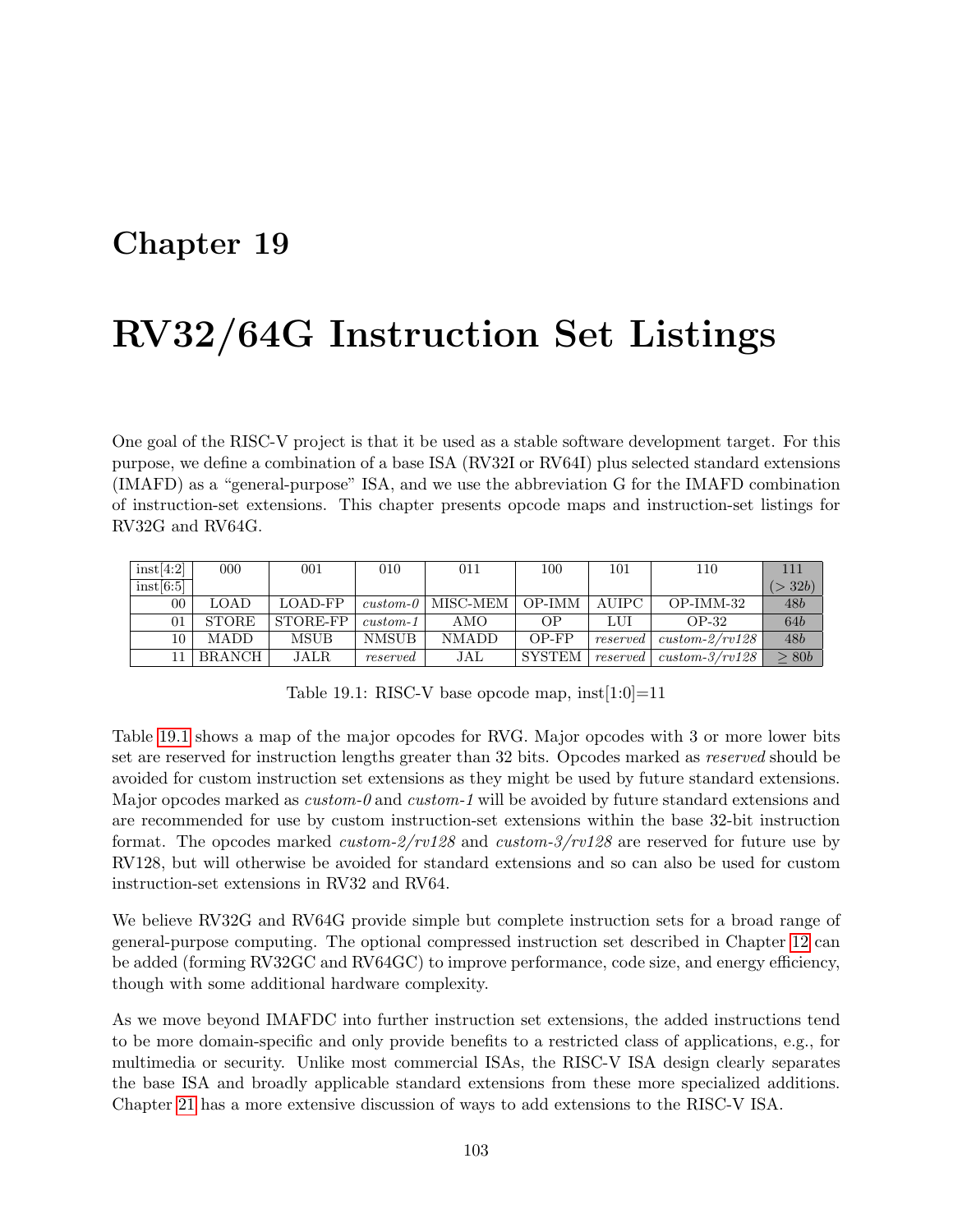| 31 | 27                    |                      | 26 25 24 |                                           | 20 | 19 | 15  | 14     | - 12 | $-11$ |                     |        |           |
|----|-----------------------|----------------------|----------|-------------------------------------------|----|----|-----|--------|------|-------|---------------------|--------|-----------|
|    | funct7                |                      |          | rs2                                       |    |    | rsl | funct3 |      |       | rd                  | opcode | R-type    |
|    |                       | $\mathrm{imm}[11:0]$ |          |                                           |    |    | rs1 | funct3 |      |       | rd                  | opcode | I-type    |
|    | imm[11:5]             |                      |          | rs2                                       |    |    | rsl | funct3 |      |       | $\mathrm{imm}[4:0]$ | opcode | S-type    |
|    | $\text{imm}[12 10:5]$ |                      |          | rs2                                       |    |    | rs1 | funct3 |      |       | imm[4:1 11]         | opcode | B-type    |
|    |                       |                      |          | imm[31:12]                                |    |    |     |        |      |       | rd                  | opcode | $U$ -type |
|    |                       |                      |          | $\overline{\text{imm}[20 10:1 11 19:12]}$ |    |    |     |        |      |       | rd                  | opcode | J-type    |

|                                    |                               |                                             |                    | ILV 921 Dase Theu uction Set |                  |                                 | 0110111 |                               |
|------------------------------------|-------------------------------|---------------------------------------------|--------------------|------------------------------|------------------|---------------------------------|---------|-------------------------------|
|                                    |                               | $\text{imm}[31:12]$                         |                    |                              |                  | rd                              |         | LUI                           |
|                                    |                               | $\overline{\text{imm}[31:12]}$              |                    |                              |                  | rd                              | 0010111 | <b>AUIPC</b>                  |
|                                    |                               | $\overline{\mathrm{imm}[20 10:1 11 19:12]}$ |                    |                              |                  | rd                              | 1101111 | JAL                           |
|                                    | $\overline{\text{imm}[11:0]}$ |                                             |                    | rs1                          | $\overline{000}$ | rd                              | 1100111 | <b>JALR</b>                   |
| $\mathrm{imm}[12 10:5]$            |                               | rs2                                         |                    | rs1                          | $\overline{000}$ | imm[4:1 11]                     | 1100011 | <b>BEQ</b>                    |
| $\overline{\text{imm}[12 10:5]}$   |                               | rs2                                         |                    | rs1                          | $\overline{001}$ | $\overline{\text{imm}[4:1 11]}$ | 1100011 | <b>BNE</b>                    |
| $\overline{\text{imm}[12 10:5]}$   |                               | rs2                                         |                    | rs1                          | 100              | $\overline{\text{imm}[4:1 11]}$ | 1100011 | $\operatorname{BLT}$          |
| $\overline{\text{imm}[12 10:5]}$   |                               | $\overline{\text{rs2}}$                     |                    | rs1                          | $\overline{101}$ | $\overline{\text{imm}[4:1 11]}$ | 1100011 | BGE                           |
| $\overline{\text{imm}[12 10:5]}$   |                               | $\overline{\text{rs2}}$                     |                    | rs1                          | $\overline{110}$ | $\overline{\text{imm}[4:1 11]}$ | 1100011 | <b>BLTU</b>                   |
| $\overline{\mathrm{imm}[12 10:5]}$ |                               | $\overline{\text{rs2}}$                     |                    | rs1                          | $\overline{111}$ | $\overline{\text{imm}[4:1 11]}$ | 1100011 | <b>BGEU</b>                   |
|                                    | $\overline{\text{imm}[11:0]}$ |                                             |                    | rs1                          | $\overline{000}$ | rd                              | 0000011 | $\rm LB$                      |
|                                    | $\overline{\text{imm}[11:0]}$ |                                             |                    | rs1                          | $\overline{001}$ | rd                              | 0000011 | $\mathop{\rm LH}\nolimits$    |
|                                    | $\mathrm{imm}[11:0]$          |                                             |                    | rs1                          | $\overline{010}$ | rd                              | 0000011 | ${\rm LW}$                    |
|                                    | imm[11:0]                     |                                             |                    | rs1                          | 100              | rd                              | 0000011 | LBU                           |
|                                    | $\mathrm{imm}[11:0]$          |                                             |                    | rs1                          | 101              | rd                              | 0000011 | LHU                           |
| $\mathrm{imm}[11:5]$               |                               | rs2                                         |                    | rs1                          | $\overline{000}$ | $\overline{\mathrm{imm}[4:0]}$  | 0100011 | $\rm SB$                      |
| $\overline{\text{imm}[11:5]}$      |                               | $\overline{\text{rs2}}$                     |                    | rs1                          | $\overline{001}$ | $\overline{\text{imm}[4:0]}$    | 0100011 | $\operatorname{SH}$           |
| $\overline{\text{imm}[11:5]}$      |                               | $\overline{\text{rs2}}$                     |                    | rs1                          | $\overline{010}$ | $\overline{\text{imm}[4:0]}$    | 0100011 | $\mathrm{SW}$                 |
|                                    | $\overline{\text{imm}[11:0]}$ |                                             |                    | rs1                          | $\overline{000}$ | rd                              | 0010011 | <b>ADDI</b>                   |
|                                    | $\overline{\text{imm}[11:0]}$ |                                             |                    | rs1                          | $\overline{010}$ | rd                              | 0010011 | <b>SLTI</b>                   |
|                                    | imm[11:0]                     |                                             |                    | rs1                          | $\overline{011}$ | rd                              | 0010011 | <b>SLTIU</b>                  |
|                                    | imm[11:0]                     |                                             |                    | rs1                          | 100              | rd                              | 0010011 | <b>XORI</b>                   |
|                                    | imm[11:0]                     |                                             |                    | rs1                          | 110              | rd                              | 0010011 | ORI                           |
|                                    | imm[11:0]                     |                                             |                    | rs1                          | 111              | $\overline{\text{rd}}$          | 0010011 | <b>ANDI</b>                   |
| 0000000                            |                               | shamt                                       |                    | rs1                          | $\overline{001}$ | $\overline{\text{rd}}$          | 0010011 | <b>SLLI</b>                   |
| 0000000                            |                               | shamt                                       |                    | rs1                          | $\overline{101}$ | $\overline{\text{rd}}$          | 0010011 | <b>SRLI</b>                   |
| 0100000                            |                               | shamt                                       |                    | rs1                          | $\overline{101}$ | $\overline{\text{rd}}$          | 0010011 | <b>SRAI</b>                   |
| 0000000                            |                               | rs2                                         |                    | rs1                          | $\overline{000}$ | $\overline{\text{rd}}$          | 0110011 | <b>ADD</b>                    |
| 0100000                            |                               | rs2                                         |                    | rs1                          | $\overline{000}$ | rd                              | 0110011 | $\rm SUB$                     |
| 0000000                            |                               | rs2                                         |                    | rs1                          | 001              | rd                              | 0110011 | ${\rm SLL}$                   |
| 0000000                            |                               | rs2                                         |                    | rs1                          | 010              | rd                              | 0110011 | SLT                           |
| 0000000                            |                               | rs2                                         |                    | rs1                          | $\overline{011}$ | rd                              | 0110011 | <b>SLTU</b>                   |
| 0000000                            |                               | rs2                                         |                    | rs1                          | 100              | $\overline{\text{rd}}$          | 0110011 | <b>XOR</b>                    |
| 0000000                            |                               | rs2                                         |                    | $\mathrm{rs}1$               | $\overline{101}$ | $\overline{\text{rd}}$          | 0110011 | ${\rm SRL}$                   |
| 0100000                            |                               | $\overline{\text{rs2}}$                     |                    | $\mathrm{rs}1$               | 101              | $\overline{\text{rd}}$          | 0110011 | SRA                           |
| 0000000                            |                               | $\overline{\mathrm{rs}2}$                   |                    | rs1                          | $\overline{110}$ | rd                              | 0110011 | <b>OR</b>                     |
| 0000000                            |                               | rs2                                         |                    | rs1                          | $\overline{111}$ | rd                              | 0110011 | <b>AND</b>                    |
| 0000                               | pred                          |                                             | $_{\mathrm{succ}}$ | 00000                        | 000              | 00000                           | 0001111 | ${\rm FENCE}$                 |
| 0000                               | 0000                          |                                             | 0000               | 00000                        | 001              | 00000                           | 0001111 | FENCE.I                       |
|                                    | 000000000000                  |                                             |                    | 00000                        | 000              | 00000                           | 1110011 | <b>ECALL</b>                  |
|                                    | 000000000001                  |                                             |                    | 00000                        | 000              | 00000                           | 1110011 | <b>EBREAK</b>                 |
|                                    | $\operatorname{csr}$          |                                             |                    | rs1                          | 001              | rd                              | 1110011 | <b>CSRRW</b>                  |
|                                    | $\operatorname{csr}$          |                                             |                    | rs1                          | 010              | rd                              | 1110011 | CSRRS                         |
|                                    | $\operatorname{csr}$          |                                             |                    | rs1                          | 011              | rd                              | 1110011 | $\ensuremath{\mathrm{CSRRC}}$ |
|                                    | $\operatorname{csr}$          |                                             |                    | zimm                         | 101              | rd                              | 1110011 | <b>CSRRWI</b>                 |
|                                    | $\operatorname{csr}$          |                                             |                    | zimm                         | 110              | rd                              | 1110011 | <b>CSRRSI</b>                 |
|                                    | $\operatorname{csr}$          |                                             |                    | zimm                         | 111              | rd                              | 1110011 | <b>CSRRCI</b>                 |

#### RV32I Base Instruction Set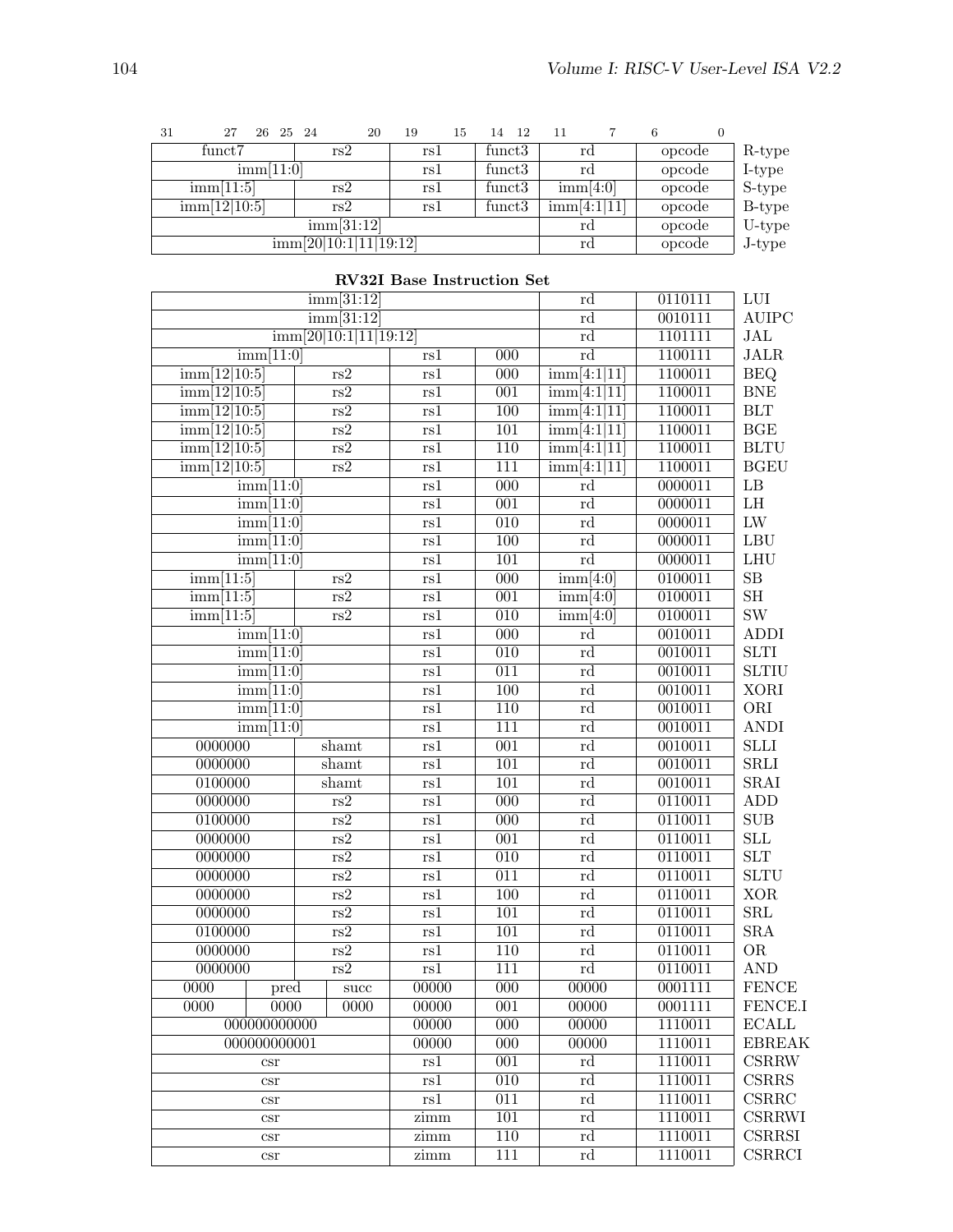| - 01 |                      | 26        | 25 | 24 |     | 20 | 19  |        | 12 |          |  |        |        |
|------|----------------------|-----------|----|----|-----|----|-----|--------|----|----------|--|--------|--------|
|      | funct7               |           |    |    | rs2 |    | rsi | funct3 |    | rd       |  | opcode | R-type |
|      |                      | imm[11:0] |    |    |     |    | rsl | funct3 |    | rd       |  | opcode | 1-type |
|      | $\mathrm{imm}[11:5]$ |           |    |    | rs2 |    | rs1 | funct3 |    | imm[4:0] |  | opcode | S-type |

| imm[11:0] |       | rs1 | 110 | rd                  | 0000011 | LWU          |
|-----------|-------|-----|-----|---------------------|---------|--------------|
| imm[11:0] |       | rs1 | 011 | rd                  | 0000011 | LD           |
| imm[11:5] | rs2   | rs1 | 011 | $\mathrm{imm}[4:0]$ | 0100011 | <b>SD</b>    |
| 000000    | shamt | rs1 | 001 | rd                  | 0010011 | <b>SLLI</b>  |
| 000000    | shamt | rs1 | 101 | rd                  | 0010011 | <b>SRLI</b>  |
| 010000    | shamt | rs1 | 101 | rd                  | 0010011 | <b>SRAI</b>  |
| imm[11:0] |       | rs1 | 000 | rd                  | 0011011 | <b>ADDIW</b> |
| 0000000   | shamt | rs1 | 001 | rd                  | 0011011 | <b>SLLIW</b> |
| 0000000   | shamt | rs1 | 101 | rd                  | 0011011 | <b>SRLIW</b> |
| 0100000   | shamt | rs1 | 101 | rd                  | 0011011 | <b>SRAIW</b> |
| 0000000   | rs2   | rs1 | 000 | rd                  | 0111011 | <b>ADDW</b>  |
| 0100000   | rs2   | rs1 | 000 | rd                  | 0111011 | <b>SUBW</b>  |
| 0000000   | rs2   | rs1 | 001 | rd                  | 0111011 | <b>SLLW</b>  |
| 0000000   | rs2   |     | 101 | rd                  | 0111011 | <b>SRLW</b>  |
| 0100000   | rs2   | rs1 | 101 | rd                  | 0111011 | <b>SRAW</b>  |

RV64I Base Instruction Set (in addition to RV32I)

#### RV32M Standard Extension

| 0000001 | rs2 | rs1 | 000 | rd | 0110011 | MUL           |
|---------|-----|-----|-----|----|---------|---------------|
| 0000001 | rs2 | rs1 | 001 | rd | 0110011 | MULH          |
| 0000001 | rs2 | rs1 | 010 | rd | 0110011 | <b>MULHSU</b> |
| 0000001 | rs2 | rs1 | 011 | rd | 0110011 | <b>MULHU</b>  |
| 0000001 | rs2 | rsl | 100 | rd | 0110011 | DIV           |
| 0000001 | rs2 | rs1 | 101 | rd | 0110011 | <b>DIVU</b>   |
| 0000001 | rs2 | rs1 | 110 | rd | 0110011 | <b>REM</b>    |
| 0000001 | rs2 | rs1 | 111 | rd | 0110011 | REMU          |

| RV64M Standard Extension (in addition to RV32M) |  |  |
|-------------------------------------------------|--|--|
|-------------------------------------------------|--|--|

| 0000001 | rs2 | rs1 | 000 | rd | 0111011 | MULW        |
|---------|-----|-----|-----|----|---------|-------------|
| 0000001 | rs2 | rs1 | 100 | rd | 0111011 | DIVW        |
| 0000001 | rs2 | rs1 | 101 | ra | 0111011 | DIVUW       |
| 0000001 | rs2 | rs1 | .10 | rd | 0111011 | <b>REMW</b> |
| 0000001 | rs2 | rs1 |     | ro | 0111011 | REMUW       |

#### RV32A Standard Extension

| 00010 | aq | rl | 00000 | rs1 | 010 | rd | 0101111 | LR.W      |
|-------|----|----|-------|-----|-----|----|---------|-----------|
| 00011 | aq | rl | rs2   | rs1 | 010 | rd | 0101111 | SC.W      |
| 00001 | aq | rl | rs2   | rs1 | 010 | rd | 0101111 | AMOSWAP.W |
| 00000 | aq | rl | rs2   | rs1 | 010 | rd | 0101111 | AMOADD.W  |
| 00100 | aq | rl | rs2   | rs1 | 010 | rd | 0101111 | AMOXOR.W  |
| 01100 | aq | rl | rs2   | rs1 | 010 | rd | 0101111 | AMOAND.W  |
| 01000 | aq | rl | rs2   | rs1 | 010 | rd | 0101111 | AMOOR.W   |
| 10000 | aq | rl | rs2   | rs1 | 010 | rd | 0101111 | AMOMIN.W  |
| 10100 | aq | rl | rs2   | rs1 | 010 | rd | 0101111 | AMOMAX.W  |
| 11000 | aq | rl | rs2   | rs1 | 010 | rd | 0101111 | AMOMINU.W |
| 11100 | aq | rl | rs2   | rs1 | 010 | rd | 0101111 | AMOMAXU.W |
|       |    |    |       |     |     |    |         |           |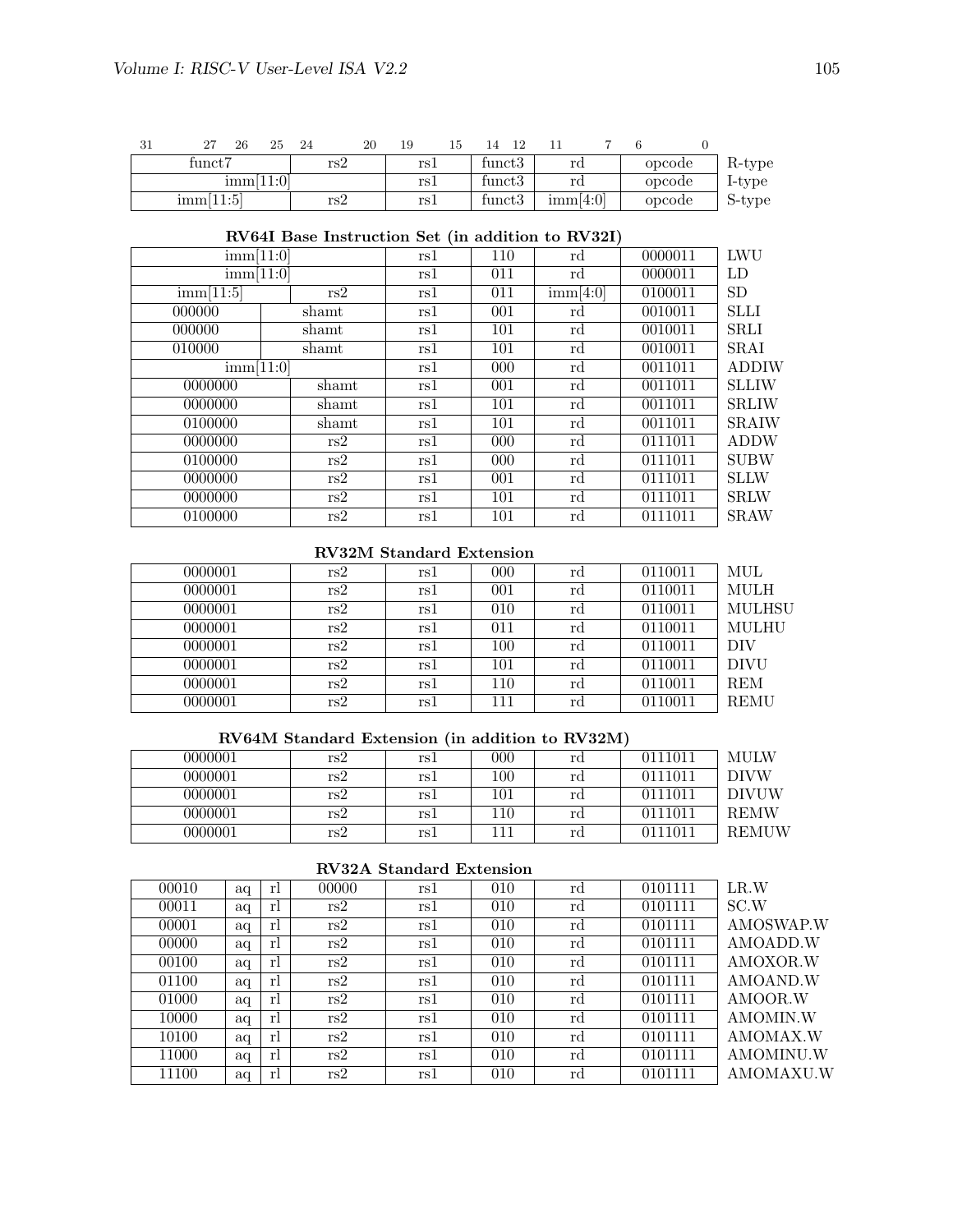| -31 | 27        | 26        | 25 | 24 |     | 20 | 19  | 15 | -14    | $-12$ |                   |        |            |
|-----|-----------|-----------|----|----|-----|----|-----|----|--------|-------|-------------------|--------|------------|
|     | funct7    |           |    |    | rs2 |    | rsl |    | funct3 |       | rd                | opcode | R-type     |
|     | rs3       | funct2    |    |    | rs2 |    | rsl |    | funct3 |       | rd                | opcode | $R4$ -type |
|     |           | imm[11:0] |    |    |     |    | rsl |    | funct3 |       | rd                | opcode | I-type     |
|     | imm[11:5] |           |    |    | rs2 |    | rsl |    | funct3 |       | $\text{imm}[4:0]$ | opcode | S-type     |

#### RV64A Standard Extension (in addition to RV32A)

| 00010 | aq | rl             | 00000 | rs1 | 011 | rd | 0101111 | LR.D      |
|-------|----|----------------|-------|-----|-----|----|---------|-----------|
| 00011 | aq | rl             | rs2   | rs1 | 011 | rd | 0101111 | SC.D      |
| 00001 | aq | rl             | rs2   | rs1 | 011 | rd | 0101111 | AMOSWAP.D |
| 00000 | aq | rl             | rs2   | rs1 | 011 | rd | 0101111 | AMOADD.D  |
| 00100 | aq | rl             | rs2   | rs1 | 011 | rd | 0101111 | AMOXOR.D  |
| 01100 | aq | rl             | rs2   | rs1 | 011 | rd | 0101111 | AMOAND.D  |
| 01000 | aq | rl             | rs2   | rs1 | 011 | rd | 0101111 | AMOOR.D   |
| 10000 | aq | rl             | rs2   | rs1 | 011 | rd | 0101111 | AMOMIN.D  |
| 10100 | aq | rl             | rs2   | rs1 | 011 | rd | 0101111 | AMOMAX.D  |
| 11000 | aq | r <sup>1</sup> | rs2   | rs1 | 011 | rd | 0101111 | AMOMINU.D |
| 11100 | aq | rl             | rs2   | rs1 | 011 | rd | 0101111 | AMOMAXU.D |
|       |    |                |       |     |     |    |         |           |

|                               | imm[11:0]       |                | rs1 | 010              | rd                  | 0000111 | <b>FLW</b>      |
|-------------------------------|-----------------|----------------|-----|------------------|---------------------|---------|-----------------|
| $\overline{\text{imm}[11:5]}$ |                 | rs2            | rs1 | 010              | $\mathrm{imm}[4:0]$ | 0100111 | <b>FSW</b>      |
| rs3                           | $\overline{00}$ | rs2            | rs1 | $\rm{rm}$        | rd                  | 1000011 | <b>FMADD.S</b>  |
| rs3                           | $\overline{00}$ | rs2            | rs1 | rm               | rd                  | 1000111 | <b>FMSUB.S</b>  |
| rs3                           | $00\,$          | $\mathrm{rs}2$ | rs1 | rm               | rd                  | 1001011 | <b>FNMSUB.S</b> |
| rs3                           | 00              | rs2            | rs1 | rm               | rd                  | 1001111 | <b>FNMADD.S</b> |
| 0000000                       |                 | rs2            | rs1 | rm               | rd                  | 1010011 | FADD.S          |
| 0000100                       |                 | $\rm rs2$      | rs1 | rm               | rd                  | 1010011 | <b>FSUB.S</b>   |
| 0001000                       |                 | rs2            | rs1 | rm               | rd                  | 1010011 | <b>FMUL.S</b>   |
| 0001100                       |                 | rs2            | rs1 | rm               | rd                  | 1010011 | FDIV.S          |
| 0101100                       |                 | 00000          | rs1 | $\rm{rm}$        | rd                  | 1010011 | FSQRT.S         |
| 0010000                       |                 | rs2            | rs1 | 000              | rd                  | 1010011 | FSGNJ.S         |
| 0010000                       |                 | rs2            | rs1 | $\overline{001}$ | rd                  | 1010011 | FSGNJN.S        |
| 0010000                       |                 | rs2            | rs1 | $\overline{010}$ | rd                  | 1010011 | FSGNJX.S        |
| 0010100                       |                 | rs2            | rs1 | $\overline{000}$ | rd                  | 1010011 | <b>FMIN.S</b>   |
| 0010100                       |                 | rs2            | rs1 | 001              | rd                  | 1010011 | <b>FMAX.S</b>   |
| 1100000                       |                 | 00000          | rs1 | rm               | rd                  | 1010011 | FCVT.W.S        |
| 1100000                       |                 | 00001          | rs1 | rm               | rd                  | 1010011 | FCVT.WU.S       |
| 1110000                       |                 | 00000          | rs1 | 000              | rd                  | 1010011 | FMV.X.W         |
| 1010000                       |                 | rs2            | rs1 | 010              | rd                  | 1010011 | FEQ.S           |
| 1010000                       |                 | rs2            | rs1 | 001              | rd                  | 1010011 | FLT.S           |
| 1010000                       |                 | rs2            | rs1 | $\overline{000}$ | rd                  | 1010011 | FLE.S           |
| 1110000                       |                 | 00000          | rs1 | 001              | rd                  | 1010011 | FCLASS.S        |
| 1101000                       |                 | 00000          | rs1 | rm               | rd                  | 1010011 | FCVT.S.W        |
| 1101000                       |                 | 00001          | rs1 | rm               | rd                  | 1010011 | FCVT.S.WU       |
| 1111000                       |                 | 00000          | rs1 | 000              | rd                  | 1010011 | FMV.W.X         |

#### RV32F Standard Extension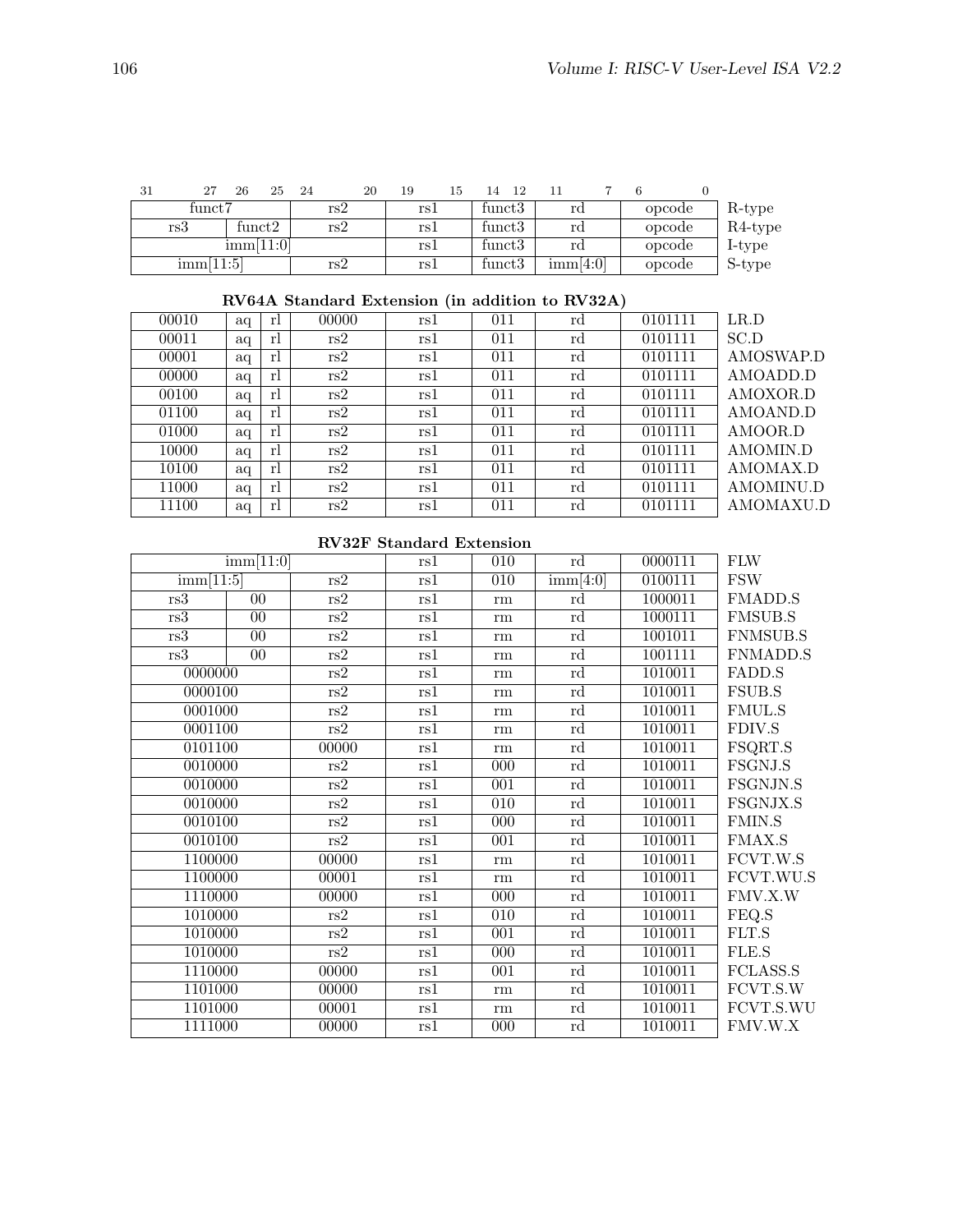|     |           | 26        | 25                | 24  | 20 | 19   | 15 |        |                   |  |        |            |
|-----|-----------|-----------|-------------------|-----|----|------|----|--------|-------------------|--|--------|------------|
|     | funct7    |           |                   | rs2 |    | rsl  |    | funct3 | rd                |  | opcode | R-type     |
| rs3 |           |           | $\mathrm{funct2}$ | rs2 |    | rs1  |    | funct3 | rd                |  | opcode | $R4$ -type |
|     |           | imm[11:0] |                   |     |    | rs 1 |    | funct3 | rd                |  | opcode | I-type     |
|     | imm[11:5] |           |                   | rs2 |    | rsl  |    | funct3 | $\text{imm}[4:0]$ |  | opcode | S-type     |

#### RV64F Standard Extension (in addition to RV32F)

| 1100000 | 00010 | rs1 | rm | rd | 1010011 | FCVT.L.S  |
|---------|-------|-----|----|----|---------|-----------|
| 1100000 | 00011 | rs1 | rm | rd | 1010011 | FCVT.LU.S |
| 1101000 | 00010 | rs1 | rm | rd | 1010011 | FCVT.S.L  |
| 1101000 | 00011 | rs1 | rm | rd | 1010011 | FCVT.S.LU |

#### RV32D Standard Extension

|           | $\overline{\text{imm}[11:0]}$ |       | rs1 | 011              | rd                     | 0000111 | ${\rm FLD}$                 |
|-----------|-------------------------------|-------|-----|------------------|------------------------|---------|-----------------------------|
| imm[11:5] |                               | rs2   | rs1 | 011              | $\mathrm{imm}[4:0]$    | 0100111 | $\ensuremath{\mathsf{FSD}}$ |
| rs3       | 01                            | rs2   | rs1 | rm               | rd                     | 1000011 | FMADD.D                     |
| rs3       | 01                            | rs2   | rs1 | rm               | rd                     | 1000111 | FMSUB.D                     |
| rs3       | $\overline{01}$               | rs2   | rs1 | rm               | rd                     | 1001011 | FNMSUB.D                    |
| rs3       | $\overline{01}$               | rs2   | rs1 | rm               | rd                     | 1001111 | FNMADD.D                    |
| 0000001   |                               | rs2   | rs1 | rm               | rd                     | 1010011 | FADD.D                      |
| 0000101   |                               | rs2   | rs1 | rm               | rd                     | 1010011 | FSUB.D                      |
| 0001001   |                               | rs2   | rs1 | rm               | rd                     | 1010011 | FMUL.D                      |
| 0001101   |                               | rs2   | rs1 | rm               | rd                     | 1010011 | FDIV.D                      |
| 0101101   |                               | 00000 | rs1 | rm               | rd                     | 1010011 | FSQRT.D                     |
| 0010001   |                               | rs2   | rs1 | 000              | rd                     | 1010011 | FSGNJ.D                     |
| 0010001   |                               | rs2   | rs1 | 001              | rd                     | 1010011 | FSGNJN.D                    |
| 0010001   |                               | rs2   | rs1 | 010              | rd                     | 1010011 | FSGNJX.D                    |
| 0010101   |                               | rs2   | rs1 | $\overline{000}$ | $\overline{\text{rd}}$ | 1010011 | FMIN.D                      |
| 0010101   |                               | rs2   | rs1 | $\overline{001}$ | rd                     | 1010011 | FMAX.D                      |
| 0100000   |                               | 00001 | rs1 | rm               | rd                     | 1010011 | FCVT.S.D                    |
| 0100001   |                               | 00000 | rs1 | rm               | rd                     | 1010011 | FCVT.D.S                    |
| 1010001   |                               | rs2   | rs1 | $\overline{010}$ | rd                     | 1010011 | FEQ.D                       |
| 1010001   |                               | rs2   | rs1 | 001              | rd                     | 1010011 | FLT.D                       |
| 1010001   |                               | rs2   | rs1 | 000              | rd                     | 1010011 | FLE.D                       |
| 1110001   |                               | 00000 | rs1 | $\overline{001}$ | rd                     | 1010011 | FCLASS.D                    |
| 1100001   |                               | 00000 | rs1 | rm               | rd                     | 1010011 | FCVT.W.D                    |
| 1100001   |                               | 00001 | rs1 | rm               | rd                     | 1010011 | FCVT.WU.D                   |
| 1101001   |                               | 00000 | rs1 | rm               | rd                     | 1010011 | FCVT.D.W                    |
| 1101001   |                               | 00001 | rs1 | rm               | rd                     | 1010011 | FCVT.D.WU                   |

#### RV64D Standard Extension (in addition to RV32D)

| 1100001 | 00010 | rs l | rm  | rd | 1010011 | FCVT.L.D  |
|---------|-------|------|-----|----|---------|-----------|
| 1100001 | 00011 | rs l | rm  | rd | 1010011 | FCVT.LU.D |
| 1110001 | 00000 | rs l | 000 | rd | 1010011 | FMV.X.D   |
| 1101001 | 00010 | rs1  | rm  | rd | 1010011 | FCVT.D.L  |
| 1101001 | 00011 | rs1  | rm  | rd | 1010011 | FCVT.D.LU |
| 1111001 | 00000 | rs l | 000 | rd | 1010011 | FMV.D.X   |

Table 19.2: Instruction listing for RISC-V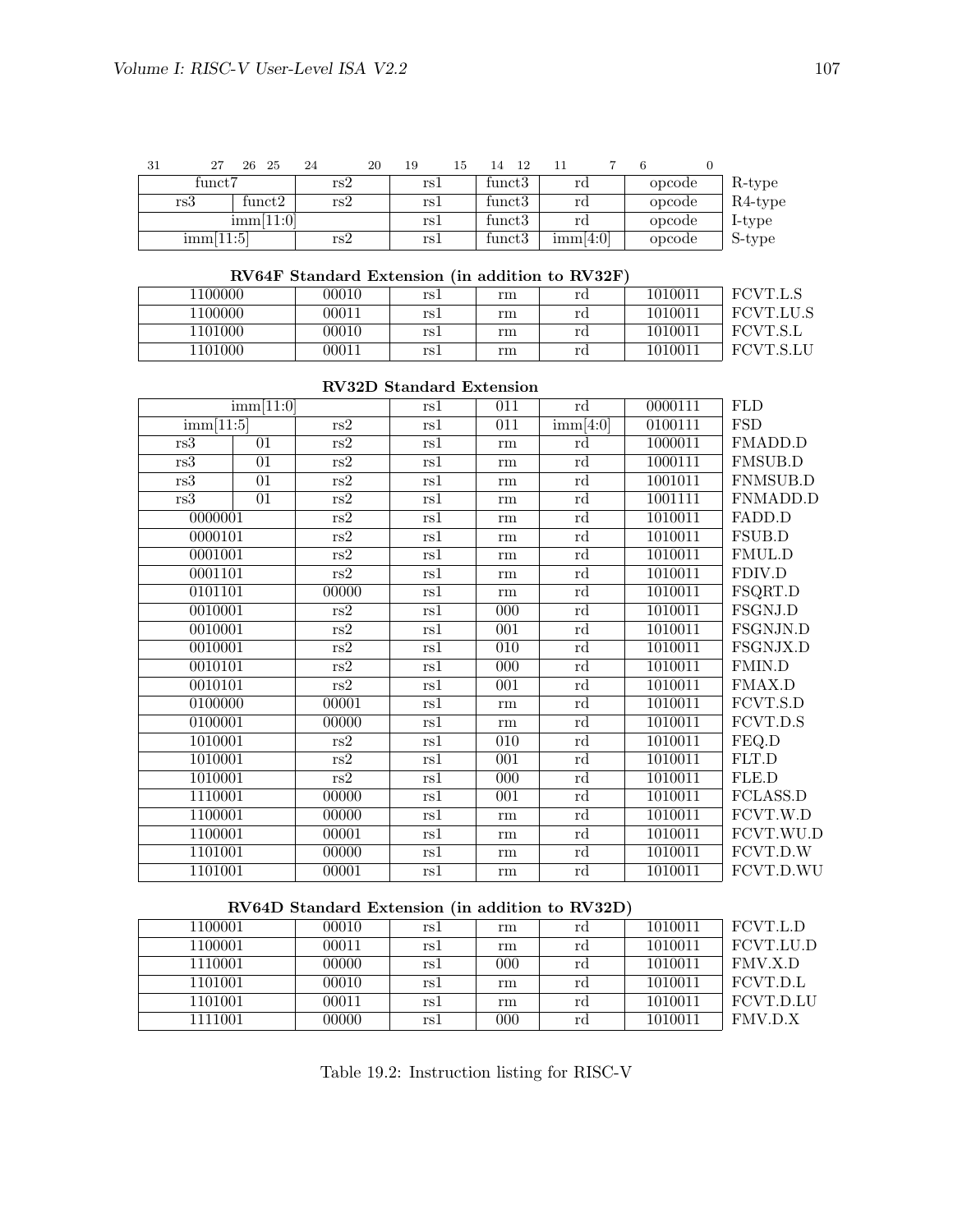| Number | Privilege  | Name     | Description                                                                     |
|--------|------------|----------|---------------------------------------------------------------------------------|
|        |            |          | Floating-Point Control and Status Registers                                     |
| 0x001  | Read/write | fflags   | Floating-Point Accrued Exceptions.                                              |
| 0x002  | Read/write | frm      | Floating-Point Dynamic Rounding Mode.                                           |
| 0x003  | Read/write | fcsr     | Floating-Point Control and Status Register $(f\mathbf{rm} + ff\mathbf{lags})$ . |
|        |            |          | Counters and Timers                                                             |
| 0xC00  | Read-only  | cycle    | Cycle counter for RDCYCLE instruction.                                          |
| 0xC01  | Read-only  | time     | Timer for RDTIME instruction.                                                   |
| 0xC02  | Read-only  | instret  | Instructions-retired counter for RDINSTRET instruction.                         |
| 0xC80  | Read-only  | cycleh   | Upper 32 bits of cycle, RV32I only.                                             |
| 0xC81  | Read-only  | timeh    | Upper 32 bits of time, RV32I only.                                              |
| 0xC82  | Read-only  | instreth | Upper 32 bits of instret, RV32I only.                                           |

Table [19.3](#page-119-0) lists the CSRs that have currently been allocated CSR addresses. The timers, counters, and floating-point CSRs are the only CSRs defined in this specification.

<span id="page-119-0"></span>Table 19.3: RISC-V control and status register (CSR) address map.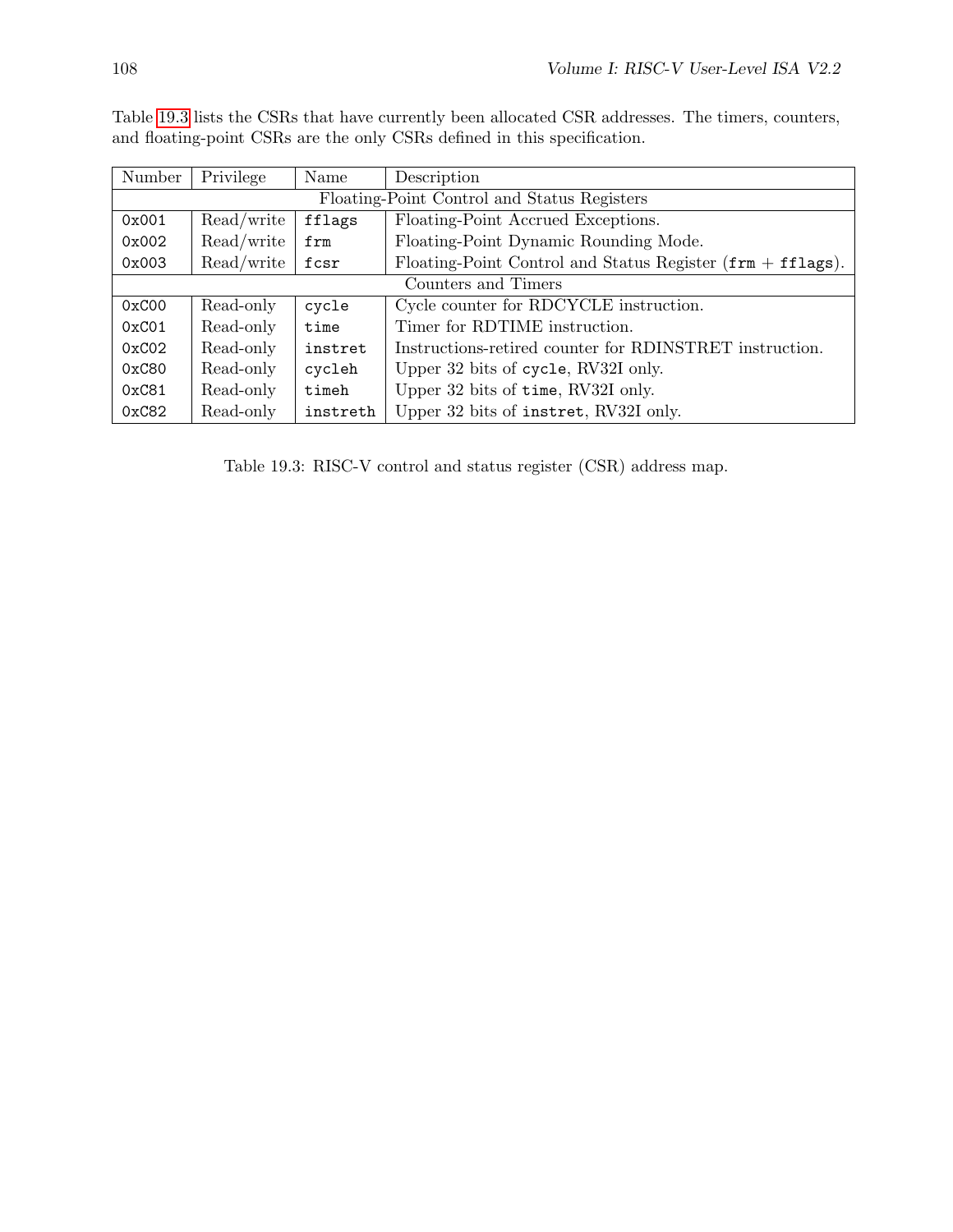# RISC-V Assembly Programmer's Handbook

This chapter is a placeholder for an assembly programmer's manual.

Table [20.1](#page-120-0) lists the assembler mnemonics for the x and f registers and their role in the standard calling convention.

| Register   | <b>ABI</b> Name | Description                       | Saver  |
|------------|-----------------|-----------------------------------|--------|
| x0         | zero            | Hard-wired zero                   |        |
| х1         | ra              | Return address                    | Caller |
| х2         | sp              | Stack pointer                     | Callee |
| x3         | gp              | Global pointer                    |        |
| x4         | tp              | Thread pointer                    |        |
| x5         | t0              | Temporary/alternate link register | Caller |
| $x6-7$     | $t1-2$          | Temporaries                       | Caller |
| х8         | s0/fp           | Saved register/frame pointer      | Callee |
| x9         | s1              | Saved register                    | Callee |
| $x10 - 11$ | $a0-1$          | Function arguments/return values  | Caller |
| $x12 - 17$ | a2–7            | Function arguments                | Caller |
| $x18 - 27$ | $s2 - 11$       | Saved registers                   | Callee |
| x28-31     | $t3-6$          | Temporaries                       | Caller |
| $f0-7$     | $ft0-7$         | FP temporaries                    | Caller |
| $f8-9$     | $fs0-1$         | FP saved registers                | Callee |
| $f10-11$   | $fa0-1$         | FP arguments/return values        | Caller |
| $f12 - 17$ | $fa2-7$         | FP arguments                      | Caller |
| $f18 - 27$ | $fs2-11$        | FP saved registers                | Callee |
| $f28 - 31$ | $ft8-11$        | FP temporaries                    | Caller |
|            |                 |                                   |        |

<span id="page-120-0"></span>Table 20.1: Assembler mnemonics for RISC-V integer and floating-point registers. Tables [20.2](#page-121-0) and [20.3](#page-122-0) contain a listing of standard RISC-V pseudoinstructions.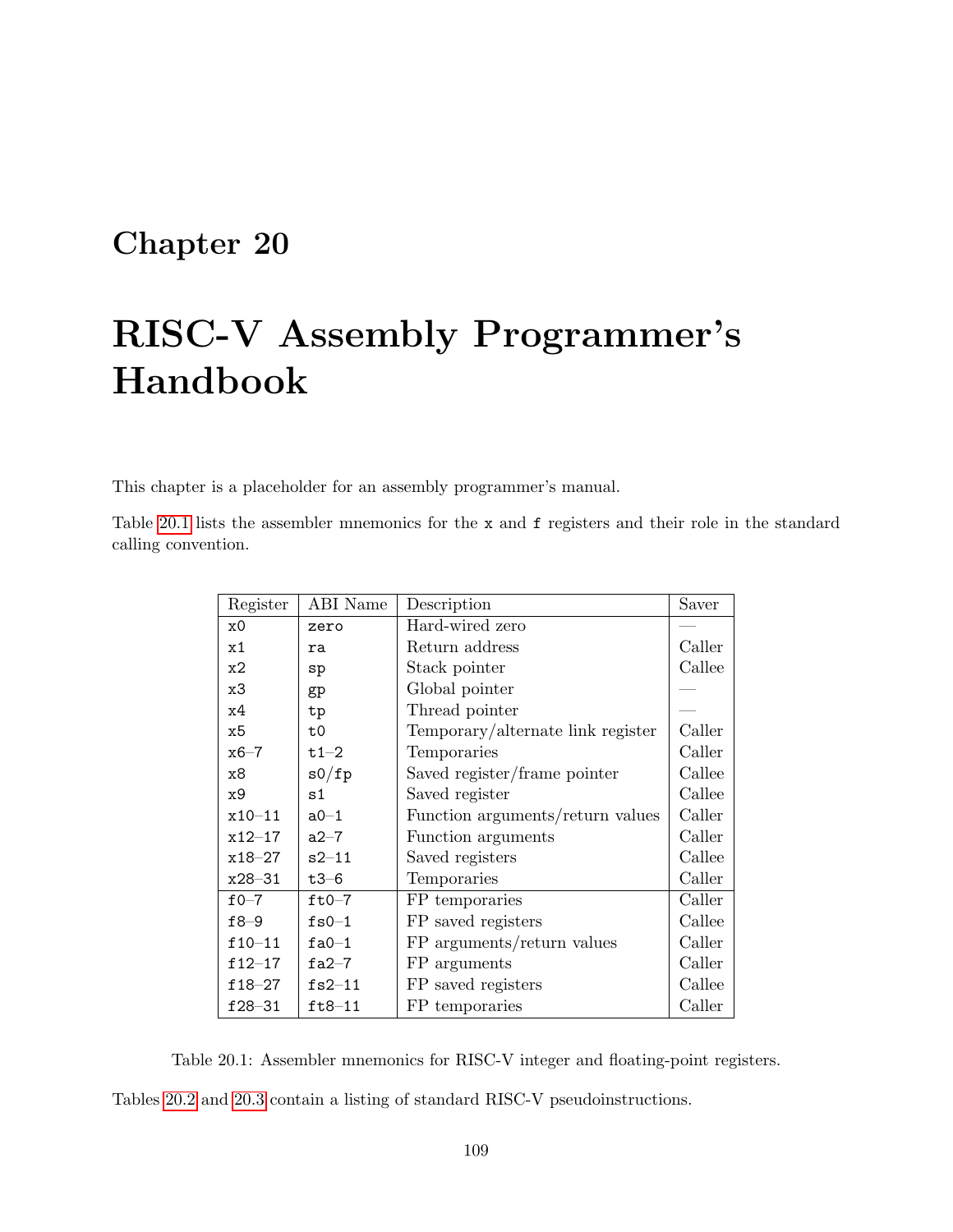| Pseudoinstruction           | Base Instruction(s)                  |                                 |  |
|-----------------------------|--------------------------------------|---------------------------------|--|
| la rd, symbol               | auipc rd, symbol[31:12]              | Load address                    |  |
|                             | addi rd, rd, symbol[11:0]            |                                 |  |
| $1{b h w d}$ rd, symbol     | auipc rd, symbol [31:12]             | Load global                     |  |
|                             | $1{b h w d}$ rd, symbol $[11:0](rd)$ |                                 |  |
| $s{b h w d}$ rd, symbol, rt | auipc rt, symbol[31:12]              | Store global                    |  |
|                             | $s{b h w d}$ rd, symbol [11:0] (rt)  |                                 |  |
|                             | auipc rt, symbol [31:12]             |                                 |  |
| $f1\{w d\}$ rd, symbol, rt  | $f1\{w d\}$ rd, symbol $[11:0](rt)$  | Floating-point load global      |  |
|                             | auipc rt, symbol[31:12]              |                                 |  |
| $fs{w d}$ rd, symbol, rt    | $fs{w d} rd, symbol[11:0](rt)$       | Floating-point store global     |  |
| nop                         | addi x0, x0, 0                       | No operation                    |  |
| li rd, immediate            | Myriad sequences                     | Load immediate                  |  |
| mv rd, rs                   | addi rd, rs, 0                       | Copy register                   |  |
| not rd, rs                  | xori rd, rs, -1                      | One's complement                |  |
| neg rd, rs                  | sub rd, x0, rs                       | Two's complement                |  |
| negw rd, rs                 | subw rd, x0, rs                      | Two's complement word           |  |
| sext.w rd, rs               | addiw rd, rs, 0                      | Sign extend word                |  |
| seqz rd, rs                 | sltiu rd, rs, 1                      | Set if $=$ zero                 |  |
| snez rd, rs                 | sltu rd, x0, rs                      | Set if $\neq$ zero              |  |
| sltz rd, rs                 | slt rd, rs, x0                       | Set if $\langle$ zero           |  |
| sgtz rd, rs                 | slt rd, x0, rs                       | Set if $>$ zero                 |  |
| fmv.s rd, rs                | fsgnj.s rd, rs, rs                   | Copy single-precision register  |  |
| fabs.s rd, rs               | fsgnjx.s rd, rs, rs                  | Single-precision absolute value |  |
| fneg.s rd, rs               | fsgnjn.s rd, rs, rs                  | Single-precision negate         |  |
| fmv.d rd, rs                | fsgnj.d rd, rs, rs                   | Copy double-precision register  |  |
| fabs.d rd, rs               | fsgnjx.d rd, rs, rs                  | Double-precision absolute value |  |
| fneg.d rd, rs               | fsgnjn.d rd, rs, rs                  | Double-precision negate         |  |
| beqz rs, offset             | beq rs, x0, offset                   | Branch if $=$ zero              |  |
| bnez rs, offset             | bne rs, x0, offset                   | Branch if $\neq$ zero           |  |
| blez rs, offset             | bge x0, rs, offset                   | Branch if $\leq$ zero           |  |
| bgez rs, offset             | bge rs, x0, offset                   | Branch if $\geq$ zero           |  |
| bltz rs, offset             | blt rs, x0, offset                   | Branch if $\langle$ zero        |  |
| bgtz rs, offset             | blt x0, rs, offset                   | Branch if $>$ zero              |  |
| bgt rs, rt, offset          | blt rt, rs, offset                   | Branch if $>$                   |  |
| ble rs, rt, offset          | bge rt, rs, offset                   | Branch if $\leq$                |  |
| bgtu rs, rt, offset         | bltu rt, rs, offset                  | Branch if $>$ , unsigned        |  |
| bleu rs, rt, offset         | bgeu rt, rs, offset                  | Branch if $\leq$ , unsigned     |  |
| j offset                    | jal x0, offset                       | Jump                            |  |
| jal offset                  | jal x1, offset                       | Jump and link                   |  |
| jr rs                       | jalr x0, rs, 0                       | Jump register                   |  |
| jalr rs                     | jalr x1, rs, 0                       | Jump and link register          |  |
| ret                         | jalr x0, x1, 0                       | Return from subroutine          |  |
|                             | auipc x6, offset[31:12]              |                                 |  |
| call offset                 | jalr x1, x6, offset[11:0]            | Call far-away subroutine        |  |
|                             | auipc x6, offset[31:12]              |                                 |  |
| tail offset                 | jalr x0, x6, offset[11:0]            | Tail call far-away subroutine   |  |
| fence                       | fence iorw, iorw                     | Fence on all memory and $I/O$   |  |

<span id="page-121-0"></span>Table 20.2: RISC-V pseudoinstructions.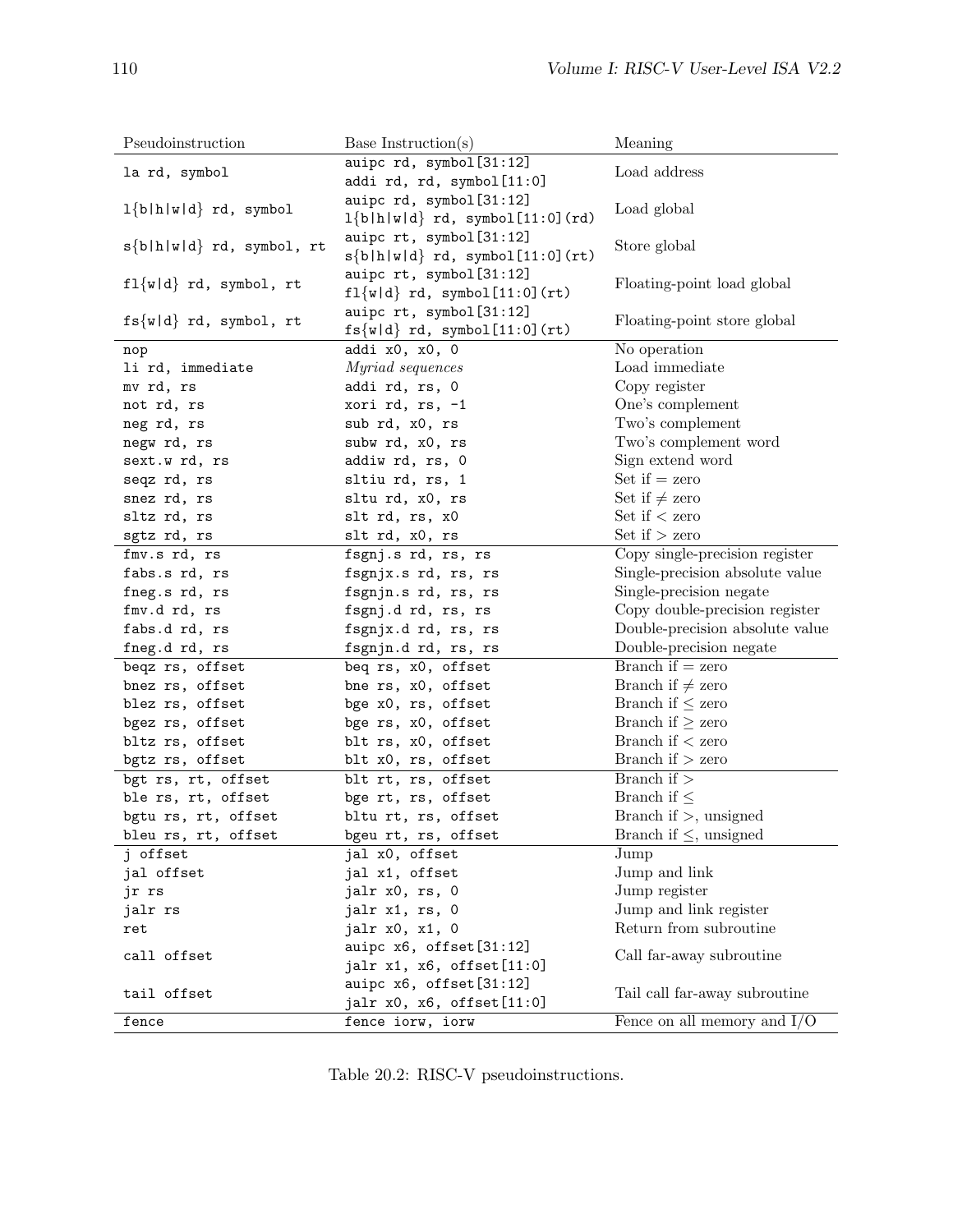| Pseudoinstruction | Base Instruction         | Meaning                             |
|-------------------|--------------------------|-------------------------------------|
| rdinstret[h] rd   | csrrs rd, instret[h], x0 | Read instructions-retired counter   |
| rdcycle[h] rd     | csrrs rd, cycle[h], x0   | Read cycle counter                  |
| rdtime[h] rd      | csrrs rd, time[h], x0    | Read real-time clock                |
| csrr rd, csr      | csrrs rd, csr, x0        | Read CSR                            |
| CSTW CST, TS      | CSTTW XO, CST, TS        | Write CSR                           |
| csrs csr, rs      | csrrs x0, csr, rs        | Set bits in CSR                     |
| csrc csr, rs      | csrrc x0, csr, rs        | Clear bits in CSR                   |
| csrwi csr, imm    | csrrwi x0, csr, imm      | Write CSR, immediate                |
| csrsi csr, imm    | csrrsi x0, csr, imm      | Set bits in CSR, immediate          |
| csrci csr, imm    | csrrci x0, csr, imm      | Clear bits in CSR, immediate        |
| frcsr rd          | csrrs rd, fcsr, x0       | Read FP control/status register     |
| fscsr rd, rs      | csrrw rd, fcsr, rs       | Swap FP control/status register     |
| fscsr rs          | csrrw x0, fcsr, rs       | Write FP control/status register    |
| frrm rd           | csrrs rd, frm, x0        | Read FP rounding mode               |
| fsrm rd, rs       | csrrw rd, frm, rs        | Swap FP rounding mode               |
| fsrm rs           | csrrw x0, frm, rs        | Write FP rounding mode              |
| fsrmi rd, imm     | csrrwi rd, frm, imm      | Swap FP rounding mode, immediate    |
| fsrmi imm         | csrrwi x0, frm, imm      | Write FP rounding mode, immediate   |
| frflags rd        | csrrs rd, fflags, x0     | Read FP exception flags             |
| fsflags rd, rs    | csrrw rd, fflags, rs     | Swap FP exception flags             |
| fsflags rs        | csrrw x0, fflags, rs     | Write FP exception flags            |
| fsflagsi rd, imm  | csrrwi rd, fflags, imm   | Swap FP exception flags, immediate  |
| fsflagsi imm      | csrrwi x0, fflags, imm   | Write FP exception flags, immediate |

<span id="page-122-0"></span>Table 20.3: Pseudoinstructions for accessing control and status registers.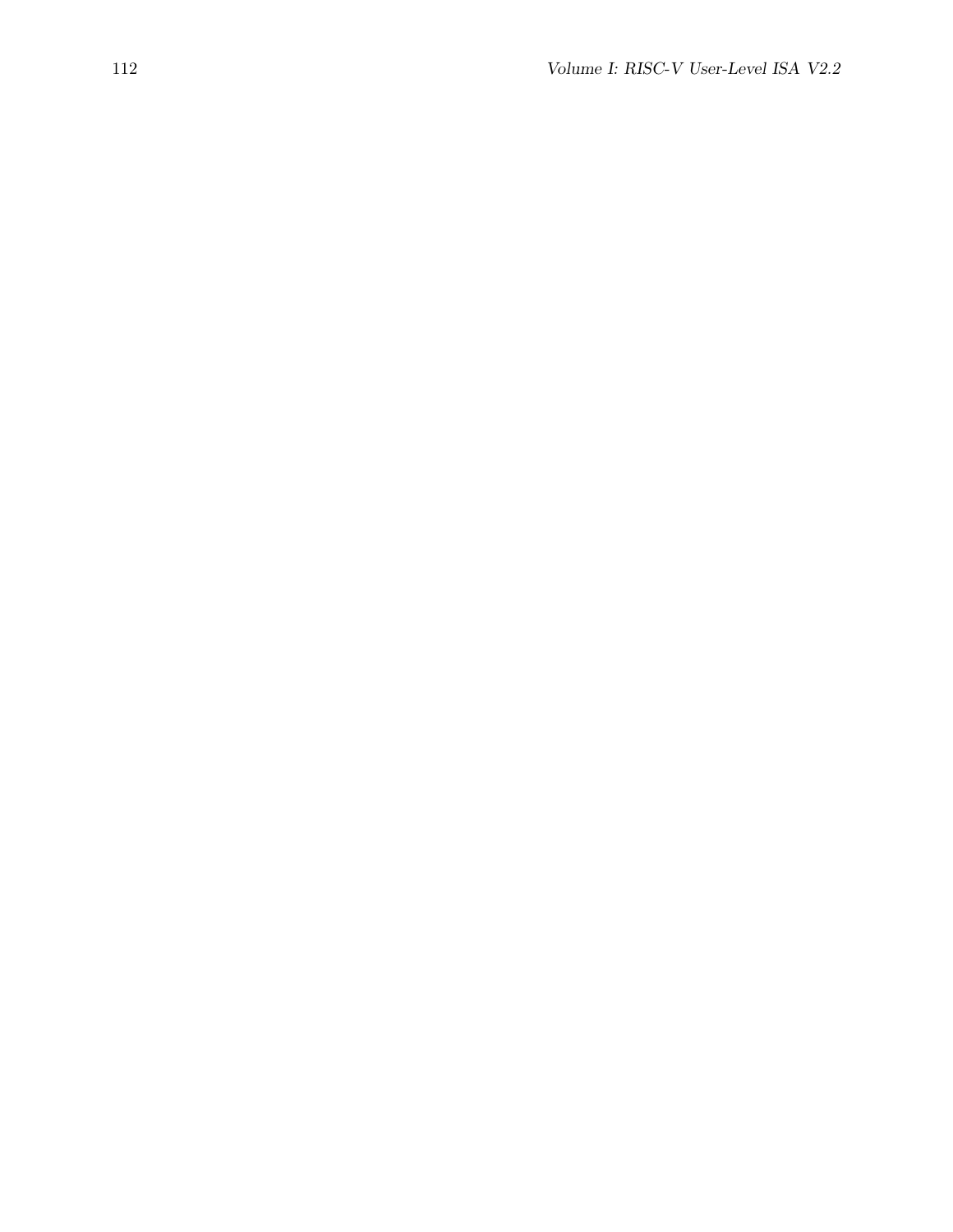# <span id="page-124-0"></span>Extending RISC-V

In addition to supporting standard general-purpose software development, another goal of RISC-V is to provide a basis for more specialized instruction-set extensions or more customized accelerators. The instruction encoding spaces and optional variable-length instruction encoding are designed to make it easier to leverage software development effort for the standard ISA toolchain when building more customized processors. For example, the intent is to continue to provide full software support for implementations that only use the standard I base, perhaps together with many non-standard instruction-set extensions.

This chapter describes various ways in which the base RISC-V ISA can be extended, together with the scheme for managing instruction-set extensions developed by independent groups. This volume only deals with the user-level ISA, although the same approach and terminology is used for supervisor-level extensions described in the second volume.

### 21.1 Extension Terminology

This section defines some standard terminology for describing RISC-V extensions.

#### Standard versus Non-Standard Extension

Any RISC-V processor implementation must support a base integer ISA (RV32I or RV64I). In addition, an implementation may support one or more extensions. We divide extensions into two broad categories: standard versus non-standard.

- A standard extension is one that is generally useful and that is designed to not conflict with any other standard extension. Currently, "MAFDQLCBTPV", described in other chapters of this manual, are either complete or planned standard extensions.
- A non-standard extension may be highly specialized and may conflict with other standard or non-standard extensions. We anticipate a wide variety of non-standard extensions will be developed over time, with some eventually being promoted to standard extensions.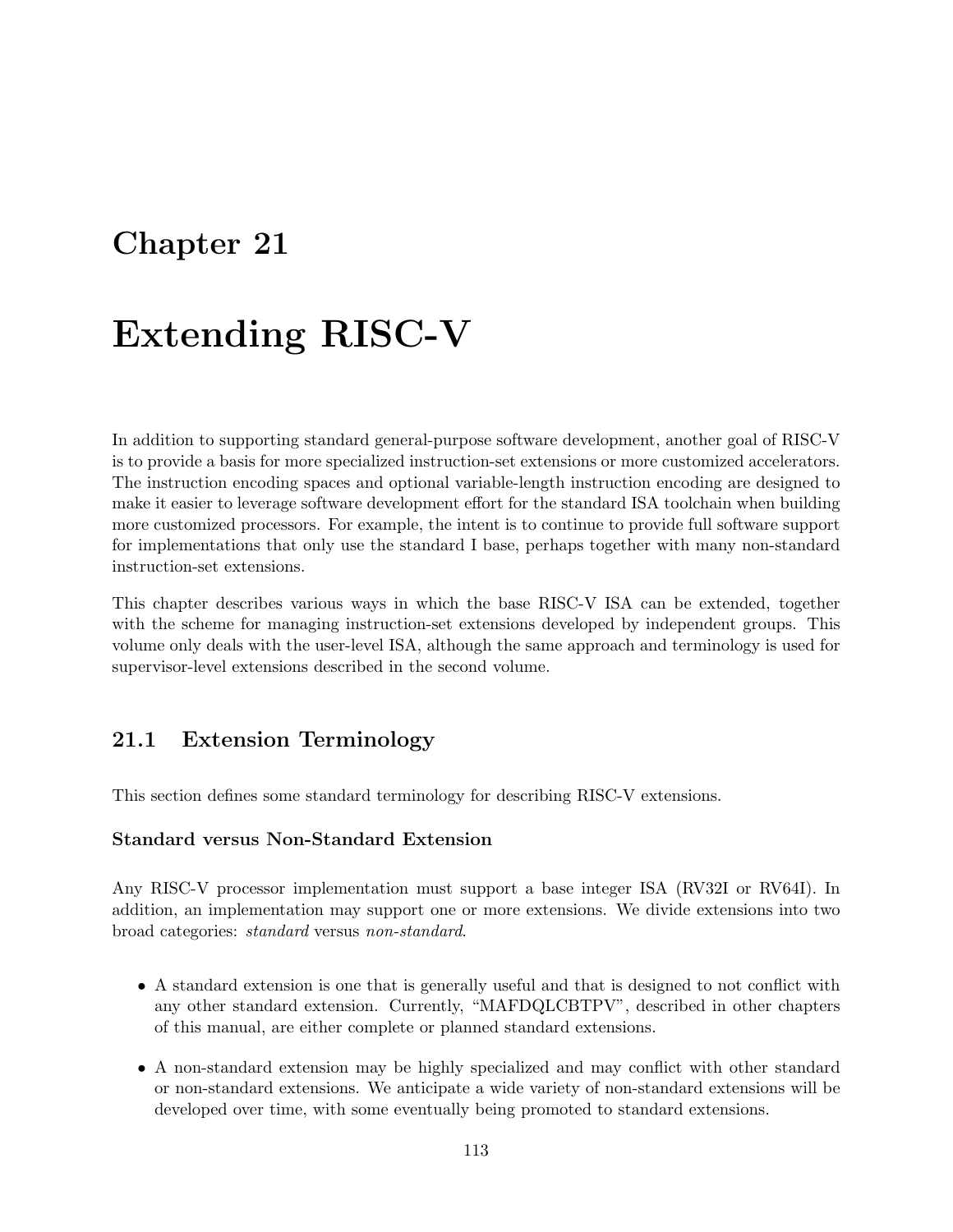#### Instruction Encoding Spaces and Prefixes

An instruction encoding space is some number of instruction bits within which a base ISA or ISA extension is encoded. RISC-V supports varying instruction lengths, but even within a single instruction length, there are various sizes of encoding space available. For example, the base ISA is defined within a 30-bit encoding space (bits 31–2 of the 32-bit instruction), while the atomic extension "A" fits within a 25-bit encoding space (bits 31–7).

We use the term *prefix* to refer to the bits to the *right* of an instruction encoding space (since RISC-V is little-endian, the bits to the right are stored at earlier memory addresses, hence form a prefix in instruction-fetch order). The prefix for the standard base ISA encoding is the two-bit "11" field held in bits 1–0 of the 32-bit word, while the prefix for the standard atomic extension "A" is the seven-bit "0101111" field held in bits 6–0 of the 32-bit word representing the AMO major opcode. A quirk of the encoding format is that the 3-bit funct3 field used to encode a minor opcode is not contiguous with the major opcode bits in the 32-bit instruction format, but is considered part of the prefix for 22-bit instruction spaces.

Although an instruction encoding space could be of any size, adopting a smaller set of common sizes simplifies packing independently developed extensions into a single global encoding. Table [21.1](#page-125-0) gives the suggested sizes for RISC-V.

| Size      | Usage                                  | $#$ Available in standard instruction length |           |          |          |
|-----------|----------------------------------------|----------------------------------------------|-----------|----------|----------|
|           |                                        | $16$ -bit                                    | $32$ -bit | 48-bit   | 64-bit   |
| $14$ -bit | Quadrant of compressed 16-bit encoding | 3                                            |           |          |          |
| $22$ -bit | Minor opcode in base 32-bit encoding   |                                              | $2^8$     | $2^{20}$ | $2^{35}$ |
| $25$ -bit | Major opcode in base 32-bit encoding   |                                              | 32        | $2^{17}$ | $2^{32}$ |
| $30$ -bit | Quadrant of base 32-bit encoding       |                                              |           | $2^{12}$ | $2^{27}$ |
| $32$ -bit | Minor opcode in 48-bit encoding        |                                              |           | $2^{10}$ | $2^{25}$ |
| $37$ -bit | Major opcode in 48-bit encoding        |                                              |           | 32       | $2^{20}$ |
| $40$ -bit | Quadrant of 48-bit encoding            |                                              |           | 4        | $2^{17}$ |
| $45$ -bit | Sub-minor opcode in 64-bit encoding    |                                              |           |          | $2^{12}$ |
| $48$ -bit | Minor opcode in 64-bit encoding        |                                              |           |          | $2^9$    |
| $52$ -bit | Major opcode in 64-bit encoding        |                                              |           |          | 32       |

Table 21.1: Suggested standard RISC-V instruction encoding space sizes.

#### <span id="page-125-0"></span>Greenfield versus Brownfield Extensions

We use the term *greenfield extension* to describe an extension that begins populating a new instruction encoding space, and hence can only cause encoding conflicts at the prefix level. We use the term brownfield extension to describe an extension that fits around existing encodings in a previously defined instruction space. A brownfield extension is necessarily tied to a particular greenfield parent encoding, and there may be multiple brownfield extensions to the same greenfield parent encoding. For example, the base ISAs are greenfield encodings of a 30-bit instruction space, while the FDQ floating-point extensions are all brownfield extensions adding to the parent base ISA 30-bit encoding space.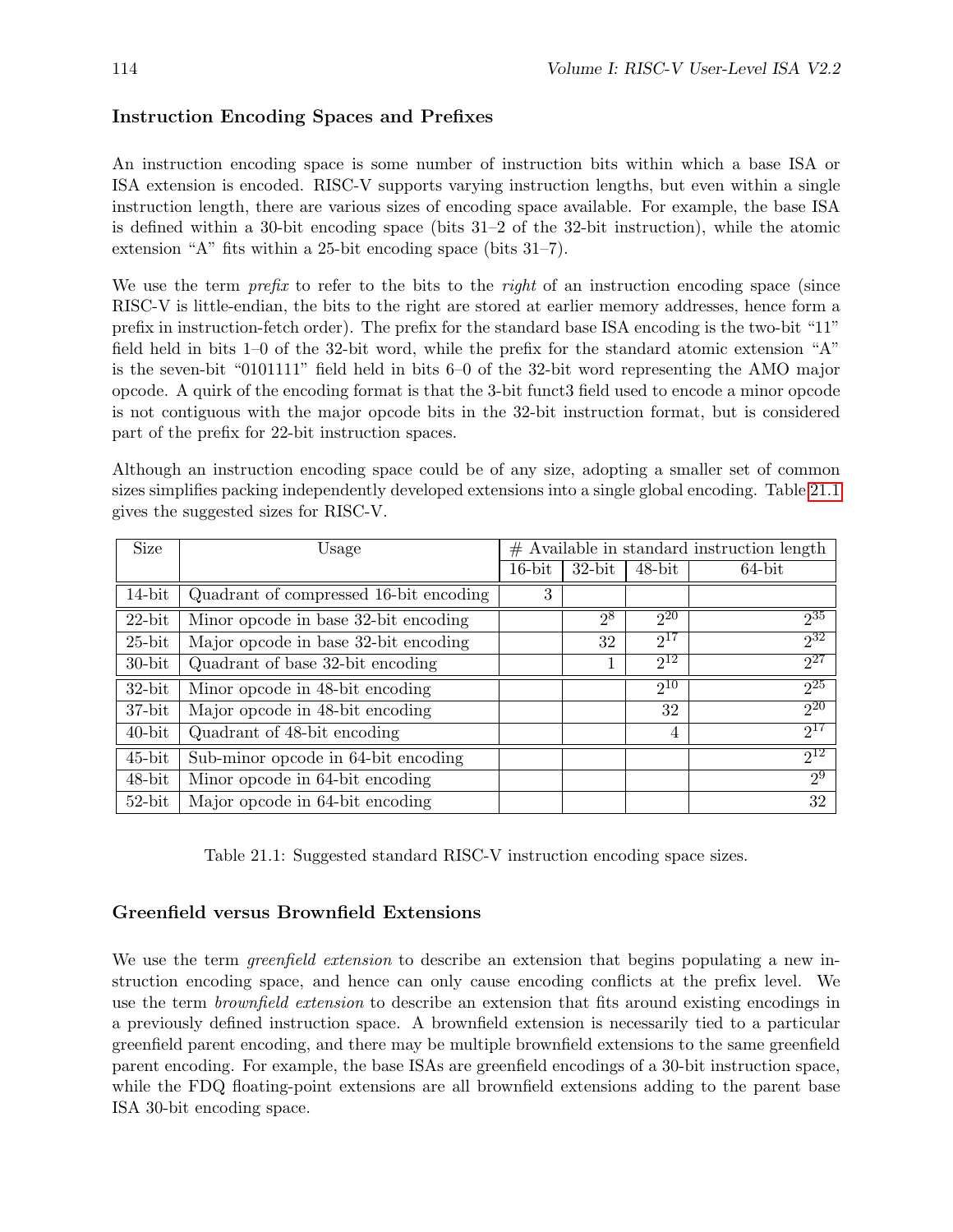Note that we consider the standard A extension to have a greenfield encoding as it defines a new previously empty 25-bit encoding space in the leftmost bits of the full 32-bit base instruction encoding, even though its standard prefix locates it within the 30-bit encoding space of the base ISA. Changing only its single 7-bit prefix could move the A extension to a different 30-bit encoding space while only worrying about conflicts at the prefix level, not within the encoding space itself.

|                   | Adds state                | No new state |
|-------------------|---------------------------|--------------|
| Greenfield        | $RV32I(30)$ , $RV64I(30)$ | A(25)        |
| <b>Brownfield</b> | F(I), D(F), Q(D)          | M(I)         |

<span id="page-126-0"></span>Table 21.2: Two-dimensional characterization of standard instruction-set extensions.

Table [21.2](#page-126-0) shows the bases and standard extensions placed in a simple two-dimensional taxonomy. One axis is whether the extension is greenfield or brownfield, while the other axis is whether the extension adds architectural state. For greenfield extensions, the size of the instruction encoding space is given in parentheses. For brownfield extensions, the name of the extension (greenfield or brownfield) it builds upon is given in parentheses. Additional user-level architectural state usually implies changes to the supervisor-level system or possibly to the standard calling convention.

Note that RV64I is not considered an extension of RV32I, but a different complete base encoding.

#### Standard-Compatible Global Encodings

A complete or global encoding of an ISA for an actual RISC-V implementation must allocate a unique non-conflicting prefix for every included instruction encoding space. The bases and every standard extension have each had a standard prefix allocated to ensure they can all coexist in a global encoding.

A standard-compatible global encoding is one where the base and every included standard extension have their standard prefixes. A standard-compatible global encoding can include non-standard extensions that do not conflict with the included standard extensions. A standard-compatible global encoding can also use standard prefixes for non-standard extensions if the associated standard extensions are not included in the global encoding. In other words, a standard extension must use its standard prefix if included in a standard-compatible global encoding, but otherwise its prefix is free to be reallocated. These constraints allow a common toolchain to target the standard subset of any RISC-V standard-compatible global encoding.

#### Guaranteed Non-Standard Encoding Space

To support development of proprietary custom extensions, portions of the encoding space are guaranteed to never be used by standard extensions.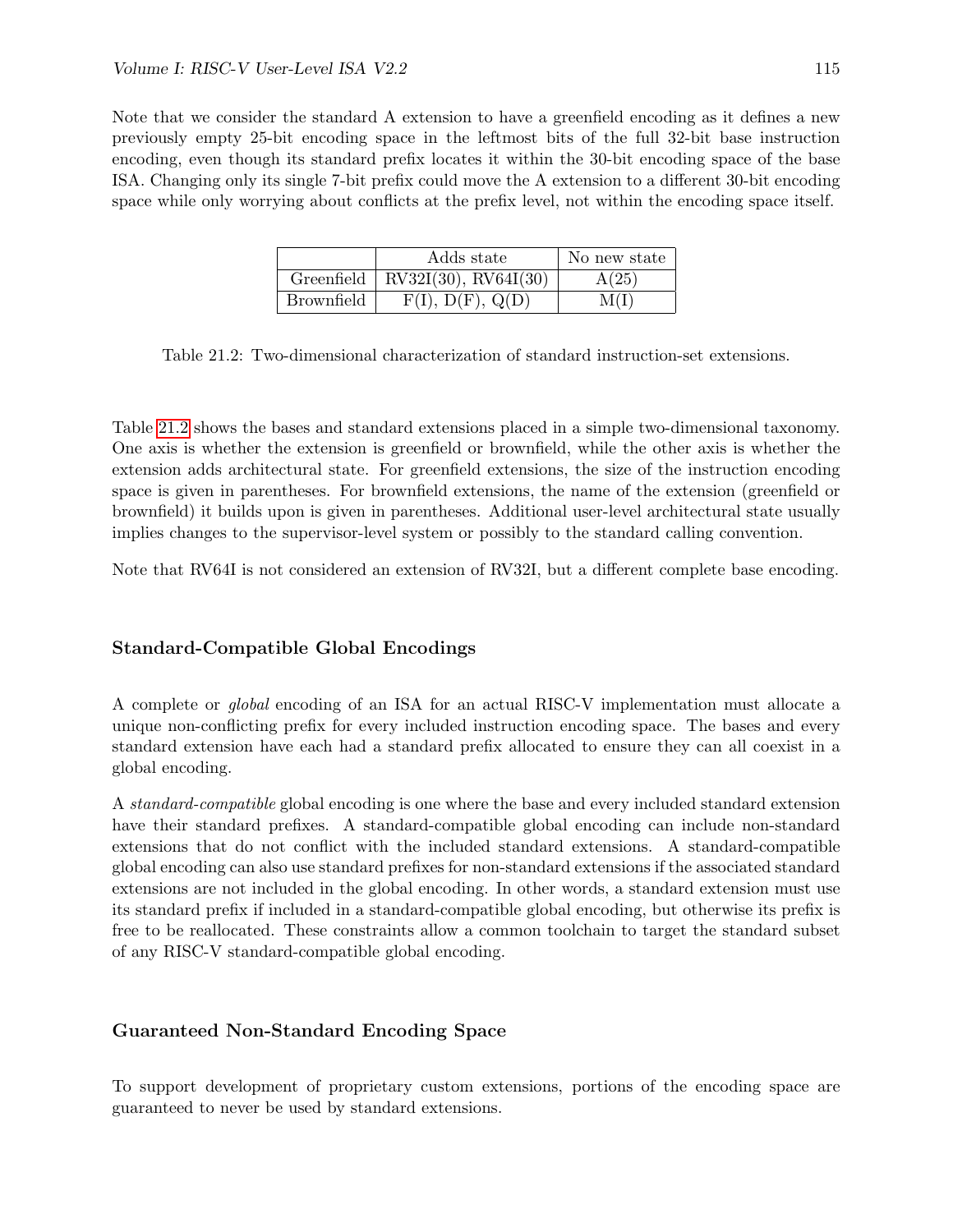#### 21.2 RISC-V Extension Design Philosophy

We intend to support a large number of independently developed extensions by encouraging extension developers to operate within instruction encoding spaces, and by providing tools to pack these into a standard-compatible global encoding by allocating unique prefixes. Some extensions are more naturally implemented as brownfield augmentations of existing extensions, and will share whatever prefix is allocated to their parent greenfield extension. The standard extension prefixes avoid spurious incompatibilities in the encoding of core functionality, while allowing custom packing of more esoteric extensions.

This capability of repacking RISC-V extensions into different standard-compatible global encodings can be used in a number of ways.

One use-case is developing highly specialized custom accelerators, designed to run kernels from important application domains. These might want to drop all but the base integer ISA and add in only the extensions that are required for the task in hand. The base ISA has been designed to place minimal requirements on a hardware implementation, and has been encoded to use only a small fraction of a 32-bit instruction encoding space.

Another use-case is to build a research prototype for a new type of instruction-set extension. The researchers might not want to expend the effort to implement a variable-length instruction-fetch unit, and so would like to prototype their extension using a simple 32-bit fixed-width instruction encoding. However, this new extension might be too large to coexist with standard extensions in the 32-bit space. If the research experiments do not need all of the standard extensions, a standardcompatible global encoding might drop the unused standard extensions and reuse their prefixes to place the proposed extension in a non-standard location to simplify engineering of the research prototype. Standard tools will still be able to target the base and any standard extensions that are present to reduce development time. Once the instruction-set extension has been evaluated and refined, it could then be made available for packing into a larger variable-length encoding space to avoid conflicts with all standard extensions.

The following sections describe increasingly sophisticated strategies for developing implementations with new instruction-set extensions. These are mostly intended for use in highly customized, educational, or experimental architectures rather than for the main line of RISC-V ISA development.

#### 21.3 Extensions within fixed-width 32-bit instruction format

In this section, we discuss adding extensions to implementations that only support the base fixedwidth 32-bit instruction format.

We anticipate the simplest fixed-width 32-bit encoding will be popular for many restricted accelerators and research prototypes.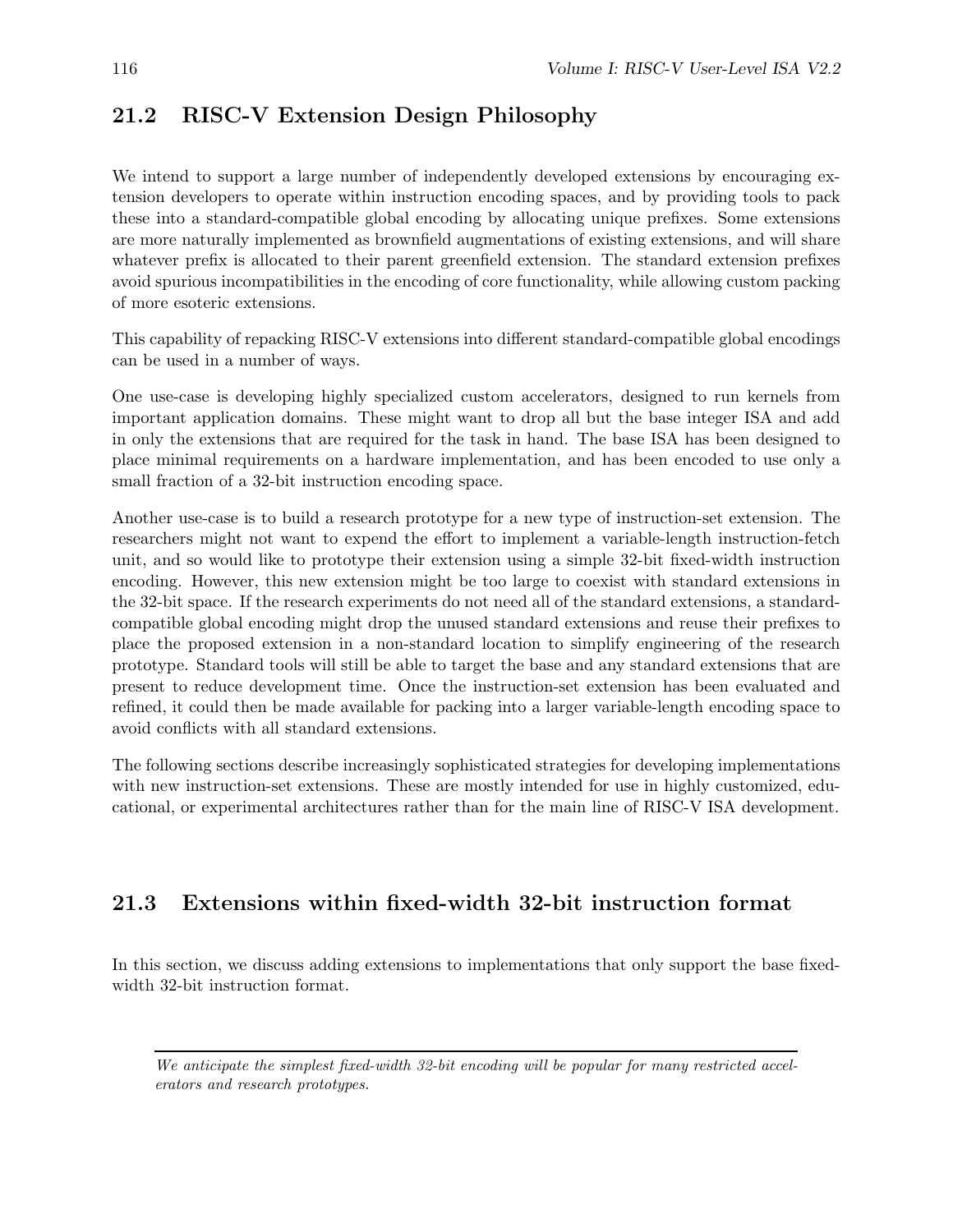#### Available 30-bit instruction encoding spaces

In the standard encoding, three of the available 30-bit instruction encoding spaces (those with 2-bit prefixes 00, 01, and 10) are used to enable the optional compressed instruction extension. However, if the compressed instruction-set extension is not required, then these three further 30-bit encoding spaces become available. This quadruples the available encoding space within the 32-bit format.

#### Available 25-bit instruction encoding spaces

A 25-bit instruction encoding space corresponds to a major opcode in the base and standard extension encodings.

There are four major opcodes expressly reserved for custom extensions (Table [19.1\)](#page-114-0), each of which represents a 25-bit encoding space. Two of these are reserved for eventual use in the RV128 base encoding (will be OP-IMM-64 and OP-64), but can be used for standard or non-standard extensions for RV32 and RV64.

The two opcodes reserved for RV64 (OP-IMM-32 and OP-32) can also be used for standard and non-standard extensions to RV32 only.

If an implementation does not require floating-point, then the seven major opcodes reserved for standard floating-point extensions (LOAD-FP, STORE-FP, MADD, MSUB, NMSUB, NMADD, OP-FP) can be reused for non-standard extensions. Similarly, the AMO major opcode can be reused if the standard atomic extensions are not required.

If an implementation does not require instructions longer than 32-bits, then an additional four major opcodes are available (those marked in gray in Table [19.1\)](#page-114-0).

The base RV32I encoding uses only 11 major opcodes plus 3 reserved opcodes, leaving up to 18 available for extensions. The base RV64I encoding uses only 13 major opcodes plus 3 reserved opcodes, leaving up to 16 available for extensions.

#### Available 22-bit instruction encoding spaces

A 22-bit encoding space corresponds to a funct3 minor opcode space in the base and standard extension encodings. Several major opcodes have a funct3 field minor opcode that is not completely occupied, leaving available several 22-bit encoding spaces.

Usually a major opcode selects the format used to encode operands in the remaining bits of the instruction, and ideally, an extension should follow the operand format of the major opcode to simplify hardware decoding.

#### Other spaces

Smaller spaces are available under certain major opcodes, and not all minor opcodes are entirely filled.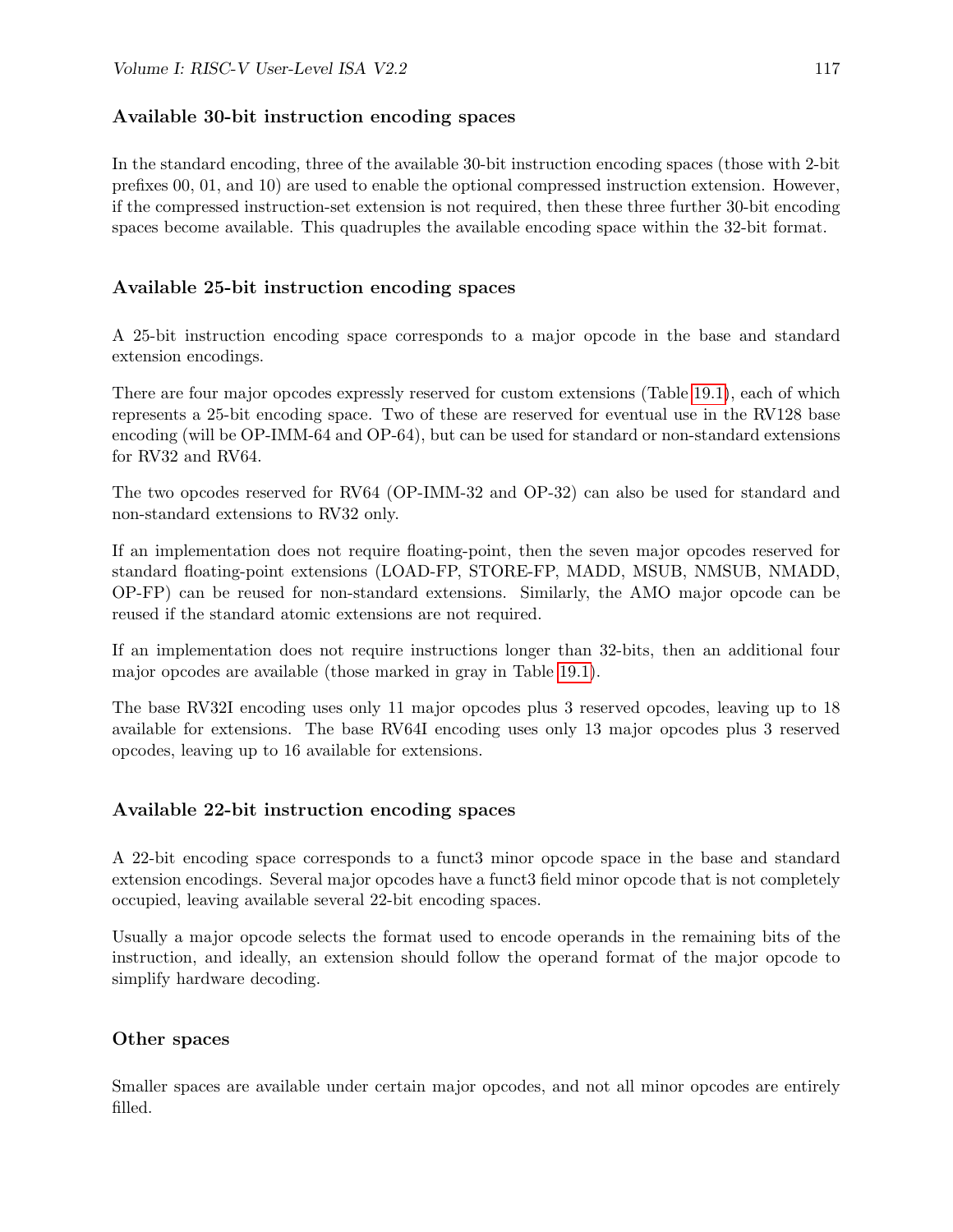### 21.4 Adding aligned 64-bit instruction extensions

The simplest approach to provide space for extensions that are too large for the base 32-bit fixedwidth instruction format is to add naturally aligned 64-bit instructions. The implementation must still support the 32-bit base instruction format, but can require that 64-bit instructions are aligned on 64-bit boundaries to simplify instruction fetch, with a 32-bit NOP instruction used as alignment padding where necessary.

To simplify use of standard tools, the 64-bit instructions should be encoded as described in Figure [1.1.](#page-17-0) However, an implementation might choose a non-standard instruction-length encoding for 64-bit instructions, while retaining the standard encoding for 32-bit instructions. For example, if compressed instructions are not required, then a 64-bit instruction could be encoded using one or more zero bits in the first two bits of an instruction.

We anticipate processor generators that produce instruction-fetch units capable of automatically handling any combination of supported variable-length instruction encodings.

### 21.5 Supporting VLIW encodings

Although RISC-V was not designed as a base for a pure VLIW machine, VLIW encodings can be added as extensions using several alternative approaches. In all cases, the base 32-bit encoding has to be supported to allow use of any standard software tools.

#### Fixed-size instruction group

The simplest approach is to define a single large naturally aligned instruction format (e.g., 128 bits) within which VLIW operations are encoded. In a conventional VLIW, this approach would tend to waste instruction memory to hold NOPs, but a RISC-V-compatible implementation would have to also support the base 32-bit instructions, confining the VLIW code size expansion to VLIWaccelerated functions.

#### Encoded-Length Groups

Another approach is to use the standard length encoding from Figure [1.1](#page-17-0) to encode parallel instruction groups, allowing NOPs to be compressed out of the VLIW instruction. For example, a 64-bit instruction could hold two 28-bit operations, while a 96-bit instruction could hold three 28-bit operations, and so on. Alternatively, a 48-bit instruction could hold one 42-bit operation, while a 96-bit instruction could hold two 42-bit operations, and so on.

This approach has the advantage of retaining the base ISA encoding for instructions holding a single operation, but has the disadvantage of requiring a new 28-bit or 42-bit encoding for operations within the VLIW instructions, and misaligned instruction fetch for larger groups. One simplification is to not allow VLIW instructions to straddle certain microarchitecturally significant boundaries (e.g., cache lines or virtual memory pages).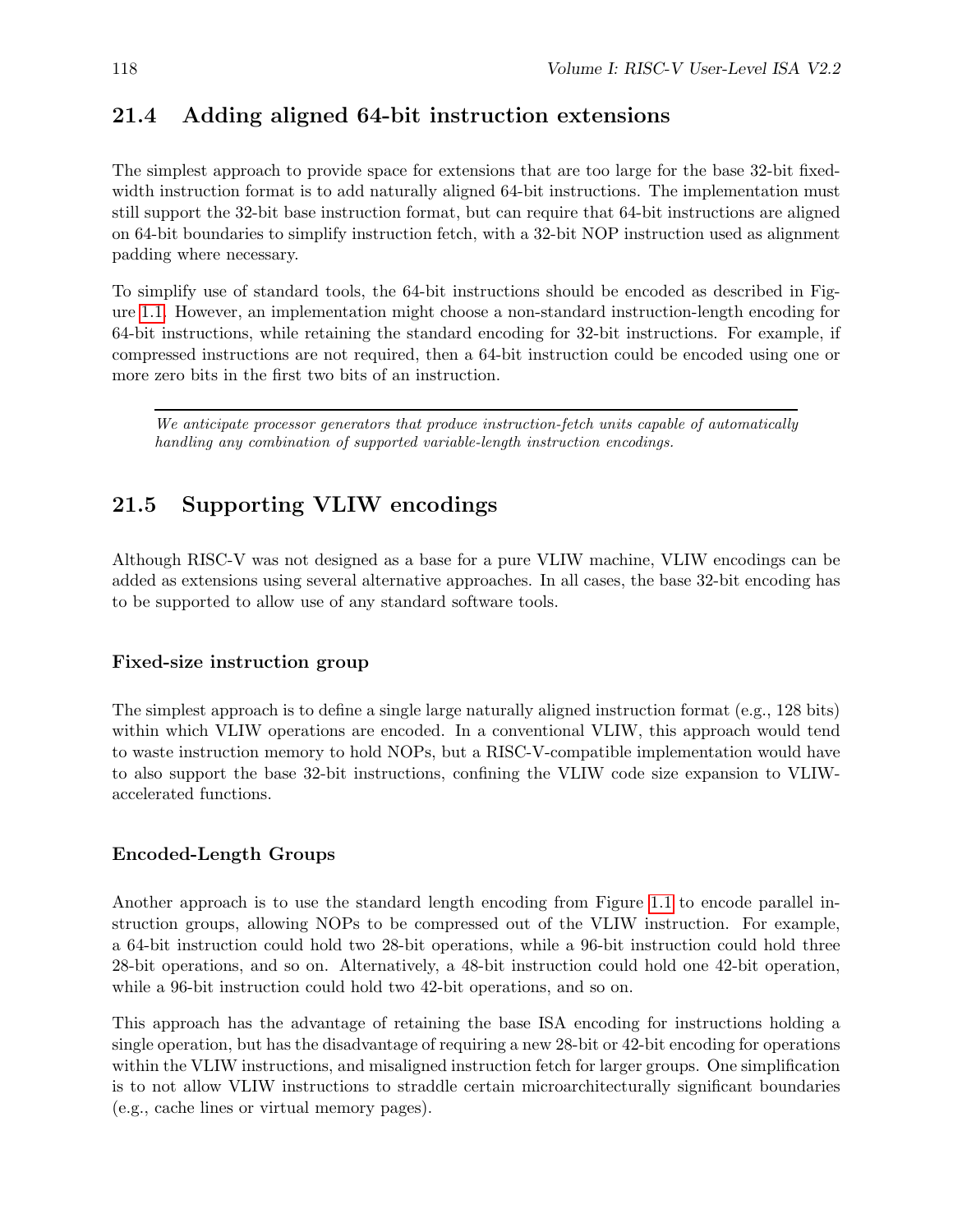#### Fixed-Size Instruction Bundles

Another approach, similar to Itanium, is to use a larger naturally aligned fixed instruction bundle size (e.g., 128 bits) across which parallel operation groups are encoded. This simplifies instruction fetch, but shifts the complexity to the group execution engine. To remain RISC-V compatible, the base 32-bit instruction would still have to be supported.

#### End-of-Group bits in Prefix

None of the above approaches retains the RISC-V encoding for the individual operations within a VLIW instruction. Yet another approach is to repurpose the two prefix bits in the fixed-width 32-bit encoding. One prefix bit can be used to signal "end-of-group" if set, while the second bit could indicate execution under a predicate if clear. Standard RISC-V 32-bit instructions generated by tools unaware of the VLIW extension would have both prefix bits set (11) and thus have the correct semantics, with each instruction at the end of a group and not predicated.

The main disadvantage of this approach is that the base ISA lacks the complex predication support usually required in an aggressive VLIW system, and it is difficult to add space to specify more predicate registers in the standard 30-bit encoding space.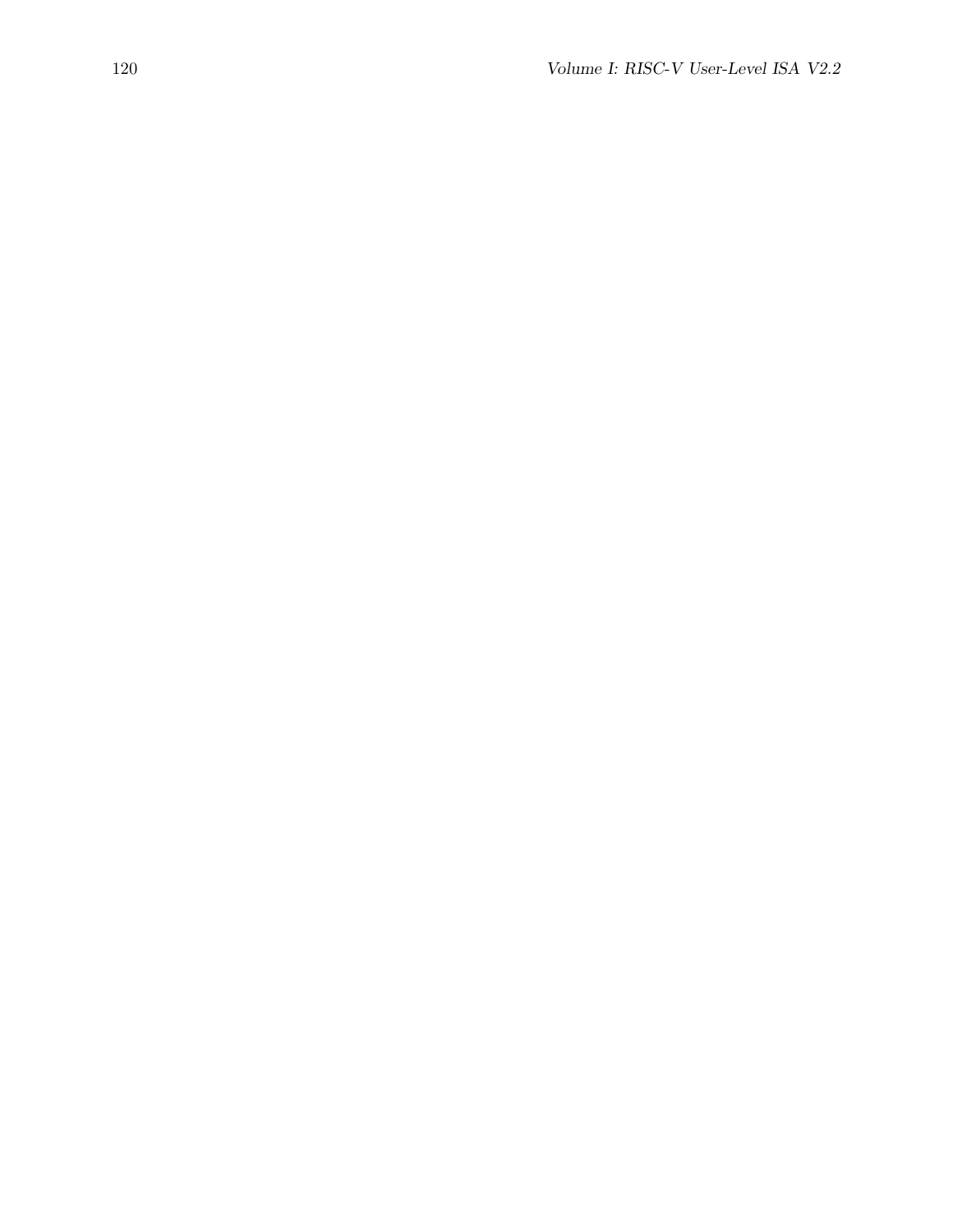# ISA Subset Naming Conventions

This chapter describes the RISC-V ISA subset naming scheme that is used to concisely describe the set of instructions present in a hardware implementation, or the set of instructions used by an application binary interface (ABI).

The RISC-V ISA is designed to support a wide variety of implementations with various experimental instruction-set extensions. We have found that an organized naming scheme simplifies software tools and documentation.

#### 22.1 Case Sensitivity

The ISA naming strings are case insensitive.

#### 22.2 Base Integer ISA

RISC-V ISA strings begin with either RV32I, RV32E, RV64I, or RV128I indicating the supported address space size in bits for the base integer ISA.

#### 22.3 Instruction Extensions Names

Standard ISA extensions are given a name consisting of a single letter. For example, the first four standard extensions to the integer bases are: "M" for integer multiplication and division, "A" for atomic memory instructions, "F" for single-precision floating-point instructions, and "D" for double-precision floating-point instructions. Any RISC-V instruction set variant can be succinctly described by concatenating the base integer prefix with the names of the included extensions. For example, "RV64IMAFD".

We have also defined an abbreviation "G" to represent the "IMAFD" base and extensions, as this is intended to represent our standard general-purpose ISA.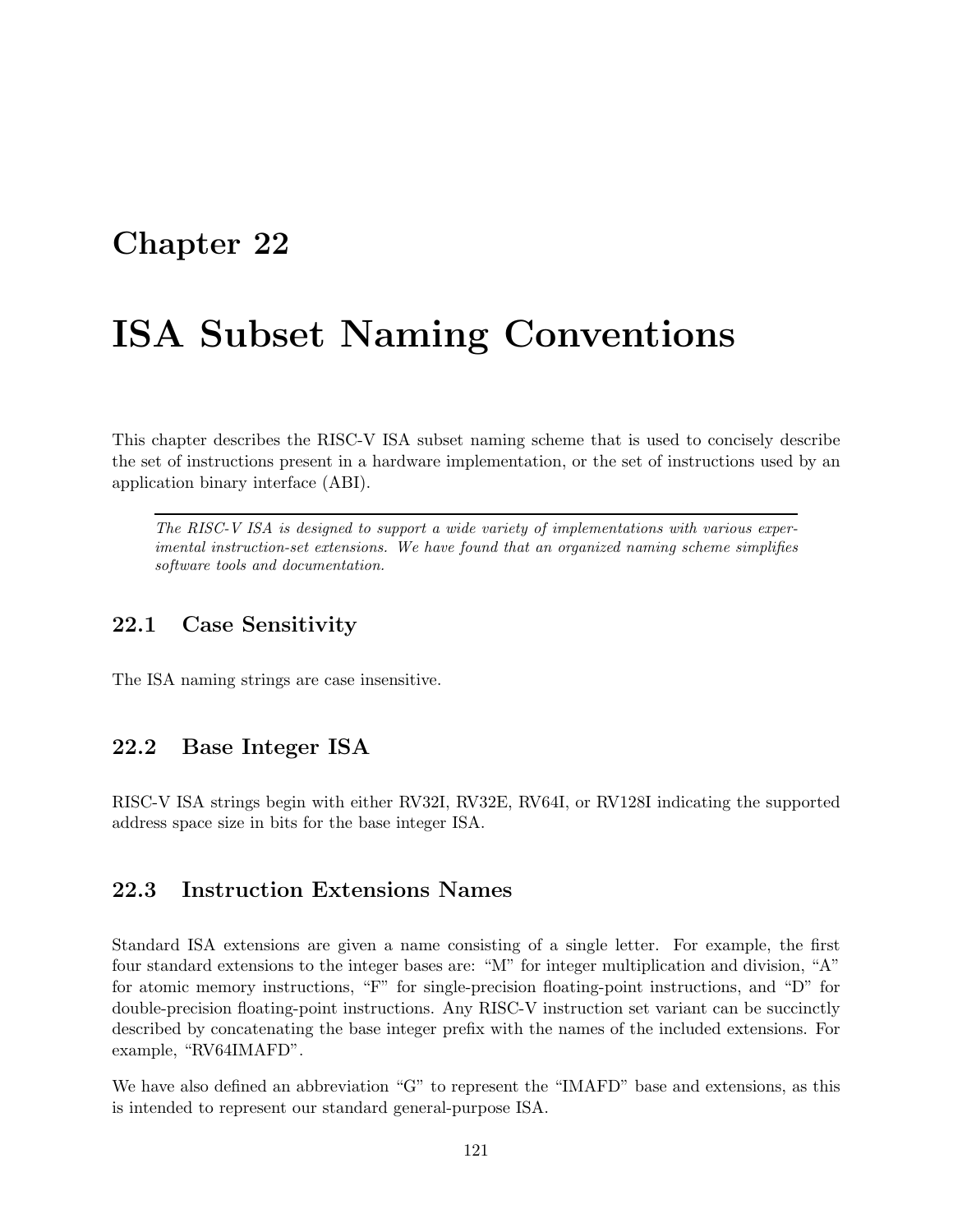Standard extensions to the RISC-V ISA are given other reserved letters, e.g., "Q" for quad-precision floating-point, or "C" for the 16-bit compressed instruction format.

#### 22.4 Version Numbers

Recognizing that instruction sets may expand or alter over time, we encode subset version numbers following the subset name. Version numbers are divided into major and minor version numbers, separated by a "p". If the minor version is "0", then "p0" can be omitted from the version string. Changes in major version numbers imply a loss of backwards compatibility, whereas changes in only the minor version number must be backwards-compatible. For example, the original 64-bit standard ISA defined in release 1.0 of this manual can be written in full as "RV64I1p0M1p0A1p0F1p0D1p0", more concisely as "RV64I1M1A1F1D1", or even more concisely as "RV64G1". The G ISA subset can be written as "RV64I2p0M2p0A2p0F2p0D2p0", or more concisely "RV64G2".

We introduced the version numbering scheme with the second release, which we also intend to become a permanent standard. Hence, we define the default version of a standard subset to be that present at the time of this document, e.g., "RV32G" is equivalent to "RV32I2M2A2F2D2".

#### 22.5 Non-Standard Extension Names

Non-standard subsets are named using a single "X" followed by a name beginning with a letter and an optional version number. For example, "Xhwacha" names the Hwacha vector-fetch ISA extension; "Xhwacha2" and "Xhwacha2p0" name version 2.0 of same.

Non-standard extensions must be separated from other multi-letter extensions by a single underscore. For example, an ISA with non-standard extensions Argle and Bargle may be named "RV64GXargle Xbargle".

#### 22.6 Supervisor-level Instruction Subsets

Standard supervisor instruction subsets are defined in Volume II, but are named using "S" as a prefix, followed by a supervisor subset name beginning with a letter and an optional version number.

Supervisor extensions must be separated from other multi-letter extensions by a single underscore.

#### 22.7 Supervisor-level Extensions

Non-standard extensions to the supervisor-level ISA are defined using the "SX" prefix.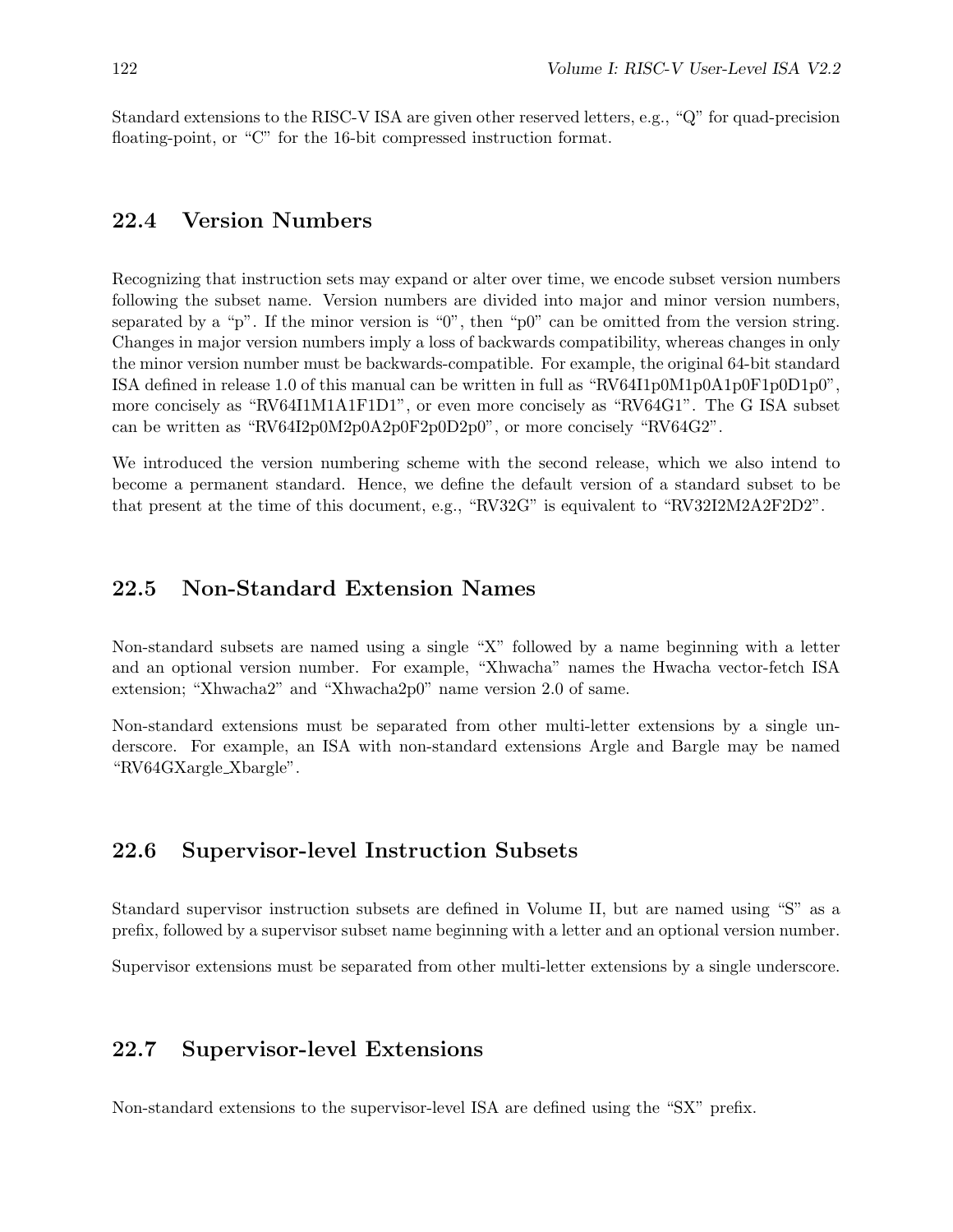### 22.8 Subset Naming Convention

Table [22.1](#page-134-0) summarizes the standardized subset names.

<span id="page-134-0"></span>

| Subset                                   | Name         |  |
|------------------------------------------|--------------|--|
| Standard General-Purpose ISA             |              |  |
| Integer                                  | I            |  |
| Integer Multiplication and Division      | М            |  |
| Atomics                                  | $\mathsf{A}$ |  |
| Single-Precision Floating-Point          | F            |  |
| Double-Precision Floating-Point          | D            |  |
| General                                  | $G = IMAFD$  |  |
| Standard User-Level Extensions           |              |  |
| Quad-Precision Floating-Point            | Q            |  |
| Decimal Floating-Point                   | L            |  |
| 16-bit Compressed Instructions           | $\cap$       |  |
| Bit Manipulation                         | B            |  |
| Dynamic Languages                        | J.           |  |
| Transactional Memory                     | T            |  |
| Packed-SIMD Extensions                   | $\mathbf{P}$ |  |
| Vector Extensions                        | V            |  |
| User-Level Interrupts                    | N            |  |
| Non-Standard User-Level Extensions       |              |  |
| Non-standard extension "abc"             | Xabc         |  |
| Standard Supervisor-Level ISA            |              |  |
| Supervisor extension "def"               | Sdef         |  |
| Non-Standard Supervisor-Level Extensions |              |  |
| Supervisor extension "ghi"               | SXghi        |  |

Table 22.1: Standard ISA subset names. The table also defines the canonical order in which subset names must appear in the name string, with top-to-bottom in table indicating first-to-last in the name string, e.g., RV32IMAFDQC is legal, whereas RV32IMAFDCQ is not.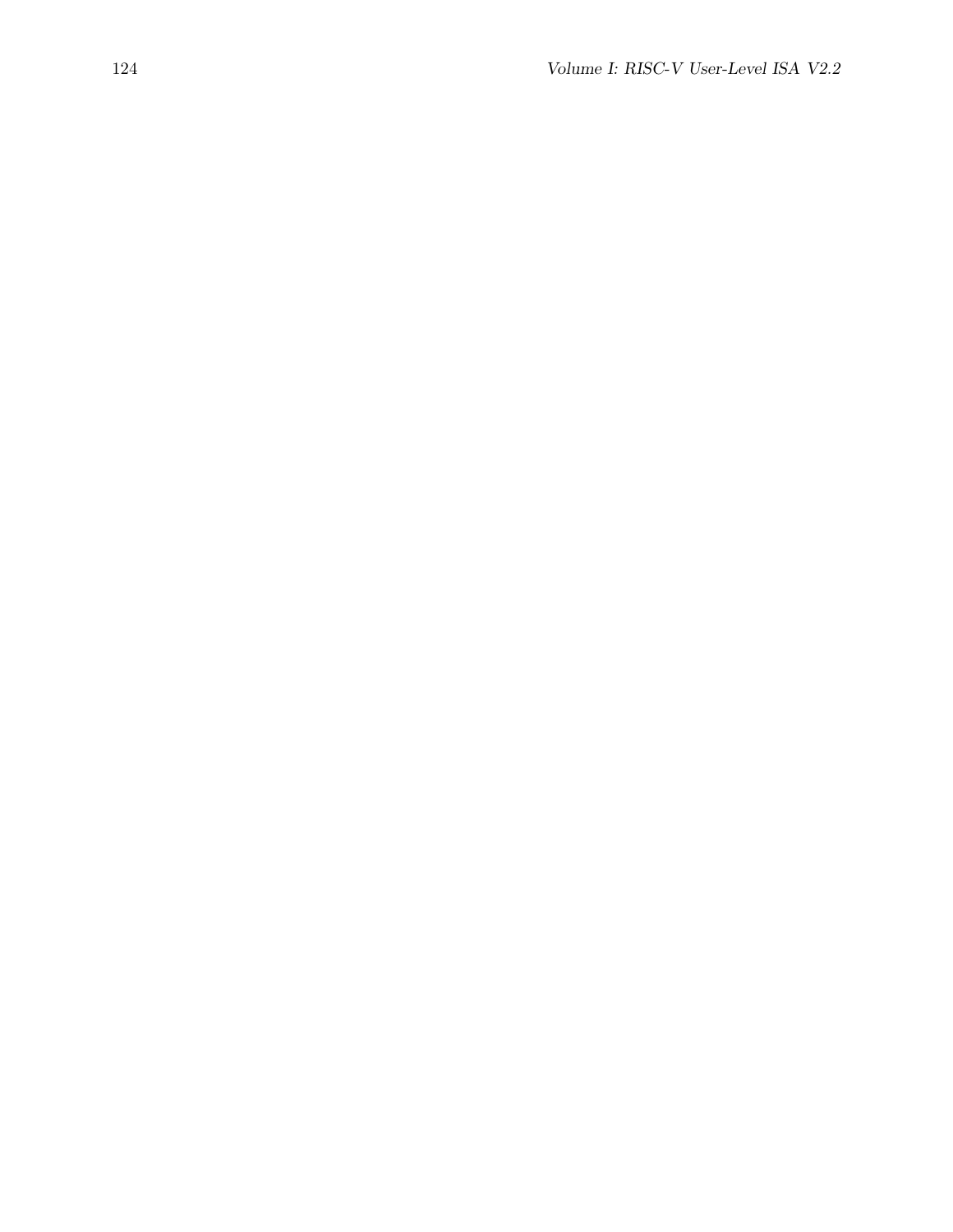## History and Acknowledgments

#### 23.1 History from Revision 1.0 of ISA manual

The RISC-V ISA and instruction set manual builds up several earlier projects. Several aspects of the supervisor-level machine and the overall format of the manual date back to the T0 (Torrent-0) vector microprocessor project at UC Berkeley and ICSI, begun in 1992. T0 was a vector processor based on the MIPS-II ISA, with Krste Asanović as main architect and RTL designer, and Brian Kingsbury and Bertrand Irrisou as principal VLSI implementors. David Johnson at ICSI was a major contributor to the T0 ISA design, particularly supervisor mode, and to the manual text. John Hauser also provided considerable feedback on the T0 ISA design.

The Scale (Software-Controlled Architecture for Low Energy) project at MIT, begun in 2000, built upon the T0 project infrastructure, refined the supervisor-level interface, and moved away from the MIPS scalar ISA by dropping the branch delay slot. Ronny Krashinsky and Christopher Batten were the principal architects of the Scale Vector-Thread processor at MIT, while Mark Hampton ported the GCC-based compiler infrastructure and tools for Scale.

A lightly edited version of the T0 MIPS scalar processor specification (MIPS-6371) was used in teaching a new version of the MIT 6.371 Introduction to VLSI Systems class in the Fall 2002 semester, with Chris Terman and Krste Asanović as lecturers. Chris Terman contributed most of the lab material for the class (there was no TA!). The 6.371 class evolved into the trial 6.884 Complex Digital Design class at MIT, taught by Arvind and Krste Asanović in Spring 2005, which became a regular Spring class 6.375. A reduced version of the Scale MIPS-based scalar ISA, named SMIPS, was used in 6.884/6.375. Christopher Batten was the TA for the early offerings of these classes and developed a considerable amount of documentation and lab material based around the SMIPS ISA. This same SMIPS lab material was adapted and enhanced by TA Yunsup Lee for the UC Berkeley Fall 2009 CS250 VLSI Systems Design class taught by John Wawrzynek, Krste Asanović, and John Lazzaro.

The Maven (Malleable Array of Vector-thread ENgines) project was a second-generation vectorthread architecture. Its design was led by Christopher Batten when he was an Exchange Scholar at UC Berkeley starting in summer 2007. Hidetaka Aoki, a visiting industrial fellow from Hitachi, gave considerable feedback on the early Maven ISA and microarchitecture design. The Maven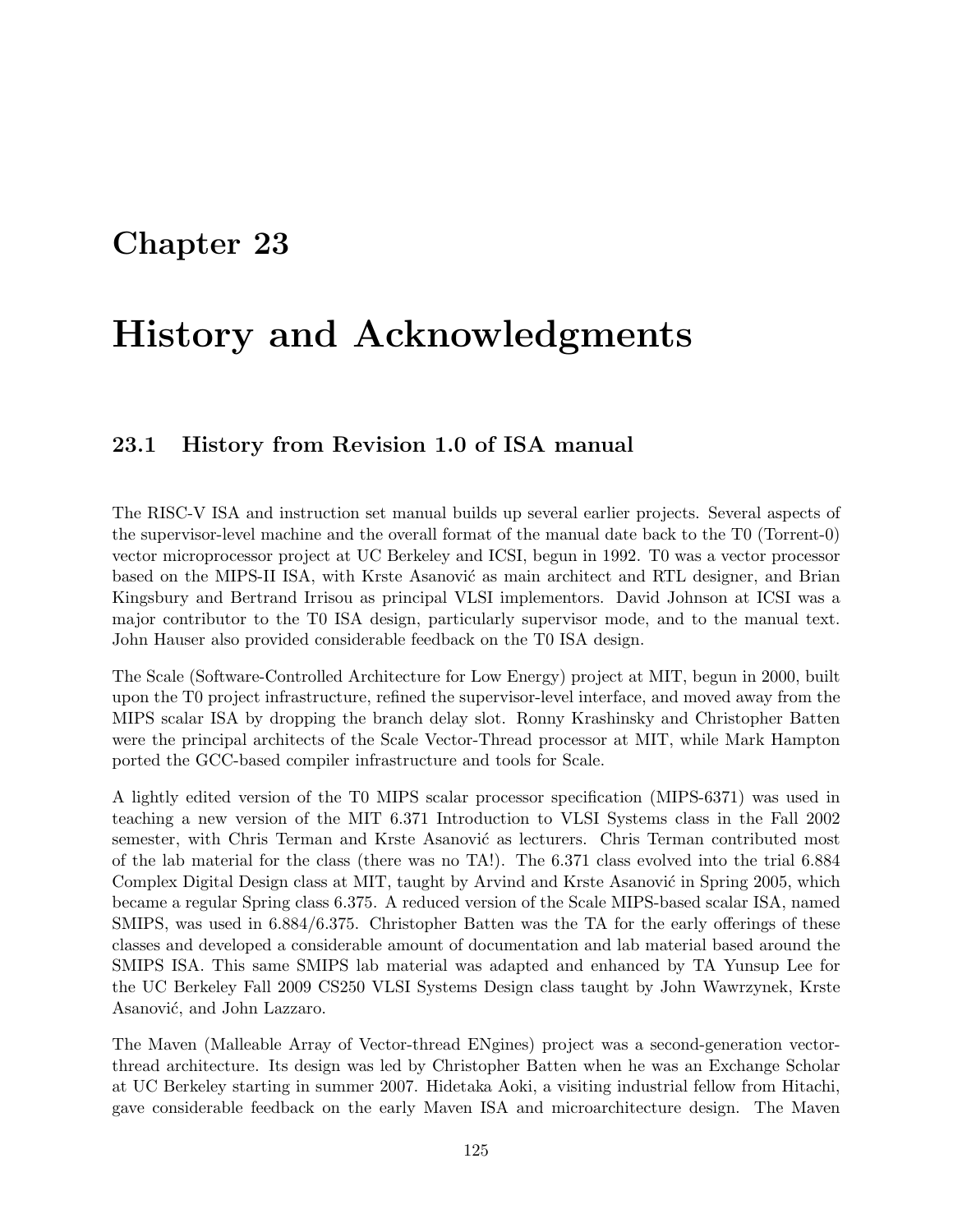infrastructure was based on the Scale infrastructure but the Maven ISA moved further away from the MIPS ISA variant defined in Scale, with a unified floating-point and integer register file. Maven was designed to support experimentation with alternative data-parallel accelerators. Yunsup Lee was the main implementor of the various Maven vector units, while Rimas Avizienis was the main implementor of the various Maven scalar units. Yunsup Lee and Christopher Batten ported GCC to work with the new Maven ISA. Christopher Celio provided the initial definition of a traditional vector instruction set ("Flood") variant of Maven.

Based on experience with all these previous projects, the RISC-V ISA definition was begun in Summer 2010. An initial version of the RISC-V 32-bit instruction subset was used in the UC Berkeley Fall 2010 CS250 VLSI Systems Design class, with Yunsup Lee as TA. RISC-V is a clean break from the earlier MIPS-inspired designs. John Hauser contributed to the floating-point ISA definition, including the sign-injection instructions and a register encoding scheme that permits internal recoding of floating-point values.

#### 23.2 History from Revision 2.0 of ISA manual

Multiple implementations of RISC-V processors have been completed, including several silicon fabrications, as shown in Figure [23.1.](#page-137-0)

| Name              | Tapeout Date       | Process       | <b>ISA</b>                                                   |
|-------------------|--------------------|---------------|--------------------------------------------------------------|
| Raven-1           | May 29, 2011       | ST 28nm FDSOI | RV64G1_Xhwacha1                                              |
| EOS14             | April 1, 2012      | IBM 45nm SOI  | RV64G1p1_Xhwacha2                                            |
| EOS16             | August 17, 2012    | IBM 45nm SOI  | RV64G1p1_Xhwacha2                                            |
| Raven-2           | August 22, 2012    | ST 28nm FDSOI | RV64G1p1_Xhwacha2                                            |
| EOS <sub>18</sub> | February $6, 2013$ | IBM 45nm SOI  | RV64G1p1_Xhwacha2                                            |
| EOS20             | July 3, 2013       | IBM 45nm SOI  | $\overline{\text{RV}64}$ G1p99_Xhwacha2                      |
| Raven-3           | September 26, 2013 | ST 28nm SOI   | RV64G1p99_Xhwacha2                                           |
| EOS22             | March 7, 2014      | IBM 45nm SOI  | $\overline{\text{RV}64\text{G}1\text{p}9999}\text{Xhwacha}3$ |

Table 23.1: Fabricated RISC-V testchips.

<span id="page-137-0"></span>The first RISC-V processors to be fabricated were written in Verilog and manufactured in a preproduction 28 nm FDSOI technology from ST as the Raven-1 testchip in 2011. Two cores were developed by Yunsup Lee and Andrew Waterman, advised by Krste Asanović, and fabricated together: 1) an RV64 scalar core with error-detecting flip-flops, and 2) an RV64 core with an attached 64-bit floating-point vector unit. The first microarchitecture was informally known as "TrainWreck", due to the short time available to complete the design with immature design libraries.

Subsequently, a clean microarchitecture for an in-order decoupled RV64 core was developed by Andrew Waterman, Rimas Avižienis, and Yunsup Lee, advised by Krste Asanović, and, continuing the railway theme, was codenamed "Rocket" after George Stephenson's successful steam locomotive design. Rocket was written in Chisel, a new hardware design language developed at UC Berkeley. The IEEE floating-point units used in Rocket were developed by John Hauser, Andrew Waterman, and Brian Richards. Rocket has since been refined and developed further, and has been fabricated two more times in 28 nm FDSOI (Raven-2, Raven-3), and five times in IBM 45 nm SOI technology (EOS14, EOS16, EOS18, EOS20, EOS22) for a photonics project. Work is ongoing to make the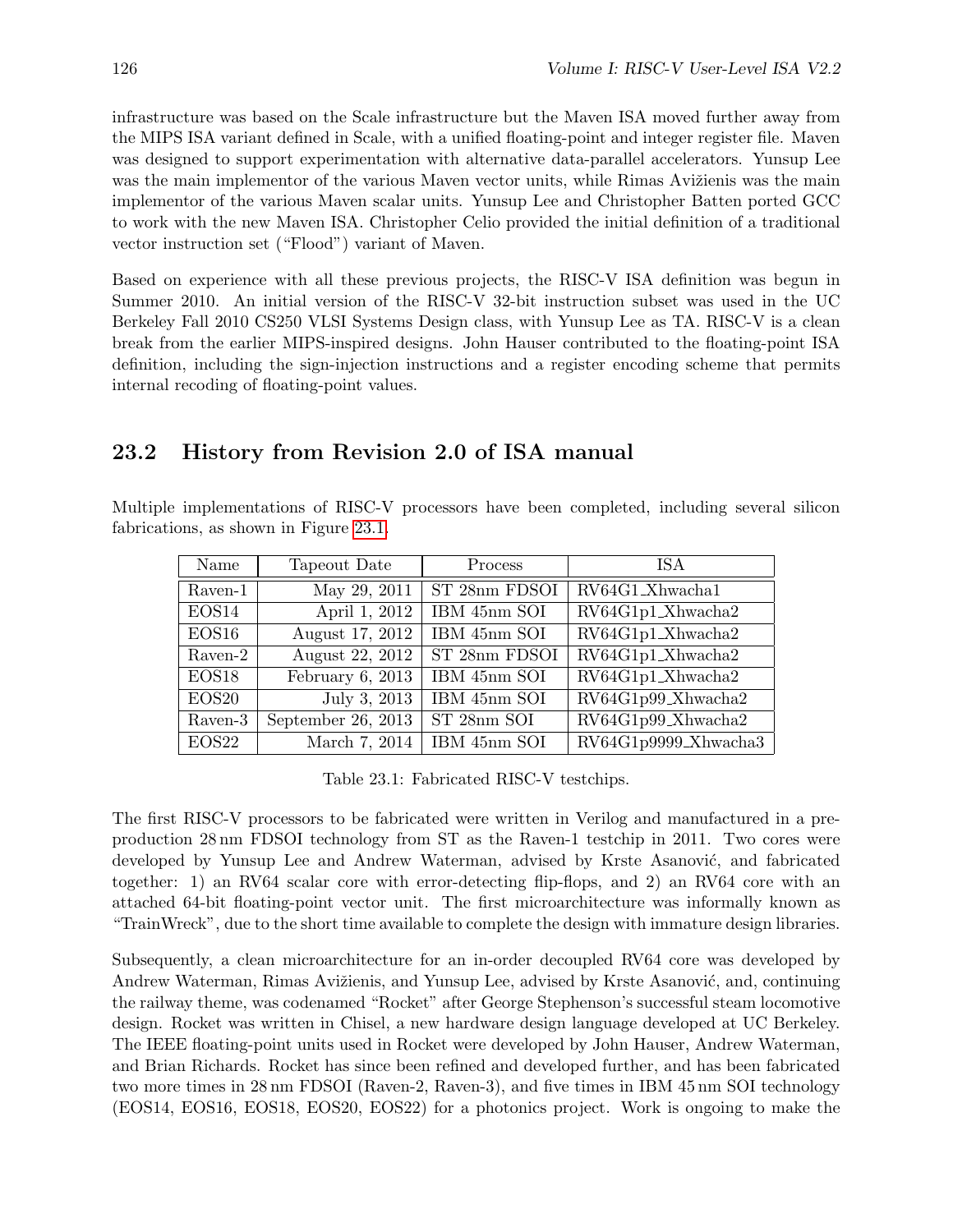Rocket design available as a parameterized RISC-V processor generator.

EOS14–EOS22 chips include early versions of Hwacha, a 64-bit IEEE floating-point vector unit, developed by Yunsup Lee, Andrew Waterman, Huy Vo, Albert Ou, Quan Nguyen, and Stephen Twigg, advised by Krste Asanović. EOS16–EOS22 chips include dual cores with a cache-coherence protocol developed by Henry Cook and Andrew Waterman, advised by Krste Asanović. EOS14 silicon has successfully run at 1.25 GHz. EOS16 silicon suffered from a bug in the IBM pad libraries. EOS18 and EOS20 have successfully run at 1.35 GHz.

Contributors to the Raven testchips include Yunsup Lee, Andrew Waterman, Rimas Avižienis, Brian Zimmer, Jaehwa Kwak, Ruzica Jevtić, Milovan Blagojević, Alberto Puggelli, Steven Bailey, Ben Keller, Pi-Feng Chiu, Brian Richards, Borivoje Nikolić, and Krste Asanović.

Contributors to the EOS testchips include Yunsup Lee, Rimas Avižienis, Andrew Waterman, Henry Cook, Huy Vo, Daiwei Li, Chen Sun, Albert Ou, Quan Nguyen, Stephen Twigg, Vladimir Stojanović, and Krste Asanović.

Andrew Waterman and Yunsup Lee developed the C++ ISA simulator "Spike", used as a golden model in development and named after the golden spike used to celebrate completion of the US transcontinental railway. Spike has been made available as a BSD open-source project.

Andrew Waterman completed a Master's thesis with a preliminary design of the RISC-V compressed instruction set [\[33\]](#page-144-0).

Various FPGA implementations of the RISC-V have been completed, primarily as part of integrated demos for the Par Lab project research retreats. The largest FPGA design has 3 cache-coherent RV64IMA processors running a research operating system. Contributors to the FPGA implementations include Andrew Waterman, Yunsup Lee, Rimas Avižienis, and Krste Asanović.

RISC-V processors have been used in several classes at UC Berkeley. Rocket was used in the Fall 2011 offering of CS250 as a basis for class projects, with Brian Zimmer as TA. For the undergraduate CS152 class in Spring 2012, Christopher Celio used Chisel to write a suite of educational RV32 processors, named "Sodor" after the island on which "Thomas the Tank Engine" and friends live. The suite includes a microcoded core, an unpipelined core, and 2, 3, and 5-stage pipelined cores, and is publicly available under a BSD license. The suite was subsequently updated and used again in CS152 in Spring 2013, with Yunsup Lee as TA, and in Spring 2014, with Eric Love as TA. Christopher Celio also developed an out-of-order RV64 design known as BOOM (Berkeley Out-of-Order Machine), with accompanying pipeline visualizations, that was used in the CS152 classes. The CS152 classes also used cache-coherent versions of the Rocket core developed by Andrew Waterman and Henry Cook.

Over the summer of 2013, the RoCC (Rocket Custom Coprocessor) interface was defined to simplify adding custom accelerators to the Rocket core. Rocket and the RoCC interface were used extensively in the Fall 2013 CS250 VLSI class taught by Jonathan Bachrach, with several student accelerator projects built to the RoCC interface. The Hwacha vector unit has been rewritten as a RoCC coprocessor.

Two Berkeley undergraduates, Quan Nguyen and Albert Ou, have successfully ported Linux to run on RISC-V in Spring 2013.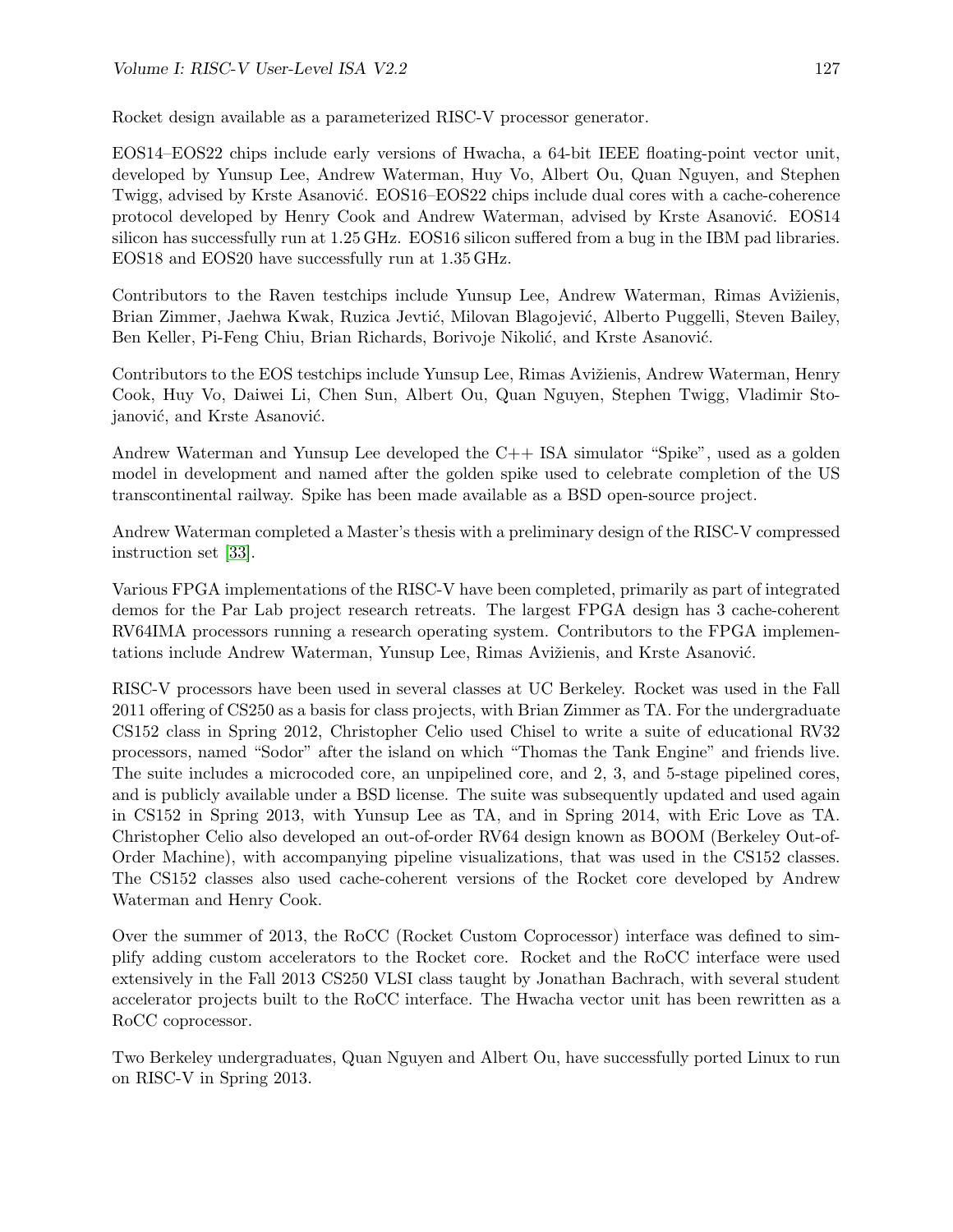Colin Schmidt successfully completed an LLVM backend for RISC-V 2.0 in January 2014.

Darius Rad at Bluespec contributed soft-float ABI support to the GCC port in March 2014.

John Hauser contributed the definition of the floating-point classification instructions.

We are aware of several other RISC-V core implementations, including one in Verilog by Tommy Thorn, and one in Bluespec by Rishiyur Nikhil.

#### Acknowledgments

Thanks to Christopher F. Batten, Preston Briggs, Christopher Celio, David Chisnall, Stefan Freudenberger, John Hauser, Ben Keller, Rishiyur Nikhil, Michael Taylor, Tommy Thorn, and Robert Watson for comments on the draft ISA version 2.0 specification.

#### 23.3 History for Revision 2.1

Uptake of the RISC-V ISA has been very rapid since the introduction of the frozen version 2.0 in May 2014, with too much activity to record in a short history section such as this. Perhaps the most important single event was the formation of the non-profit RISC-V Foundation in August 2015. The Foundation will now take over stewardship of the official RISC-V ISA standard, and the official website riscv.org is the best place to obtain news and updates on the RISC-V standard.

#### Acknowledgments

Thanks to Scott Beamer, Allen J. Baum, Christopher Celio, David Chisnall, Paul Clayton, Palmer Dabbelt, Jan Gray, Michael Hamburg, and John Hauser for comments on the version 2.0 specification.

#### 23.4 History for Revision 2.2

#### Acknowledgments

Thanks to Jacob Bachmeyer, Alex Bradbury, David Horner, Stefan O'Rear, and Joseph Myers for comments on the version 2.1 specification.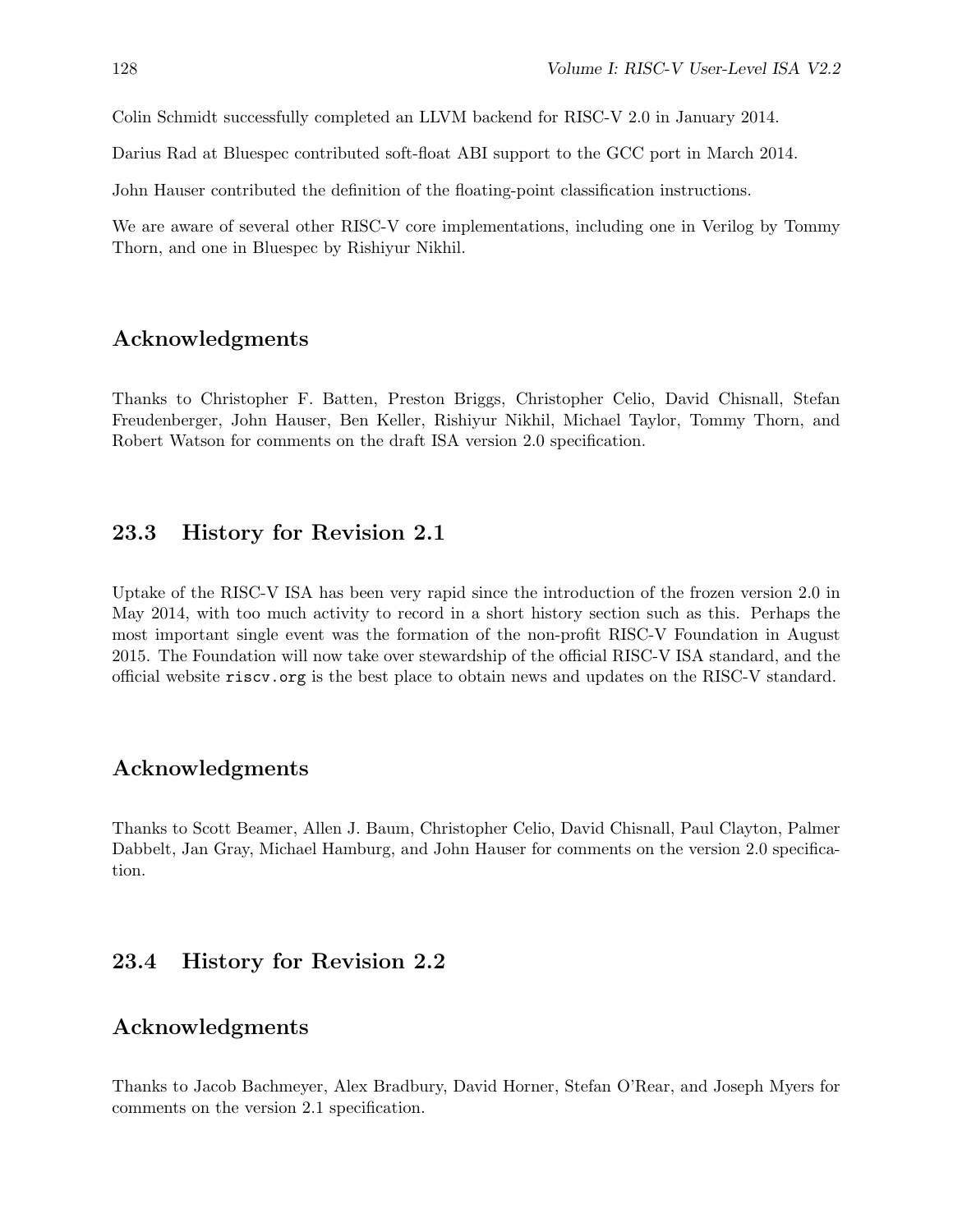### 23.5 Funding

Development of the RISC-V architecture and implementations has been partially funded by the following sponsors.

- Par Lab: Research supported by Microsoft (Award  $\#024263$ ) and Intel (Award  $\#024894$ ) funding and by matching funding by U.C. Discovery (Award #DIG07-10227). Additional support came from Par Lab affiliates Nokia, NVIDIA, Oracle, and Samsung.
- Project Isis: DoE Award DE-SC0003624.
- ASPIRE Lab: DARPA PERFECT program, Award HR0011-12-2-0016. DARPA POEM program Award HR0011-11-C-0100. The Center for Future Architectures Research (C-FAR), a STARnet center funded by the Semiconductor Research Corporation. Additional support from ASPIRE industrial sponsor, Intel, and ASPIRE affiliates, Google, Hewlett Packard Enterprise, Huawei, Nokia, NVIDIA, Oracle, and Samsung.

The content of this paper does not necessarily reflect the position or the policy of the US government and no official endorsement should be inferred.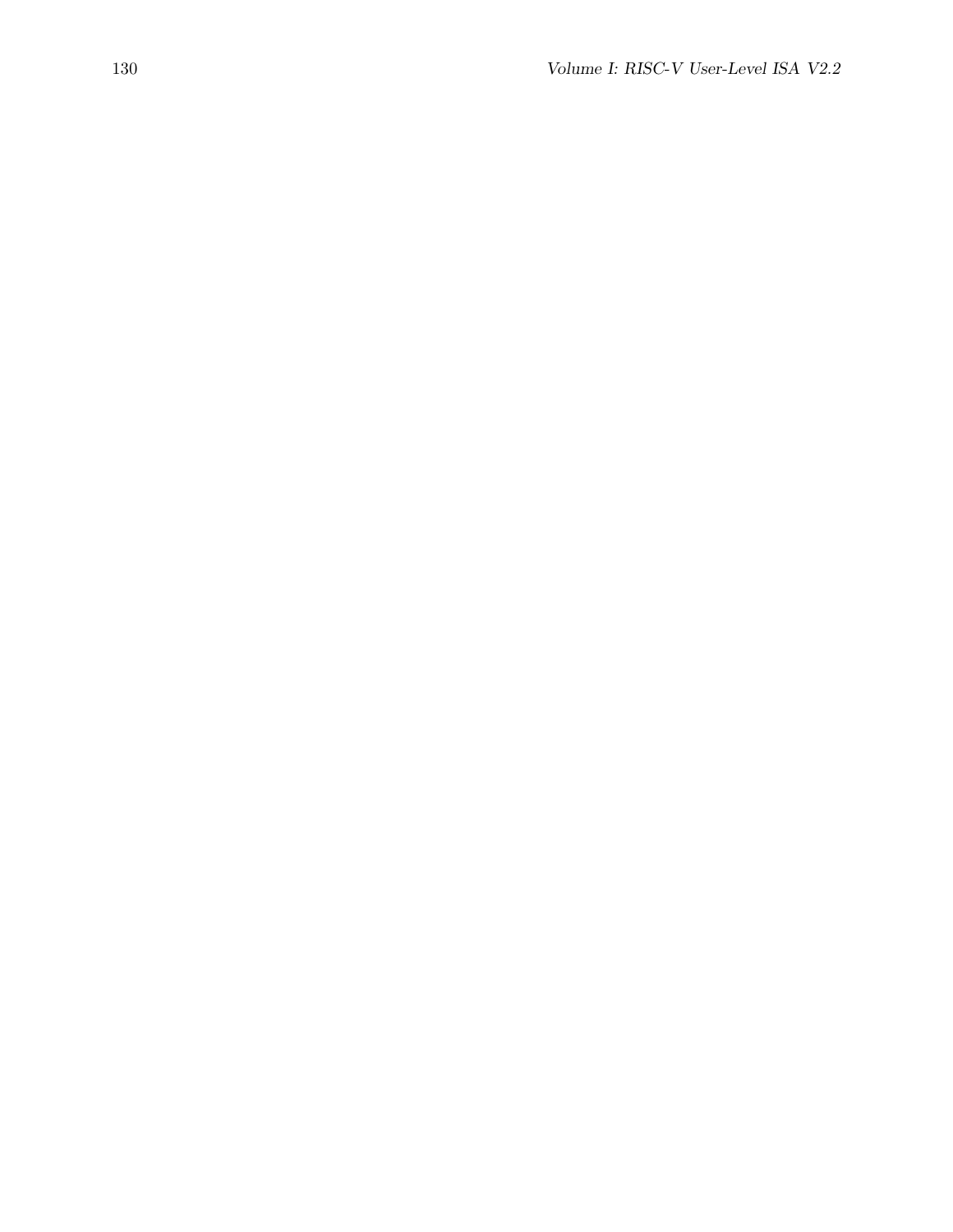# Bibliography

- [1] RISC-V ELF psABI Specification. <https://github.com/riscv/riscv-elf-psabi-doc/>.
- [2] IEEE standard for a 32-bit microprocessor. IEEE Std. 1754-1994, 1994.
- [3] G. M. Amdahl, G. A. Blaauw, and Jr. F. P. Brooks. Architecture of the IBM System/360. IBM Journal of R. & D., 8(2), 1964.
- <span id="page-142-2"></span>[4] Krste Asanović. *Vector Microprocessors*. PhD thesis, University of California at Berkeley, May 1998. Available as techreport UCB/CSD-98-1014.
- <span id="page-142-1"></span>[5] W. Buchholz. The IBM System/370 vector architecture. IBM Systems Journal, 25(1):51–62, 1986.
- [6] Werner Buchholz, editor. Planning a computer system: Project Stretch. McGraw-Hill Book Company, 1962.
- <span id="page-142-0"></span>[7] Cray Inc. Cray Assembly Language (CAL) for Cray X1 Systems Reference Manual, 1.1 edition, June 2003.
- [8] K. Diefendorff, P.K. Dubey, R. Hochsprung, and H. Scale. AltiVec extension to PowerPC accelerates media processing. IEEE Micro, 20(2):85 –95, 2000.
- [9] John M. Frankovich and H. Philip Peterson. A functional description of the Lincoln TX-2 computer. In Western Joint Computer Conference, Los Angeles, CA, February 1957.
- [10] Kourosh Gharachorloo, Daniel Lenoski, James Laudon, Phillip Gibbons, Anoop Gupta, and John Hennessy. Memory consistency and event ordering in scalable shared-memory multiprocessors. In In Proceedings of the 17th Annual International Symposium on Computer Architecture, pages 15–26, 1990.
- [11] J. Goodacre and A.N. Sloss. Parallelism and the ARM instruction set architecture. Computer,  $38(7):42 - 50, 2005.$
- [12] Linley Gwennap. Digital, MIPS add multimedia extensions. Microprocessor Report, 1996.
- [13] Timothy H. Heil and James E. Smith. Selective dual path execution. Technical report, University of Wisconsin - Madison, November 1996.
- [14] ANSI/IEEE Std 754-2008, IEEE standard for floating-point arithmetic, 2008.
- [15] Manolis G.H. Katevenis, Robert W. Sherburne, Jr., David A. Patterson, and Carlo H. Séquin. The RISC II micro-architecture. In Proceedings VLSI 83 Conference, August 1983.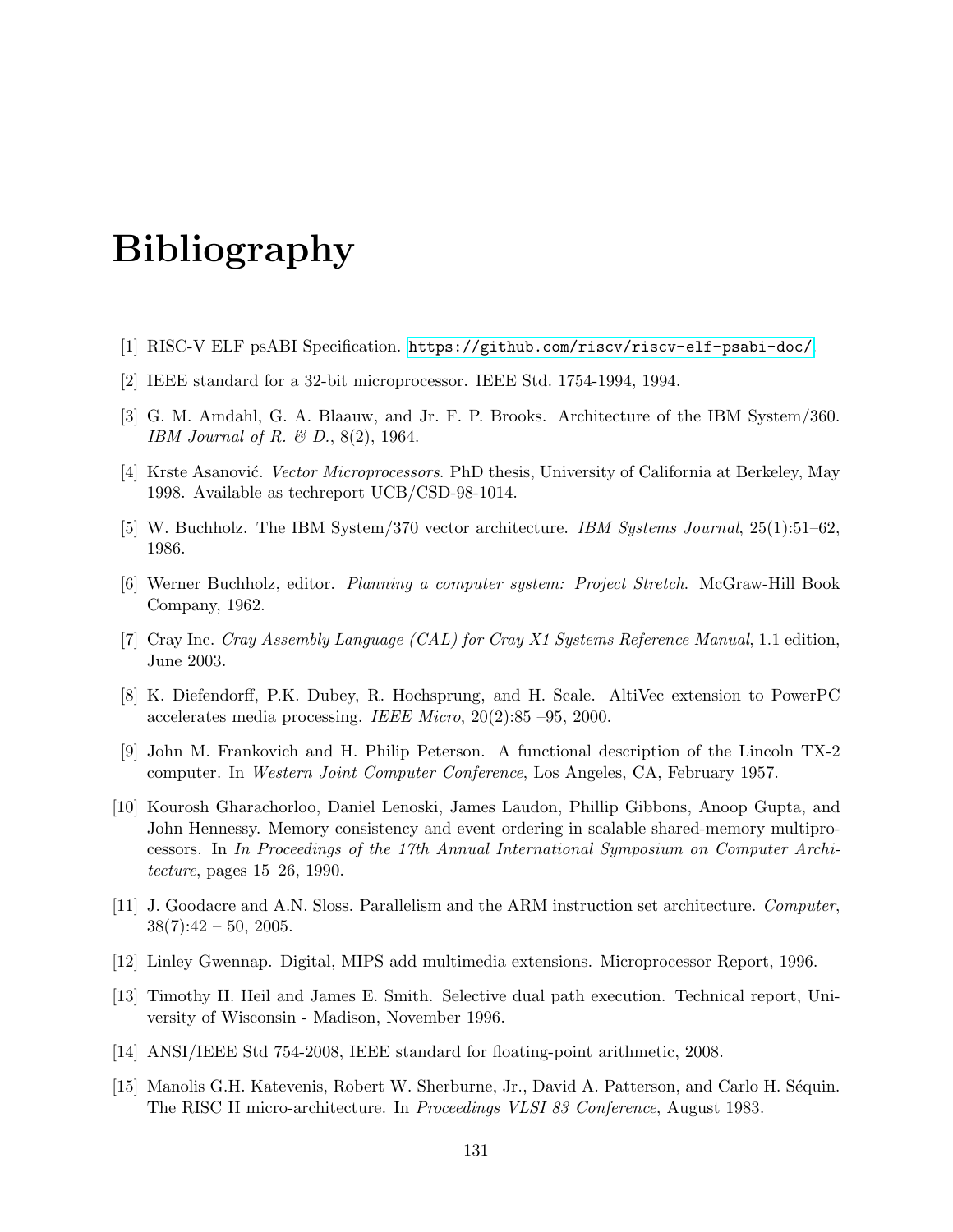- [16] Hyesoon Kim, Onur Mutlu, Jared Stark, and Yale N. Patt. Wish branches: Combining conditional branching and predication for adaptive predicated execution. In Proceedings of the 38th annual IEEE/ACM International Symposium on Microarchitecture, MICRO 38, pages 43–54, 2005.
- [17] A. Klauser, T. Austin, D. Grunwald, and B. Calder. Dynamic hammock predication for nonpredicated instruction set architectures. In Proceedings of the 1998 International Conference on Parallel Architectures and Compilation Techniques, PACT '98, Washington, DC, USA, 1998.
- [18] David D. Lee, Shing I. Kong, Mark D. Hill, George S. Taylor, David A. Hodges, Randy H. Katz, and David A. Patterson. A VLSI chip set for a multiprocessor workstation–Part I: An RISC microprocessor with coprocessor interface and support for symbolic processing. IEEE JSSC, 24(6):1688–1698, December 1989.
- [19] R.B. Lee. Subword parallelism with MAX-2. IEEE Micro, 16(4):51 –59, August 1996.
- [20] Chris Lomont. Introduction to Intel Advanced Vector Extensions. Intel White Paper, 2011.
- [21] Kenichi Miura and Keiichiro Uchida. FACOM Vector Processor System: VP-100/VP-200. In Kawalik, editor, Proceedings of NATO Advanced Research Workshop on High Speed Computing, volume F7. Springer-Verlag, 1984. Also in: IEEE Tutorial Supercomputers: Design and Applications. Kai Hwang(editor), pp59-73.
- [22] OpenCores. OpenRISC 1000 architecture manual, architecture version 1.0, December 2012.
- [23] David A. Patterson and Carlo H. Séquin. RISC I: A reduced instruction set VLSI computer. In ISCA, pages 443–458, 1981.
- [24] A. Peleg and U. Weiser. MMX technology extension to the Intel architecture. IEEE Micro,  $16(4):42 - 50$ , August 1996.
- [25] Ravi Rajwar and James R. Goodman. Speculative lock elision: enabling highly concurrent multithreaded execution. In Proceedings of the  $34th$  annual  $ACM/IEEE International Symposium$ on Microarchitecture, MICRO 34, pages 294–305. IEEE Computer Society, 2001.
- [26] S.K. Raman, V. Pentkovski, and J. Keshava. Implementing streaming SIMD extensions on the Pentium-III processor. IEEE Micro,  $20(4):47-57$ ,  $2000$ .
- [27] Balaram Sinharoy, R. Kalla, W. J. Starke, H. Q. Le, R. Cargnoni, J. A. Van Norstrand, B. J. Ronchetti, J. Stuecheli, J. Leenstra, G. L. Guthrie, D. Q. Nguyen, B. Blaner, C. F. Marino, E. Retter, and P. Williams. IBM POWER7 multicore server processor. *IBM Journal* of Research and Development, 55(3):1–1, 2011.
- [28] James E. Thornton. Parallel operation in the Control Data 6600. In Proceedings of the October 27-29, 1964, Fall Joint Computer Conference, Part II: Very High Speed Computer Systems, AFIPS '64 (Fall, part II), pages 33–40, 1965.
- [29] M. Tremblay, J.M. O'Connor, V. Narayanan, and Liang He. VIS speeds new media processing. IEEE Micro, 16(4):10 –20, August 1996.
- [30] Marc Tremblay, Jeffrey Chan, Shailender Chaudhry, Andrew W. Conigliaro, and Shing Sheung Tse. The MAJC architecture: A synthesis of parallelism and scalability. IEEE Micro, 20(6):12-25, 2000.